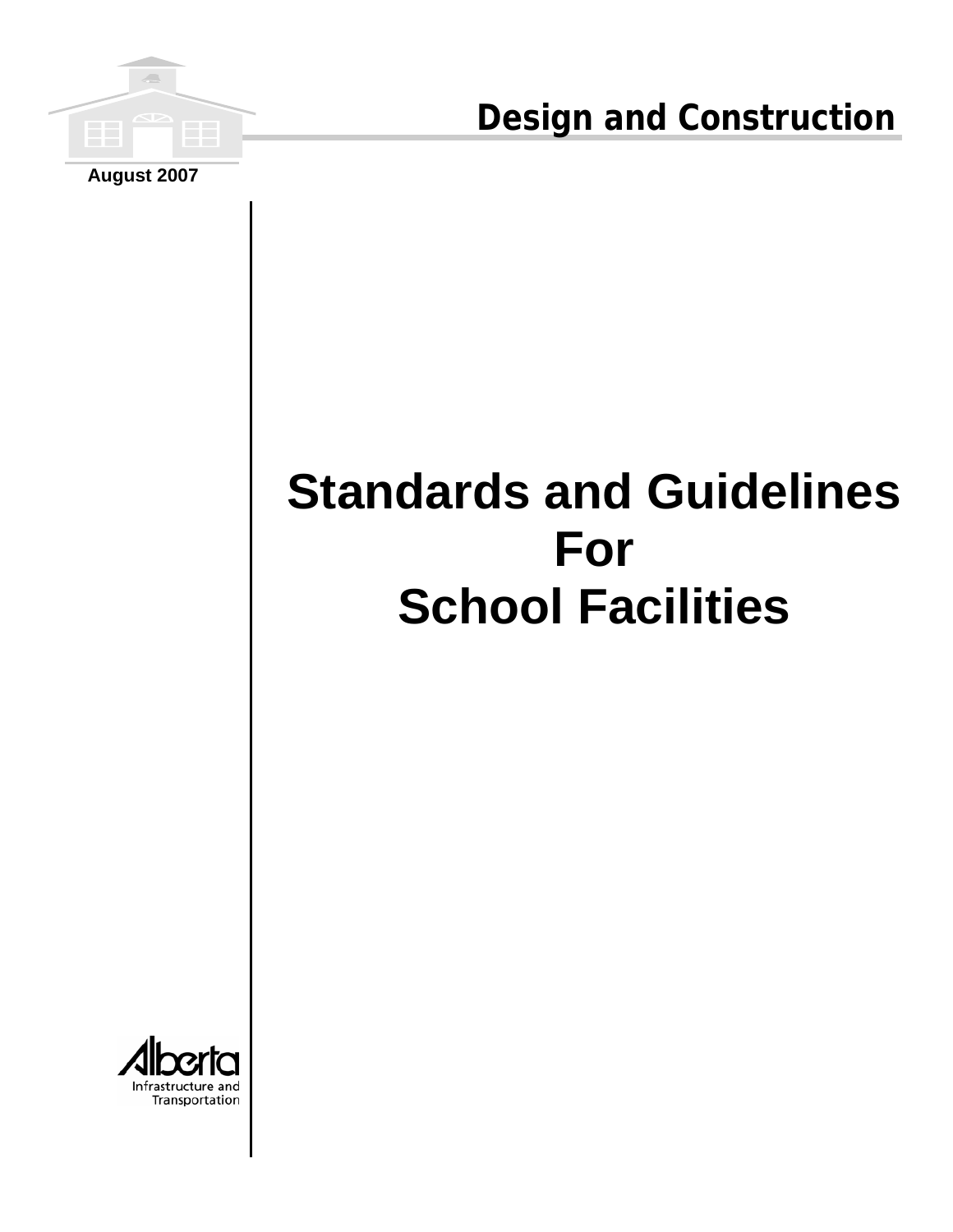| <b>Table of</b>    | 1.0 |     | <b>Introduction</b>                                              |  |
|--------------------|-----|-----|------------------------------------------------------------------|--|
| <b>Contents</b>    |     | 1.1 |                                                                  |  |
|                    |     | 1.2 |                                                                  |  |
|                    |     | 1.3 |                                                                  |  |
|                    |     | 1.4 |                                                                  |  |
|                    |     | 1.5 |                                                                  |  |
|                    |     | 1.6 |                                                                  |  |
|                    |     | 1.7 |                                                                  |  |
|                    |     | 1.8 |                                                                  |  |
|                    | 2.0 |     |                                                                  |  |
|                    |     | 2.1 |                                                                  |  |
|                    |     |     | $\cdot$                                                          |  |
|                    |     |     | .2                                                               |  |
|                    |     |     | $\cdot$ 3                                                        |  |
|                    |     |     | $\mathcal{A}$                                                    |  |
|                    |     |     | Design Parameters To Be Shown On Drawings 11<br>.5               |  |
|                    |     | 2.2 |                                                                  |  |
|                    |     |     | $\cdot$ 1                                                        |  |
|                    |     |     | $\cdot$ 2                                                        |  |
|                    |     |     | $\cdot$ 1                                                        |  |
|                    |     |     | $\cdot$                                                          |  |
|                    |     |     | .3                                                               |  |
|                    |     |     | Skylights, Sloped Glazing and Clerestory Windows 15<br>$\cdot$ 4 |  |
|                    |     |     | $.5\,$                                                           |  |
|                    |     |     | .3                                                               |  |
|                    |     |     | $\cdot$ 1                                                        |  |
|                    |     |     | .2                                                               |  |
|                    |     |     | .3                                                               |  |
|                    |     |     | .4                                                               |  |
|                    |     |     | $\cdot$ .5                                                       |  |
|                    |     | 2.3 |                                                                  |  |
|                    |     |     | $\cdot$ 1                                                        |  |
|                    |     |     | $\cdot$ .2                                                       |  |
|                    |     |     | $\cdot$ 3                                                        |  |
|                    |     |     | $\mathcal{A}$                                                    |  |
|                    |     |     | .5                                                               |  |
|                    |     | 2.4 |                                                                  |  |
|                    |     |     |                                                                  |  |
|                    |     | 2.5 |                                                                  |  |
|                    |     |     | $\cdot$ 1                                                        |  |
|                    |     |     | $\cdot$ 1                                                        |  |
|                    |     |     | $\cdot$ 2                                                        |  |
|                    |     |     | .3                                                               |  |
|                    |     |     | .4                                                               |  |
|                    |     |     | .5                                                               |  |
| Infrastructure and |     |     | $\cdot$ .2                                                       |  |
| Transportation     |     |     | $\cdot$ 1                                                        |  |
|                    |     | 2.6 |                                                                  |  |
|                    |     |     | $\cdot$                                                          |  |
|                    |     |     | $\cdot$ 1                                                        |  |

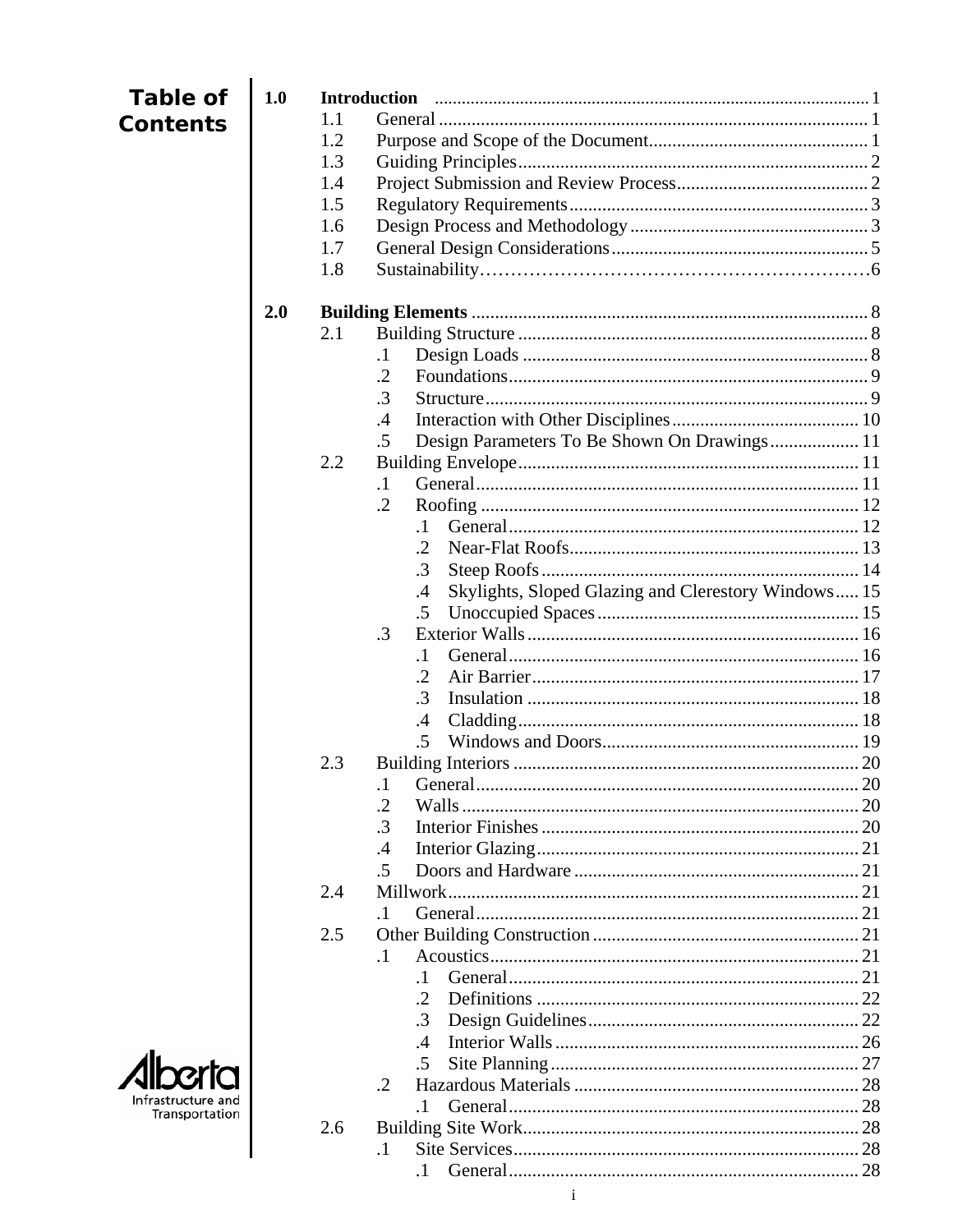| Table of           |     | $\cdot$ .2 |                                                                             |  |
|--------------------|-----|------------|-----------------------------------------------------------------------------|--|
| <b>Contents</b>    |     |            | $\cdot$ 1                                                                   |  |
|                    |     |            | $\cdot$ .2                                                                  |  |
|                    |     |            | Planting Near Buildings and Utilities  34<br>$\cdot$ 3                      |  |
|                    |     |            | $\cdot$                                                                     |  |
|                    |     |            | Environmental and Conservation Considerations 35<br>$.5\,$                  |  |
|                    |     |            |                                                                             |  |
|                    |     |            | Playgrounds and Sports Fields (not funded by Alberta<br>.6                  |  |
|                    |     |            |                                                                             |  |
|                    | 2.7 |            |                                                                             |  |
|                    |     | $\cdot$ 1  |                                                                             |  |
|                    |     |            | $\cdot$ 1                                                                   |  |
|                    |     |            | Refer to the following references for guidance:  36<br>$\cdot$<br>$\cdot$ 3 |  |
|                    |     |            |                                                                             |  |
|                    |     |            | $\cdot$                                                                     |  |
|                    |     |            | .5                                                                          |  |
|                    |     |            | Target Building Energy Performance Index (BEPI) 39<br>.6                    |  |
|                    |     | $\cdot$ .2 |                                                                             |  |
|                    |     |            | $\cdot$ 1                                                                   |  |
|                    |     |            | $\cdot$ .2                                                                  |  |
|                    |     |            | $\cdot$ 3                                                                   |  |
|                    |     |            | .4                                                                          |  |
|                    |     |            | .5                                                                          |  |
|                    |     | $\cdot$ 3  |                                                                             |  |
|                    |     |            | $\cdot$ 1                                                                   |  |
|                    |     |            | .2                                                                          |  |
|                    |     |            | $\cdot$ 3                                                                   |  |
|                    |     |            | $\cdot$                                                                     |  |
|                    |     |            | .5                                                                          |  |
|                    |     |            | Exhaust and Equipment Discharges  45<br>.6                                  |  |
|                    |     |            | .7                                                                          |  |
|                    |     |            | .8                                                                          |  |
|                    |     |            | .9                                                                          |  |
|                    |     | $.4\,$     |                                                                             |  |
|                    |     |            | $\cdot$                                                                     |  |
|                    |     |            | .2                                                                          |  |
|                    |     |            | $\cdot$ 3                                                                   |  |
|                    |     |            | .4                                                                          |  |
|                    |     |            | .5                                                                          |  |
|                    |     | $.5\,$     |                                                                             |  |
|                    |     |            | $\cdot$                                                                     |  |
|                    |     |            | .2                                                                          |  |
|                    |     | .6         |                                                                             |  |
|                    |     |            | $\cdot$ 1                                                                   |  |
|                    |     |            | $\cdot$ .2                                                                  |  |
|                    |     |            | $\cdot$ 3                                                                   |  |
| Infrastructure and |     |            | .4                                                                          |  |
| Transportation     |     | .7         |                                                                             |  |
|                    |     |            | $\cdot$                                                                     |  |
|                    |     |            | $\cdot$ .2                                                                  |  |
|                    |     |            | $\cdot$ 3                                                                   |  |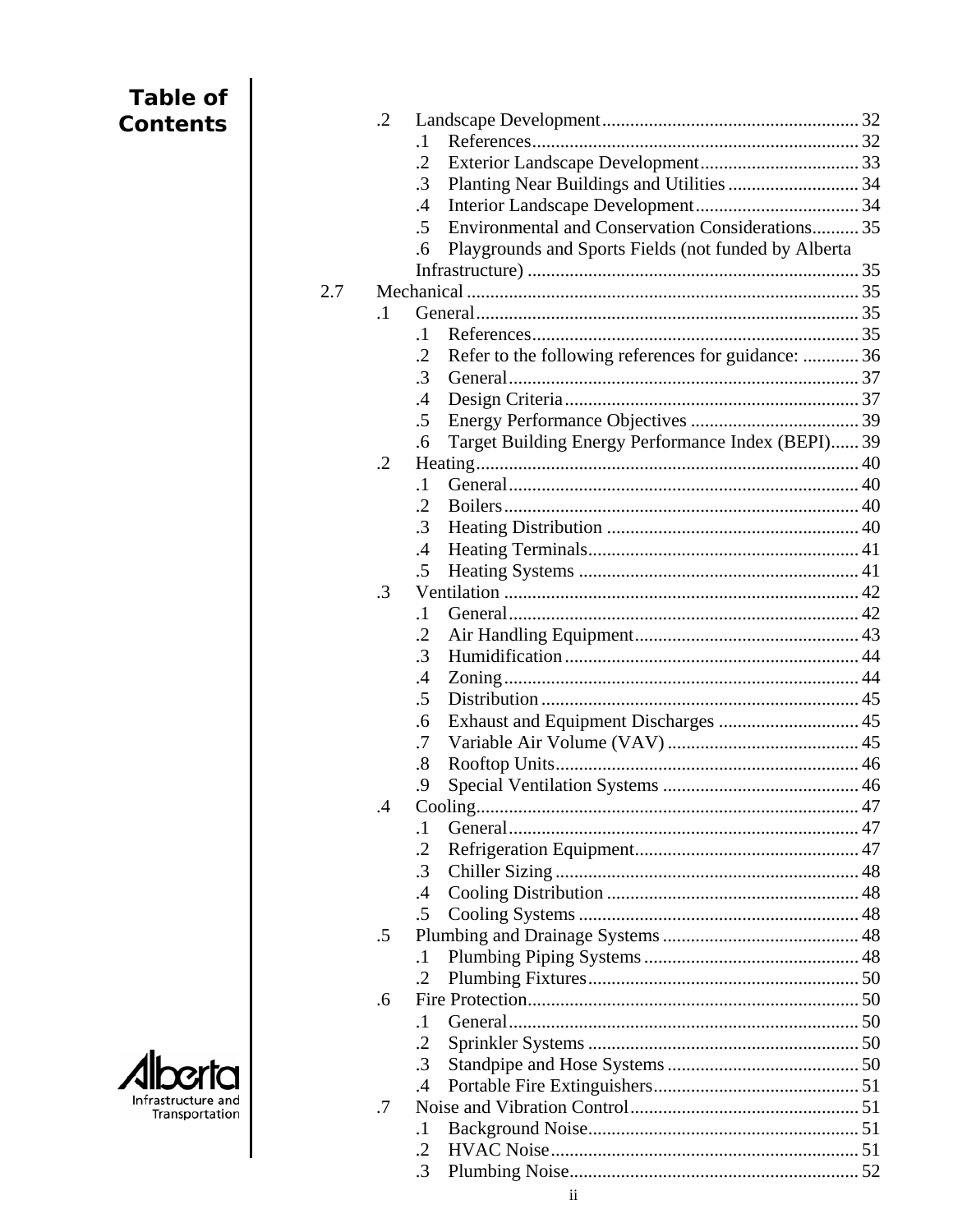| Table of           |            | .4                                                             |  |
|--------------------|------------|----------------------------------------------------------------|--|
| <b>Contents</b>    | .8         |                                                                |  |
|                    |            | $\cdot$                                                        |  |
|                    |            | $\cdot$                                                        |  |
|                    |            | $\cdot$ 3                                                      |  |
|                    |            | $.4\,$                                                         |  |
|                    |            | .5                                                             |  |
|                    |            | .6                                                             |  |
|                    | .9         |                                                                |  |
|                    | 2.8        |                                                                |  |
|                    | $\cdot$ 1  |                                                                |  |
|                    | $\cdot$ .2 |                                                                |  |
|                    |            | $\cdot$ 1                                                      |  |
|                    |            | Power Distribution System Protection and Control 59<br>$\cdot$ |  |
|                    |            | Switchgear, Switchboards and Panelboards  59<br>.3             |  |
|                    |            | .4                                                             |  |
|                    |            | .5                                                             |  |
|                    |            | .6                                                             |  |
|                    |            | .7                                                             |  |
|                    |            | .8                                                             |  |
|                    | $\cdot$ 3  |                                                                |  |
|                    |            | $\cdot$ 1                                                      |  |
|                    |            | $\cdot$ .2                                                     |  |
|                    |            | $\cdot$ 3                                                      |  |
|                    |            | .4                                                             |  |
|                    | $\cdot$    |                                                                |  |
|                    |            | $\cdot$ 1                                                      |  |
|                    |            | $\cdot$                                                        |  |
|                    | $.5\,$     |                                                                |  |
|                    |            | $\cdot$ 1                                                      |  |
|                    |            |                                                                |  |
|                    |            | 3                                                              |  |
|                    |            | .4                                                             |  |
|                    |            | .5                                                             |  |
|                    |            | .6                                                             |  |
|                    |            | .7                                                             |  |
|                    |            | $\boldsymbol{.8}$                                              |  |
|                    |            | .9                                                             |  |
|                    |            | .10                                                            |  |
|                    |            | .11                                                            |  |
|                    | .6         |                                                                |  |
|                    |            | $\cdot$ 1                                                      |  |
|                    |            | .2                                                             |  |
|                    |            | .3                                                             |  |
|                    |            | $\cdot$                                                        |  |
|                    |            | .5                                                             |  |
| Infrastructure and |            | .6                                                             |  |
| Transportation     |            | .7                                                             |  |
|                    | .7         |                                                                |  |
|                    |            | $\cdot$ 1                                                      |  |
|                    |            | $\cdot$ .2                                                     |  |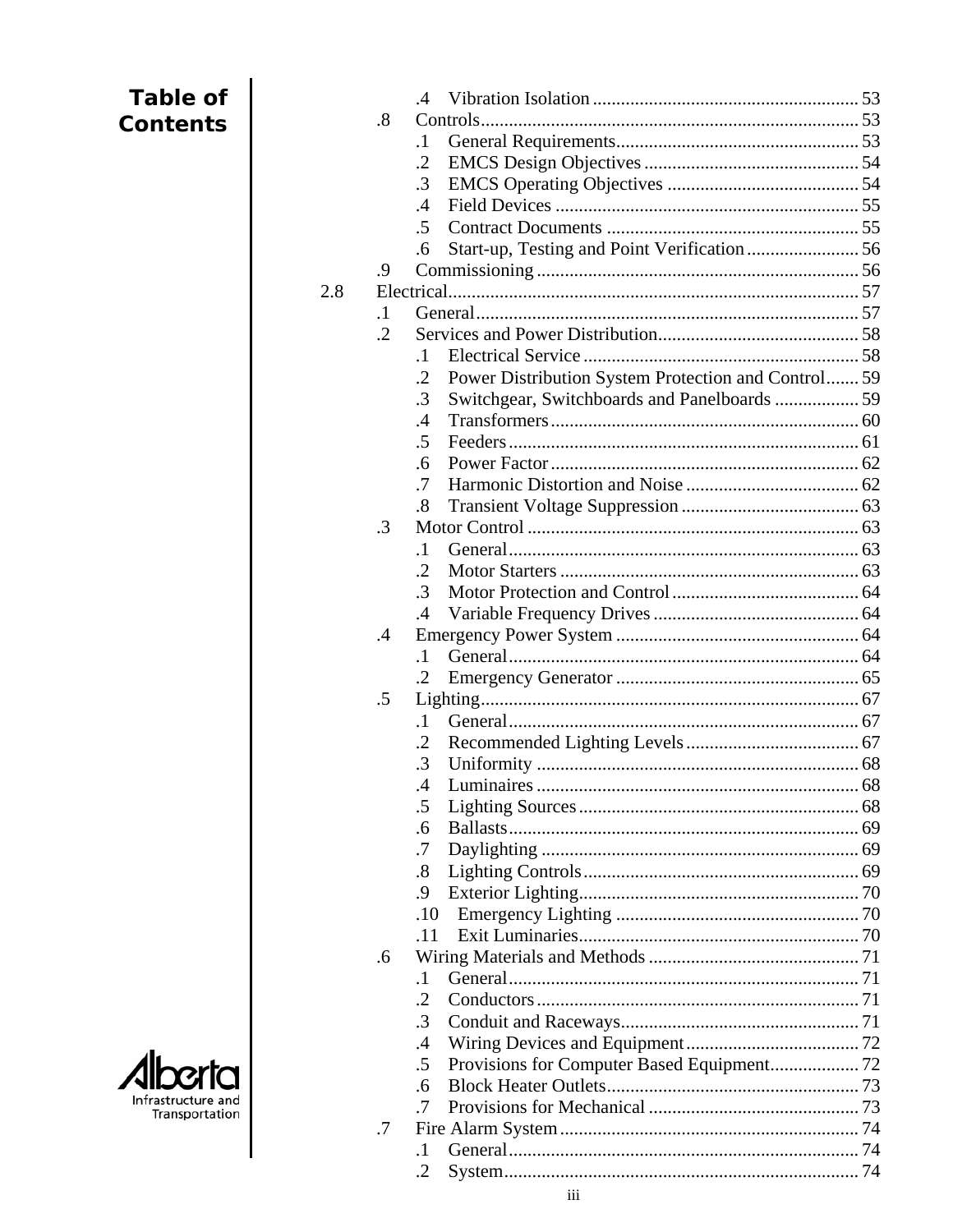| <b>Table of</b><br><b>Contents</b>   | $\boldsymbol{.8}$<br>.9<br>$.10\,$ | $\cdot$ 1<br>$\cdot$ .2<br>$\cdot$ 1<br>$\cdot$ .2<br>.3<br>$\cdot$<br>$.5\,$<br>$\cdot$<br>$\cdot$ .2<br>.3<br>System Demonstration and Commissioning 78 |
|--------------------------------------|------------------------------------|-----------------------------------------------------------------------------------------------------------------------------------------------------------|
|                                      |                                    |                                                                                                                                                           |
| Infrastructure and<br>Transportation |                                    |                                                                                                                                                           |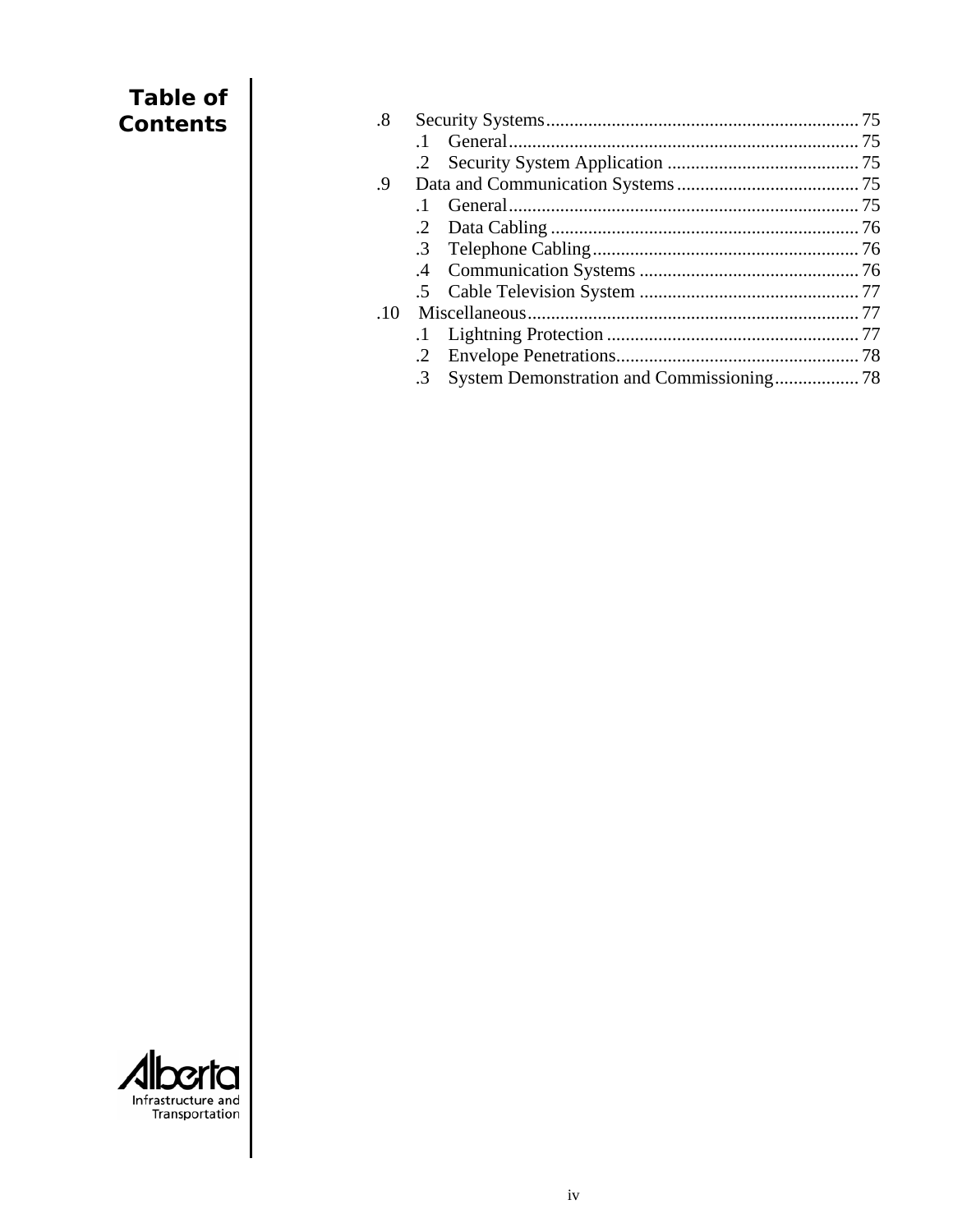#### <span id="page-5-0"></span>**1.1 General**

 This document is intended to provide assistance to the current decision making process being followed by School Boards within Alberta with respect to the design and construction of school facilities.

 The standards and guidelines presented are not intended to be prescriptive to the degree of restricting creative thinking. Rather, it is intended that the information provided will help facilitate the development of facilities that represent best value for expenditure while creating the most appropriate possible environment for learning.

 This document is part of a compendium of information that collectively, will provide supplemental information to the School Board and their project decision-makers.

#### **1.2 Purpose and Scope of the Document**

 The purpose of this document is to provide standards and guideline material that is appropriate to and consistent for school facilities.

 It is intended to provide a framework for new facilities and for modernization projects.

 The standards and guidelines presented relate to the technical design of facilities and need to be used in conjunction with professional judgement to ensure they are followed to the extent that they are appropriate. It is intended that School Boards and their consultants retain control and ultimate responsibility for the educational requirements, design and construction within the allocated funds.

The intent of this document is to:

- .1 Describe the minimum requirements for various building components, assemblies and systems that have an impact on serviceability and anticipated life cycle of the facility.
- .2 Alert School Boards and consultants to design aspects that are perceived to be problematic.
- .3 Provide possible solutions and/or problem avoidance techniques that have in the past proven to be practical and effective.
- .4 Provide a vehicle for communicating common school facility issues throughout the industry in an effective and expedient manner.
- .5 Provide a basis for evaluating school facility project submissions.
- .6 Provide construction cost guidelines (or Support Prices) for budgeting new school projects, and recommend new guidelines for controlling costs within allocated budget.

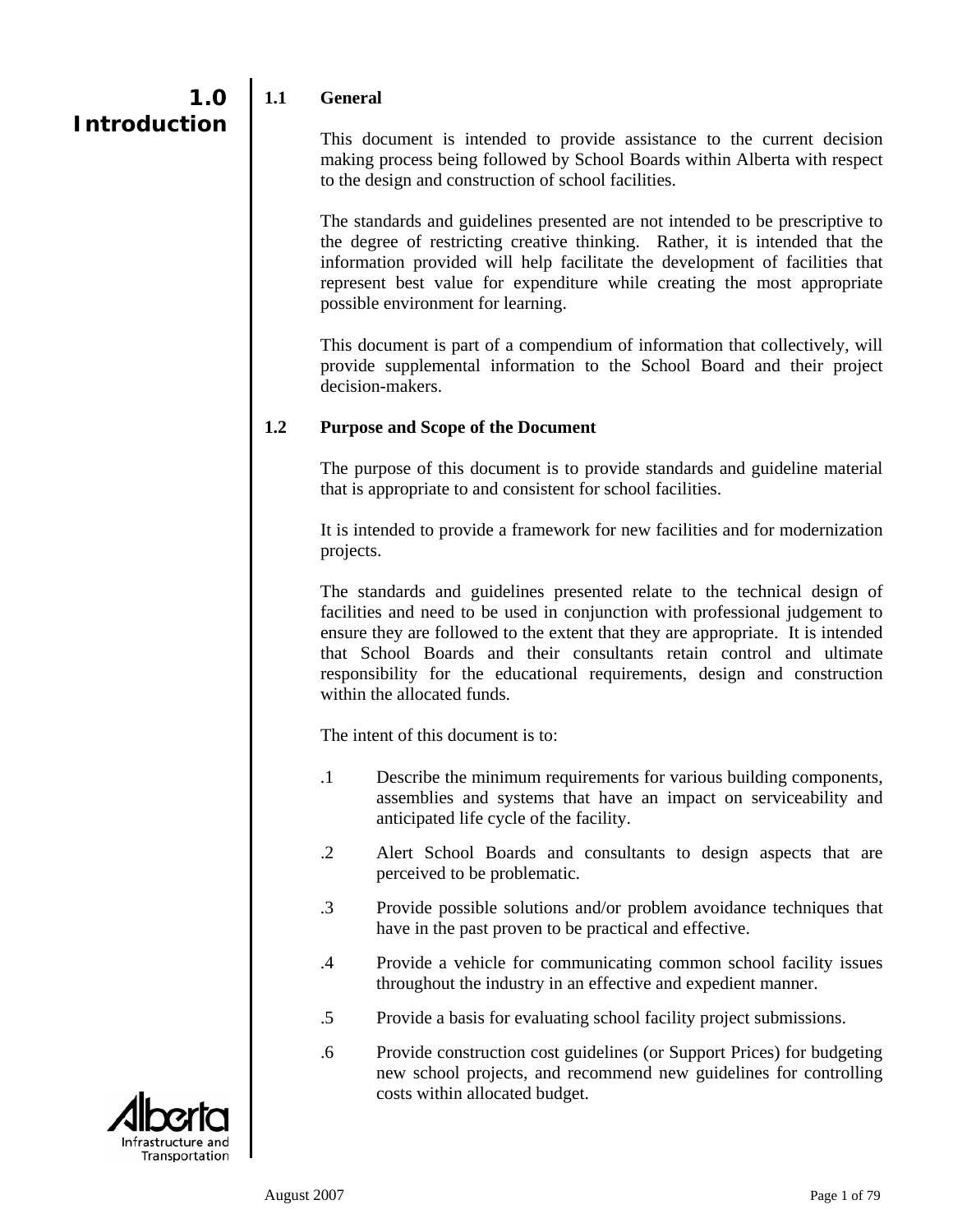<span id="page-6-0"></span>It is not intended that this document address every conceivable condition. Rather, it attempts to apply common sense to provide solutions where experience has indicated that problems commonly arise. This should be applied to new facilities and to existing facilities undergoing change in order to address the technical issues identified within this document.

 Where issues arise that are not addressed within this document, or where it is determined that the specific item is not appropriate for the project, it is anticipated that the decision-makers will apply due diligence in determining appropriate measures.

 It should be understood that when these standards and guidelines apply to modernization projects, there is the need for flexibility in their application, due to the need to respect existing systems and conditions.

#### **1.3 Guiding Principles**

- .1 Design facilities within a methodology that includes a process of life cycle costing.
- .2 Develop standards and guidelines to facilitate design that provides best value for expenditure both short and long term.
- .3 Design facilities that maximize flexibility of use and the potential for re-adaptation over time.
- .4 Create spaces and environments that are comfortable and supportive of the educational delivery process.

#### **1.4 Project Submission and Review Process**

 It is anticipated that each project will be submitted to Alberta Infrastructure during the design process. Submission will typically occur at completion of the Design Development Phase. It is not intended or expected that this review will impact the project schedule. It is recommended in order to facilitate the review, that a preliminary submission occur upon completion of the Schematic Design Phase. Should Alberta Infrastructure determine any issues for discussion, these will be identified quickly and discussed directly with the School Board. Throughout the project, Alberta Infrastructure is available on a request basis, to provide assistance where it is felt to be a benefit.

 Since prior to award of the construction contract, projects require ministerial approval, there will be a formal submission of summary information to Alberta Infrastructure following tender close.

 Further information related to the involvement of Alberta Infrastructure and the various processes required are available within the policy document of the compendium.

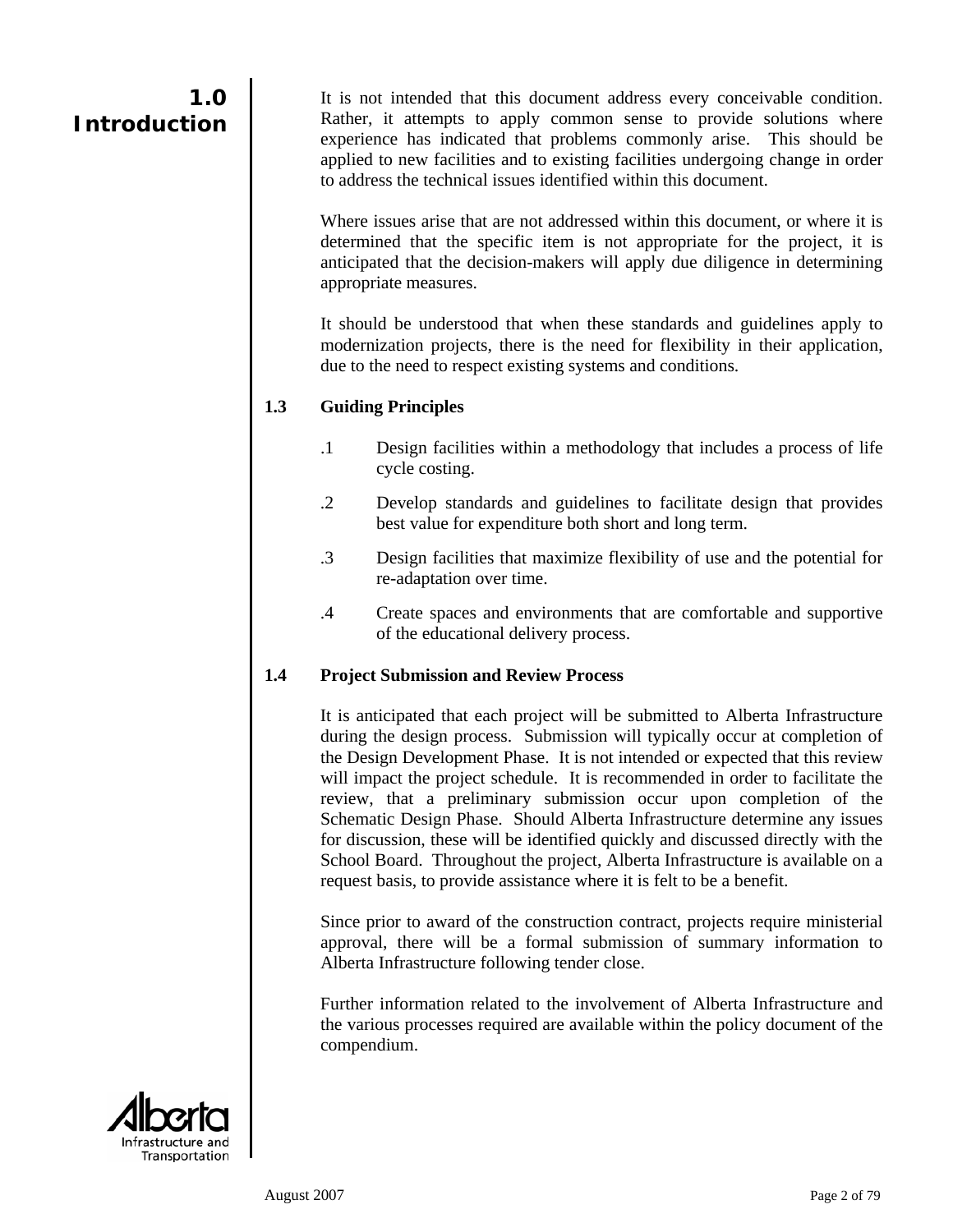#### <span id="page-7-0"></span>**1.5 Regulatory Requirements**

 Each project will be governed by specific building code, regulatory, provincial and municipal requirements. Determination of these requirements should occur at the earliest possible time in order to appropriately assist the development of the design as well as to adequately account for overall cost impacts of specific building requirements.

 Design should not proceed until an analysis of these factors has been made and appropriate discussions with the various authorities undertaken.

#### **1.6 Design Process and Methodology**

 Prior to commencing the formal design process, the School Board will typically identify specific project information to facilitate the design process. This will usually include a functional project program; specific site related information; a project budget; and the identification of the project team members.

 The design and construction process incorporates all prior planning; educational specifications; site studies; codes and regulations; and financial parameters; into written and graphic documentation that form the basis for constructing the facility.

 Normally, the design process consists of five basic phases, which follow the development of a functional program as defined in the educational specification.

- .1 Schematic Design
- .2 Design Development
- .3 Construction Documents
- .4 Tender
- .5 Construction

 Each of the first four phases is generally completed with the issue of the Prime Consultant's Report, supplemented with a Cost Report (Cost Check) prepared by a professional cost consultant to ensure the project is within budget.

Additionally, facility design includes an assessment of the following:

- .1 Accessibility
- .2 Codes and Ordinances
- .3 Energy Conservation
- .4 Environmental/Health Requirements
- .5 Value Analysis
- .6 Quality Assurance Program and Commissioning
- .7 Needs Assessment



 A more detailed description of project phases, normal consultant services and recommended fees and conditions of engagement are available through the Alberta Association of Architects (Telephone: 780-432-0224).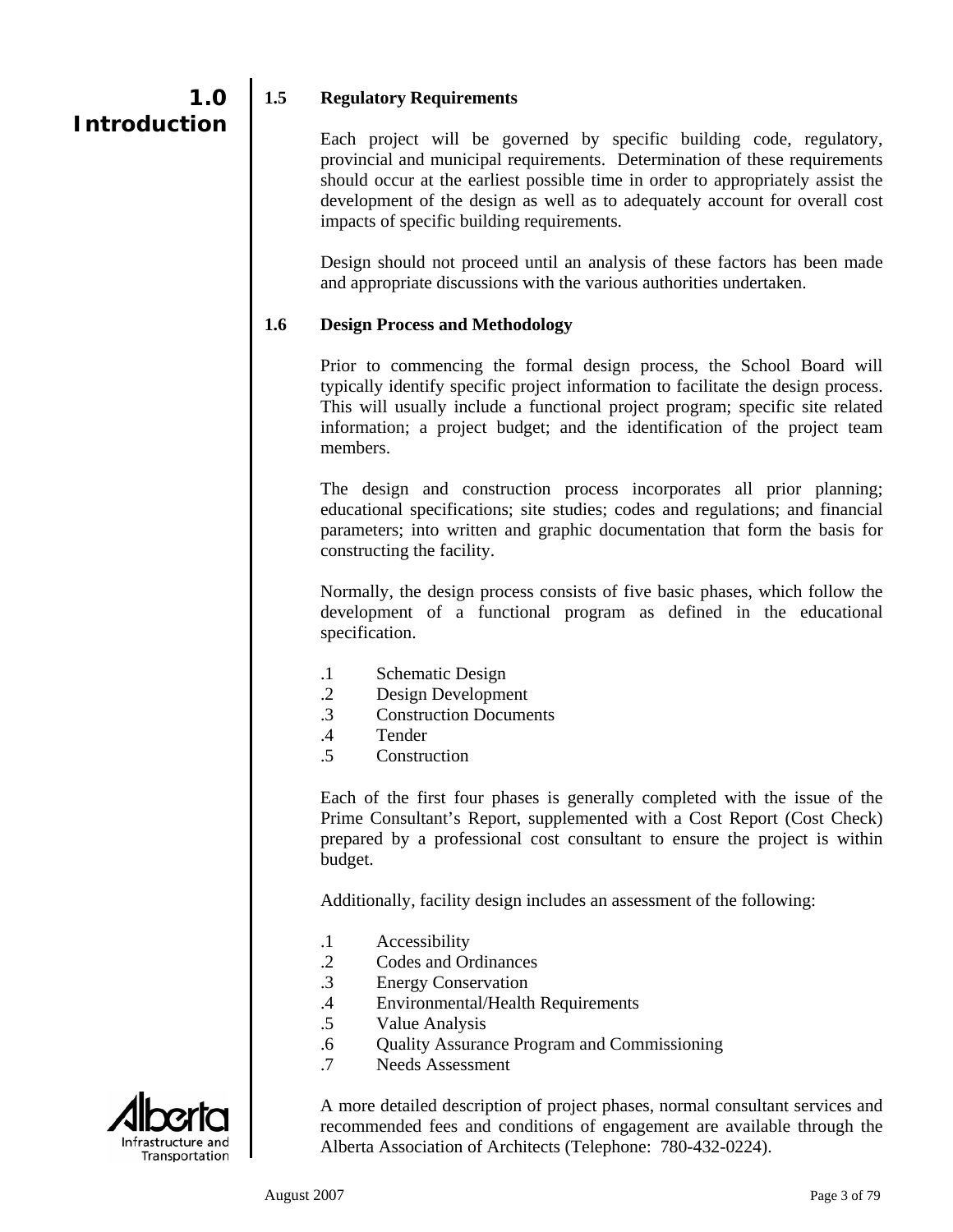During the Schematic Design Phase, the educational specifications and functional program are translated into graphic form with input from all consultants involved.

Within the Design Development Phase more precise planning, preliminary specification and graphic representation are developed to illustrate and define the design concept in terms of siting, plan form, character, materials, and structural, mechanical and electrical systems.

 The Construction Documents Phase, which forms the construction contract, represents the culmination of the design process and the point at which final decisions are taken to tender and ultimately to construct the facility.

For the Tender Phase following project design various methods for contractor selection and project delivery are possible. The document "Contracting Directives for Funded Infrastructure Projects" should be reviewed in this regard.

 Following decisions regarding the method for construction and selection of the contractor, the Construction Phase creates the physical building form. During this phase, the project team typically represented by the consultant group, periodically reviews construction in order to determine its compliance with the construction documents.

 Most project's Quality Assurance Program require specific materials and/or systems testing during construction and commissioning. It is recommended that control of this be retained by the School Board rather than by the contractor.

 In order to develop a methodology best suited for the design process, the following should be considered:

- .1 Prior to design, undertake a geotechnical, environmental and legal/typographic investigation of the specific site.
- .2 For modernization projects undertake studies related to hazardous materials, roof conditions, structural distress and systems operations.
- .3 Develop a specific user needs program including client supplied items.
- .4 Develop a financial plan and realistic project construction budget.
- .5 Select a consultant team with appropriate related experience and capabilities plus the ability to integrate within the project team.
- .6 Select a project team that will be effective and efficient. Include a professional cost consultant to provide cost control and cost advisory services.
- .7 Ensure that a client representative on the project team is empowered to undertake decisions.

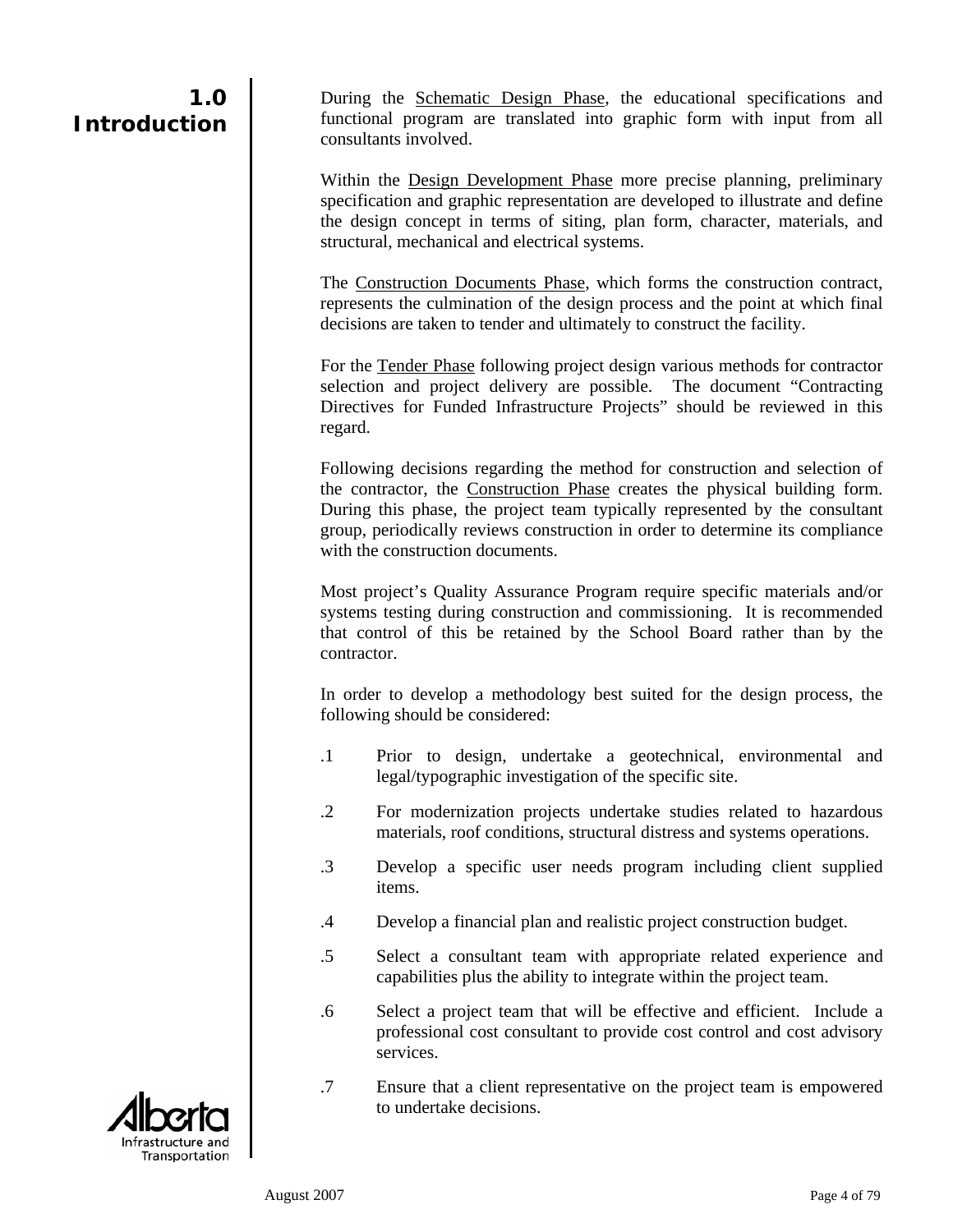- <span id="page-9-0"></span> .8 Develop realistic approvals and project schedule recognizing reasonable timelines for both design and construction as well as time necessary for the various approvals required.
- .9 Develop a quality management strategy.
- .10 Consider cost value analysis as an integral part of the decision making process.

#### **1.7 General Design Considerations**

 While it is acknowledged that all projects are unique and therefore require specific and individual attention, it is felt that there are a number of generic design considerations, which typically apply to all or most projects.

The following is not intended to be a total list but rather should be considered a starting point from which the specific project design evolves:

- .1 Building design should reflect function, a simple design is preferred, shape of building should minimize length of perimeter walls and number of roof levels.
- .2 Design should consider flexibility of space use.
- .3 Design to meet the present needs of the School Board and to recognize that future need changes should as much as possible, be achievable through adaptive reuse.
- .4 Design to achieve the program needs within the School Board's budget.
- .5 Design using systems and equipment that are attainable within the timelines of the project. Analyze their cost implications to maintain a proper balance of costs among all the elements of the design.
- .6 Innovations are encouraged but experimentation at the School Board's expense must be avoided.
- .7 Technological change and advancements require consideration in design.
- .8 Consider the need for school buildings to support community oriented activities.
- .9 All school buildings are to be accessible as per code requirements.
- .10 Facilitate a Quality Assurance Program. Quality management is an important aspect of the process requiring verification that what has been designed and what has then been constructed, achieves the criteria originally established.
- .11 Design to consider low fire hazard, good resistance to misuse and vandalism, and good security against illegal entry.
- .12 Design facilities with energy conservation and occupant comfort in mind.

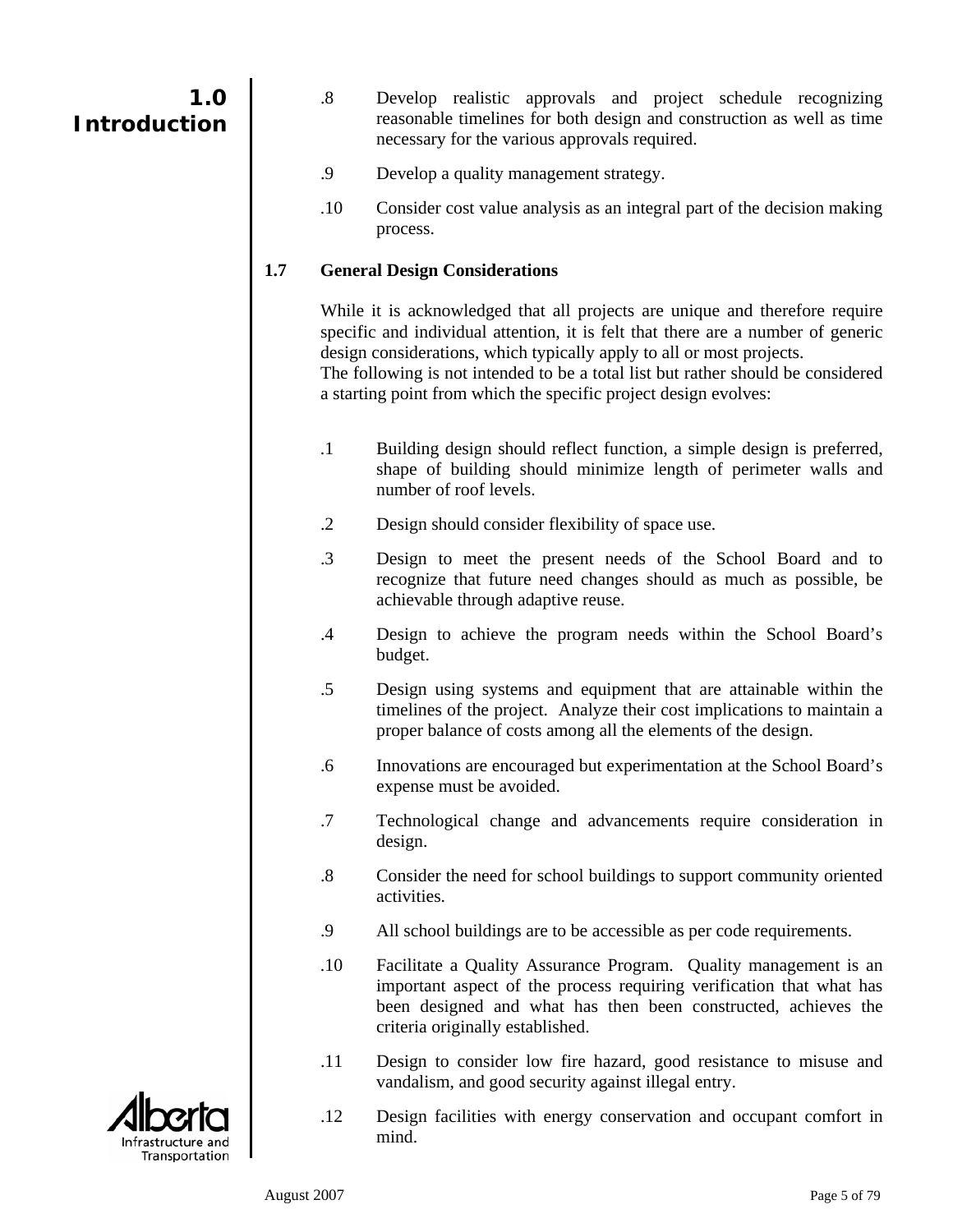- .13 Consider using value analysis to undertake decisions considering longer term operation and maintenance implications.
- .14 All mechanical and electrical components require easy access for cleaning, servicing and replacement.
- .15 Avoid trendy colour and finish schemes, which may become outdated and evaluate colours and finishes based upon behavioral impact, cost and deterioration factors.
- .16 Roofing should be designed for access by maintenance staff and for future replacement.
- .17 Exercise a preference for materials that demonstrate a greater degree of responsibility to the environment.

#### **1.8 Sustainability**

#### **1.1 Reference**

- .1 *LEED Green Building Rating System for New Construction and Major Renovations*, Canada Green Building Council, 2004.
- .2 *Commercial Building Incentive Program Technical Guide*, Natural Resources Canada, Ottawa, 2000.

#### **1.2 General**

- .1 All new buildings and major renovations shall be certified to a minimum LEED Silver rating. (Current unit rates for school projects support LEED Silver.) In the absence of sustainable opportunities, where the mandatory credits can not be achieved, or where sufficient optional credits can not be economically achieved, projects with a capital budget less than \$2.5 million may be exempt at the discretion of the project team, however, integrated and sustainable design practices should be incorporated.
- .2 LEED Green Building Rating System is a voluntary, consensus-based standard for developing healthy and high performance buildings with reduced environmental impacts. The rating system evaluates "greenness" from a whole-building and whole-life perspective in five categories: Sustainable Sites, Water Efficiency, Energy and Atmosphere, Materials and Resources, and Indoor Environmental Quality. LEED promotes integrated and sustainable design practices.
- .3 "Integrated design" is a collaborative process between the client group including occupants, operating staff and a multi-disciplinary design team, focusing on the design, construction, operation, and occupancy of a building over its complete life cycle. Functional, environmental, and economic goals are defined and realized by proceeding from whole building system strategies, through increasing levels of specificity, to achieve more optimally integrated solutions.

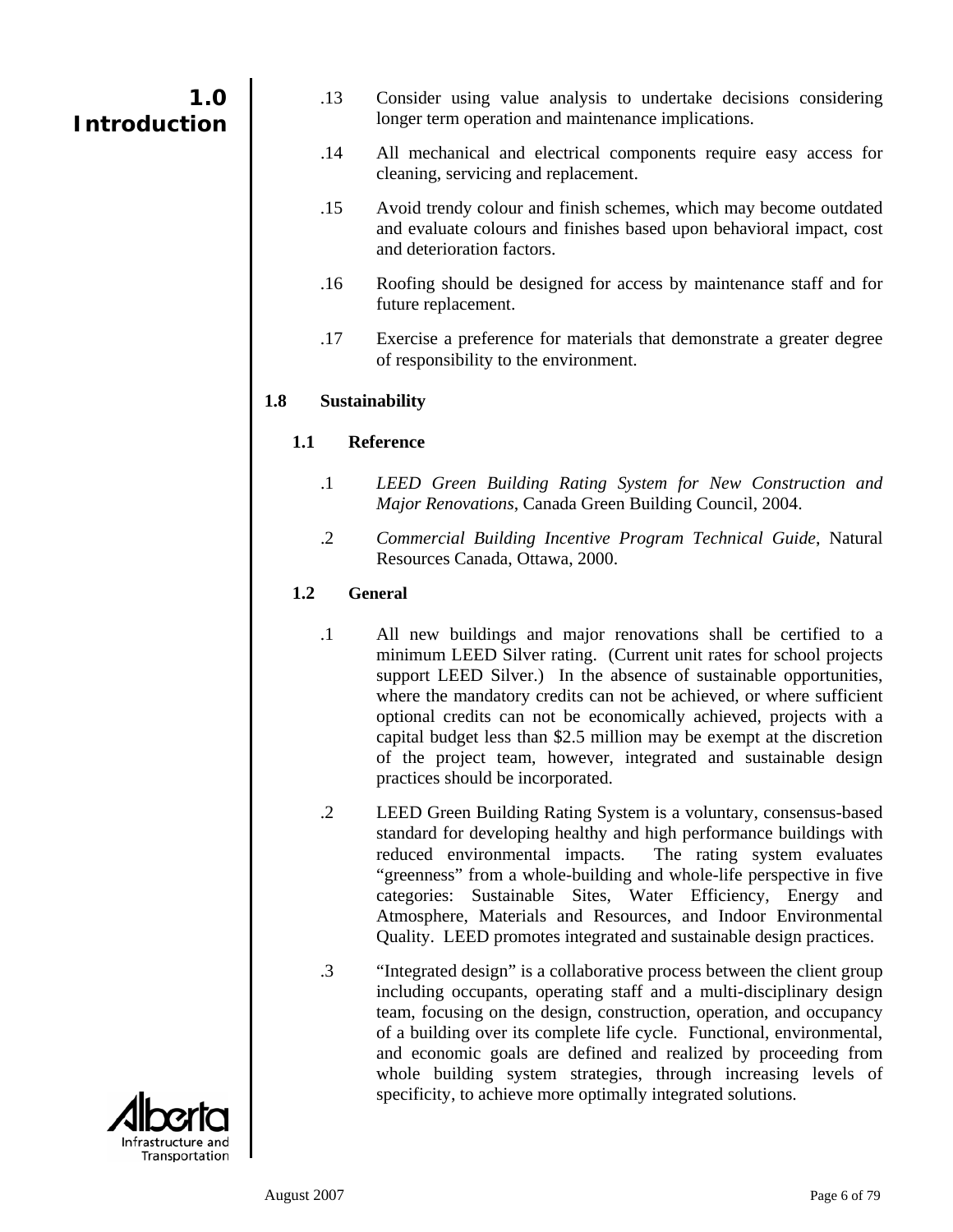- .4 "Sustainable design" is an integrated approach to building design, construction, and operation that focuses on the efficient use and choice of resources and materials in such a way as to be economical while not compromising the health of the environment or the associated health and well being of the building's occupants, builders, the general public, or future generations.
- .5 All projects should incorporate, as much as possible, sustainable design concepts using the integrated design process. Studies indicate that the impact of greater occupant satisfaction and comfort resulting from increased individual control over the indoor environment: temperature, air movement, noise, lighting, exterior views and daylight, improves productivity, wellness and retention.
- .6 Major renovations must incorporate substantial revisions to building envelope, heating, ventilation and air conditioning, and lighting before LEED Silver rating is required.
- .7 Should manufactured wood products be used, LEED Canada NC, Version 1, Materials and Resources Credit 7 makes specific reference to wood products certification. The use of forest, wood or engineered wood products locally manufactured under all recognized certification systems is encouraged. For reference purposes and without endorsement, the forest and wood product certification systems available in Alberta include Forest Stewardship Council (FSC), Canadian Standards Association (CSA), Sustainable Forestry Initiative (SFI), and Forest Care.

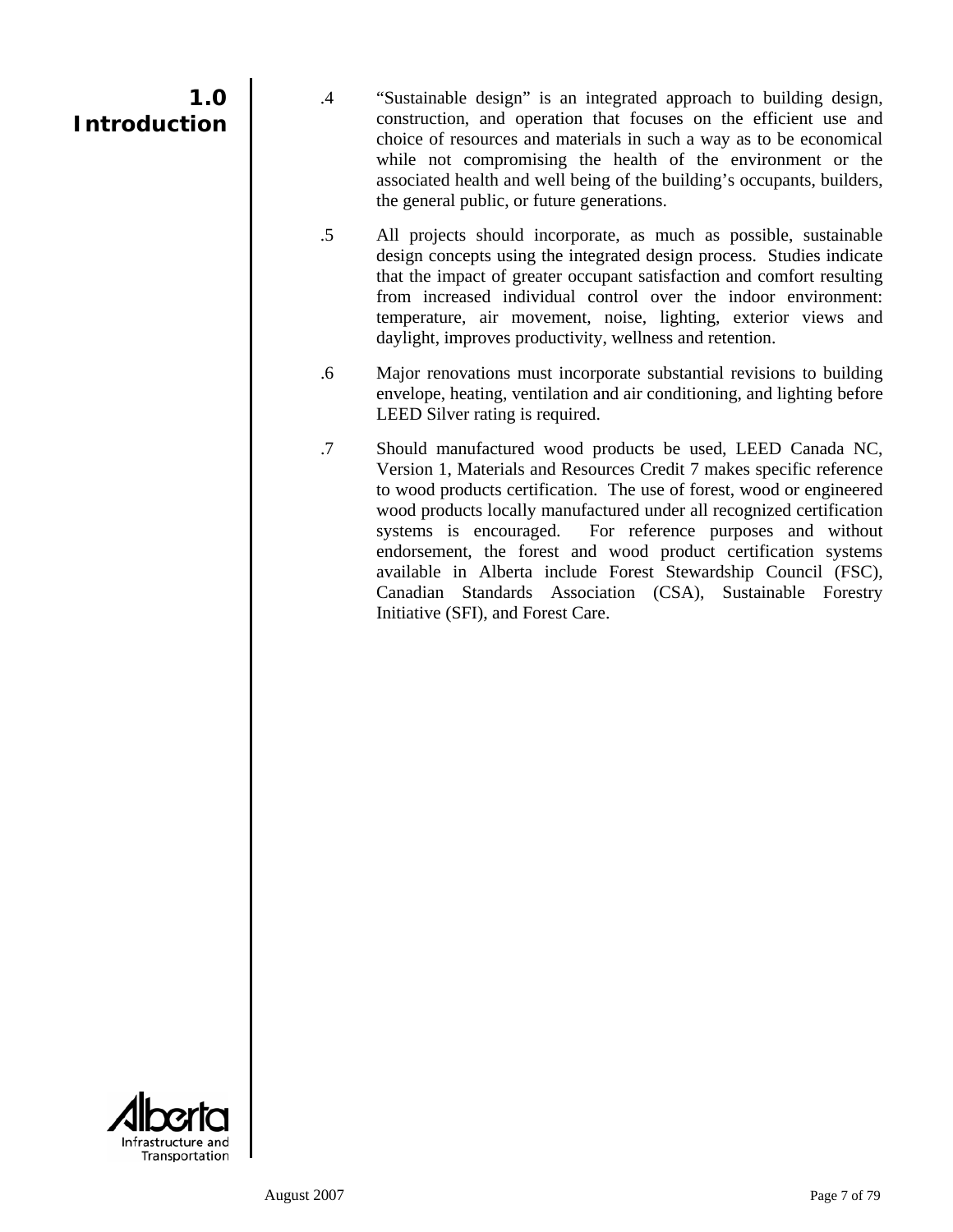$\overline{\phantom{a}}$ 

Infrastructure and<br>Transportation

| $\cdot$ 1         | Classrooms: Minimum floor occupancy live load 2.4 kPa or<br>4.5 kN concentrated, whichever produces the more critical<br>effect.                                                                                                                                                                                                                                                                                                                                                                                                                                                          |
|-------------------|-------------------------------------------------------------------------------------------------------------------------------------------------------------------------------------------------------------------------------------------------------------------------------------------------------------------------------------------------------------------------------------------------------------------------------------------------------------------------------------------------------------------------------------------------------------------------------------------|
| $\cdot$ .2        | General office and Laboratory areas:<br>Minimum floor<br>occupancy live load 3.6 kPa or 9 kN concentrated, whichever<br>produces the more critical effect. Consider potential for<br>changes in space use (i.e. classroom to library).                                                                                                                                                                                                                                                                                                                                                    |
| $\cdot$ 3         | Records storage and library shelving areas: Design live load<br>to be based on type and layout of proposed storage or shelving<br>system, but not less than 7.2 kPa.                                                                                                                                                                                                                                                                                                                                                                                                                      |
| $\cdot$ 4         | Corridors, Assembly Areas, Auditoriums, Gymnasiums,<br>Stages and Dining Areas: Minimum floor occupancy live load<br>4.8 kPa or 9 kN concentrated, whichever produces the more<br>critical effect.                                                                                                                                                                                                                                                                                                                                                                                        |
| $.5\,$            | Mechanical loads: Obtain loads from mechanical consultant.<br>In mechanical rooms, allow for a minimum of 100 mm thick<br>concrete housekeeping pads or 100 mm thick concrete floating<br>slab. Refer to acoustic requirements and coordinate with<br>mechanical consultant. Ensure that the structure contains<br>adequate access routes for heavy equipment. Ensure that the<br>structure has adequate capacity for suspended piping loads.                                                                                                                                             |
| .6                | Minimum roof design live load: 1.5 kPa or 1.5 kN<br>concentrated, whichever produces the more critical effect. For<br>roofs over mechanical rooms, increase the concentrated load<br>to 4.5 kN for all elements except metal deck. Roof structures<br>shall be designed for the ponded rain load associated with a<br>plugged roof drain. Gymnasium roof structures shall be<br>designed with special consideration for suspended loads. This<br>includes moveable partitions in the extended and stacked<br>position, and basketball backboards in the extended and<br>stowed positions. |
| .7                | For buildings that are to be close to property lines on urban<br>sites, assume the neighbouring property will be built higher<br>than the school. The assumed height of the neighbouring<br>property shall be based on the local zoning by-law. This<br>typically will produce a triangular snow load with an<br>accumulation factor, $C_a$ , of 3.75 at the property line.                                                                                                                                                                                                               |
| $\boldsymbol{.8}$ | If there is a known plan to change the usage of an area in the<br>future, design for the more stringent of current and future live<br>loads.                                                                                                                                                                                                                                                                                                                                                                                                                                              |
|                   |                                                                                                                                                                                                                                                                                                                                                                                                                                                                                                                                                                                           |

## **2.1 Building Structure**

**2.0** 

<span id="page-12-0"></span>**Building Elements** 

## .1 Design Loads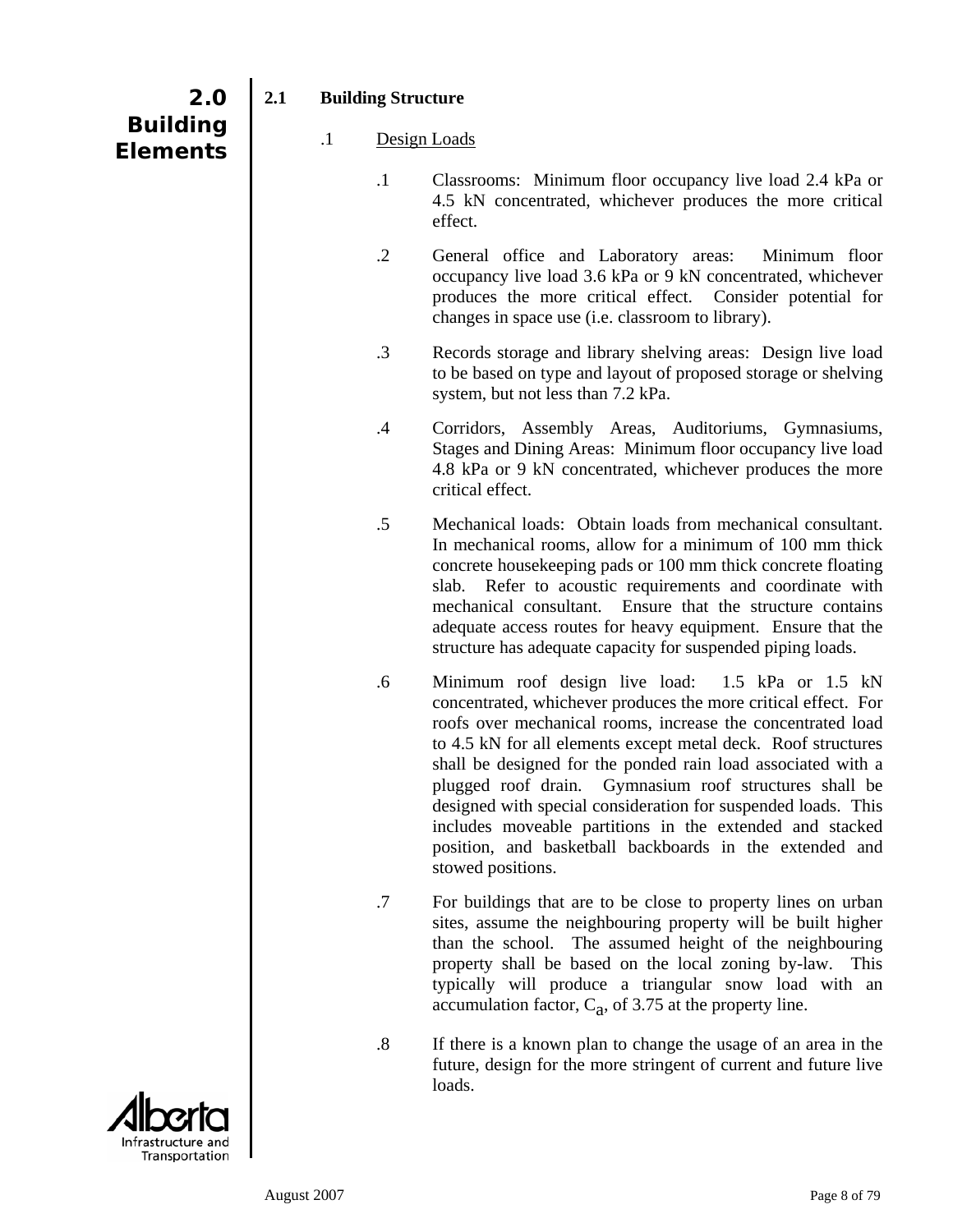<span id="page-13-0"></span>

| 2.0             |  |
|-----------------|--|
| <b>Building</b> |  |
| <b>Elements</b> |  |

#### .2 Foundations

- .1 Aspects of design and construction that depend on soil or groundwater conditions shall be reviewed and approved by a geotechnical engineer.
- .2 Maintain the integrity of existing structures and service lines on adjacent properties.
- .3 Do not incorporate "tie-back" earth retaining system as an essential part of the permanent structure.
- .4 The weight soil fill and the associated pressure shall be treated as a live load, with a load factor of 1.5. If the weight of the soil is used to counter-act uplift or overturning, it shall be treated as a dead load with a load factor of 0.85.

#### .3 Structure

- .1 Do not use unbonded post-tensioned reinforcement as an essential reinforcing element of a structural member.
- .2 Design cantilever or continuous steel beams according to *Roof Framing With Cantilever (Gerber) Girders and Open Web Steel Joists*, published by the Canadian Institute of Steel Construction, July 1989. **Do not use Gerber design for floor construction**.
- .3 Design exterior slabs at doorways to avoid interference with outward door swings as a result of upward movement of slab caused by frost. Provide structural stoop where necessary.
- .4 Provide protection against corrosion for structural elements that may be subject to spills or leaks of corrosive solutions (e.g., mechanical floors supporting brine tanks and water softeners).
- .5 Design expansion joints, including those between existing and new structures, so that an abrupt change in floor elevation is prevented.
- .6 In major renovations of existing facilities, investigate safety with respect to current seismic loading in areas where this is applicable. Upgrade as deemed appropriate for the specific project. At a minimum, ensure adequate lateral support for all non-structural components.
- .7 Design structural steel floors to prevent transient footstep induced vibration from exceeding the annoyance threshold. Refer to CISC Handbook for Steel Construction – Appendix G, Guide for Floor Vibration, and Commentary A - Serviceability Criteria for Deflections and Vibrations in the National Building Code of Canada.

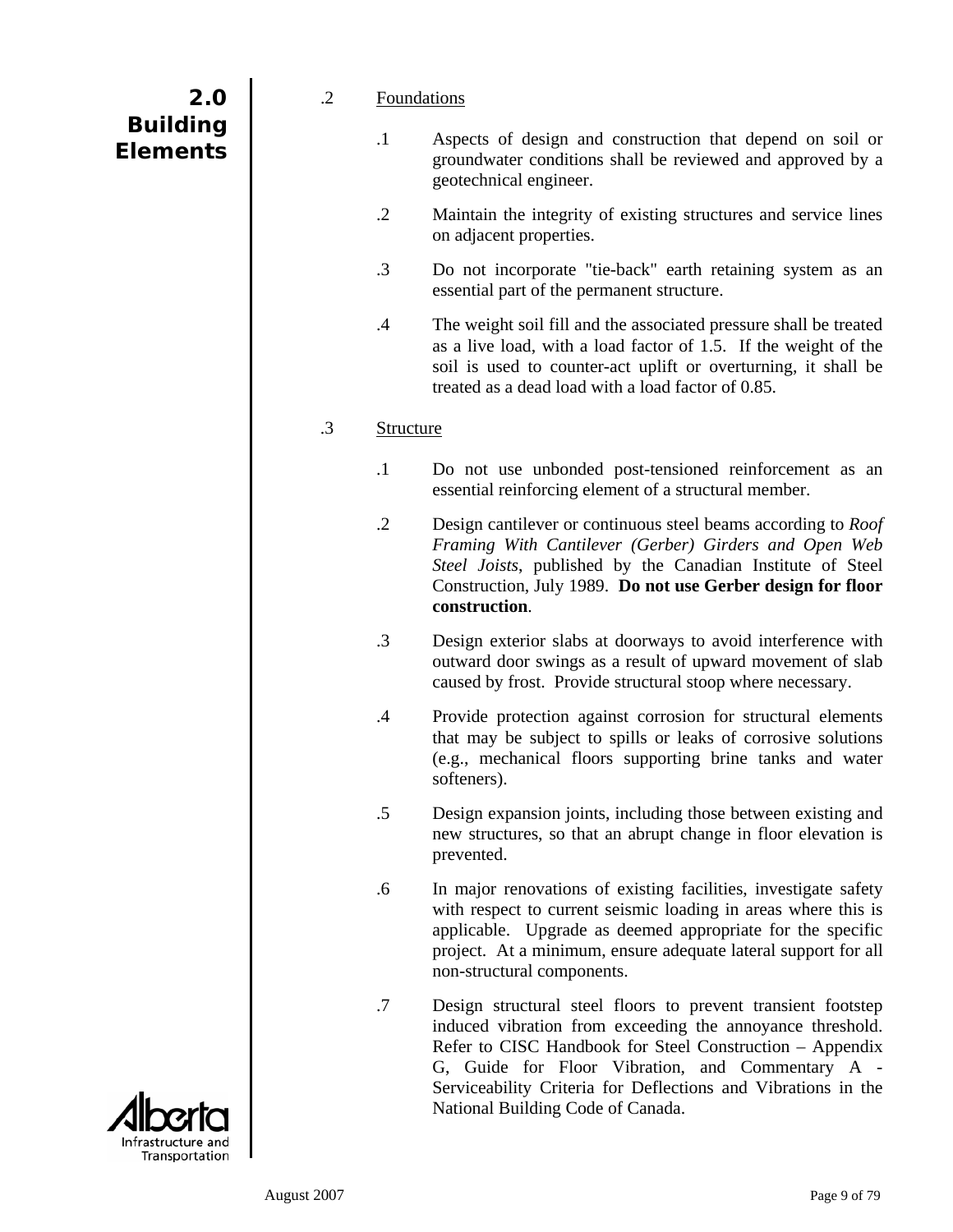<span id="page-14-0"></span>

| 2.0             |  |
|-----------------|--|
| <b>Building</b> |  |
| <b>Elements</b> |  |

|    | $\boldsymbol{.8}$ | Gymnasium roof structures and other longer span structures<br>using joists shall be proportioned in consideration of the<br>deflection adjacent rigid end walls. The deflection shall be<br>limited to ensure the integrity of the roof diaphragm and to<br>keep roof deck stresses to an acceptable level.                                                                                                                                                |
|----|-------------------|------------------------------------------------------------------------------------------------------------------------------------------------------------------------------------------------------------------------------------------------------------------------------------------------------------------------------------------------------------------------------------------------------------------------------------------------------------|
|    | .9                | When designing HSS trusses, proportion members and select<br>wall thicknesses in consideration of accepted HSS connection<br>design principles.                                                                                                                                                                                                                                                                                                            |
|    | .10               | Provide drain holes to allow the release of water in all HSS<br>subject to freezing.                                                                                                                                                                                                                                                                                                                                                                       |
| .4 |                   | <b>Interaction with Other Disciplines</b>                                                                                                                                                                                                                                                                                                                                                                                                                  |
|    | $\cdot$ 1         | Structurally design and detail the fastening, support, and back-<br>up systems for exterior walls, brick veneers, cladding, and<br>attachments. Steel connections outside the air barrier shall be<br>galvanized and all welded connections shall be shop welded.                                                                                                                                                                                          |
|    | $\cdot$ .2        | Where possible, avoid thermal bridging. Where this is not<br>possible, incorporate measures to minimize its effect. Refer to<br>Building Envelope Section.                                                                                                                                                                                                                                                                                                 |
|    | $\cdot$ 3         | In the design of exterior wall back-up systems, limit<br>deflections according to the properties of the cladding or<br>veneer material being used.                                                                                                                                                                                                                                                                                                         |
|    | .4                | Provide details that allow for all building movements,<br>including deflections.                                                                                                                                                                                                                                                                                                                                                                           |
|    | $.5\,$            | For roof slopes, refer to Building Envelope Section, "Roofs".<br>Structural design must consider the resulting non-uniform<br>loads caused by accumulation of rain water. The removal of<br>rain water at drains can be restricted by hail associated with a<br>major rainfall. Roof structures shall be designed for the<br>effects of a plugged drain, and should be designed such that<br>the effect of rain is less stringent than the effect of snow. |
|    | .6                | Check the structural adequacy of support systems for ceilings,<br>particularly heavy plaster ceilings, and follow up with on-site<br>inspection.                                                                                                                                                                                                                                                                                                           |
|    | .7                | Structurally design and detail all required guardrails.                                                                                                                                                                                                                                                                                                                                                                                                    |
|    | $\boldsymbol{.8}$ | Advise the architect of expected movements of the structure,<br>including those caused by deflection, shrinkage, settlement,<br>and volume changes in the soil. Adequate allowances must be<br>provided in all affected elements, including partitions and<br>mechanical systems.                                                                                                                                                                          |
|    |                   |                                                                                                                                                                                                                                                                                                                                                                                                                                                            |



I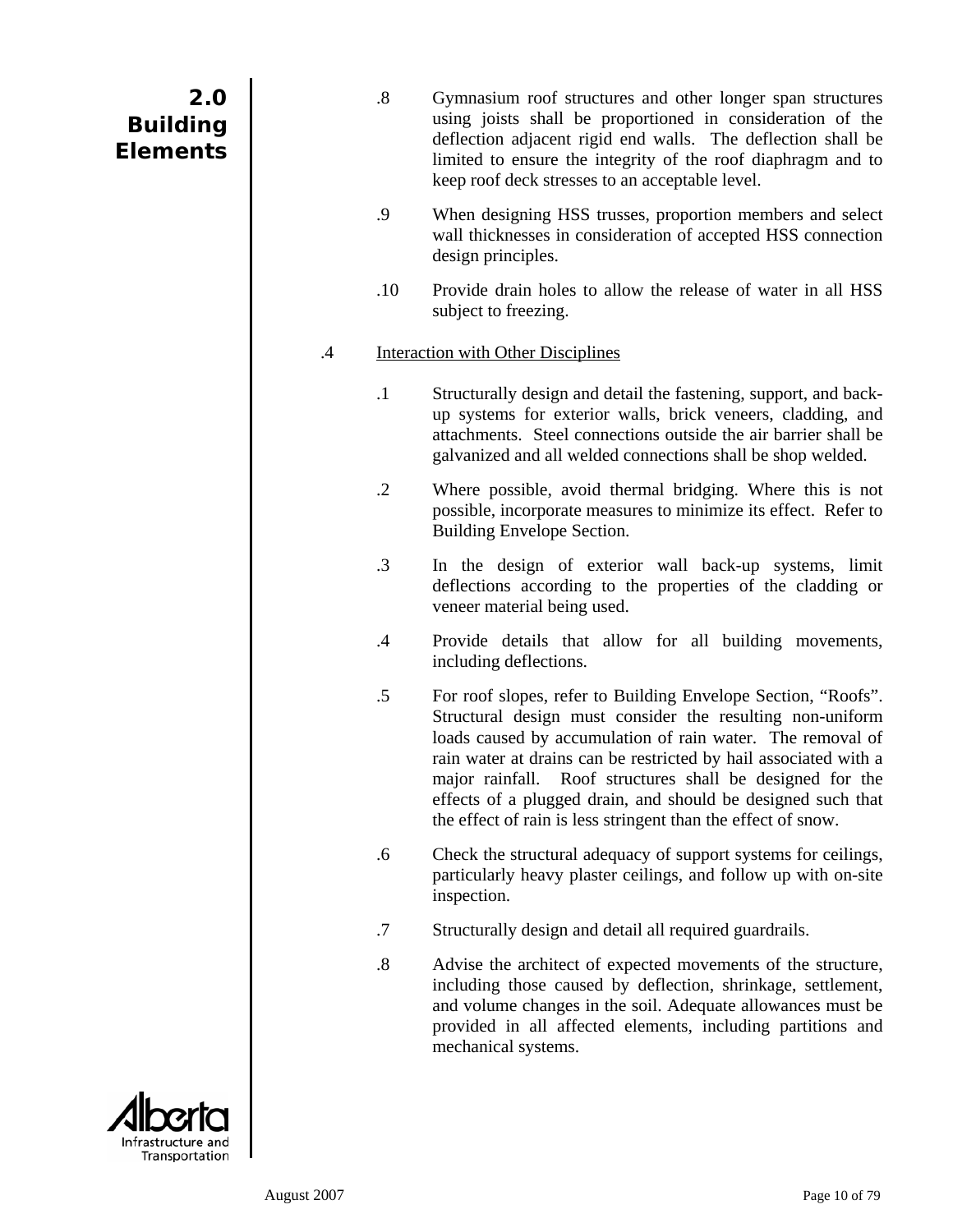<span id="page-15-0"></span>

| 2.0<br><b>Building</b><br><b>Elements</b> |     |         | .9                       | If the expected movement of a grade-supported floor slab<br>cannot justifiably be accommodated or tolerated, use a<br>structural slab. A crawl space may not be necessary and<br>should be provided only in cases where the benefits justify this<br>approach. If a slab is constructed over a void form, ensure<br>that the buried plumbing is adequately suspended from the<br>floor slab, and that it is isolated from the soil such that soil<br>movement will not damage the piping or induce loads into the<br>slabs. |
|-------------------------------------------|-----|---------|--------------------------|-----------------------------------------------------------------------------------------------------------------------------------------------------------------------------------------------------------------------------------------------------------------------------------------------------------------------------------------------------------------------------------------------------------------------------------------------------------------------------------------------------------------------------|
|                                           |     |         | .10                      | Specify concrete floor flatness that is consistent with the<br>flooring material to be applied and the architect's aesthetic<br>requirements. Due to the higher cost involved, specify<br>unconventionally stringent flatness only for areas where there<br>is a justifiable benefit.                                                                                                                                                                                                                                       |
|                                           |     |         | .11                      | Ensure adequate stiffness of lightweight roof or other structure<br>that supports mechanical equipment with spring isolators.<br>Resonance problems can usually be avoided if the additional<br>structural deflection caused by the equipment load, does not<br>exceed 6 mm or 7% of the vibration isolator static deflection,<br>whichever is less. Coordinate with Mechanical Consultant.                                                                                                                                 |
|                                           |     | $.5\,$  |                          | Design Parameters To Be Shown On Drawings<br>(For review, construction, and future reference)                                                                                                                                                                                                                                                                                                                                                                                                                               |
|                                           |     |         | $\cdot$ 1                | Geotechnical design parameters                                                                                                                                                                                                                                                                                                                                                                                                                                                                                              |
|                                           |     |         | $\cdot$ .2               | Structural design parameters, including:                                                                                                                                                                                                                                                                                                                                                                                                                                                                                    |
|                                           |     |         |                          | design loads<br>provisions for future additions<br>material properties                                                                                                                                                                                                                                                                                                                                                                                                                                                      |
|                                           |     |         | $\cdot$ 3                | Criteria for design to be done by contractors                                                                                                                                                                                                                                                                                                                                                                                                                                                                               |
|                                           |     |         | $\cdot$                  | Existing grade, finished grade, main floor and foundation<br>elevations                                                                                                                                                                                                                                                                                                                                                                                                                                                     |
|                                           |     |         | $.5\,$                   | Any special construction procedures assumed in design                                                                                                                                                                                                                                                                                                                                                                                                                                                                       |
|                                           | 2.2 |         | <b>Building Envelope</b> |                                                                                                                                                                                                                                                                                                                                                                                                                                                                                                                             |
|                                           |     | $\cdot$ | General                  |                                                                                                                                                                                                                                                                                                                                                                                                                                                                                                                             |
|                                           |     |         | energy.                  | Building envelope assembly separates spaces requiring differing<br>environmental conditions by controlling the flow of air, moisture and                                                                                                                                                                                                                                                                                                                                                                                    |
| Intrastructure and<br>Transportation      |     |         |                          |                                                                                                                                                                                                                                                                                                                                                                                                                                                                                                                             |

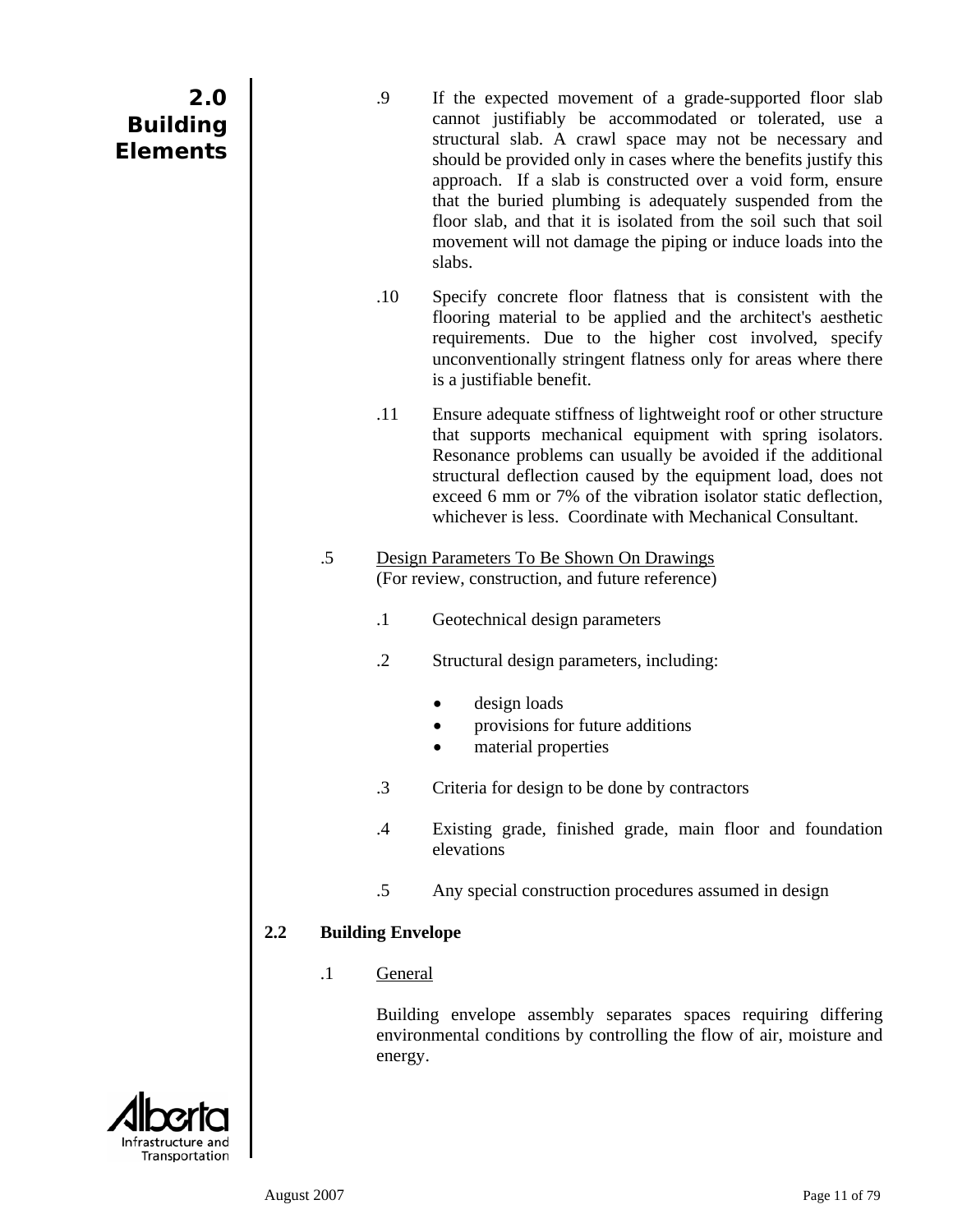<span id="page-16-0"></span> Materials used in the building envelope assembly should be suitable for the environmental conditions to which each will be exposed, including during the construction period. Materials should provide a service life consistent with accessibility for maintenance of building components and planned building life.

 Detailing of the envelope must ensure that water, snow and ice sheds safely from exterior surfaces, is not trapped in the assembly to cause deterioration and does not cause staining of finishes.

 Suitability of materials, location and design detailing for membranes and barriers is crucial to the long term success and survival of the building envelope.

 Elements that penetrate the building envelope should be avoided. Where they occur, thermal separation and control will be necessary, as will considerations for membrane and air barrier integrity.

 Where detailing for exterior envelope finishes appear to continue to the interior, an appropriate seal at the breakpoint of transition will be necessary.

 Generator exhaust penetrations where they exist and penetrate the envelope, a ULC rating or equivalent should be provided.

## .2 Roofing

.1 General

 Selection of a roof system and design for its detailing must recognize the environmental conditions that will apply, the anticipated service life for its components and the degree to which ongoing maintenance will be necessary.

Consider the following:

- Provision of adequate slopes for drainage of roofs generally and specifically at roof-mounted equipment and penetrations.
- Provision of membranes below all metal roofing and flashings considering metal roofings and flashings as "water shedding" rather than "waterproofing".
	- Location of outlets and interior drainage pipes which discharge to the outside at a location sufficiently above grade so as to preclude damming and backup into the building.
	- Avoidance of scuppers except as emergency overflow devices.

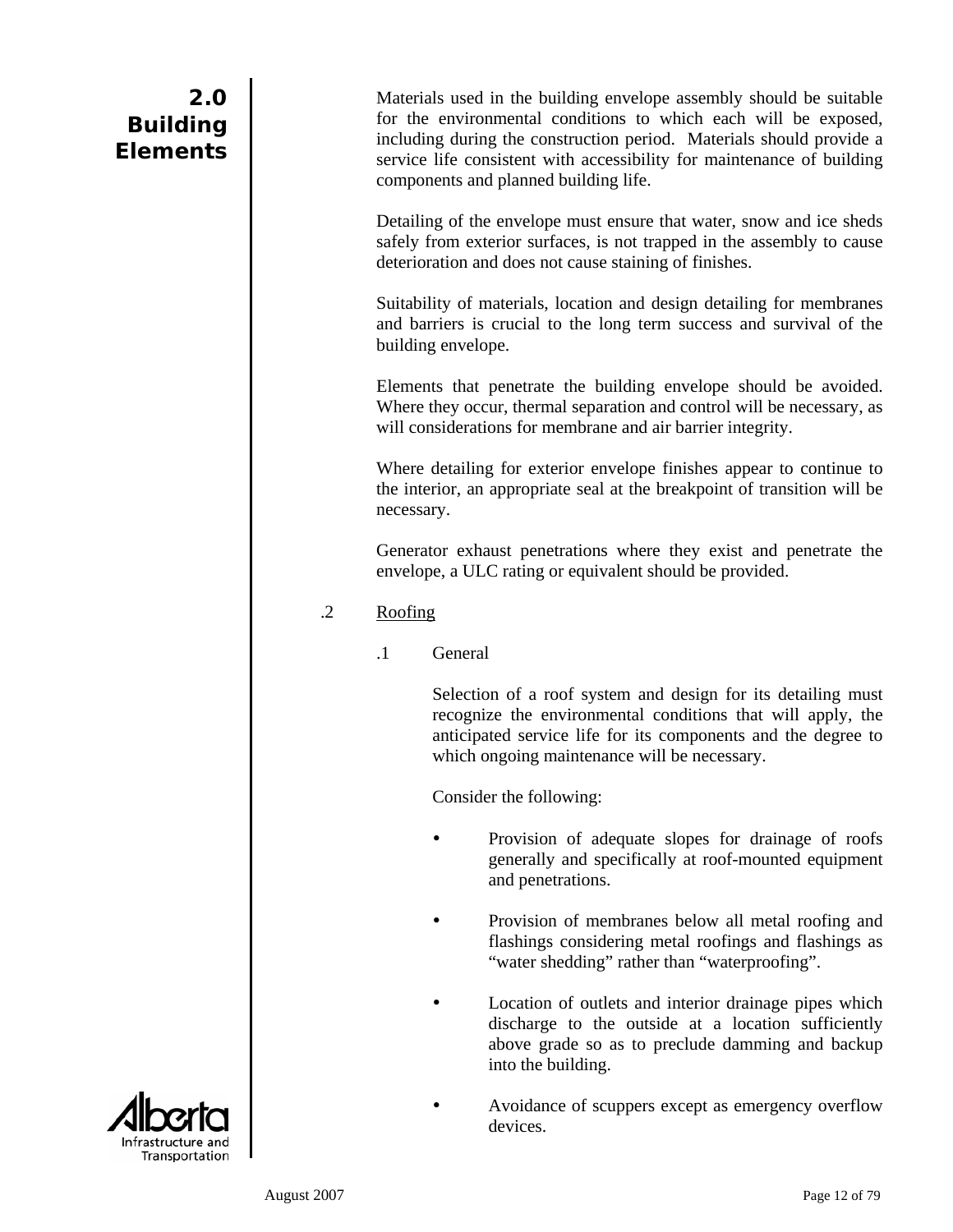- <span id="page-17-0"></span>Provision of a main interior access to the roof with all separate levels of roofs connected at least by external ladders.
- Detailing for potentials for vandalism and safety.
- Interior drainage.
- Development of details as recommended by the Alberta Roofing Contractors' Association (ARCA).
- .2 Near-Flat Roofs
	- Slope all roof surfaces to drains including valleys and transverse slopes across top of parapets.
	- Provide minimum slope to drain of 1:50 for field of roof.
	- Preferably use internal roof drain systems with open flow drains and minimum 100 mm pipes. Avoid the use of control flow drains.
		- Generally use a minimum of two roof drains per contained drainage area. Overflow scuppers should be used where this is not practical and where structural hazards would result from blockage in drain leaders. An emergency roof drain located approximately 150 mm vertically upslope from the main drain and leadered directly outside is an acceptable alternate.
	- Form slopes in the structure. Avoid the wide spread use of insulating fill or tapered insulation to obtain slopes.
	- Where a lower roof is impacted by flow from upper roof conditions, ensure design accommodates the increased volume and structural loading factors.
		- Maintain a practicable constant elevation around the perimeter of the contained roof area. If a varying perimeter cannot be avoided, provide dimension details of low and high edge conditions.
		- Provide curbs minimum 200 mm above the roof membrane level for all penetrations. Locate raised equipment so that they do not impede drainage and have minimum 1 m clearance around and under to allow for roof application.

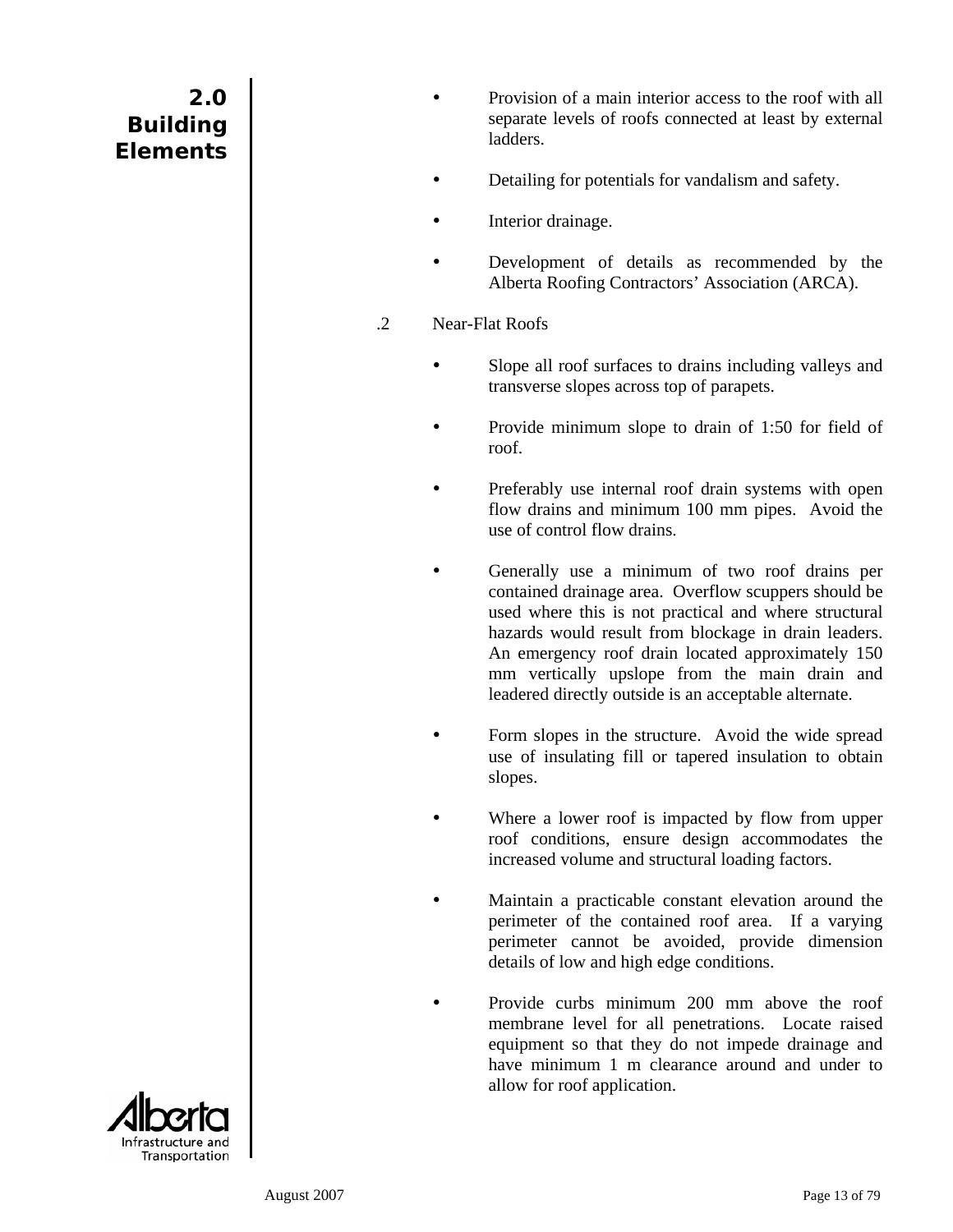- <span id="page-18-0"></span>Where a roof joins a wall that is extending above the roof, locate wall cladding, windows, doors, louvres and other wall penetrations a minimum of 300 mm above the top surface of the roof.
- Roofing connections to walls are recommended to be designed as protected membrane transitions in both conventional and protected membrane designs.
- Generally use gravel ballast with filter fabric for protected membrane systems with removable precast paver units around roof perimeters, around curbs (greater than 3 m any side), for access paths and for decks.
- When cast-in-place concrete top surface is unavoidable, special design considerations for drainage, venting and placing of concrete are necessary.
- .3 Steep Roofs
	- Design steep roofs (slopes greater than 1 to 6) with a plane of waterproofing membrane/air barrier following the plane of ventilated cladding.
		- Configure steep roofs and perimeters so that snow, ice and rainwater will not create safety, maintenance or appearance problems. Design to prevent ice and snow from sliding into areas intended for use by vehicles or pedestrians. By not locating large steep roofs at building perimeter many design complications are avoided.
		- Size eavestroughs to accommodate water from contributory roof and wall areas and to resist expected snow and ice loads. Off the shelf eavestroughs typically do not provide adequate resistance to dynamic loads from ice and snow. Locate eavestroughs so they are accessible for maintenance and will not cause leakage into the building.
			- Observe the following minimum slopes for standard applications of shingles and shakes:
				- 1 to 3 for triple tabbed strip shingles
				- 1 to 2.4 for cedar shingles
				- 1 to 2 for cedar shakes

 Shallower slopes will require upgraded underlayment and increased head lap.

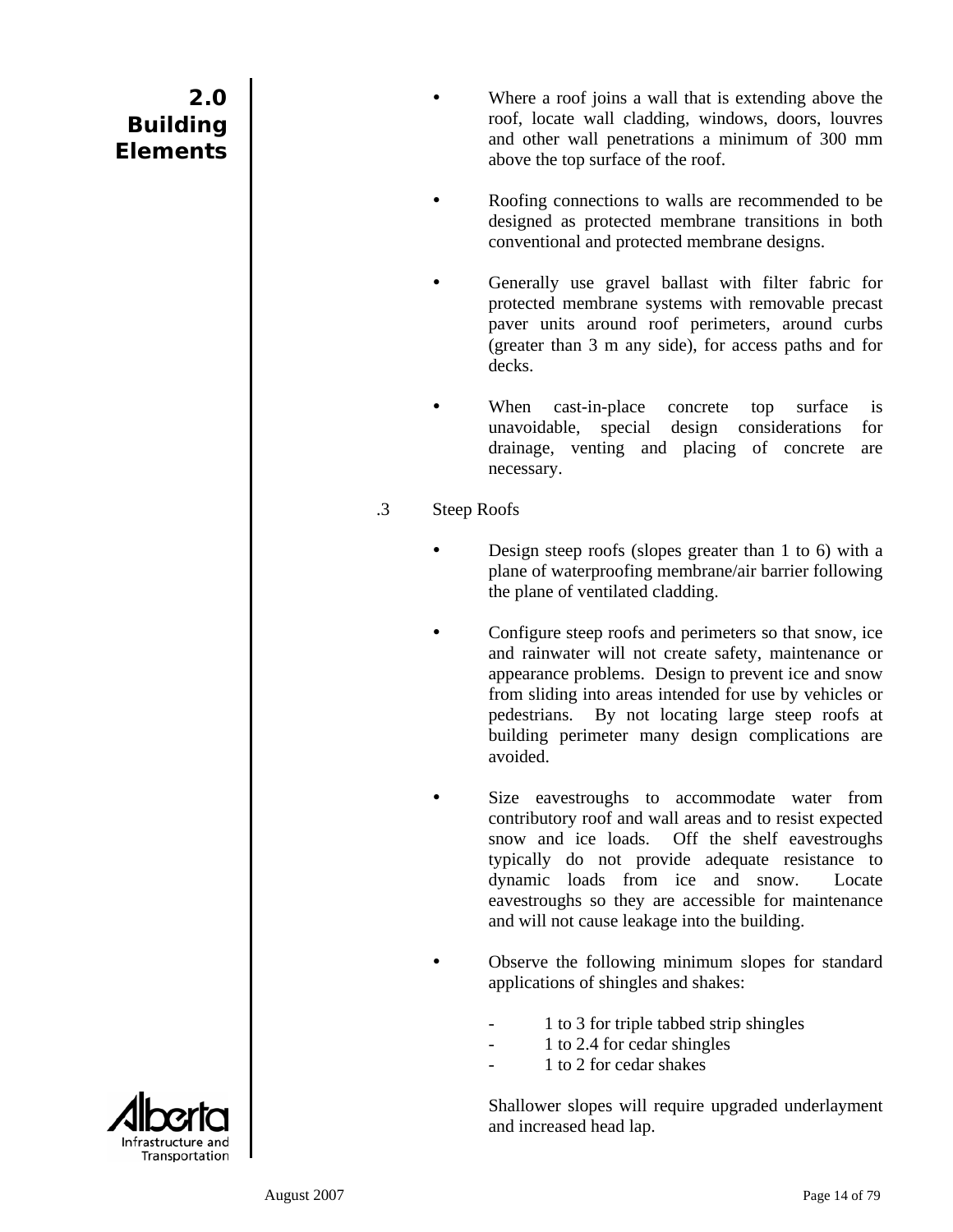- <span id="page-19-0"></span>.4 Skylights, Sloped Glazing and Clerestory Windows
	- Skylights and sloped glazing systems frequently become building envelope problems, triggering significant operation and maintenance costs to building owners.
		- When light is to be introduced through the roof, vertical clerestory glazing is preferred over skylights and sloped glazing.

 When skylights or sloped glazing are to be used consideration of the following should be made:

- Designs should be single slope or ridge (vertical end walls) only.
- Sloped glazing minimum 30<sup>°</sup> from horizontal.
- Design air seal connection to skylights, sloped glazing, curbs and adjacent walls to be fully accessible and not dependent on construction sequence.
- Design skylights and sloped glazing so that they are accessible for maintenance and cleaning from building interior and exterior.
- Make provision to drain water entering the glazing system back to the exterior during all seasons. Water may enter the glazing system as a result of condensation from air exfiltration.
- Provide an interior condensation gutter system. It may be necessary to drain the collected interior surface condensation and drain at the sill to the mechanical plumbing system rather than relying on evaporation. Do not drain interior condensation directly to exterior.
- Use a dry glazing system. Do not depend on sealants.
- Architectural drawings should be minimum  $\frac{1}{2}$ scale to clearly show intent of drainage system.
- Drawings must show anchorage, air seals, sheet metal backing, drainage.
- .5 Unoccupied Spaces

 Unoccupied spaces include such areas as attics and crawlspaces. Avoid creating such spaces that are to be unheated. These spaces should be made part of the overall integrated building envelope with suitable access.

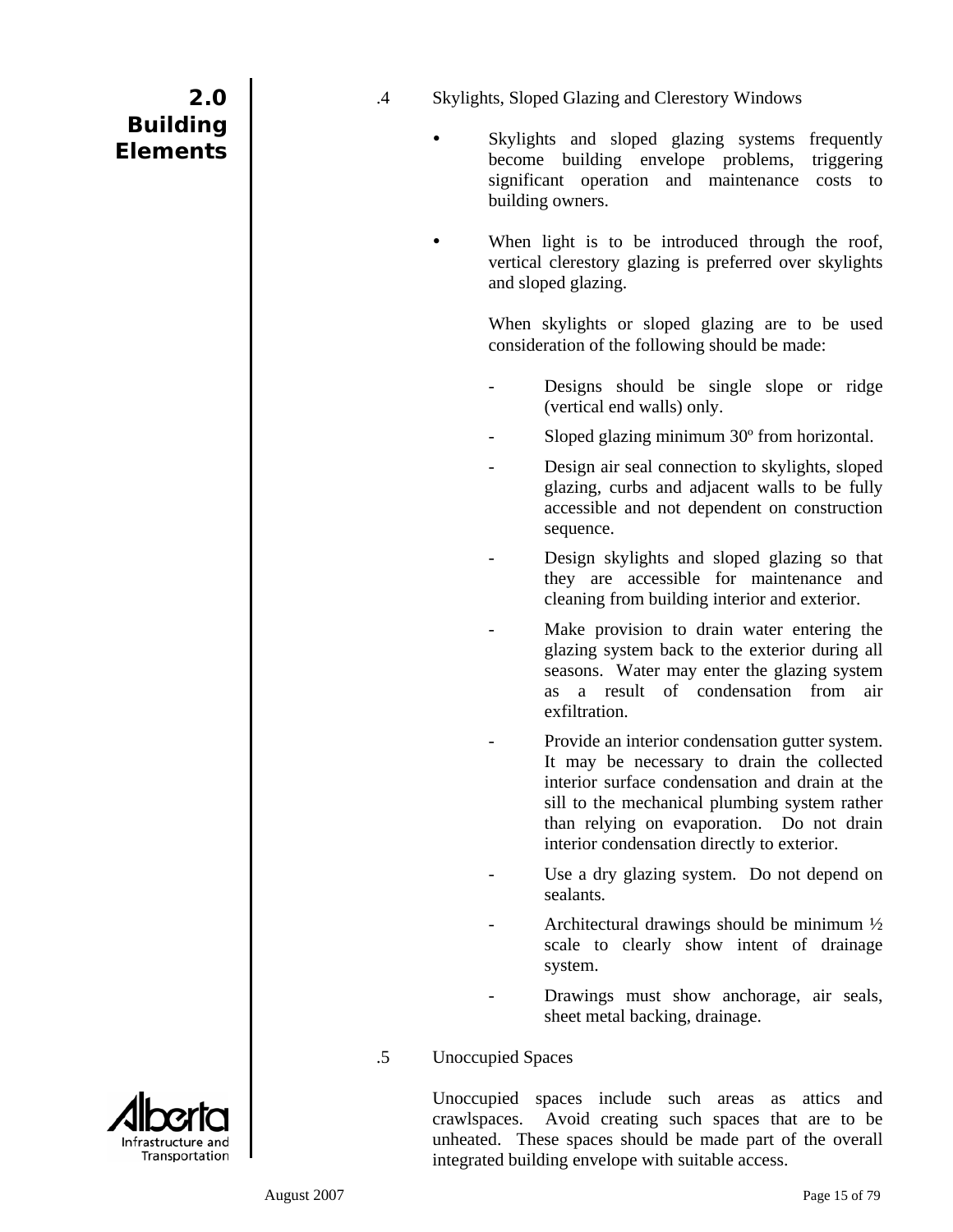- <span id="page-20-0"></span>Design the enclosure for unoccupied spaces to be the same as the design of the building proper. Ventilation and heating requirements for such spaces need not be the same as for the occupied space; however, some modification of humidity and temperature may still be required.
- Minor features on the building exterior that enclose space such as mansards should be vented with exterior air. Suitable connections for air sealing are required.
- Provide access to interior unoccupied spaces from the interior and to exterior spaces from the exterior.

## .3 Exterior Walls

.1 General

 The design approach generally recommended is the PERSIST "pressure equalized rainscreen insulating structure technique". This approach is characterized by the following:

- A fully adhered air sealing component to the exterior of structural frame and structural infill. The air sealing component in combination with the underlying structural elements forms the air barrier system.
- Insulation in direct and firm contact with the air barrier system.
- Exterior cladding covering an air space pressure equalized with the exterior.
- Materials used suitable for the environmental conditions and service life consistent with accessibility for maintenance.
- Suitable drainage and venting.
	- Penetrations of the air barrier plane must be co-ordinated between structural, mechanical, electrical and architectural disciplines to maintain air seal continuity.
		- Other design approaches are possible but in all cases the system selected should minimize the following:
			- Deterioration due to water, ice and snow.
			- Trapping of condensation from humid exfiltrating air.

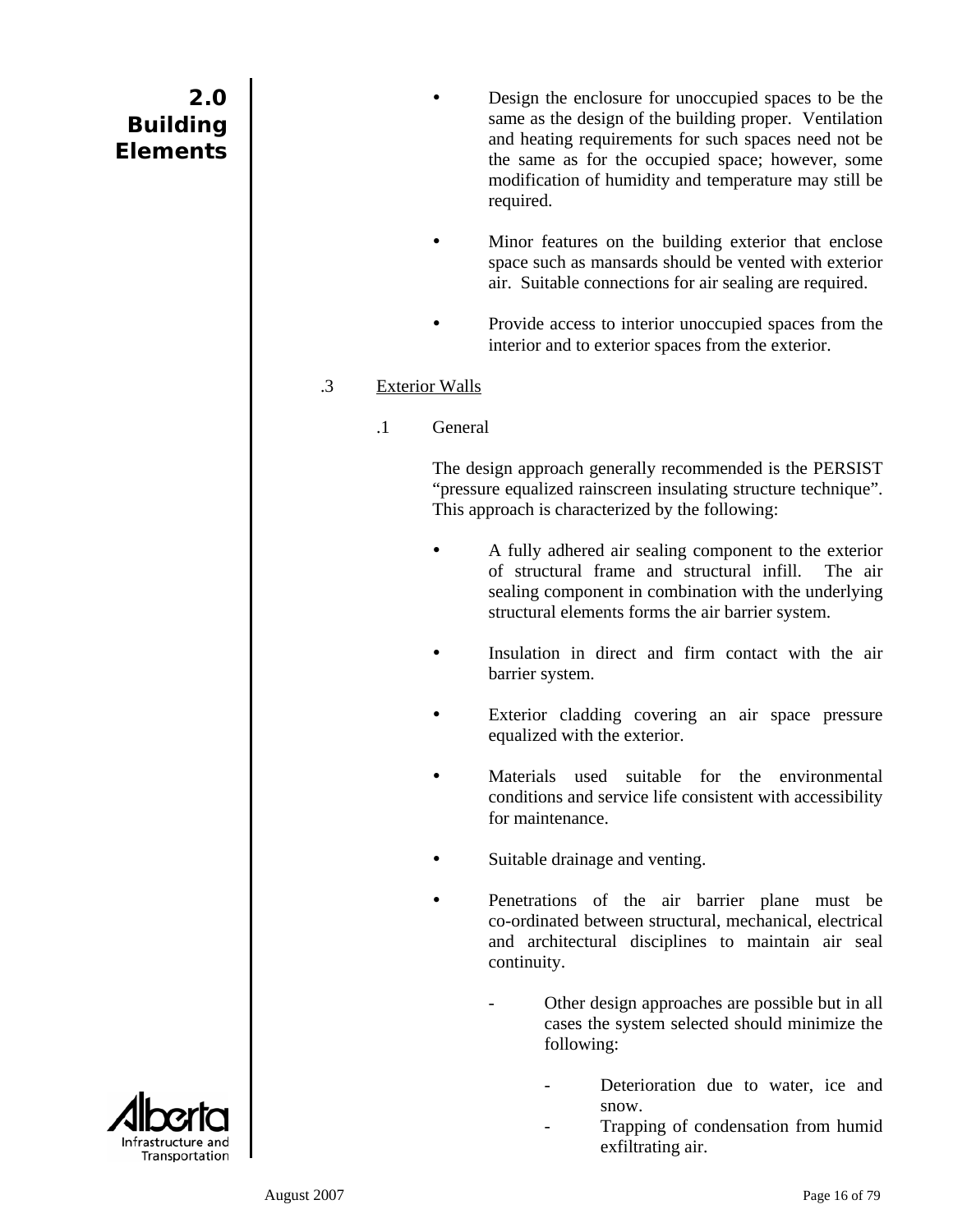- Retention within the wall system of moisture for extended periods.
- Movement of structural elements that exceeds air sealing component's adhesive and structural capacity.
- Displacement of insulation from intimate contact with the air barrier.

#### <span id="page-21-0"></span>Insulation:

- Located to the exterior of structural components.
- In direct contact with an air barrier system. An air barrier system which can also function as a vapour retarder.
- Other design approaches are possible but in all cases the system selected should minimize the following:
	- Moisture deteriorating the building envelope due to ingressive exterior moisture and/or trapping of condensation from relatively humid air introduced into the envelope by air exfiltration.
	- Retention within the wall system of moisture for extended periods.
	- Detrimental affects on air barrier from exposure to UV radiation, extreme temperature fluctuations and moisture.
	- Thermally induced movement of structural elements at any connected air barrier.
- Materials used should be suitable for the environmental conditions and should be provide a service life consistent with accessibility for maintenance of the building components and the planned building life.
- Provide suitable drainage and venting to minimize moisture, drain moisture adequately and quickly dry areas that become moist.

#### .2 Air Barrier

 The air barrier is an integral part of the overall success of a building envelope. It must be designed to carry the full air pressure difference across the envelope.

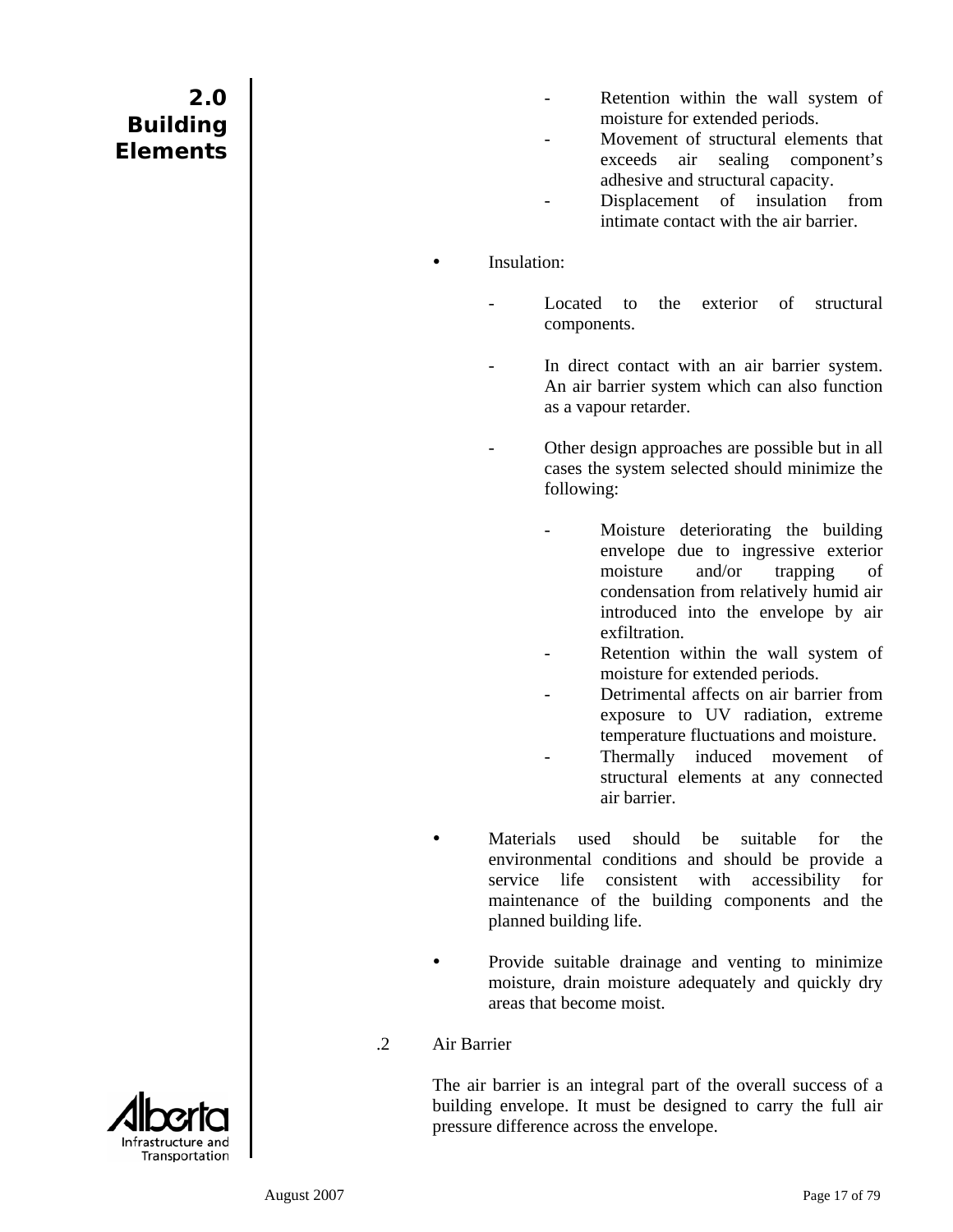- Consider location of the air barrier exterior of structural elements ("PERSIST").
- <span id="page-22-0"></span>Minimize the number of materials used to form the air barrier system. Same manufacturer of materials for project may reduce compatibility problems.
- Minimize the number of changes of plane in an air barrier system and do not use of mixed approaches in new construction.
	- At joints within materials and components and at junctions between assemblies (i.e. walls to roofs, windows to walls), provide suitable detailing to ensure continuity of the air barrier with consideration for differential movements and construction sequencing.
- Consider the need for compatibility of materials in contact with one another.
- .3 Insulation
	- Secure insulation mechanically so that it is in direct contact with the outside surface of the air barrier system.
		- Consider placement of insulation to the exterior of structural elements to completely enclose noncladding components of the envelope and to reduce thermal transfer ("PERSIST").
	- Insulate walls, roofs, soffits and foundation perimeters to optimize RSI values per the National Energy Code for Buildings. These values are and should be based on life cycle costing and may vary dependant upon energy sources and economic conditions.

## .4 Cladding

- Cladding systems should be pressure equalized and drained to the exterior.
- Cladding attachment systems should minimize thermal bridging. Consider use of double z-bar and thermal clip systems over single z-bar.
- Consider impact loads.
- Consider staining from water, etc.
- Consideration for vandalism issues.

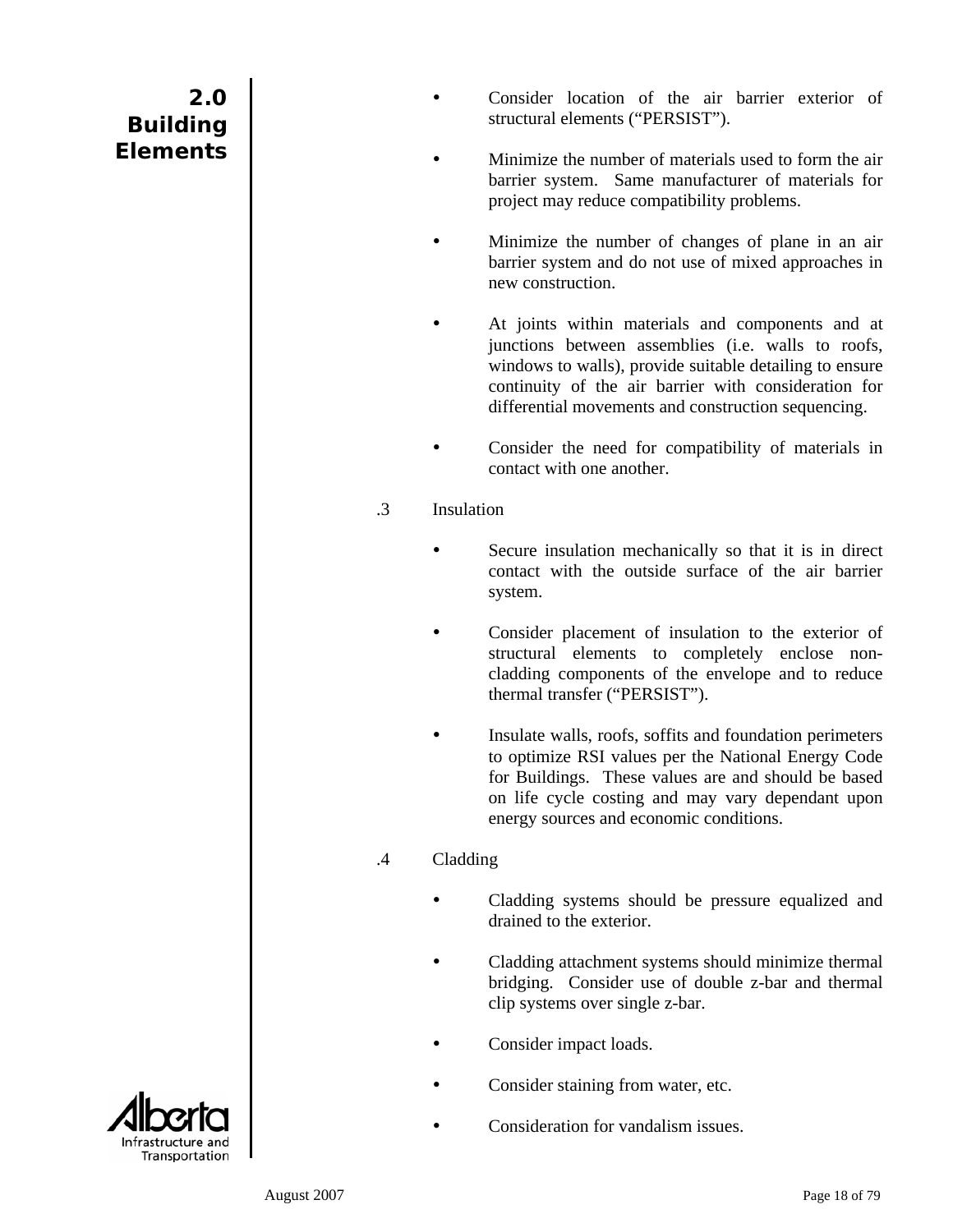<span id="page-23-0"></span>

| 2.0             |  |
|-----------------|--|
| <b>Building</b> |  |
| <b>Elements</b> |  |
|                 |  |

- Consider specialty colours or products, cost and/or deterioration issues.
- .5 Windows and Doors
	- Windows:
		- Choose window frames that will prevent condensation from forming on the frame at the interior design conditions and the 2.5% January design temperature.
		- Design window assemblies as pressure equalized, rainscreen systems with the main mass of the frame located to the interior of the thermal break. Do not use the frame to span the cavity between the inner wythe and the cladding.
		- Design window and interior surrounds to allow uniform air movement across the glass and frame.
		- It is recommended that low E glass be considered for all conditions.
		- For south and west exposures, consideration should be given for additional treatments such as tinted glass.
		- Coordinate glazing with the lighting and mechanical systems to avoid glare and solar overheating.
		- Window frame should incorporate mechanically keyed in dry gaskets interior and exterior.
		- Allow for tie-in of membrane air seal mechanically to structural body of frame interior of thermal break.
		- Do not use manual double glazing.

**Doors** 

- It is recommended that vestibules be provided with glazed exterior doors at entries.
- Doors and frames should not bridge cavity.

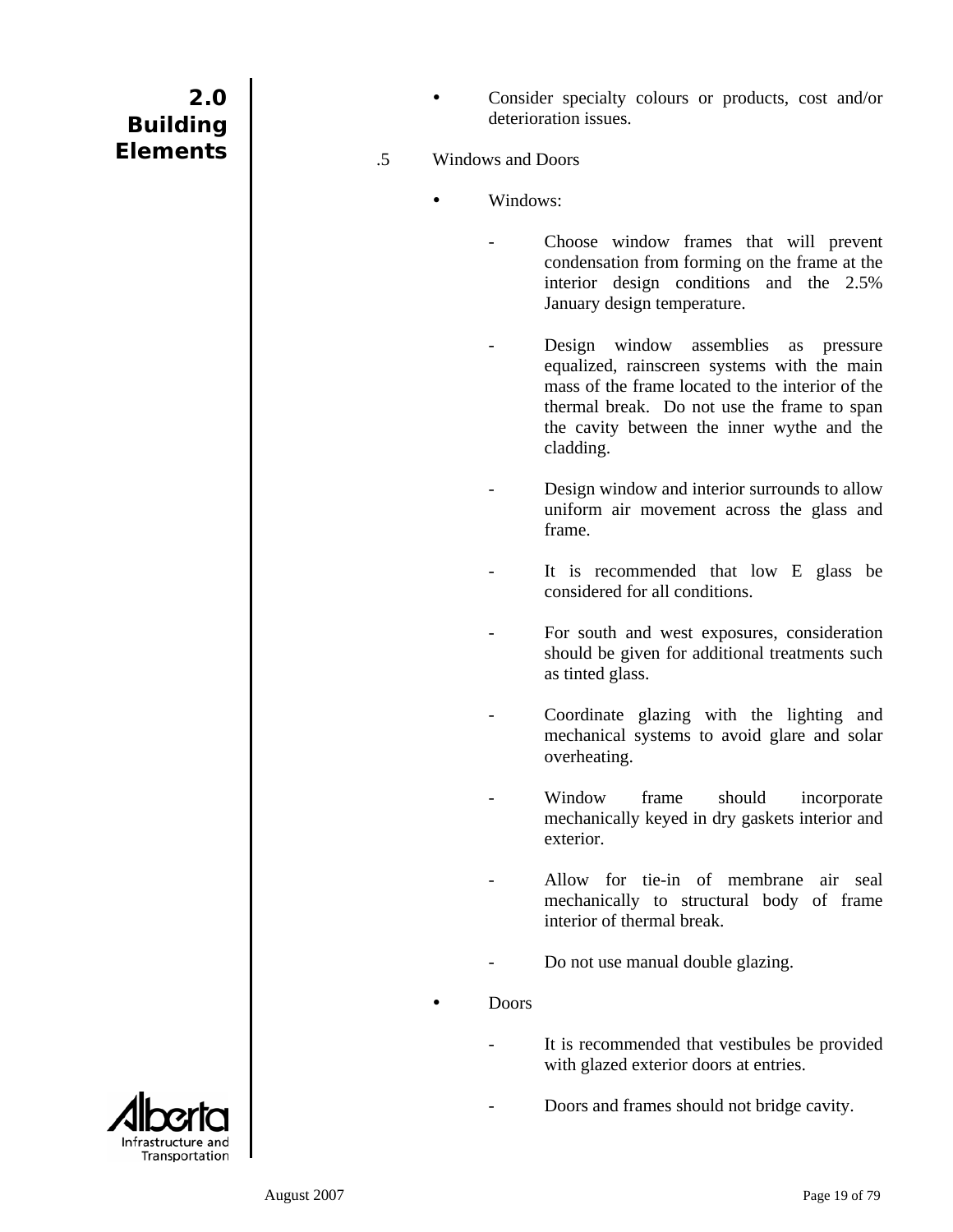<span id="page-24-0"></span>

| 2.0                                  | 2.3 |            | <b>Building Interiors</b>                                                                                                                |                                                                                                                                                                                                                                     |
|--------------------------------------|-----|------------|------------------------------------------------------------------------------------------------------------------------------------------|-------------------------------------------------------------------------------------------------------------------------------------------------------------------------------------------------------------------------------------|
| <b>Building</b><br><b>Elements</b>   |     | $\cdot$    | General                                                                                                                                  |                                                                                                                                                                                                                                     |
|                                      |     |            |                                                                                                                                          | Building interiors create the environment for teaching, learning and in<br>Designs must respect these three distinct<br>which staff work.<br>environmental considerations and must maximize the provision of<br>each group's needs. |
|                                      |     |            | Combined with this basic requirement are specific objectives which<br>may be somewhat conflicting. These include but are not limited to: |                                                                                                                                                                                                                                     |
|                                      |     |            | $\cdot$ 1                                                                                                                                | Best value for expenditure.                                                                                                                                                                                                         |
|                                      |     |            | $\cdot$ .2                                                                                                                               | Operations and maintenance considerations.                                                                                                                                                                                          |
|                                      |     |            | $\cdot$ 3                                                                                                                                | Adaptability and flexibility of space use.                                                                                                                                                                                          |
|                                      |     |            | $\cdot$                                                                                                                                  | Specific area functional requirements.                                                                                                                                                                                              |
|                                      |     |            | $.5\,$                                                                                                                                   | Safety and security issues.                                                                                                                                                                                                         |
|                                      |     |            | .6                                                                                                                                       | Code and regulatory agencies requirements.                                                                                                                                                                                          |
|                                      |     |            | $\cdot$ 7                                                                                                                                | Accessibility needs.                                                                                                                                                                                                                |
|                                      |     |            | $\boldsymbol{.8}$                                                                                                                        | Spatial volume and acoustic requirements.                                                                                                                                                                                           |
|                                      |     |            | .9                                                                                                                                       | Health considerations.                                                                                                                                                                                                              |
|                                      |     |            | .10                                                                                                                                      | Aesthetic and environmental considerations.                                                                                                                                                                                         |
|                                      |     | $\cdot$ .2 | <b>Walls</b>                                                                                                                             |                                                                                                                                                                                                                                     |
|                                      |     |            | $\cdot$                                                                                                                                  | Consider whiteboards rather than chalkboards.                                                                                                                                                                                       |
|                                      |     |            | $\cdot$ .2                                                                                                                               | Acoustic considerations (see Acoustic Section).                                                                                                                                                                                     |
|                                      |     |            | $\cdot$ 3                                                                                                                                | Durability and maintenance issues.                                                                                                                                                                                                  |
|                                      |     | .3         |                                                                                                                                          | <b>Interior Finishes</b>                                                                                                                                                                                                            |
|                                      |     |            | $\cdot$                                                                                                                                  | Consider maintenance and replacement implications.                                                                                                                                                                                  |
|                                      |     |            | $\cdot$ .2                                                                                                                               | Consider environmental/health issues (i.e. carpet off gassing<br>and VOC's in paints, adhesives and coatings).                                                                                                                      |
|                                      |     |            | $\cdot$ 3                                                                                                                                | Consider durability and potential for vandalism.                                                                                                                                                                                    |
| Infrastructure and<br>Transportation |     |            | .4                                                                                                                                       | Consider the use of carpet only in areas including music, part<br>of ECS; part of staff offices and libraries.                                                                                                                      |

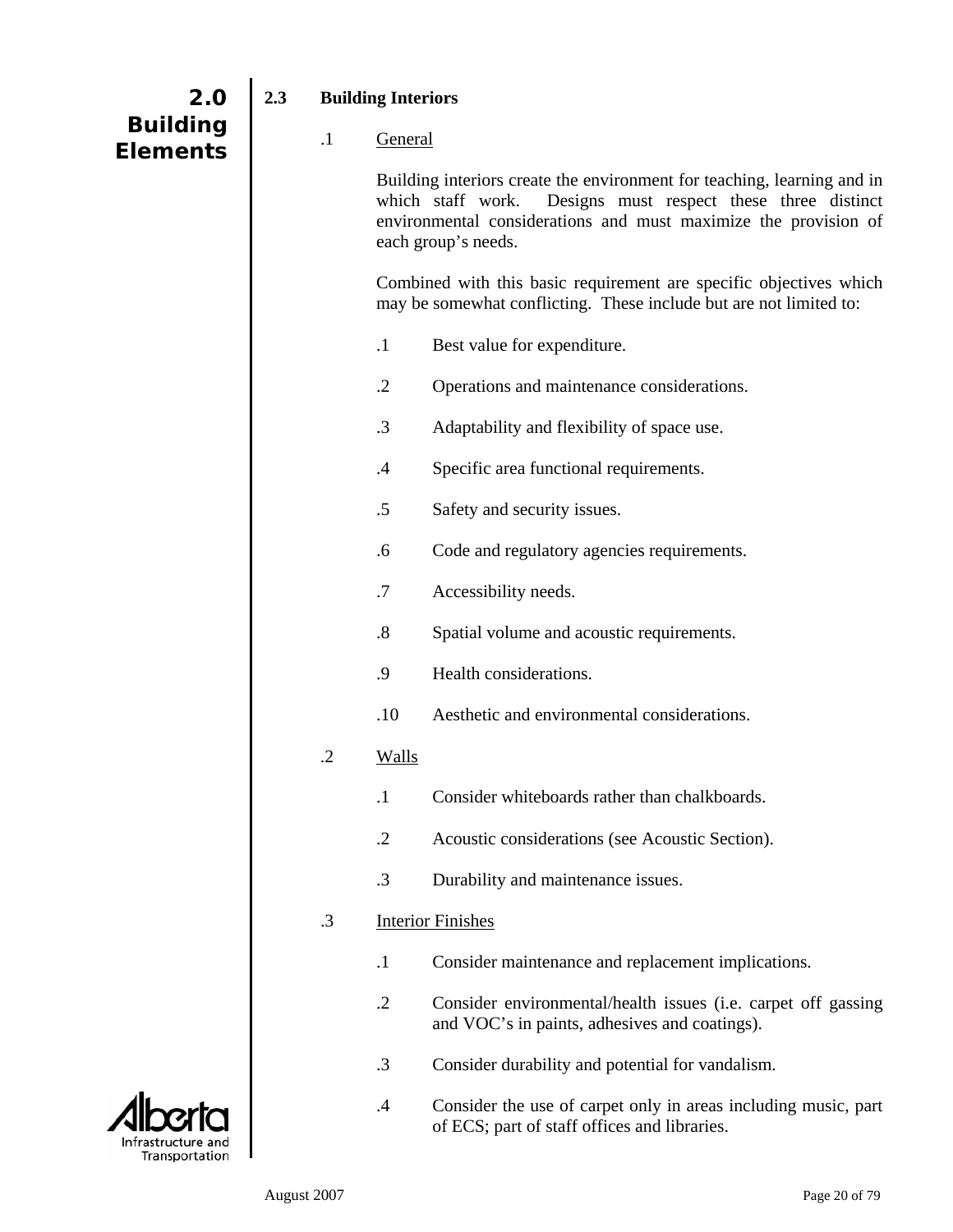<span id="page-25-0"></span>

| 2.0             |
|-----------------|
| <b>Building</b> |
| <b>Elements</b> |
|                 |

п

- .4 Interior Glazing
	- .1 Consider dry glazing where possible.
	- .2 Detailing and specifications to clearly indicate requirements.
	- .3 Specific code requirements for wall assemblies to be considered.
	- .4 Consider acoustic impacts.

## .5 Doors and Hardware

- .1 Consider safety, durability, possible vandalism issues.
- .2 Key requirements based upon School Board policy.

## **2.4 Millwork**

.1 General

 Consider life cycle costs when determining the construction and materials of millwork units.

- .1 Typically in classroom, ancillary, CTS and common areas, high quality construction should be considered with suitable durable finishes such as plastic laminate. Heavy duty hardware should also be anticipated. AWMAC Standards are recommended.
- .2 In areas such as staff rooms and libraries while melamine finishes may be considered for vertical and unexposed surfaces, this decision should be based on a life cycle cost evaluation.

## **2.5 Other Building Construction**

- .1 Acoustics
	- .1 General
		- The intent of these guidelines is to ensure that the acoustic environment in schools is conducive to learning and is compatible with the needs and comfort of students and staff. All instructional spaces should be designed for the attainment of high speech intelligibility.
		- Isolate classrooms and libraries from spaces that generate high sound levels such as mechanical rooms, washrooms, lunchrooms, assembly areas, gymnasiums, music rooms, etc.

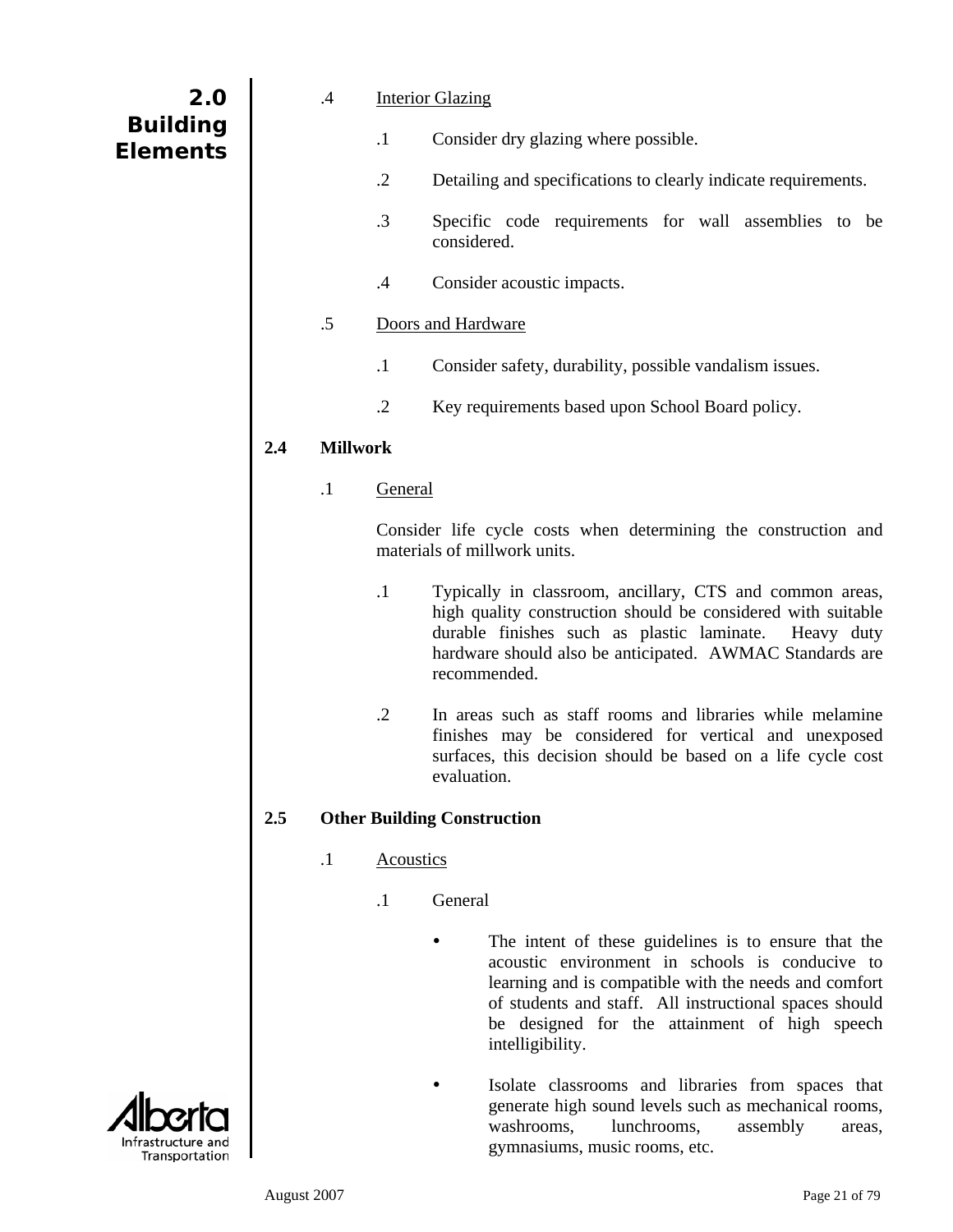Do not locate instructional spaces below corridors, lobbies or other high traffic areas to avoid problems associated with footstep noise.

### <span id="page-26-0"></span>.2 Definitions

 The following are definitions of common parameters used to describe the acoustic characteristics of building environments, materials and assemblies:

- Sound Transmission Class (STC): a single number rating of the sound transmission loss properties of a wall, floor, window or door. A good reference for wall and floor STC ratings is the Alberta Building Code.
	- Ceiling Attenuation Class (CAC): a single number rating that indicates how well suspended ceiling systems attenuate airborne sound between two rooms having a common plenum.
	- Noise Reduction Coefficient (NRC) a single number rating indicating the sound absorptive properties of a material ranging from 0.01 (negligible absorption) to 0.99 (very high absorption). Manufacturers of ceiling boards, wall panels and various sound absorptive finishes will usually list the NRC rating in their product information.
- Room Criteria  $(RC)$  a rating method for HVAC system noise used to establish design goals and evaluate field installations.
- Reverberation Time  $(RT)$  an indication of the persistence of sound in a room, measured in seconds. RT is dependent on the volume of the space and the sound absorptive properties of the room surfaces.
- .3 Design Guidelines
	- Classrooms

 The following guidelines are applicable for typical classrooms:

Reverberation in unoccupied classrooms shall not exceed RT 0.6 seconds, averaged over the frequency range of 500 Hz  $- 2,000$  Hz.

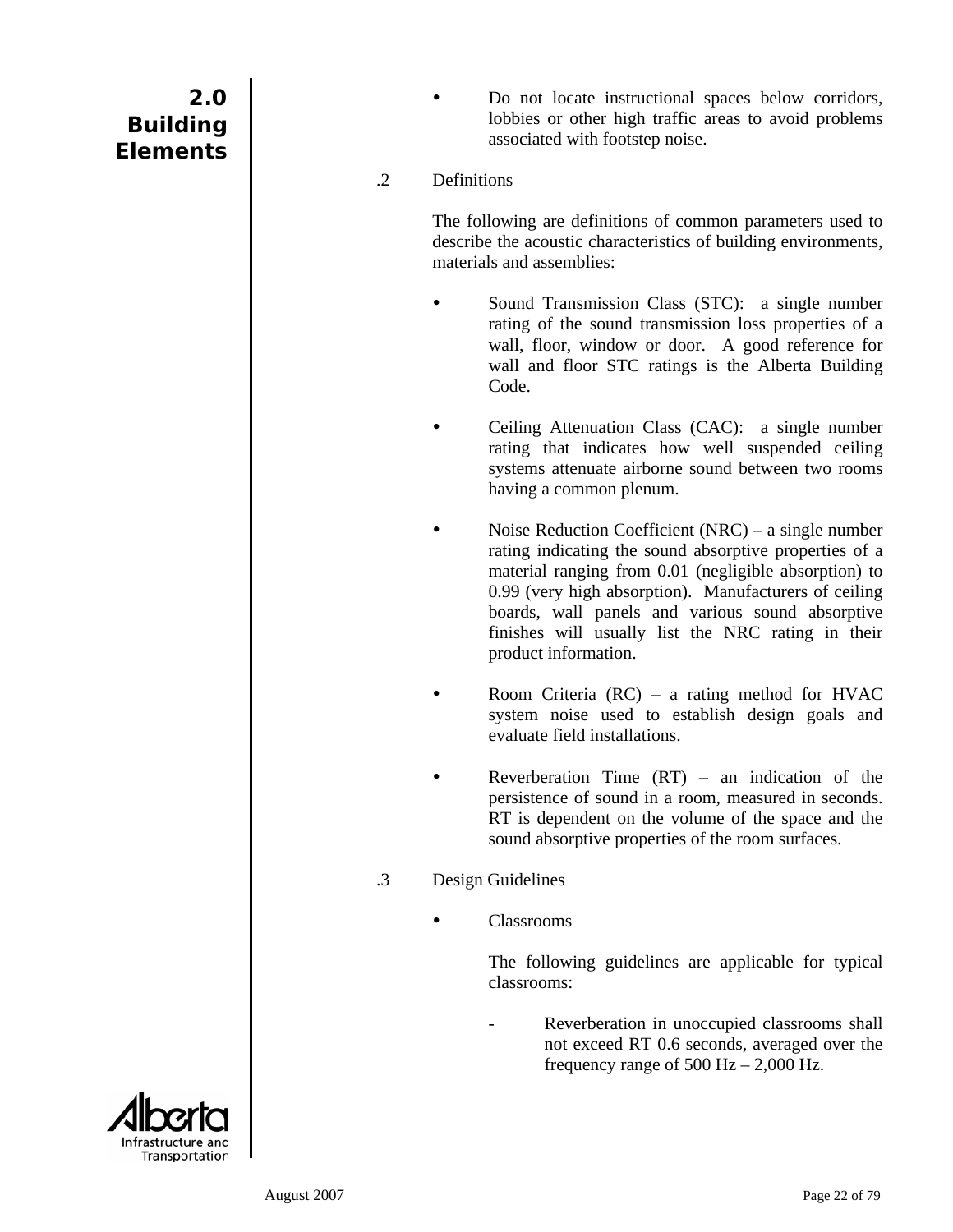- Acceptable reverberation time can typically be achieved by specifying a ceiling with a minimum NRC 0.55. Wall surfaces should generally remain hard to promote the distribution of speech throughout the room.
- Consider carpet to reduce distracting noises caused by movement of chairs and desks.
- Avoid classrooms with high or vaulted ceilings. Classrooms with ceilings higher than 3m, require additional acoustic treatment on the walls to achieve the RT criterion.
- Avoid highly elongated classrooms.
- Open plan classroom designs are strongly discouraged. It is not possible to provide sufficient sound isolation between open plan classrooms to achieve an acceptable learning environment.

#### **Gymnasium**

- Provide acoustic treatment on both the ceiling and walls to control noise and reverberation.
- Reverberation in a typical unoccupied gymnasium should not exceed RT 2.0 seconds, averaged over the frequency range of 500 Hz - 2,000 Hz.
- Acoustic treatment on the ceiling is most beneficial for general noise control. Select ceiling treatments with a minimum NRC 0.70.
- Consider the use of acoustic roof deck, impact resistant acoustic ceiling panels or suspended baffles.
- Acoustic spray-on material can also be used as a ceiling finish if the abuse resistant properties (adhesion, cohesion) of the product are suitable for this environment.
- Do not use glue-on ceiling tiles.
- Wall treatment should be distributed over at least two adjacent walls. Select wall treatment with a minimum NRC 0.70.

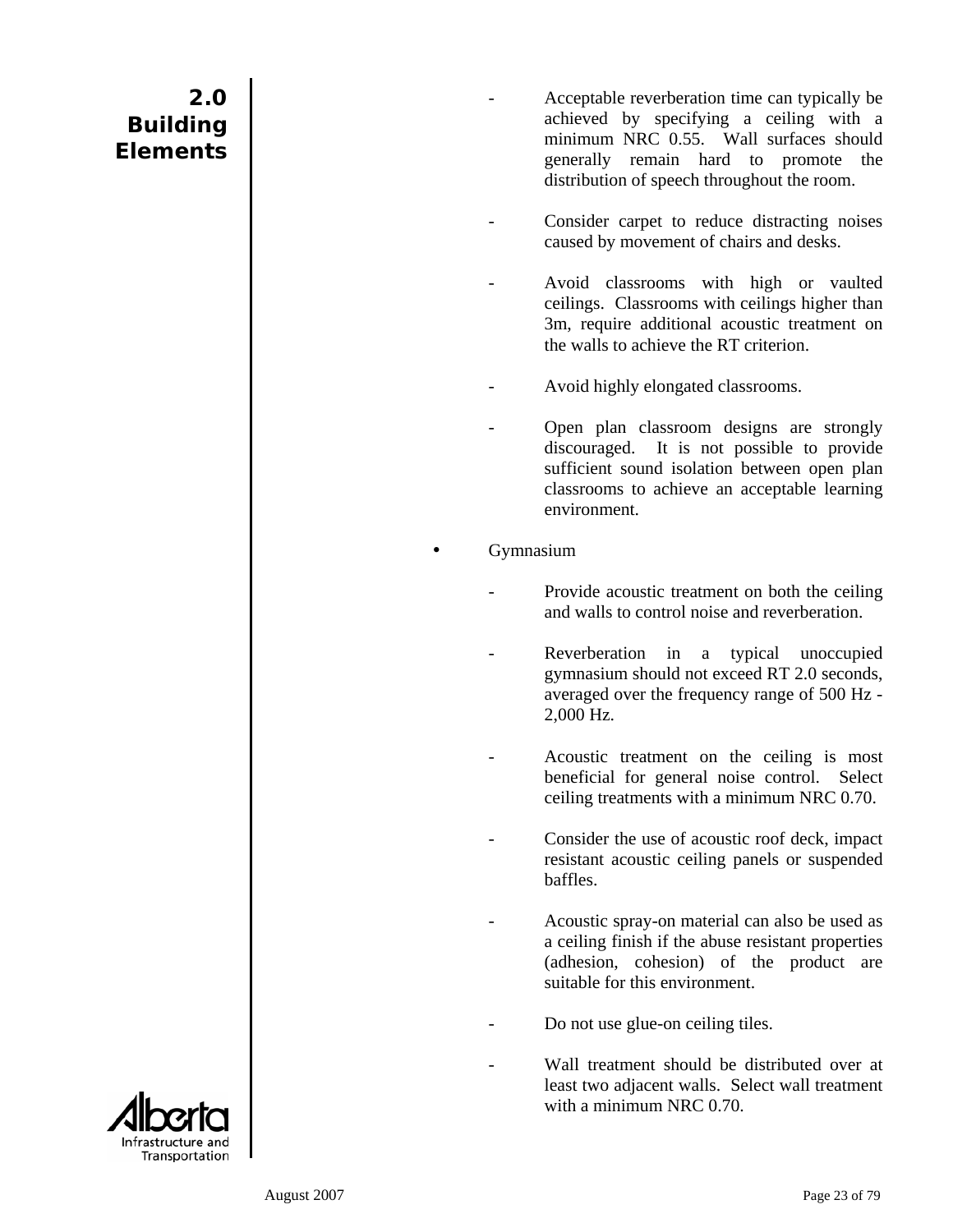- Acoustic wall treatment is especially beneficial when placed on the rear wall (opposite stage) if the gymnasium is used for drama or musical events.
- Extend acoustic wall treatment as low as practical.
- Consider the use of impact resistant wall panels or acoustic concrete block.
- Ensure acoustic concrete block are specified to meet the minimum required NRC 0.70, to avoid problems with selective frequency absorption.

#### **Music Rooms**

- Avoid locating music rooms next to gymnasia, classrooms or other noise sensitive rooms.
- Locate non-critical spaces such as corridors and instrument storage rooms around music rooms to provide a buffer.
- Consider designing music rooms with two or three exterior walls to minimize sound transmission to other instructional areas.
- Reverberation Time in a typical Music Room should be between RT 0.70 - 0.80 seconds, averaged over the frequency range of 500Hz - 2,000Hz.
- Consider a ceiling height of 4m 5m. Unlike classrooms, music rooms benefit from additional volume.
- Avoid concave ceiling profiles or domes.
- Consider making portions of the ceiling reflective to promote sound diffusion and ensemble between musicians.
- Consider pyramidal or convex ceiling diffuser panels set into the T-bar grid covering approximately 10% - 20% of the ceiling.
- Consider non-parallel sidewalls or provide sound diffusing elements on sidewalls such as open instrument storage.

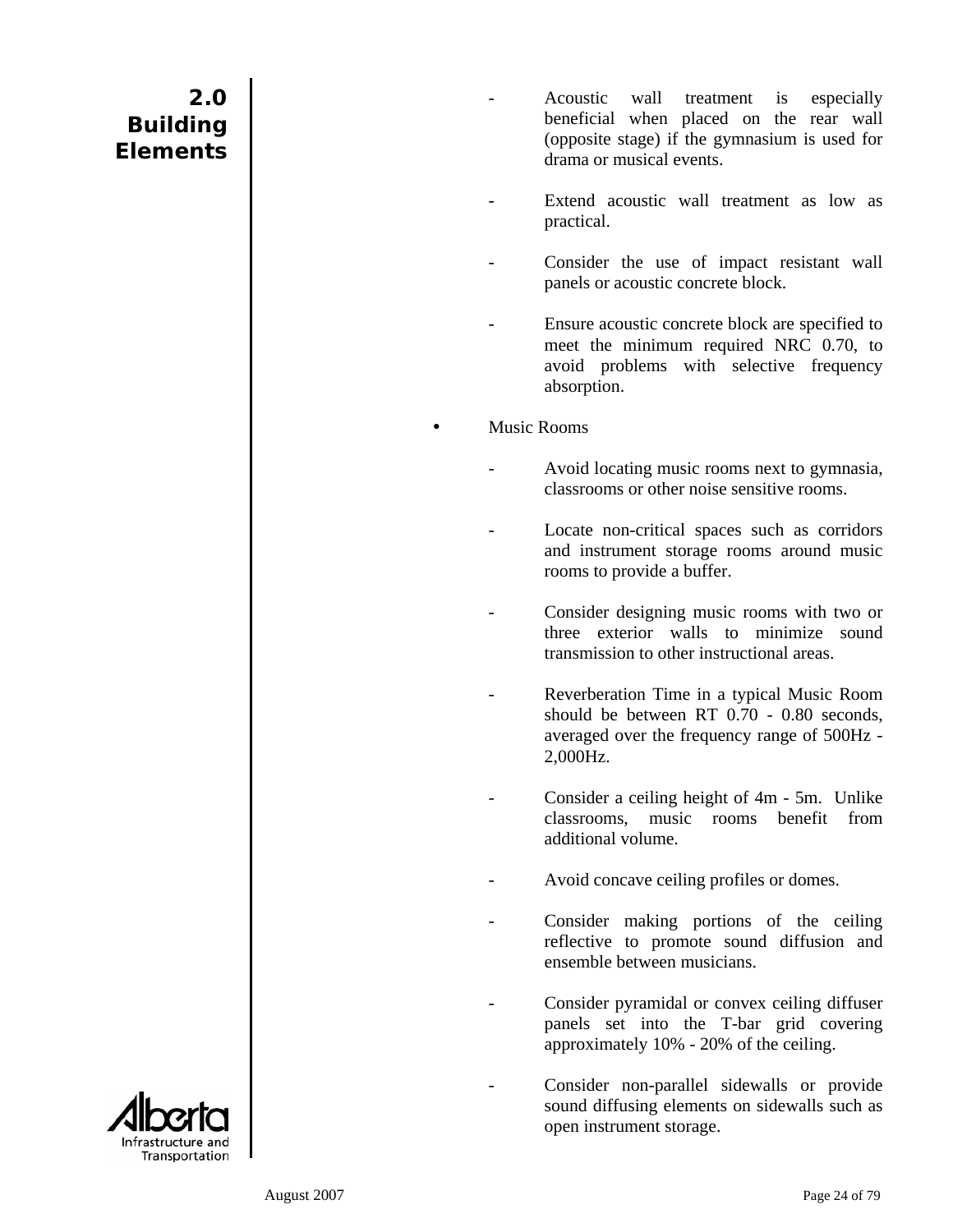- Where the instructor's teaching position is fixed because of risers, the wall behind the instructor should have acoustic wall treatment.
- Acoustic wall treatment should have a minimum NRC 0.80.

#### Practice Rooms

- Consider manufactured, modular practice rooms as an alternative to built-in place construction. Practice rooms require many specialized acoustical, mechanical and architectural construction details to function effectively.
- Locate practice rooms, where possible, so they do not open directly into a music room. Consider using corridors or vestibules as a buffer.
- Provide acoustic ceiling with minimum NRC 0.80.
- Provide acoustic wall treatment with minimum NRC 0.80, distributed over approximately 50% of the total wall area.
- Provide insulated metal or solid core door with acoustic door seals.
- **Offices** 
	- Provide a ceiling with a minimum NRC 0.55.
- Common Areas
	- Corridors and lunchrooms require a ceiling with a minimum NRC 0.55.
	- Student gathering areas require acoustic ceiling treatment with a minimum NRC 0.70 to control the high noise levels that can occur in these spaces. Consider suspended ceilings, baffles, acoustic deck or spray-on materials.
	- Student gathering areas with extensive skylights require additional acoustic wall treatment to compensate for the lack of ceiling absorption. Provide a corresponding area of acoustic wall panels with a minimum NRC 0.70.

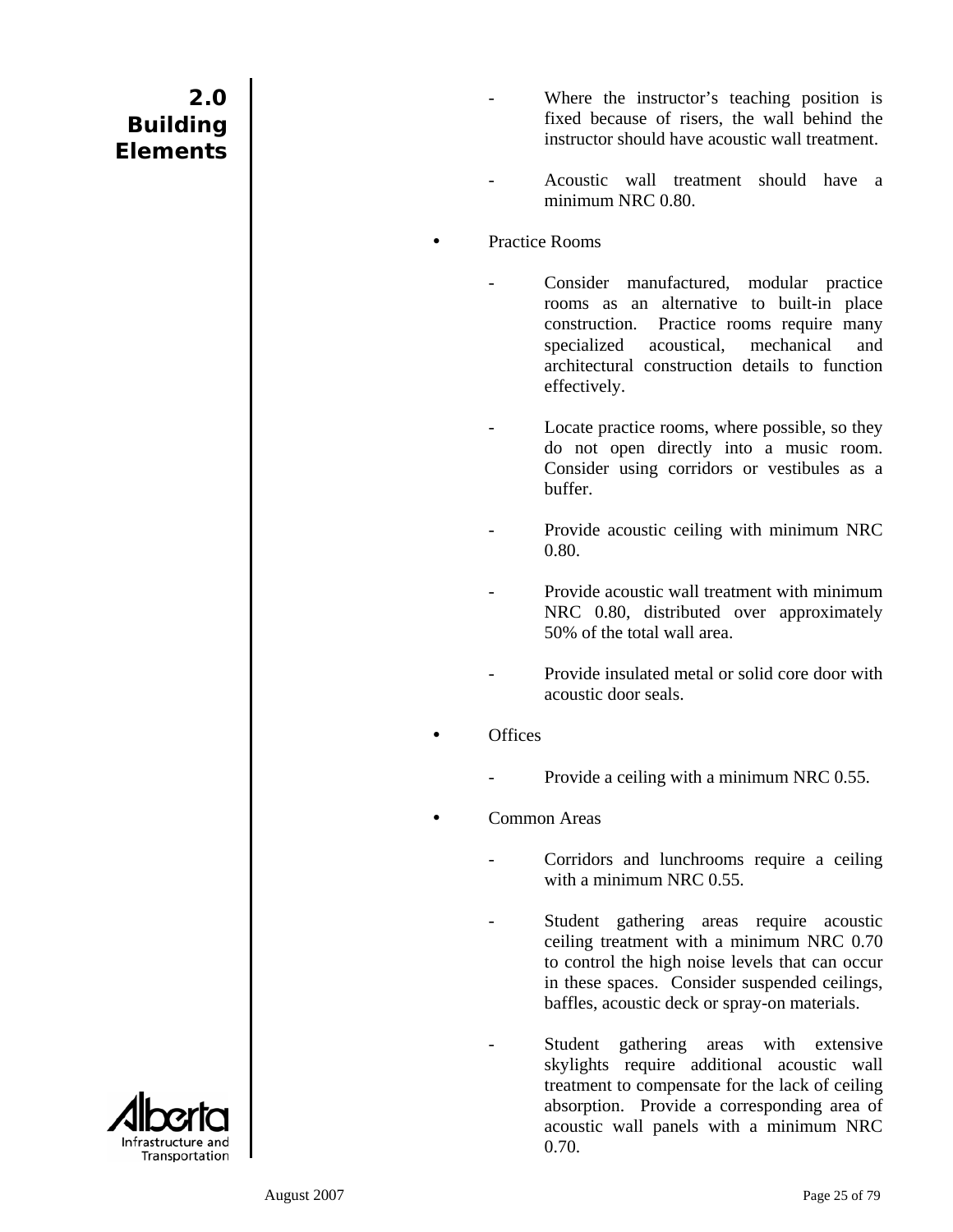- <span id="page-30-0"></span>**Computer Labs** 
	- Provide ceiling with minimum NRC 0.70.
- Drama Theatre
	- Large theatres used for drama presentations have numerous acoustical requirements and should be reviewed by an acoustical consultant.
- .4 Interior Walls
	- Sound Isolation
		- Use the following table as a guide for determining minimum wall sound transmission loss requirements. Refer to the Alberta Building Code A 9.10.3.1 to assist in selecting wall assemblies that meet the STC requirements.

| ace                   | STC |
|-----------------------|-----|
| Classrooms            | 50  |
| Offices               | 45  |
| Lunch Rooms           | 55  |
| Music Rooms (Elem.)   | 60  |
| Music Rooms (Jr./Sr.) | 65  |
| Drama Rooms           | 55  |
| Washrooms             | 55  |
| <b>Computer Labs</b>  | 50  |
| Libraries             | 50  |
| <b>Practice Rooms</b> | 60  |
| Gymnasium             |     |

- Provide full height construction for all walls with a rating of STC 50 or greater.
- Full height construction is also preferred for wall assemblies with STC 45 rating. When this is not possible, extend wall 150 mm above the suspended ceiling and specify acoustic ceiling board with CAC 40 rating.
- Provide a double plumbing wall between washrooms and instructional space. Ensure structural separation is maintained between each wall and specify that piping is attached to studs on washroom side only.
- Prepare details that show the acoustic treatment at building component junctions, (e.g., partition on metal deck). The objective is to provide a continuous, airtight seal at all junctions.

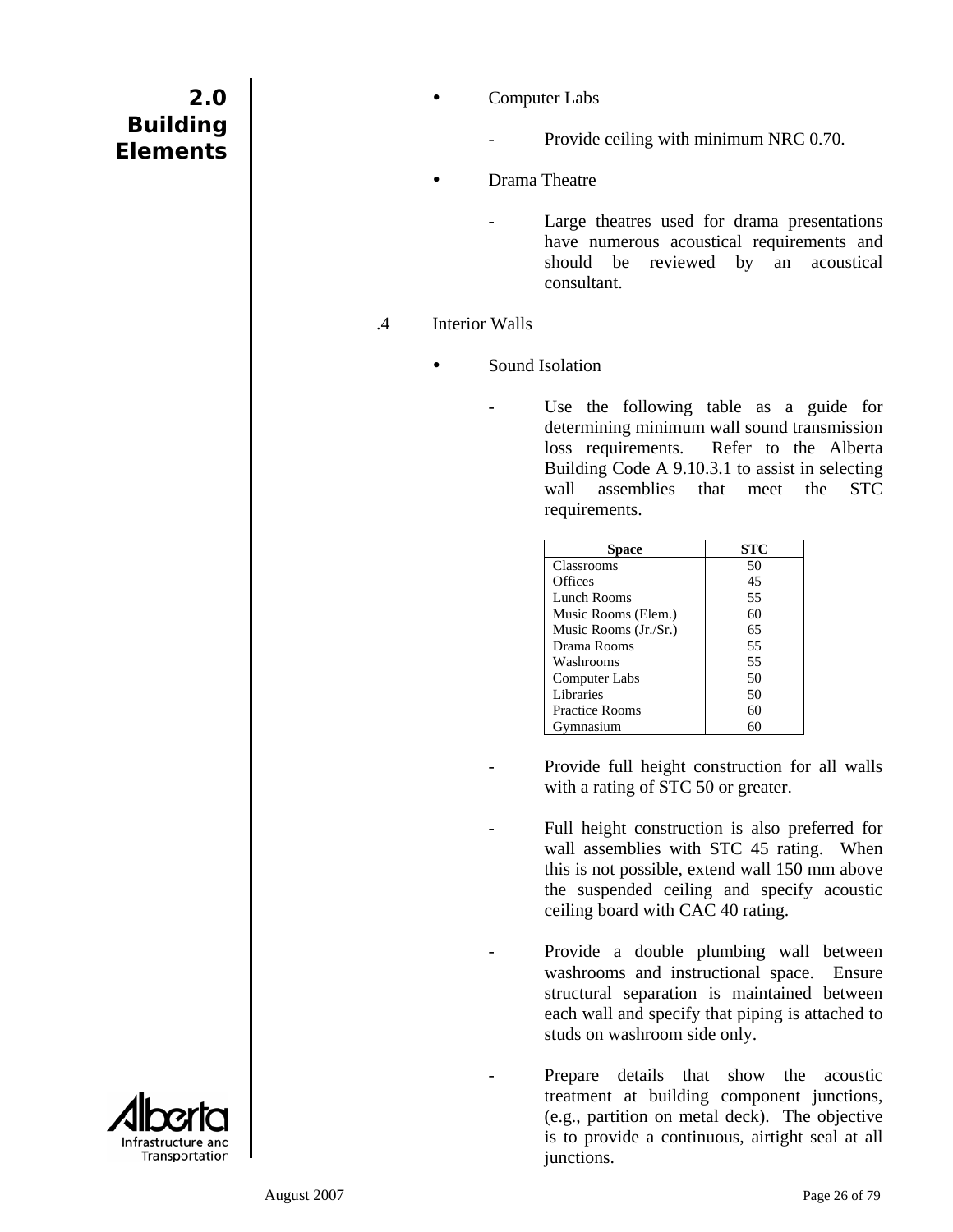- <span id="page-31-0"></span>Avoid continuous drywall bulkhead construction between classrooms. Provide a complete structural discontinuity of the bulkhead at all common walls between classrooms.
- Provide a complete air-tight seal around piping, duct and conduit penetration through walls.
- Use massive wall construction (e.g. concrete block) around areas that produce high levels of low frequency sound such as mechanical rooms and gymnasia.
- Do not locate duct shafts in classrooms.
- Avoid locating doors in the common wall between classrooms. Where this is necessary, consider double doors with full perimeter acoustic seals.
- Operable partitions will not generally provide sufficient sound isolation for adjacent classrooms to function without interruption. If moveable walls must be provided, specify products with a minimum STC 50 and follow installation procedures described in ASTM E 557, Standard Recommended for Architectural Application and Installation of Operable Partitions.

#### .5 Site Planning

- Assess the noise impact of nearby major arterial roads, highways and airports.
- Orientate the school and locate instructional space to minimize the impact of traffic noise on classrooms.
- Design building envelopes, to reduce traffic noise in classrooms to a maximum hourly Leq of 35 dB(A). An acoustic consultant should review noise assessment and abatement techniques.
- Do not locate classrooms so that exterior windows are exposed to busy loading docks.

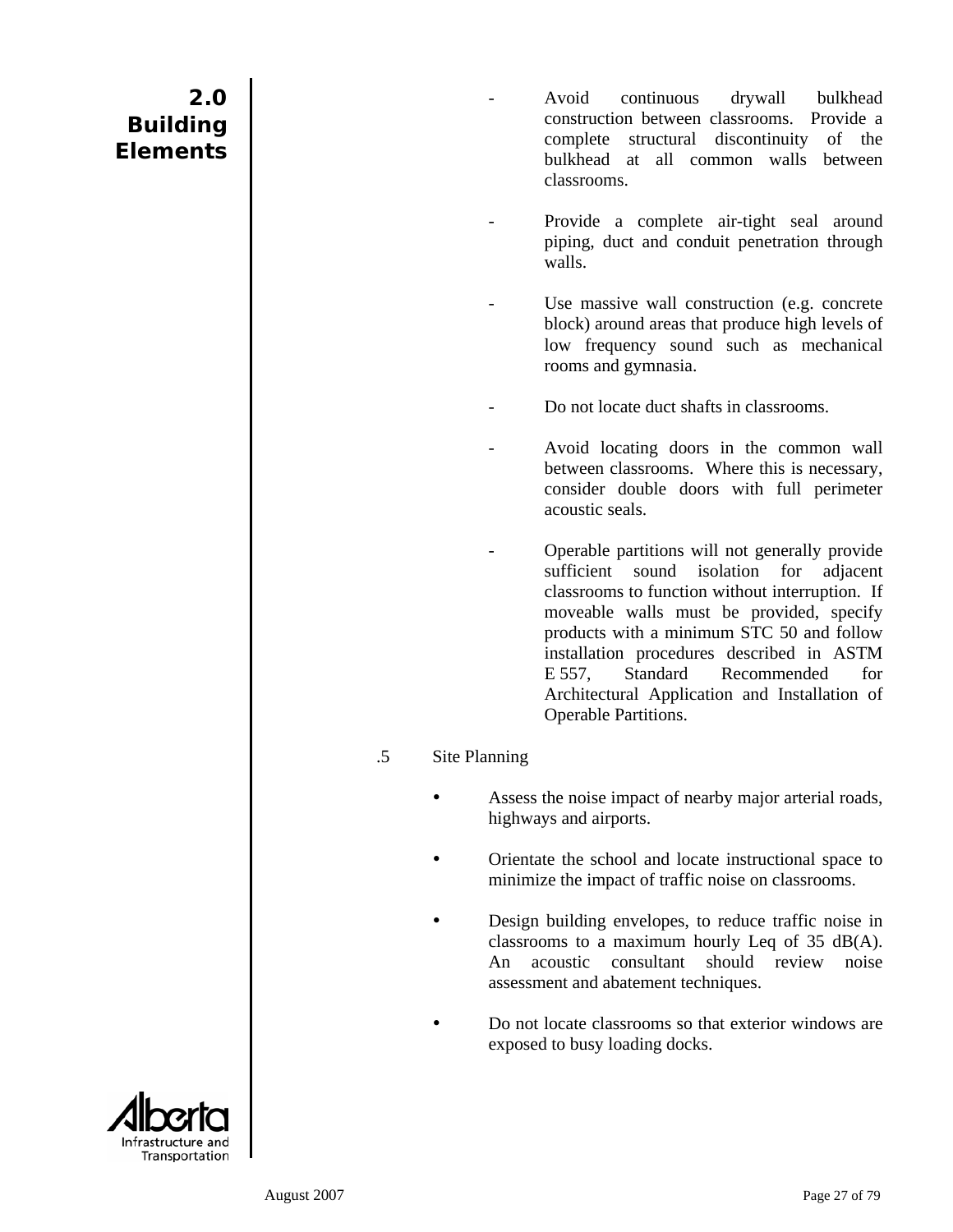<span id="page-32-0"></span>

| 2.0<br><b>Building</b><br><b>Elements</b> |     | $\cdot$ .2 | $\cdot$ 1                 | <b>Hazardous Materials</b><br>General |                                                                                                                                                                                                                                                                                                                                     |
|-------------------------------------------|-----|------------|---------------------------|---------------------------------------|-------------------------------------------------------------------------------------------------------------------------------------------------------------------------------------------------------------------------------------------------------------------------------------------------------------------------------------|
|                                           |     |            |                           |                                       | Prior to purchasing a property, hire an experienced<br>environmental consultant to complete a Phase II<br>Environmental Site Assessment (ESA), including<br>some testing of suspected asbestos materials to make<br>sure the site is not contaminated.                                                                              |
|                                           |     |            |                           |                                       | For existing facilities a hazardous materials audit<br>should occur.                                                                                                                                                                                                                                                                |
|                                           |     |            |                           |                                       | When selecting interior finish materials and products<br>avoid the potential for off gassing wherever possible.                                                                                                                                                                                                                     |
|                                           |     |            |                           |                                       | When there is any concern or doubt about an existing<br>material, it should be considered as potentially<br>harmful (i.e. preventative caution and possible<br>testing).                                                                                                                                                            |
|                                           |     |            |                           |                                       | Refer to Alberta Infrastructure Technical Bulletin No.<br>20 (latest edition) for Asbestos Materials. Available<br>from Property Development, Alberta Infrastructure.                                                                                                                                                               |
|                                           |     |            |                           |                                       | Consider the following:                                                                                                                                                                                                                                                                                                             |
|                                           |     |            |                           |                                       | Asbestos<br>Chlorofluorocarbons (CFC's)<br>Chemicals such as water treatment solutions,<br>glycol, cleaning solutions and laboratory<br>chemicals.<br>Lead in batteries, paint, etc.<br>Mercury such as in switches and thermostats.<br>Polychlorinated Biphenyl's (PCB's)<br>Radioactive components such as in smoke<br>detectors. |
|                                           | 2.6 |            | <b>Building Site Work</b> |                                       |                                                                                                                                                                                                                                                                                                                                     |
|                                           |     | $\cdot$    |                           | <b>Site Services</b>                  |                                                                                                                                                                                                                                                                                                                                     |
|                                           |     |            | $\cdot$                   | General                               |                                                                                                                                                                                                                                                                                                                                     |
|                                           |     |            |                           |                                       | References                                                                                                                                                                                                                                                                                                                          |
|                                           |     |            |                           |                                       | Geometric Design Standards for Canadian<br>and Streets, by the Roads<br>Roads<br>and<br>Transportation Association of Canada.                                                                                                                                                                                                       |
| Infrastructure and                        |     |            |                           |                                       | Alberta Environmental Protection:                                                                                                                                                                                                                                                                                                   |

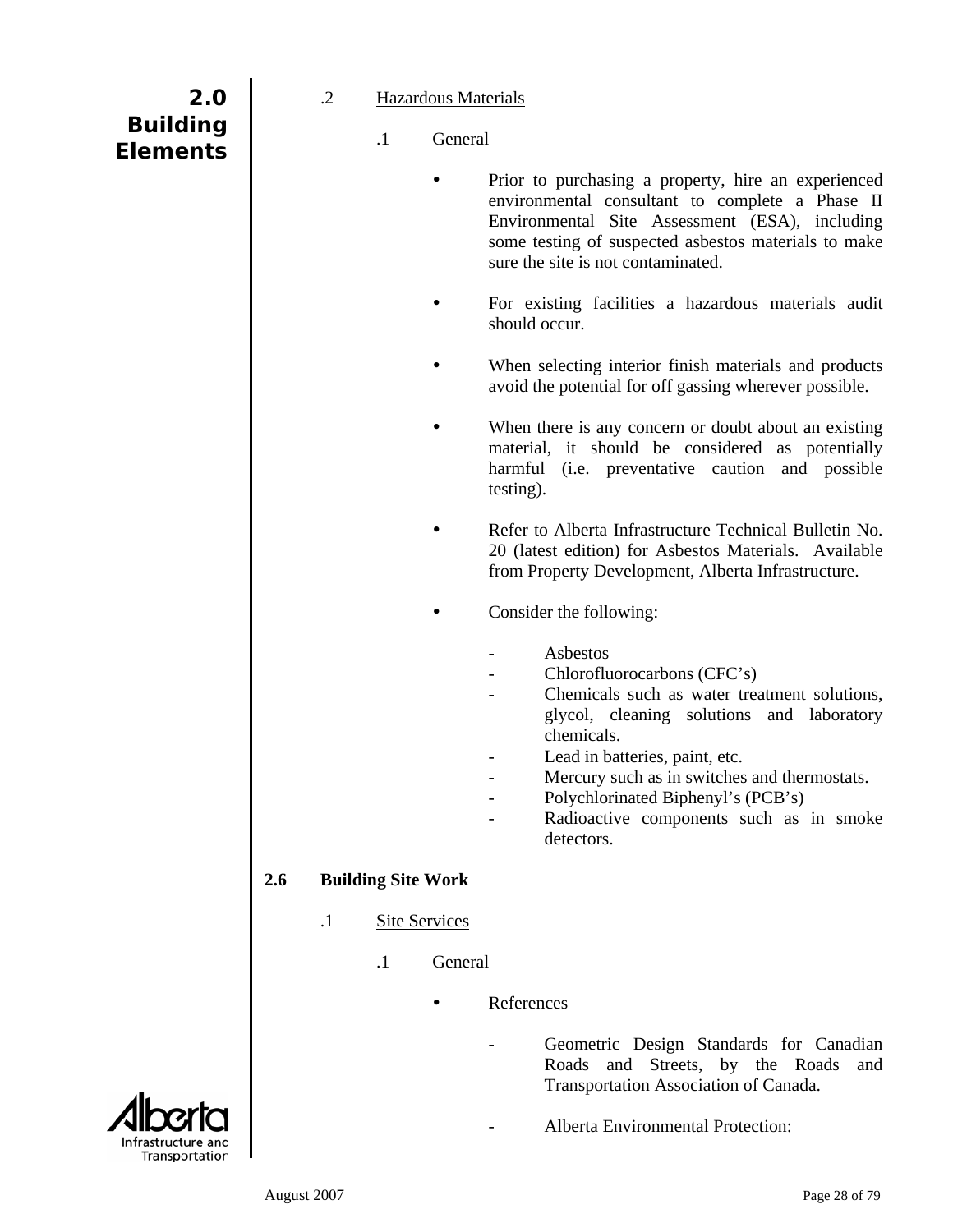- Standards and Guidelines for Municipal Water Supply, Wastewater and Storm Drainage Facilities
- Stormwater Management Guidelines
- Propane Installation Code CAN/CGA B149.2.
- Uniform Traffic Control Devices for Canada, by the Council on Uniform Traffic Control Devices for Canada.
- Local municipal standards, guidelines and by-laws.
- Canadian Standard Association (CSA)
- *Flood Risk Management Guidelines*, by Alberta Infrastructure
- Site Selection

Prior to acquiring a property:

- Confirm site is suitable for proposed development as per the Attached Table A in Appendix B. For a copy of the "Flood Risk Management Guidelines" contact Alberta Infrastructure.
- Complete or review existing Environmental Site Assessments (ESA) to determine environmental liability of site.
- Contact Alberta Community Development to find out is there any archaeological restrictions for this site.
- Confirm that site and development is at an acceptable distance from high voltage power lines.
- Confirm if direct or indirect access to a highway is required and if adequate road access is available to the site.
- Confirm if a Traffic Impact Assessment (TIA) is required and if Public Transportation is available and adequate.

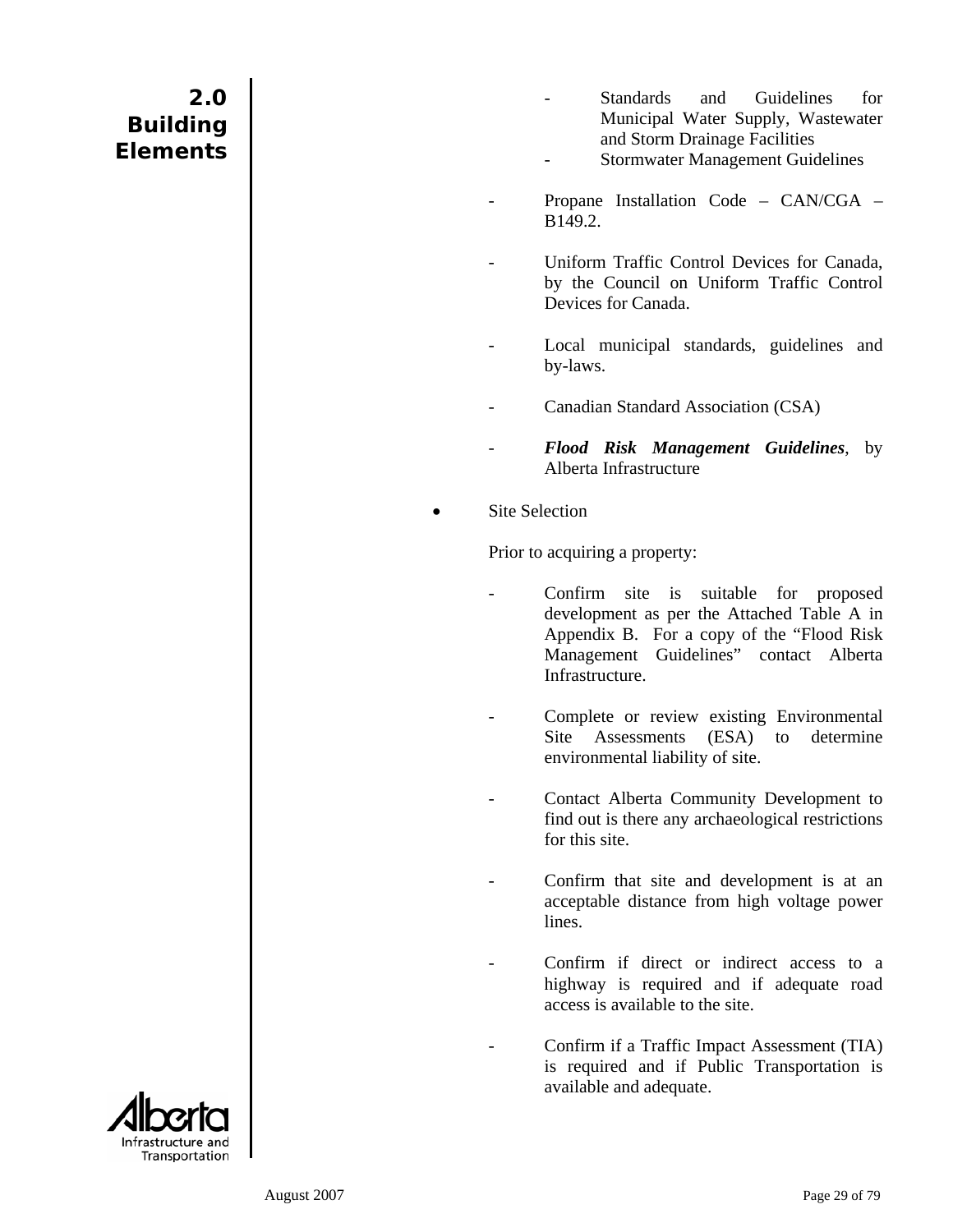- Proposed development must be in compliance with planning/zoning requirements. Confirm need for stormwater management on site.
- Confirm that site topography is suitable for the project.
- Confirm availability of offiste services such as power, water, sanitary, storm and natural gas.

Site Survey Plan and Site Plan

- Conduct site survey and prepare a site survey plan if required.
- From the information on the site survey plan, include the following items on the site plan in the contract documents:
	- Legal description and address of the property, property lines and their legal dimensions, and legal pins.
	- Adjacent trees, sidewalks, roadways, utilities, easements and how the new development will tie to them.
	- Work of the contract and work by other forces and contracts.
	- Main floor elevations and geodetic datum and the equated elevation.
	- All utilities, including power and telephone.

#### Site Access

- Design the location of site access in consideration to driveways and intersections adjacent to and opposite the site.
- Provide a separate drop-off area for use by buses and passenger vehicles.

#### Site Signs

Determine the locations of signs with due consideration to vehicular sight lines.

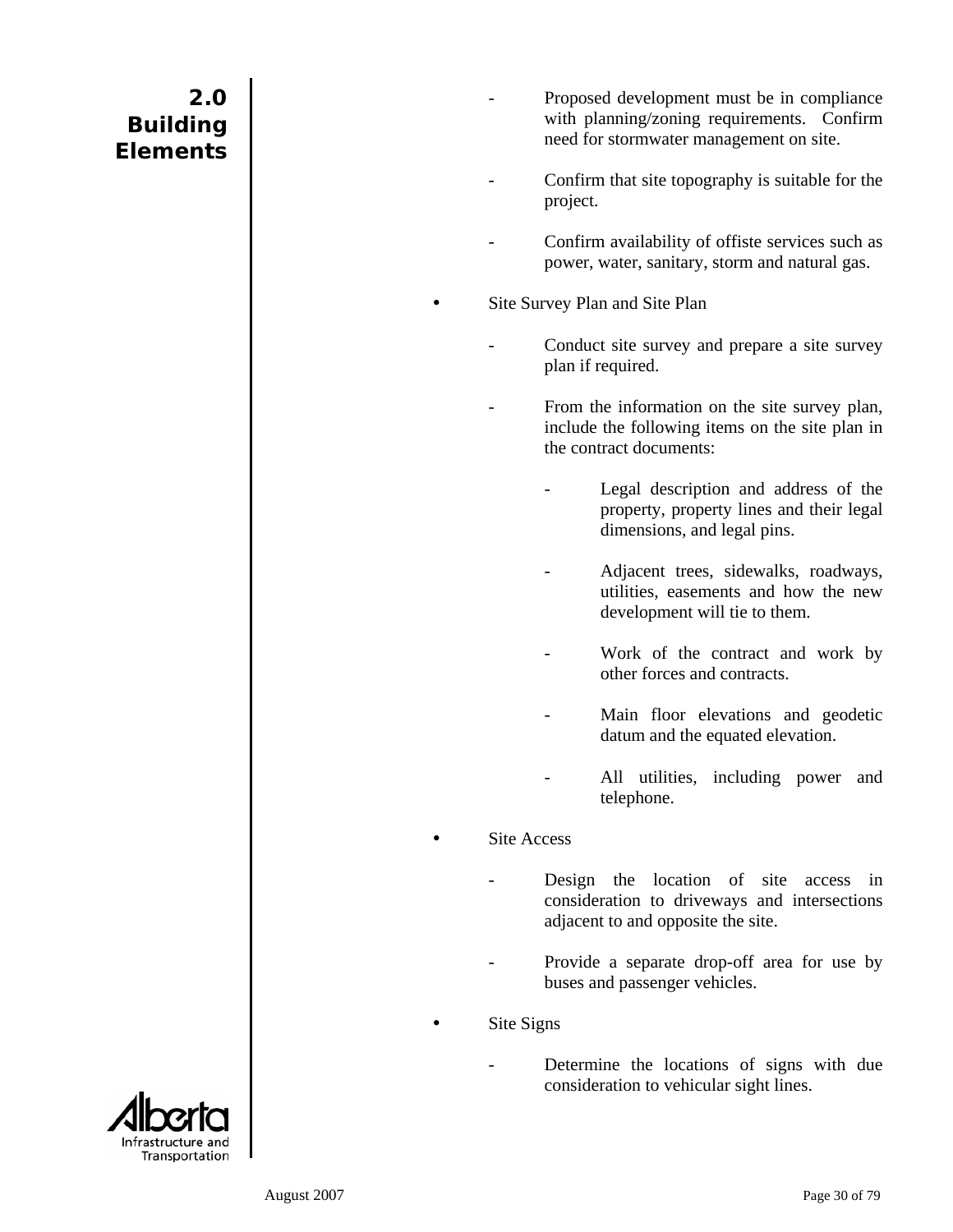#### Site Grading

- Grade site to a minimum of 2% to drain surface water away from buildings and sidewalks.
- Maintain minimum grade of 1% for concrete and asphalt surfaces.
- Maintain minimum grade of 2% for graveled surfaces.
- Provide roadways with a 2% crown or crossfall.
- Address potential ponding and icing problems associated with downspouts. Provide splash pads under downspouts.

Roads, Walks and Parking

- Design driveways and off-site walks to meet local municipal standards.
- Provide barrier free access walkways, entrances and parking spaces, along with appropriate transitions and surfaces that do not restrict the mobility of physically disabled people.
- Lay out parking lots and locate parking fixtures to facilitate snow clearing, removal or storage and to avoid damage from snow moving equipment.
- To address a potential safety concern, efforts should be made to separate main vehicular traffic from the main pedestrian traffic. Playground is not to be accessible through parking areas nor passenger drop-offs.
- Design for snow dumping areas to reduce snow removal and storage requirements.
- Do not obstruct parking lot user access to electrical plug-ins.
- Provide a pavement structure cross-section for parking and roadways with a minimum 75 mm of asphalt.

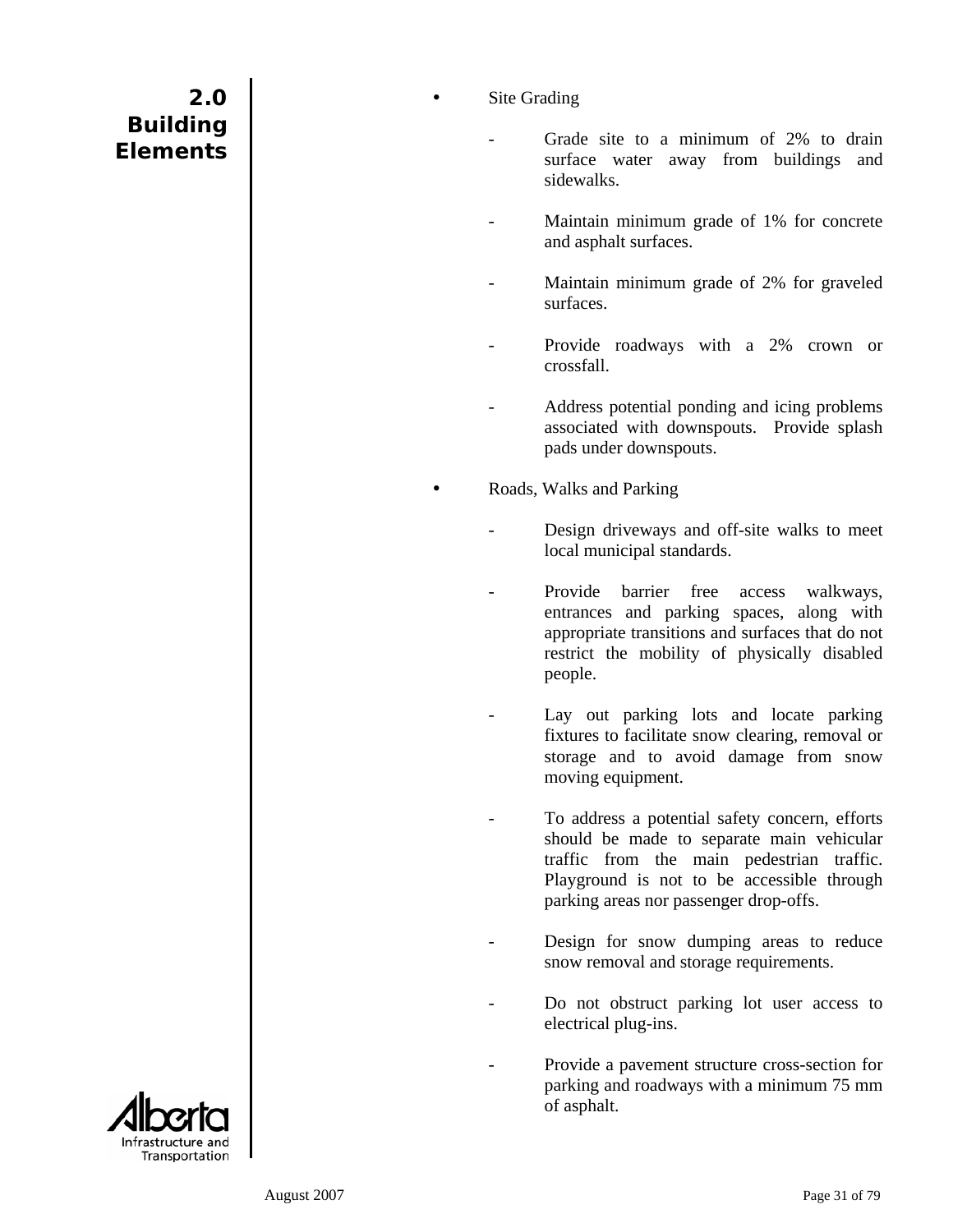- For parking lots where heavy trucks are anticipated, design pavement structure based on traffic projections and the California Bearing Ratio.
- Provide protective concrete sealers on concrete walks located in prominent areas where deicing agents will be used.
- Provide a concrete pad for garbage bin and recycling bin, and locate bin for ease of access and safety.
- Provide an area for bike racks.

**Utilities** 

- Provide dimensions of utilities to property lines or use a grid coordinate system.
- Where utilities are to be connected to municipal systems, confirm with municipalities and utility companies the adequacies of their systems to service the site.
- Prior to school's expansion, check existing capacity of utilities for adequacy.
- Early in the design, confirm with municipalities about any restrictions on stormwater discharge to their stormwater drainage system.
- Contact the local municipality to confirm the existing municipal water pressure, and fire flow capacity. Determine whether on-site boosting is required for a fire sprinkler system.
- On large sites, locate utilities in utility corridors, keeping in mind any potential for future development.
- .2 Landscape Development
	- .1 References
		- **Alberta Agriculture, Food and Rural Development,**  *Alberta Yards & Gardens, What to Grow*
		- **Alberta Agriculture, Food and Rural Development,**  *Pruning in Alberta*

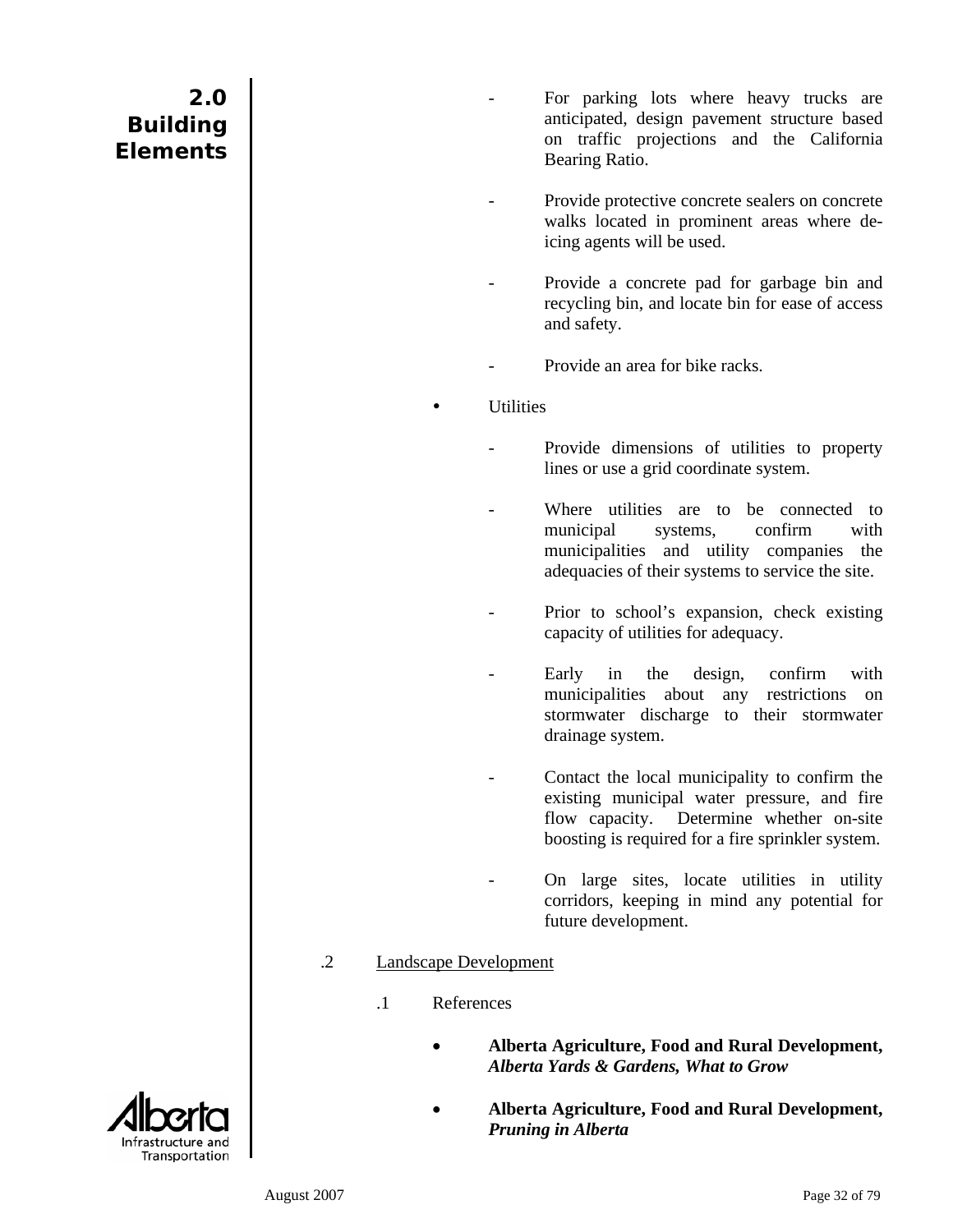- **Alberta Infrastructure,** *Manual for Maintenance of Grounds*
- Local municipality landscape requirements.
- Canadian Standards Association (CSA).
- .2 Exterior Landscape Development
	- Include municipal boulevards in the landscape design and construction.
		- Retain as many trees on site as feasible; protect trees and their roots by hoarding. Maintain existing grades to the drip lines of trees, or provide tree wells to compensate for change in grades. Remove any existing tree from site that is considered a hazard to property and public safety.
		- Grade topsoil to drain surface water away from buildings and walkways. Provide positive drainage within tree pits having a tree grate covering.
	- Consider ease of maintenance and safety in all design aspects.
	- In grass areas, provide enough distance between trees and other features to accommodate cost effective mowing equipment. Avoid sharp angles and tight spaces that would make maneuvering mowers difficult.
	- Space all plants at no less than 60% of mature spread.
	- Keep tops of berms free of trees, shrubs and plant beds.
	- Design slopes, including grassed berms, at less than 3:1 and free from hazardous maintenance requirements.
	- Design all planters to have minimum planting width of 1.5 m, with minimum 300 mm depth of gravel for drainage and minimum 600 mm depth of soil mix. Provide weeping holes at planter bases.
	- Consider soil conditions and site location when selecting plant material and grass seed mixtures for use. Use plants consisting of varieties that are indigenous to the locality.

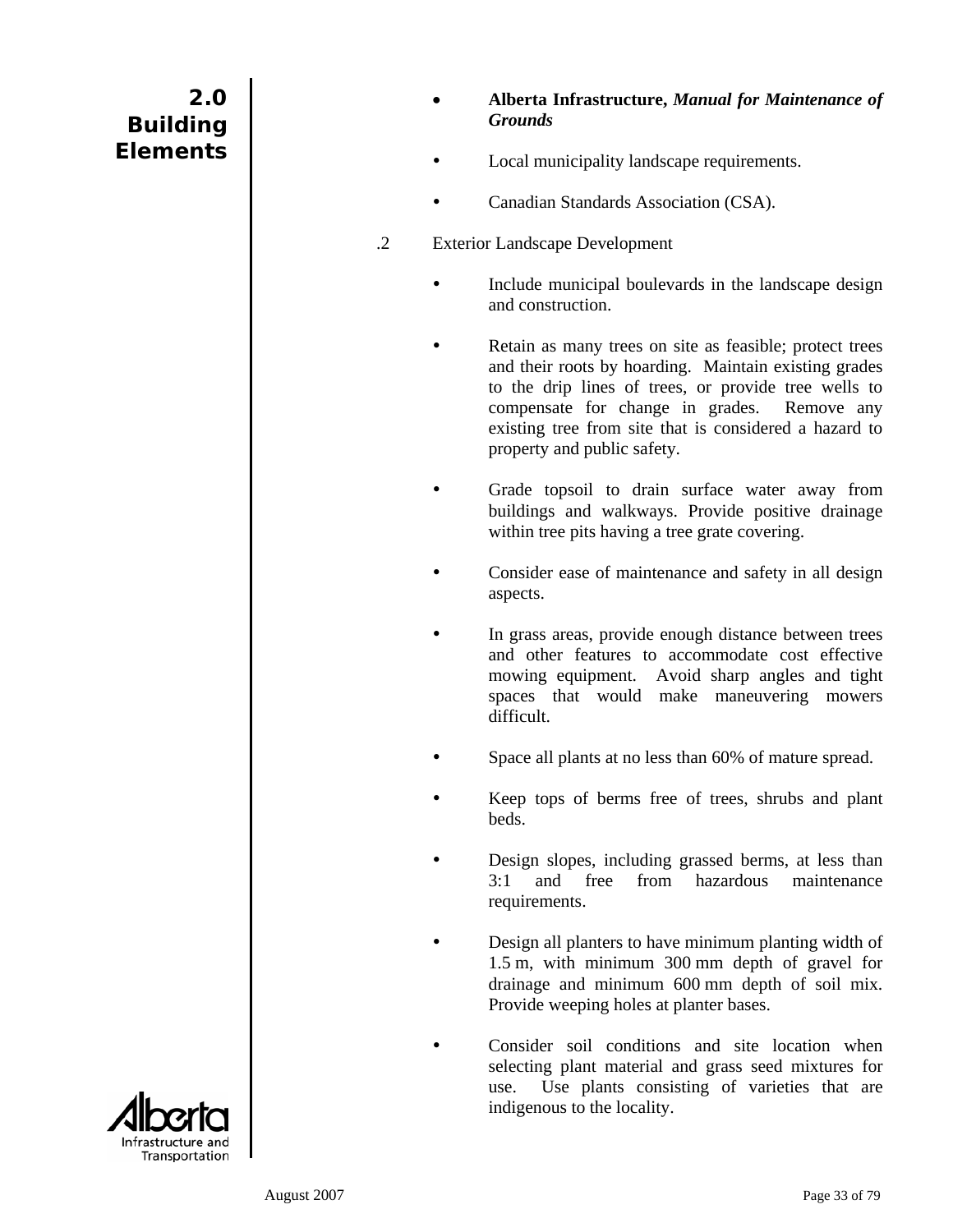- Use plant material to screen schools from busy roads and highways or visually distracting activities.
- Use earth berms to form visual barriers and screening from noise and undesirable views.
- Consider raised planting areas in paved areas to reduce maintenance and provide places to sit.
- Do not obscure exterior lighting and school name sign with plants.
- All grass areas around the school building shall be sodded. Use proper grass seed mixtures on all other areas.
- Provide adequate maintenance for all plants and grass areas until established.
- .3 Planting Near Buildings and Utilities
	- Provide mulches for dry areas under building overhangs. Do not design these areas for plants.
	- Locate shrubs at least 750 mm from foundations and edges of sidewalks.
	- Select small trees or high shrubs with a mature height of 3 m, for areas within 15 m of any overhead utility.
	- Do not locate trees within the immediate vicinity of underground utility lines.
- .4 Interior Landscape Development
	- Provide gravel for drainage in all planting areas and planters.
	- In atria, ensure access for maintenance requirements.
	- Provide adequate lighting conditions to meet requirements of selected interior plants.
	- Provide interior hose bibbs every 15 m along building walls in atria.
	- Use high quality artificial plants in buildings where maintenance of live tropical plants is difficult or poor lighting conditions exist.

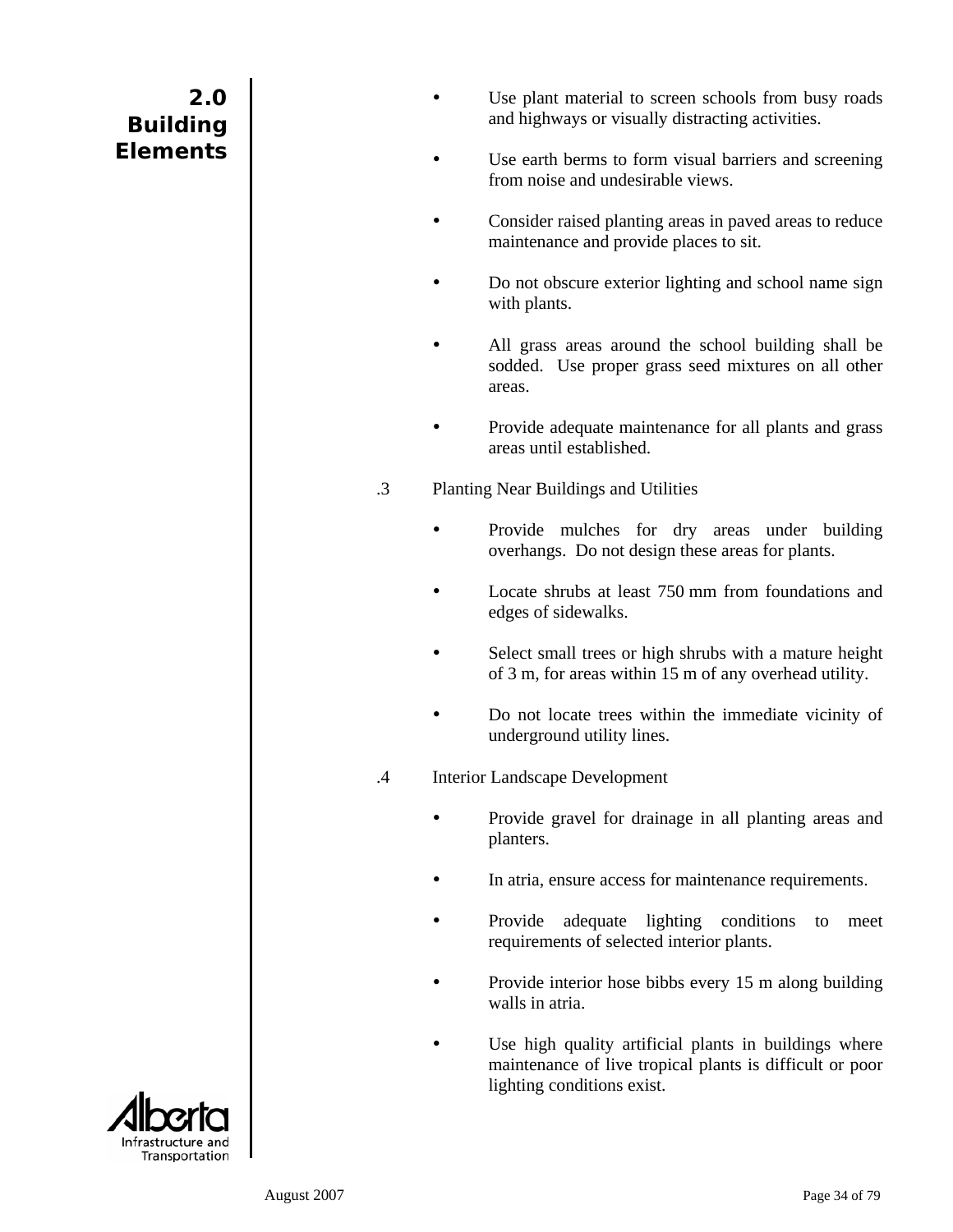| 2.0                                |     |           | $.5\,$            |            | Environmental a                            |
|------------------------------------|-----|-----------|-------------------|------------|--------------------------------------------|
| <b>Building</b><br><b>Elements</b> |     |           |                   |            | Design<br>Conside<br>pesticide<br>requiren |
|                                    |     |           |                   |            | Use mu<br>requiren                         |
|                                    |     |           |                   |            | Minimiz<br>selection                       |
|                                    |     |           |                   |            | Minimiz<br>ground<br>grass mi              |
|                                    |     |           |                   |            | Use pla<br>requiren                        |
|                                    |     |           |                   |            | Use plar                                   |
|                                    |     |           | .6                |            | Playgrounds and<br>Infrastructure)         |
|                                    |     |           |                   |            | Design<br>equipme<br>Standard              |
|                                    |     |           |                   |            | Locate<br>school b                         |
|                                    |     |           |                   |            | Design a<br>establish<br>requiren          |
|                                    | 2.7 |           | <b>Mechanical</b> |            |                                            |
|                                    |     | $\cdot$ 1 | General           |            |                                            |
|                                    |     |           | $\cdot$ 1         | References |                                            |
|                                    |     |           |                   |            | Comply with all                            |
|                                    |     |           |                   |            | Canadia                                    |
|                                    |     |           |                   |            |                                            |

×

- and Conservation Considerations
	- to minimize maintenance requirements. er mowing, trimming, pruning, fertilizing, e application and general clean-up nents.
	- alches to reduce maintenance and watering nents for trees and shrubs.
	- ze the requirement for irrigation through n and placement of plant material.
	- te mowed grass areas. Use low maintenance cover plantings, including low maintenance ixes, where appropriate.
	- int material to reduce heating and cooling nents for buildings.
	- nt material to control snow drifting.
- d Sports Fields (not funded by Alberta
	- and construct children play areas and ent to standards established by Canadian ds Association (latest edition Z614-98).
	- playgrounds that are visible from inside the uilding.
	- and construct sports field facilities to standards hed by the various associations and municipal nents.

applicable codes, regulations and standards.

- In Standards Association
	- CSA-B51 Boiler, Pressure Vessel, and Pressure Piping Code
	- CAN/CSA-B52 Mechanical Refrigeration Code
	- CAN/CSA-B139 Installation Code for Oil Burning Equipment

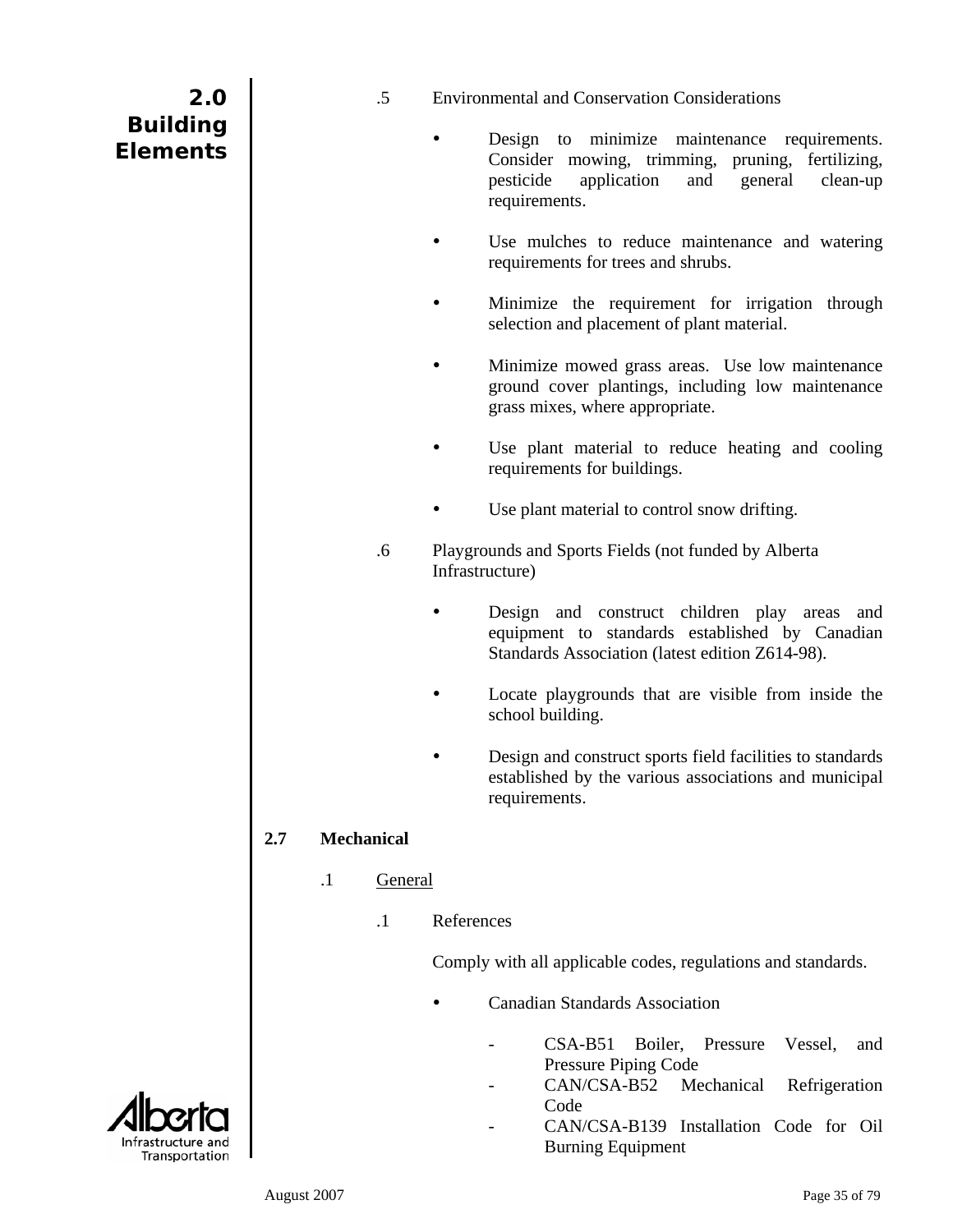- CAN/CGA-B149.1 Natural Gas Installation Code
- Alberta Building Code
- Alberta Fire Code
- National Fire Protection Association Standards
	- NFPA 10 Portable Fire Extinguishers
	- NFPA 13 Installation of Sprinkler Systems
	- NFPA 14 Installation of Standpipe and Hose Systems
	- NFPA 51 Design and Installation of Oxygen-Fuel gas Systems for Welding, Cutting and Allied Processes
	- NFPA 90A Installation of Air-Conditioning and Ventilation Systems
	- NFPA 96 Ventilation Control and Fire Protection of Commercial Cooking Equipment
	- NFPA 664 Prevention of Fires and Explosions in Wood Processing and Woodworking **Facilities**
- National Plumbing Code of Canada
- Alberta Occupational Health and Safety Act
	- Ventilation Regulation
	- Chemical Hazards Regulation
- .2 Refer to the following references for guidance:
	- ASHRAE Handbooks
	- ASHRAE Standards
		- ANSI/ASHRAE 55 Thermal Environmental Conditions for Human Occupancy
		- ANSI/ASHRAE 62 Ventilation for Acceptable Indoor Air Quality.
		- ASHRAE/IESNA 90.1 Energy Efficient Design of New Buildings Except Low-Rise Residential Buildings
	- y ACGIH Industrial Ventilation: A Manual of Recommended Practice
	- SMACNA Standards
	- Model National Energy Code of Canada for Buildings

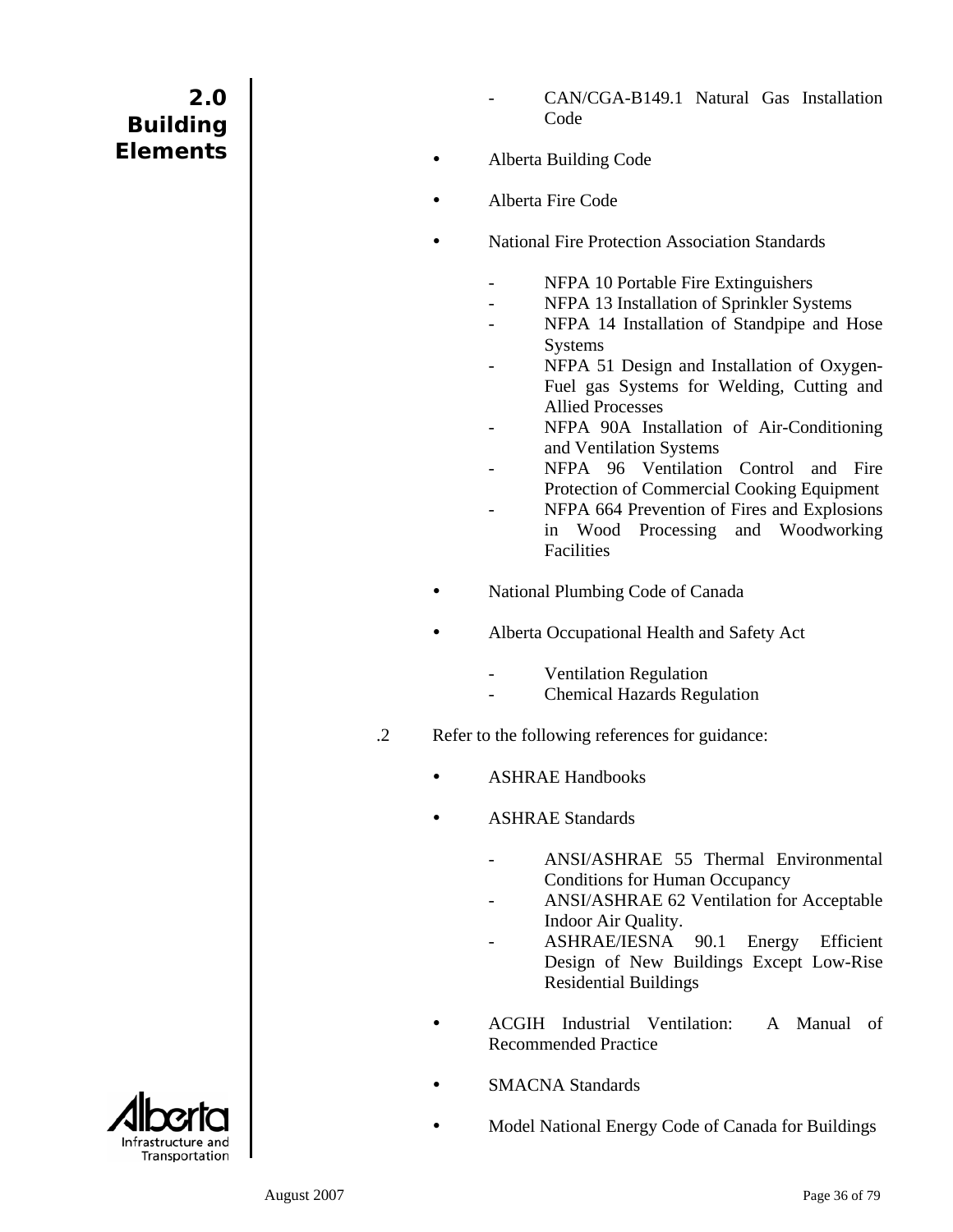| 2.0             |  |
|-----------------|--|
| <b>Building</b> |  |
| <b>Elements</b> |  |

#### .3 General

- Use life cycle costing when evaluating system alternatives.
- Ensure sufficient space and access are provided around mechanical equipment for safety, ease of maintenance and future component replacement (tube bundles, coils, filters, motors, etc.)
	- Prepare contract drawings with schematic diagrams indicating the following:
		- Mechanical systems, major equipment and components.
		- Equipment, components, piping and ductwork, arranged to accurately reflect the physical (on-site) configuration including equipment connections, valves and dampers.
		- Devices that measure air and water flow, temperature, and pressure.
- Provide painting and identification systems on mechanical piping, ducting and equipment. Consider Alberta Infrastructure Colour Coding Requirements as a reference.
- Provide balancing for all applicable systems. Consider directly hiring the balancing agency by the School Board.
- .4 Design Criteria
	- Design mechanical systems based on the criteria set out below and in Table 2.7-1.
	- Special building areas may require different conditions than those outlined. Document these conditions and make allowances in system design.
	- Base heating design on outdoor ambient temperatures given in the Alberta Building Code.
		- Outdoor Temperature January 1% value
		- Minimum indoor design requirements:

| - Indoor Temperature | $22^{\circ}$ C         |
|----------------------|------------------------|
| - Relative Humidity  | 30\% at $0^{\circ}$ C  |
|                      | 15% at $-35^{\circ}$ C |

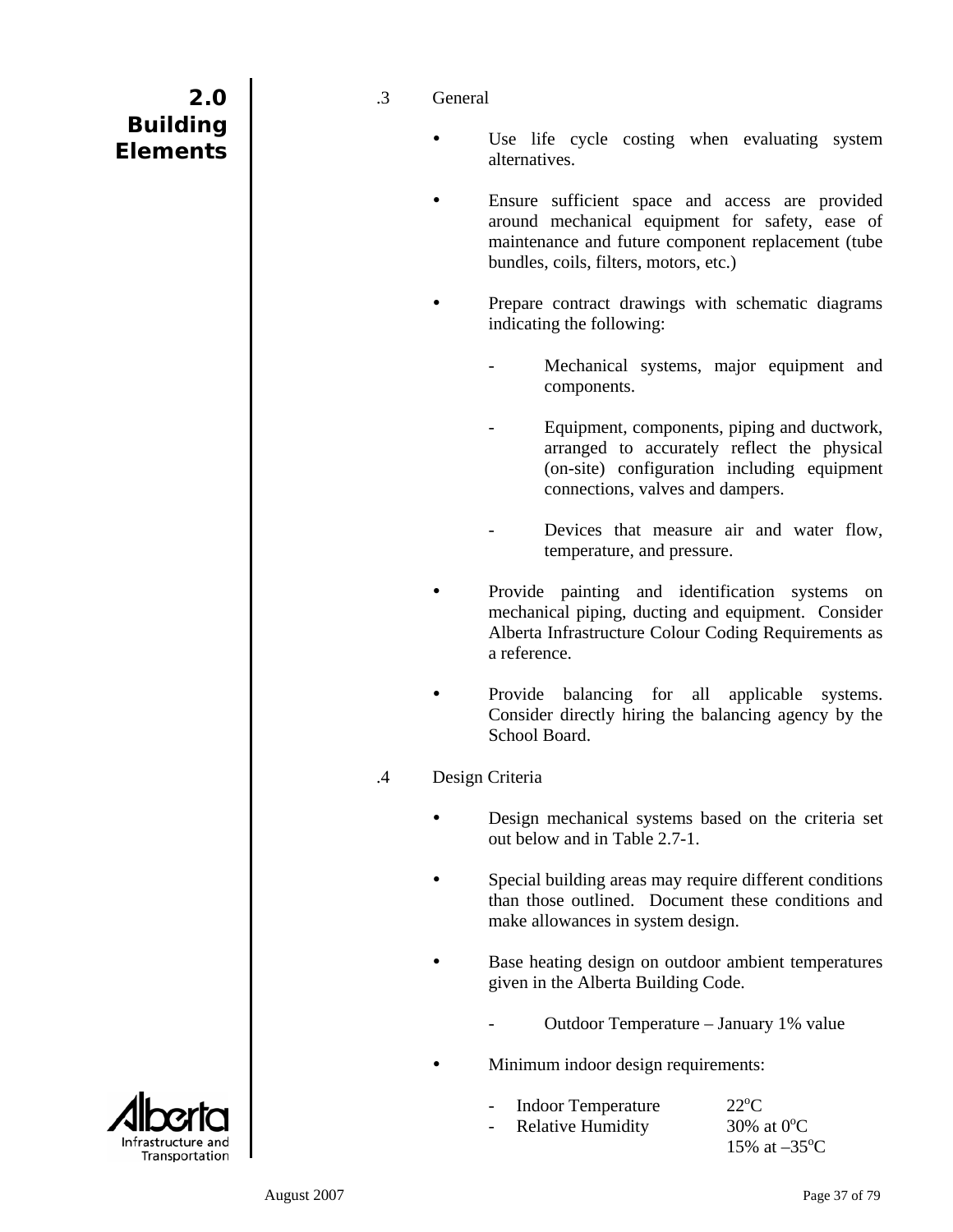- Filter Efficiency 30% based on
	- ASHRAE 52 Outdoor Air Requirements Refer to Table 2.7-1 Total Air Changes per Hour Refer to Table 2.7-1 Relative Pressurization Refer to Table 2.7-1
- Noise Level Refer to Table 2.7-1
- 

#### **Table 2.7-1 Mechanical System Design Parameters**

| Space                  |                   | Outdoor Air<br>Requirements (1) | <b>Total Air</b><br>Hour | Relative<br>Changes Per Pressurization<br>(2) | Noise Level<br>RC(N)<br>(3) | Remarks                                        |
|------------------------|-------------------|---------------------------------|--------------------------|-----------------------------------------------|-----------------------------|------------------------------------------------|
|                        | L/s Per<br>Person | $L/s$ per<br>$M^2$              |                          |                                               |                             |                                                |
| Auditorium             | 8                 |                                 | $12*$                    | E                                             | $20 - 25$                   | * Based on 3 m height<br>space.                |
| Cafeteria              | 10                |                                 | 12                       | ä,                                            | 40                          |                                                |
| Classrooms             | 8                 |                                 | $6*$                     | E                                             | $25 - 30$                   | *Minimum 22.81<br>L/s/M2 of supply air.        |
| <b>Computer Rooms</b>  | 8                 |                                 | 12                       | E                                             | 35                          |                                                |
| Conference Room        | 10                |                                 | 10                       | E                                             | 30                          |                                                |
| Corridors              |                   | 0.5                             | 4                        | E                                             | 40                          |                                                |
| Gymnasium              | 10                |                                 | 6                        | E                                             | 35                          | See note (4) below.                            |
| Home Economics         | 8                 |                                 | $\ast$                   |                                               | 30                          | * Air changes to<br>satisfy exhaust<br>demand. |
| <b>Industrial Arts</b> | 8                 |                                 | $\ast$                   | L,                                            | 35                          | * Air changes to<br>satisfy exhaust<br>demand. |
| Kitchen                | 8                 |                                 | 12                       | ÷,                                            | 45                          |                                                |
| Laboratories           | 10                |                                 | 10                       |                                               | 30                          |                                                |
| Library                | 8                 |                                 | 6                        | E                                             | 30                          |                                                |
| <b>Locker Rooms</b>    |                   | 2.5                             | 10                       |                                               | 45                          |                                                |
| Music Room             | 8                 |                                 | 8                        | E                                             | 30                          |                                                |
| Office                 | 10                |                                 | 6                        | E                                             | 35                          |                                                |
| Reception              | 8                 |                                 | 6                        | E                                             | 35                          |                                                |
| <b>Server Room</b>     | 10                |                                 | 8                        | E                                             | 45                          | (See note (5) below.                           |
| <b>Staff Room</b>      | 10                |                                 | 8                        | L,                                            | 40                          |                                                |
| <b>Storage Rooms</b>   |                   | Optional                        | $\overline{4}$           | ÷                                             | 45                          |                                                |
| Washrooms              |                   | Optional                        | 12                       | -                                             | 45                          |                                                |

#### **Notes:**

- **1. Outdoor air requirements to meet ASHRAE 62 Multiple Spaces.**
- **2. E denotes equal or neutral relative pressure to surrounding spaces. denotes negative relative pressure to surrounding spaces.**
- **3. Number indicates acceptable range or maximum level of background noise in terms of room criteria (RC) assuming a neutral (N) spectrum.**
- **4. Gymnasium normal occupancy 30 to 50 students for outdoor air requirements. Peak (maximum) to be reviewed with school board, i.e. 250 plus. Air changes to be based on 3 m height, i.e. occupied zone.**
- **5. Provide mechanical cooling to offset internal heat gains as required.**

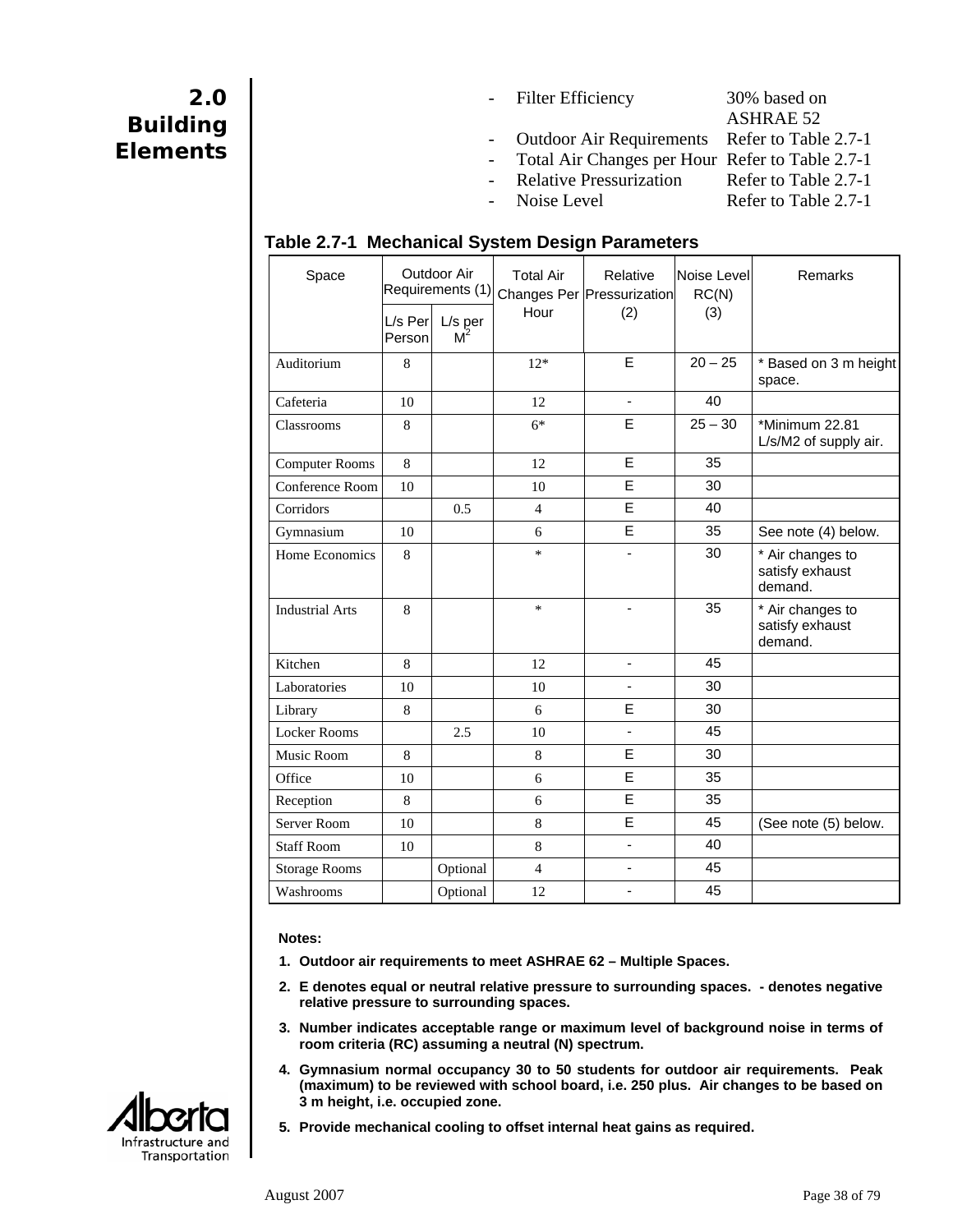- .5 Energy Performance Objectives
	- Design all aspects of educational facilities in accordance with energy standards. Consider the Model National Energy Code of Canada for Buildings as a guide.
	- Design facilities with gross area over  $10,000 \text{ m}^2$  to operate below target Building Energy Performance Index (BEPI) figure.
	- For facilities with a gross area less than  $10,000$  m<sup>2</sup> an energy analysis simulation is normally not required. However, when designing facilities larger than 10,000 m2 an energy analysis is to be submitted for review.
		- Develop energy conservation and heat recovery options and discuss with the regional school board for evaluation and approval. Consider energy conservation and energy cost avoidance options that are supported by economic cost analysis. Options that should be considered are:
			- free cooling
			- heat recovery and reclaim
			- reduced fan and pumping systems when maximum flow is not required
			- reduced outside air volumes and ventilation rates during unoccupied hours
			- lower space temperature during unoccupied hours.
			- shut down fans and domestic water recirculation pump during unoccupied hours
			- load shedding
		- Implement energy conservation and energy cost avoidance options when the pay back (including financing) is ten years or less.
	- Specify high efficiency motors in accordance with CSA 390, Energy Efficient Test Methods for Three-Phase Induction Motors.
- .6 Target Building Energy Performance Index (BEPI)
	- The Building Energy Performance Index (BEPI) indicates the amount of energy consumed annually, per unit area, and is defined as:

| Building Energy Requirements (MJ)      |     | МJ            |
|----------------------------------------|-----|---------------|
| Building Area $(m^2) \cdot 1$ year (a) | $=$ | $m^2 \cdot a$ |

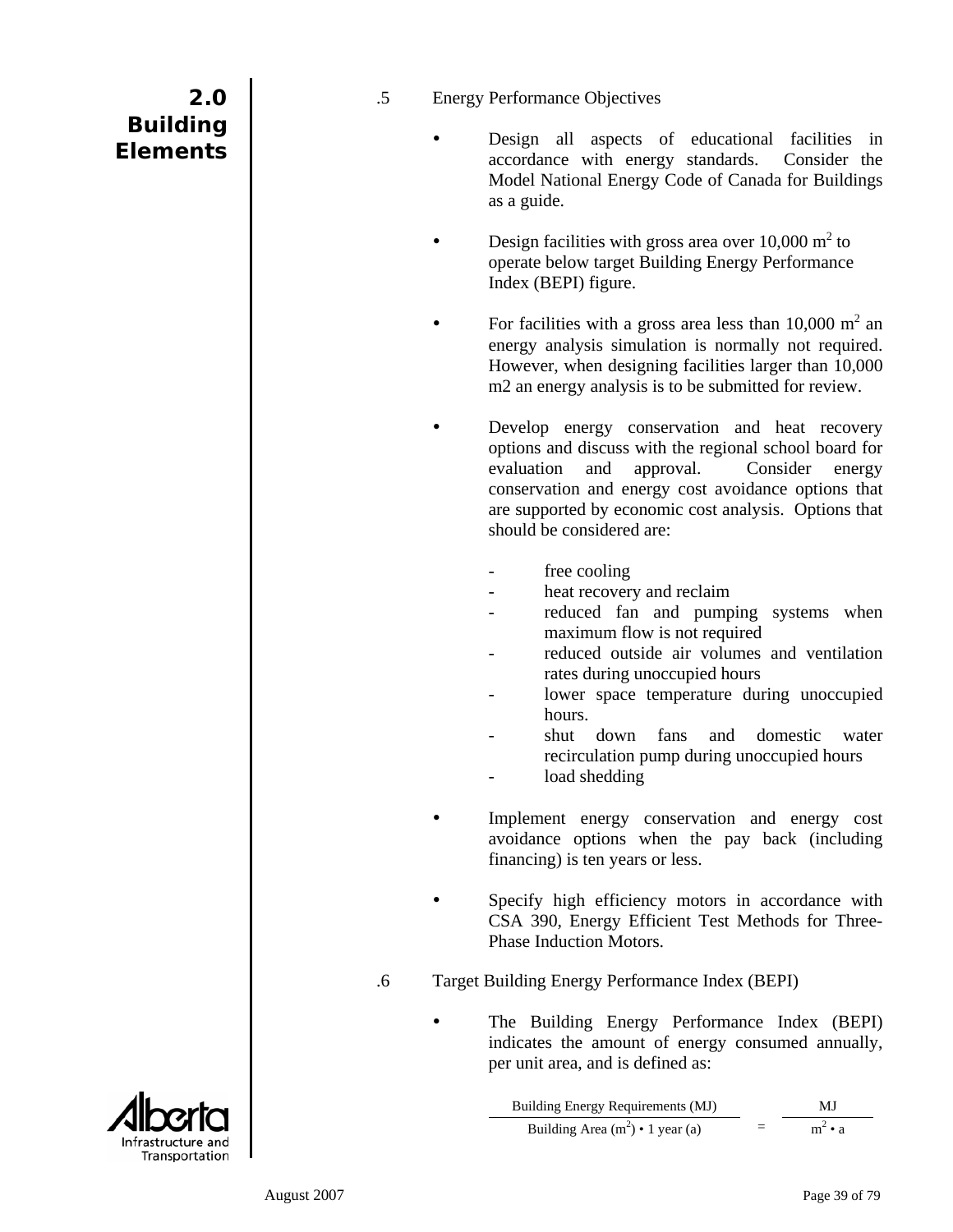• The target maximum BEPIs is  $900 \text{ MJ/m}^2 \cdot a$ .

**2.0 Building Elements** 

.2 Heating

- .1 General
	- Design the heating plant to maintain comfort conditions as outlined in Clause 2.7.1.4, Design Criteria.
	- A primary objective of the heating systems design is to ensure that the operating and maintenance of the system is as simple as possible. Complex, multi-temperature, multi-loop systems should be avoided. '
	- Select equipment to provide an adequate level of redundancy and reliability taking into account the heating load profile, thermal energy storage, and the availability of spare parts for servicing equipment.
	- The optimum system is a central boiler plant complete with hot water distribution system. This does not preclude other options; however, other systems should only be implemented based on sound and clearly identified benefits.

### .2 Boilers

- Establish the capacities, arrangement and number of boilers such that when any one boiler is out of service, the remaining boilers shall be sufficient to offset building transmission heat loss. Note this excludes heat for ventilation.
- Select boiler sizes to provide the maximum operating efficiency and cost effectiveness for each facility. Consider full modulating burner controls in all boiler sizes where available.
- .3 Heating Distribution
	- Preference should be given to the two-pipe reverse return system for heating water piping. Two-pipe direct return system may be used only if the design properly guards against flow imbalance to terminal units, and it is a small part of a reverse return system.
	- Consider primary-secondary pumping only where it will reduce power consumption and provide better control.

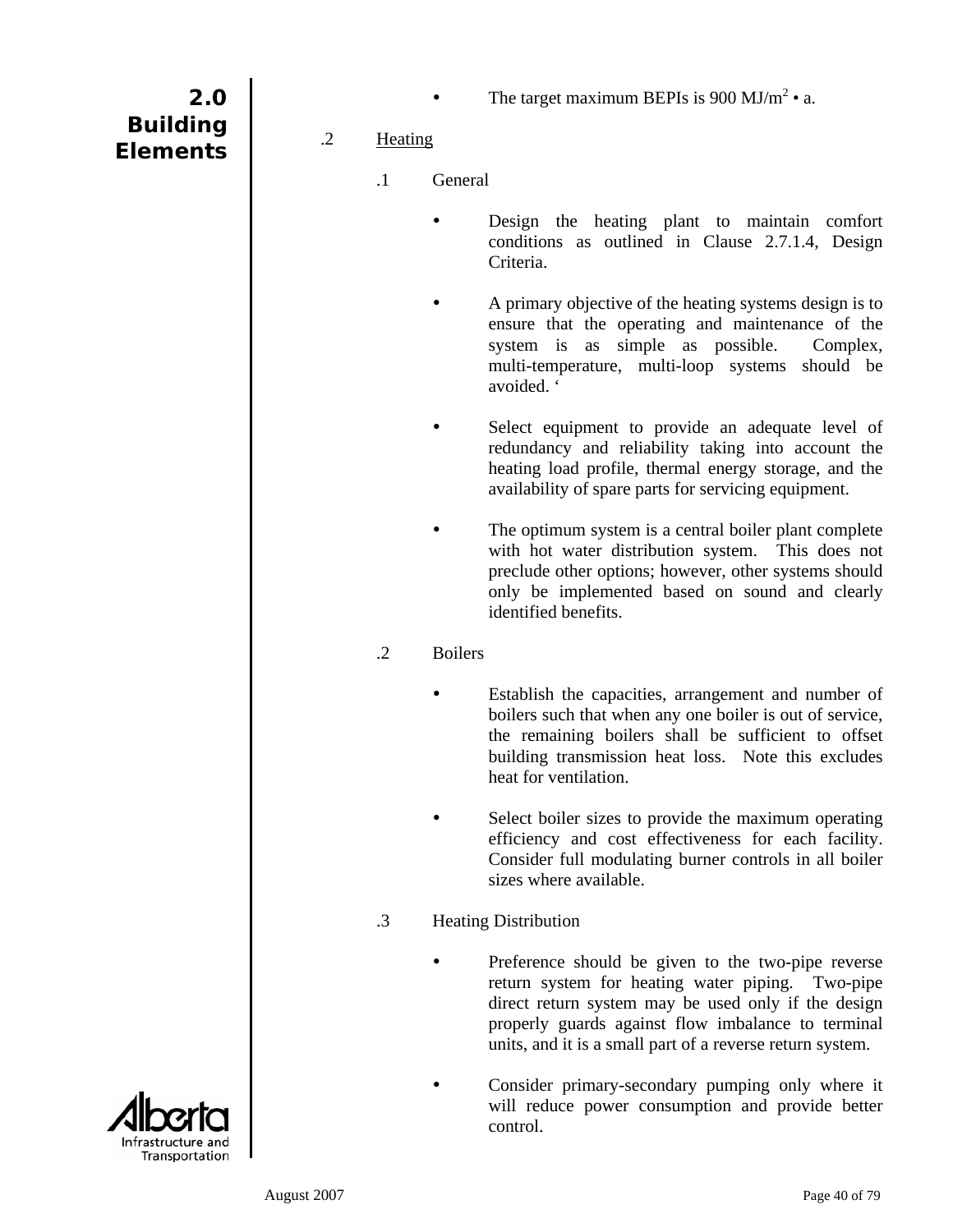- Consider parallel pumping with a minimum of two circulation pumps each rated at 50% of system capacity.
- Provide means of isolation, balancing and flow measurement at major pieces of equipment and major circuits.
- Provide isolation valves on supply and return mains, and risers.
- Use variable speed pumps where justified by cost or control to maintain required system pressures when variable flow distribution systems are provided.
- .4 Heating Terminals
	- Ensure heating terminals are easily accessible for inspection and cleaning.
	- Valve each terminal at the supply and return connections. Balancing valve must be provided at each terminal unit.
- .5 Heating Systems
	- General
		- Select systems on the basis of maintainability, controllability and life-cycle costs.
		- Provide individual thermostatic zoning for each instructional space.
		- Design perimeter heating and ventilation to prevent cold interior surface temperatures on glazing.
		- Provide cleaning, degreasing and chemical treatment on hot water heating system.
		- **Finned Radiation** 
			- Where finned radiation is used behind millwork ensure there is access for cleaning.

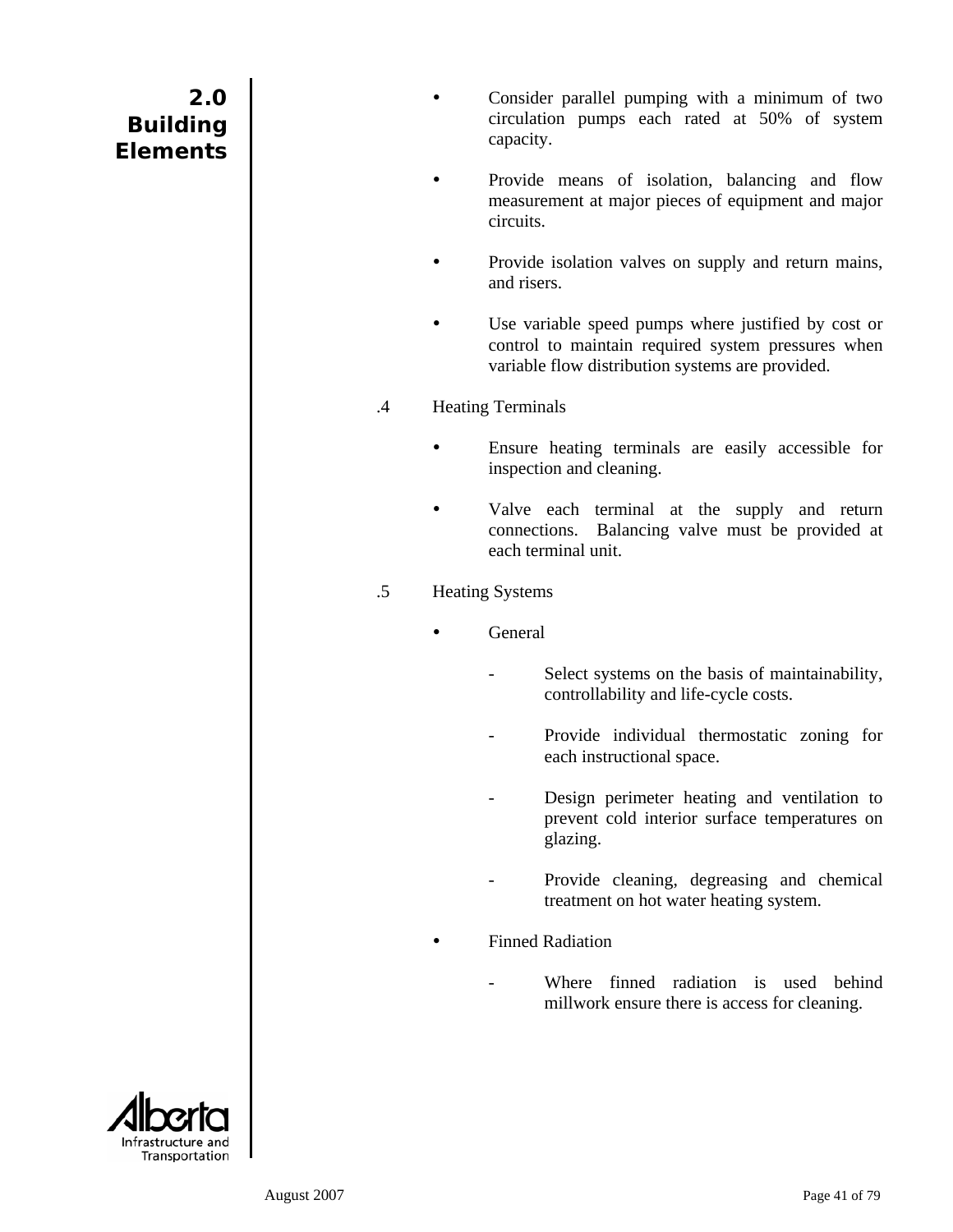#### **Radiant Panel Heating**

- Consider architectural details, window covering and any perimeter air supply outlets in the use of radiant panel heating systems. Use radiant panel heating only where the panel width can be limited to 600 mm or less and the glazing is completely exposed to the radiant effect of the panel.
- Radiant panels may be used in all areas of an educational facility where the heat loss of the room can be offset by the radiant panels.
- Use radiant panels where perimeter furniture and cabinets prevent the use of radiation.
- Use special care in locating radiant panel thermostats. The radiant panel shall be scheduled on before the air system reheat coil.
- Radiant panel loop water temperature should not be scheduled so low as to adversely affect the performance of the panel, when combined with another heating system.

#### **Heat Pumps**

The use of heat pumps should only be considered where all other options have been reviewed as non-viable. Issues such as maintenance, operating costs, filtration and noise must be reviewed with the school board. Locate units outside instructional spaces.

#### y Gymnasium Heating

- Heating system for gymnasium shall be independent from gymnasium ventilation system.
- Domestic hot water heating should be independent of the building heating system.

#### .3 Ventilation

- .1 General
	- Design air handling systems to maintain environmental conditions in accordance with the design requirements as outlined in Table 2.7-1.



**2.0**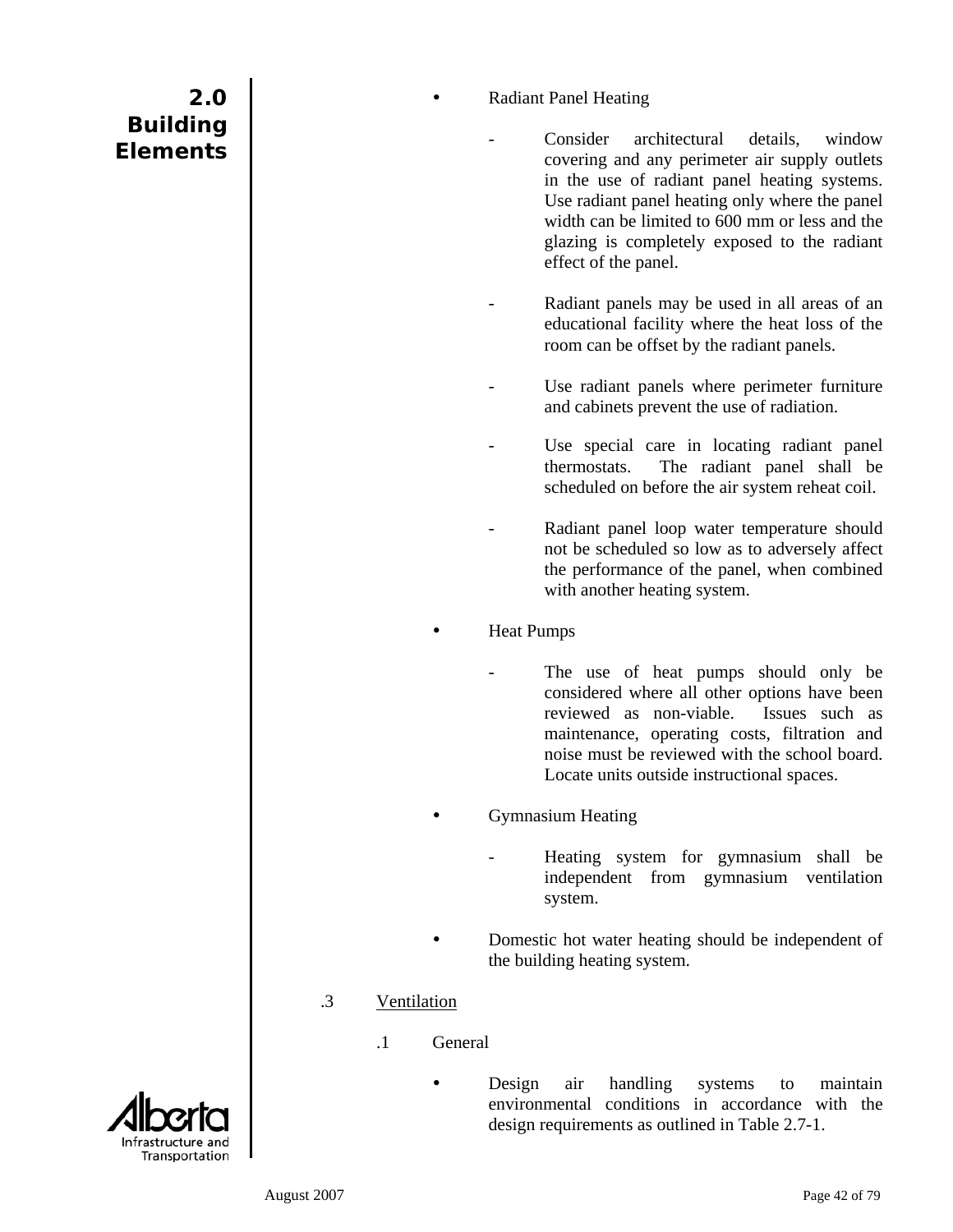- Zone air systems in accordance with space function and occupied hours. Provide separate unit for gymnasium. Consult with school board regarding other special areas that may require separate air units.
- Design air-handling systems to provide free cooling, utilizing outdoor air when ambient conditions permit.
- Where constant volume air systems are used, consider reheat requirements for interior zones.
- Provide exhaust systems to remove odors, smoke, fumes or heat.
- Provide ventilation and heating to crawlspace.
- Clean new and existing ductwork and air handling equipment when project involves modernization of school facilities.
- Do not use mechanical rooms as air plenums.
- .2 Air Handling Equipment
	- To facilitate maintenance, indoor equipment is preferred.
	- Provide plenums with hinged, sealed access doors for access to all components. Provide windows and lighting for inspection of each chamber.
	- Provide an economizer section with outside air, return air and exhaust air dampers arranged to provide good mixing of the air streams.
	- For proper operation of the economizer section and, to maintain space static pressure control, provide a return air fan whenever air is to be returned to air handling equipment.
	- Generally, individual room unit ventilators are not acceptable for schools and are only to be considered when other options prove not viable.
	- Use factory manufactured air blenders to prevent air stratification and provide uniform flow across coil.
	- Use a 50:50 mixture of glycol and water in preheat coils.
	- Provide summer and winter filter locations where frost may occur.

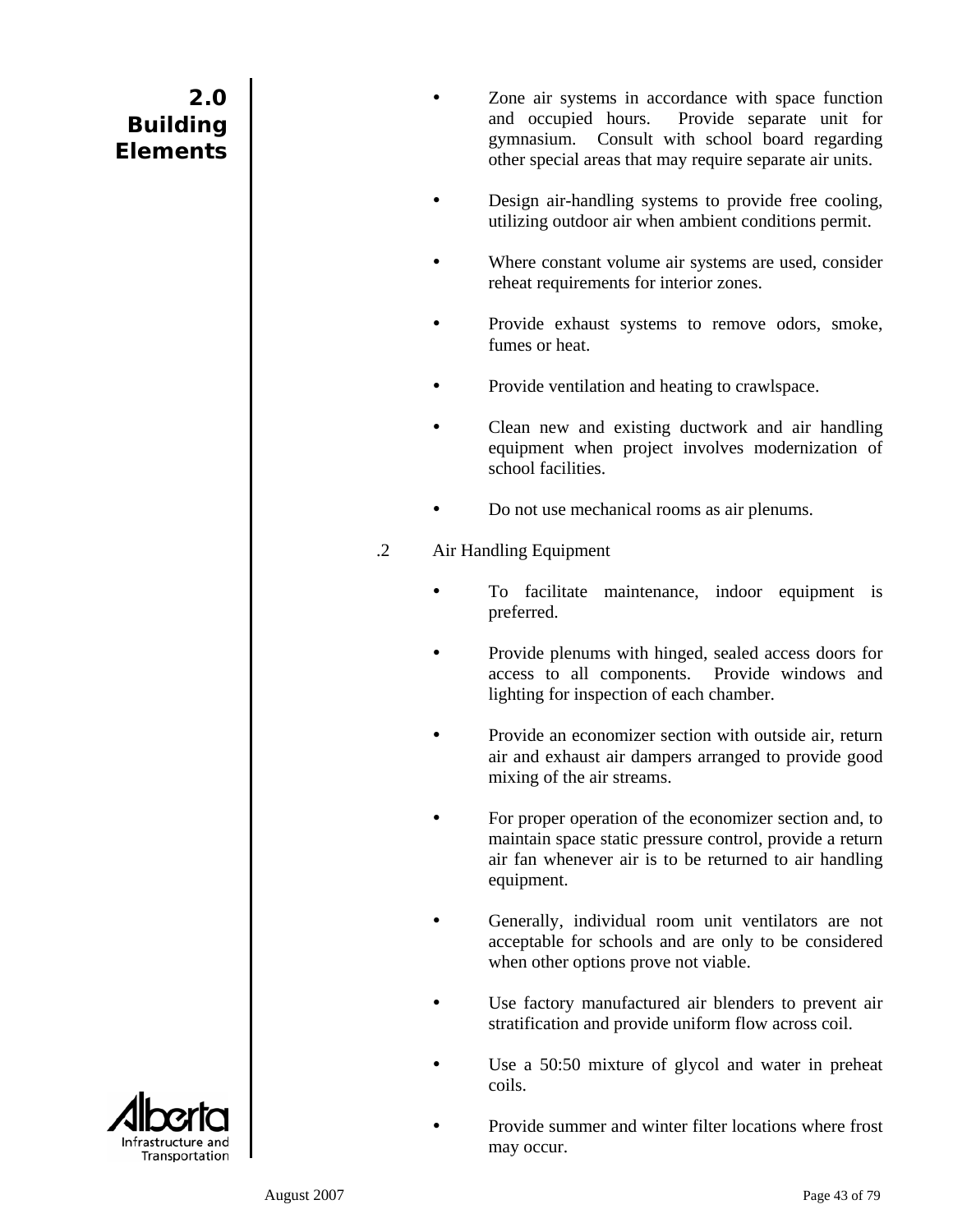- Locate outdoor air intakes away from ventilation exhausts, chimneys, plumbing vents, vehicle exhaust and ground contaminants.
- Use high modulation capacity burner where gas fired heat exchangers are provided.
- Where spaces are heated with radiant heating panels or radiation, do not use an on-off gas fired heating and ventilating equipment to serve such multiple spaces. Unacceptable temperature swings will result with these systems.
	- Gymnasium space has wide variance in occupancy. Provide reduced outdoor air volume for normal versus peak occupancy. Consider reduced air movement for normal versus peak occupancy. Provide selector switch for normal/high system operation. Consider  $CO<sub>2</sub>$  sensors or alternate design to balance outdoor air supply rate with space occupancy.
- .3 Humidification
	- To minimize health risks associated with low humidity, provide humidification systems to meet design criteria. Reference ASHRAE Handbook 'Systems and Equipment - Humidifiers'.
	- Use steam humidifiers in air handling systems. This does not preclude other options which should take into account other systems within the school district where maintenance and familiarity are important considerations.
	- Consider gas fired steam boiler or individual gas fired steam humidifier.
	- Electrode and electrical steam generators for humidification should only be considered when the humidification load is less than 45 kilograms steam per hour.
	- To control mineral scaling, provide appropriate water treatment systems for humidifiers' feed-water.
- .4 Zoning
	- Zone air systems in accordance with space function, occupied hours, and air quality requirements.

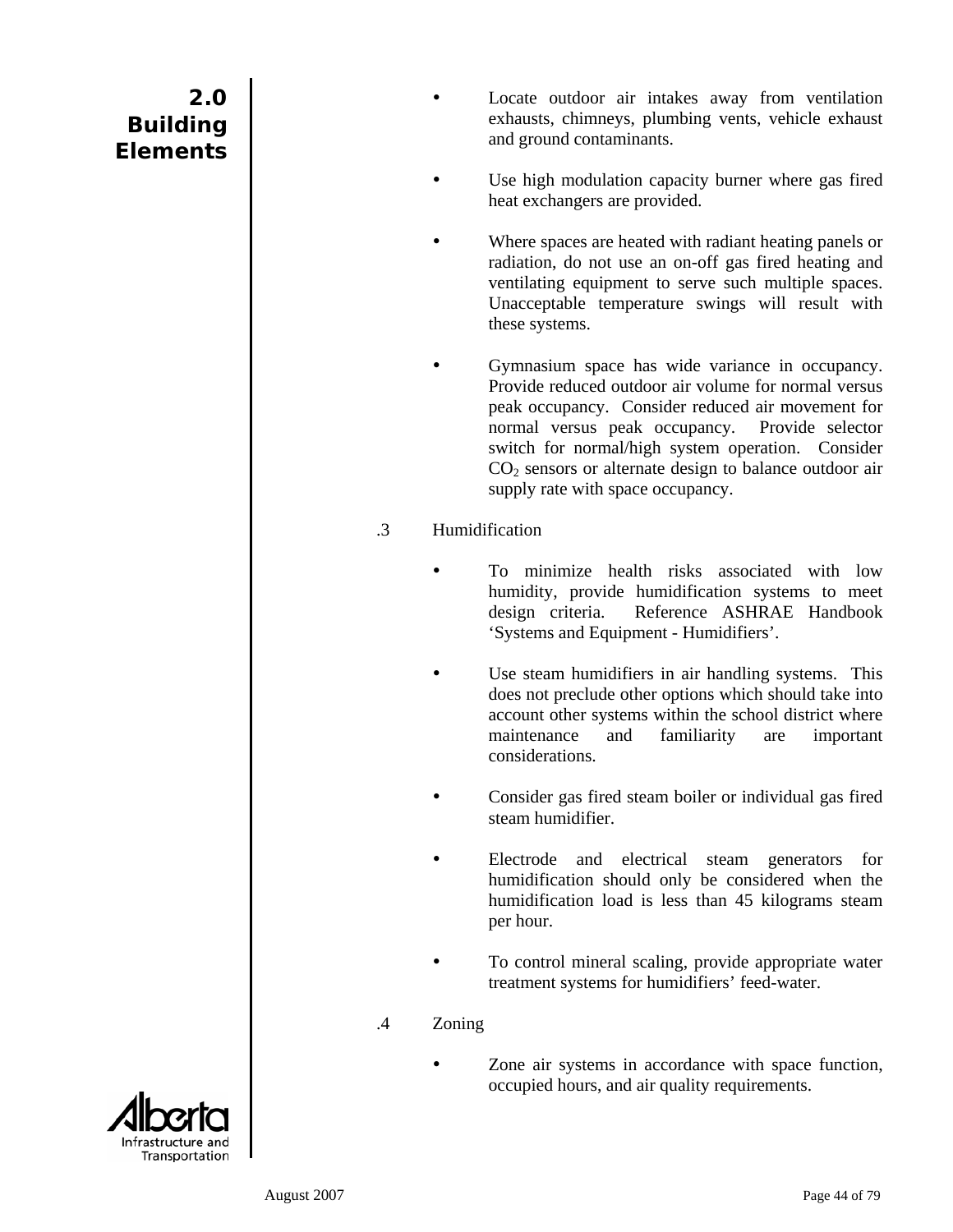| 2.0             |  |
|-----------------|--|
| <b>Building</b> |  |
| <b>Elements</b> |  |

Where areas with different operating schedules are served by one air-handling unit, provide a means of area isolation to reduce air flow and energy use.

#### .5 Distribution

- Ensure that good air distribution and occupant comfort are achieved through appropriate air outlet application, selection and location.
- Provide adequate access for internal inspection and cleaning of all ductwork.
- Duct all exhaust air systems. Do not use ceiling space or mechanical rooms as exhaust air plenums.
- Use corrosion resistant materials for exhaust ducts conveying corrosive fumes and vapours, or where condensation is likely to occur.
- .6 Exhaust and Equipment Discharges
	- Locate exhausts from the following areas and equipment discharges away from any intake, building opening or occupied space:
		- industrial arts, home economics and laboratory areas
		- cooling towers
		- boiler stacks
		- **generators**
		- kitchen and washroom exhaust
	- Consider the effects of winds in selecting the location of all discharges and air intakes.
- .7 Variable Air Volume (VAV)
	- Consider VAV only for systems where the supply air volume will modulate below 85% of design air volume. Provide variable frequency drives.
	- Ensure minimum outdoor air supply is maintained at all times during school hours in accordance with Table  $2.7 - 1.$
	- Sequence radiation and VAV boxes on the same temperature sensor, except for radiation elements within ceiling space.

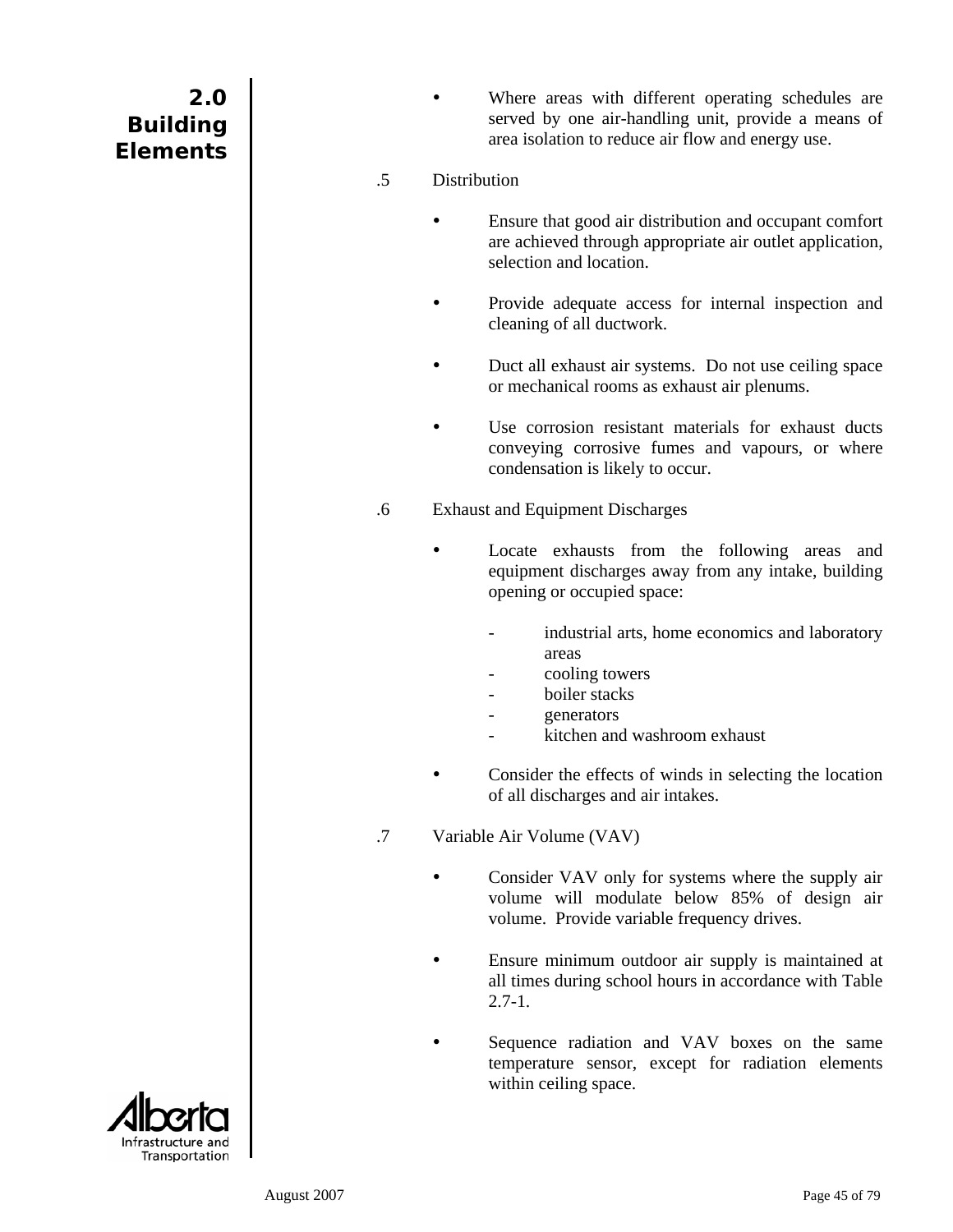| 2.0             |  |
|-----------------|--|
| <b>Building</b> |  |
| <b>Elements</b> |  |

- .8 Rooftop Units
	- Provide protection for unit from vandalism, *i.e.* screen, padlocks on doors.
	- Locate rooftop equipment over corridors or other noncritical areas. Avoid placing equipment over instructional space.
	- Where a continuous roof surface is to be maintained below equipment (i.e. no roof curb), provide supports to maintain a minimum of 1.0 m clearance below the equipment.
	- Consider enclosed heated service corridor wherever practical when rooftop units are used.
- .9 Special Ventilation Systems
	- Kitchen
		- Provide exhaust with make-up air and maintain negative pressurization in space during cooking periods. Consider reducing air flows during non-cooking periods to conserve energy.

Career Technology Studies (CTS)

- Provide exhaust from fume and odor producing equipment and activities, i.e., welding, photo laboratory, plastic processes, silkscreen, etc., generally in accordance with the recommendation from the manual for industrial ventilation.
- Provide make-up air and maintain negative pressurization for CTS, industrial arts and home economics areas.
- For woodworking areas provide dust collection equipment that maintains a safe working environment, particularly with respect to noise and exposure to wood dust. Refer to Occupational Health & Safety publication "Health Effects from Exposure to Wood Dust" for guidance.
- Provide only non-recirculating dust collectors. Install dust collectors outside of the school.

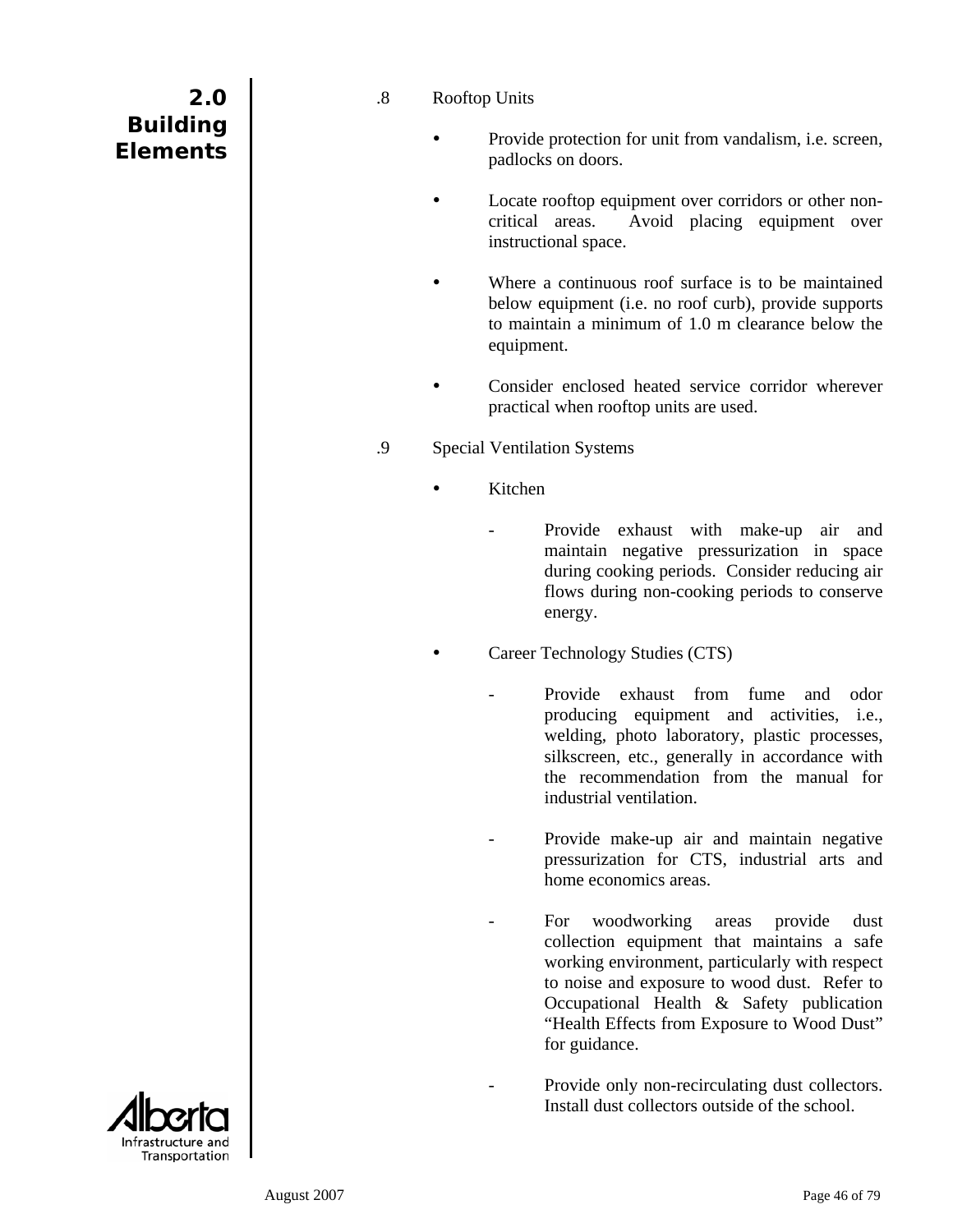In cases where a recirculating dust collector is the only option, ensure NFPA requirements for explosion and fire protection are addressed.

#### Science Laboratories

- Where a fume hood is required, provide fume hood with vented chemical storage and associated stainless steel exhaust duct system in science laboratories and science preparation rooms. To conserve energy, consider two speed fume hoods.
- Provide make-up air and maintain negative pressurization for these rooms.
- Specify fume hoods with a factory supplied face velocity monitor and alarm.

### .4 Cooling

- .1 General
	- Consider cooling only where absolutely necessary to maintain health and comfort conditions.
	- Use outdoor air for free cooling when ambient conditions permit.
	- Base cooling design on outdoor ambient temperatures given in the Alberta Building Code.
		- Outdoor Temperatures July 2.5% Values
- .2 Refrigeration Equipment
	- Design refrigeration systems in conformance with CSA/CAN-B52 Mechanical Refrigeration Code.
	- Use direct expansion refrigeration in air conditioning systems less than 100 kW of refrigeration. Capacity control to be provided by staged compressors and split row coils.
	- Chilled water cooling is preferred for all systems over 100 kW of refrigeration.
	- Avoid use of reciprocating refrigeration in systems over 700 kW of refrigeration.

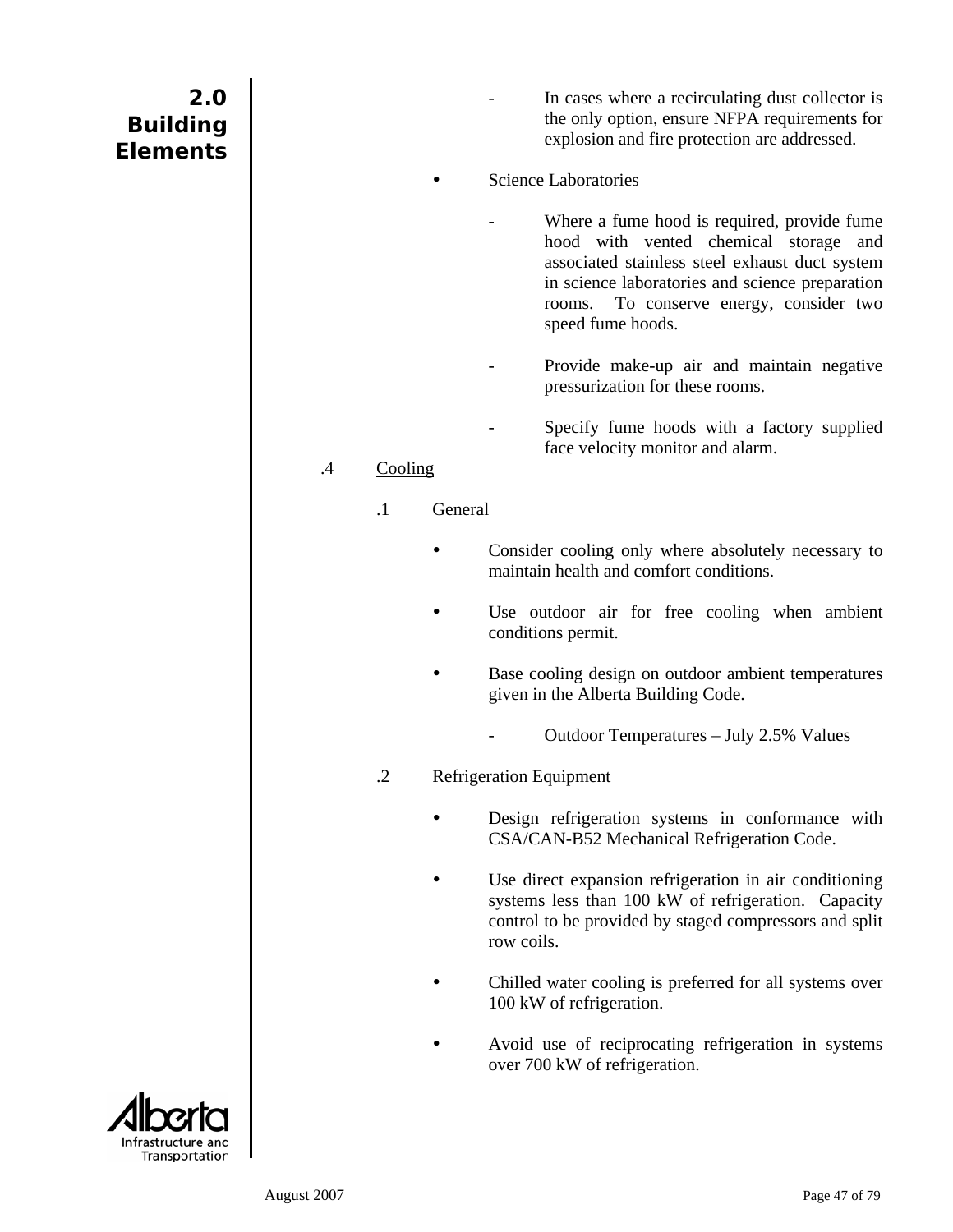| 2.0             |  |
|-----------------|--|
| <b>Building</b> |  |
| <b>Elements</b> |  |

- .3 Chiller Sizing
	- Size chiller on the calculated requirements, diversity factor, and load profile. Do not apply any safety factor for sizing chillers.

### .4 Cooling Distribution

- Preference should be given to the two-pipe reverse return system for cooling water piping. Two-pipe direct return system may be used only if the design properly guards against flow imbalance to terminal units, and it is a small part of a reverse return system.
- Provide means of isolating, balancing and flow measurement at major pieces of equipment and major circuits.
- Use variable speed pumps where justified by cost or control to maintain required system pressures when variable flow distribution systems are provided.
- .5 Cooling Systems
	- Use Table  $2.7-2$  as a general guide in determining the type of cooling system to be used:

### **Table 2.7-2 Cooling System Guidelines**

| <b>Cooling Load</b><br>(kW) | <b>Cooling Medium</b> | <b>Heat Rejection</b><br>Equipment              | Compressor<br><b>Type</b>                             | <b>Additional</b><br><b>Information</b>                                  |
|-----------------------------|-----------------------|-------------------------------------------------|-------------------------------------------------------|--------------------------------------------------------------------------|
| $105$ or less               | Refrigerant           | Air cooled<br>condenser                         | Scroll or,<br>reciprocating<br>hermetically<br>sealed | Maximum compressor<br>size 7.5 kW power.<br>Split row evaporator<br>coil |
| 105 to 705                  | Chilled water         | Air cooled<br>condenser, air<br>cooled chiller. | Rotary screw.                                         |                                                                          |
|                             |                       | Evaporative<br>cooling tower.                   | Centrifugal, or<br>rotary screw.                      |                                                                          |
| Greater than 705            | Chilled water         | Evaporative<br>cooling tower.                   | Centrifugal                                           |                                                                          |

#### .5 Plumbing and Drainage Systems

- .1 Plumbing Piping Systems
	- Domestic Water Service

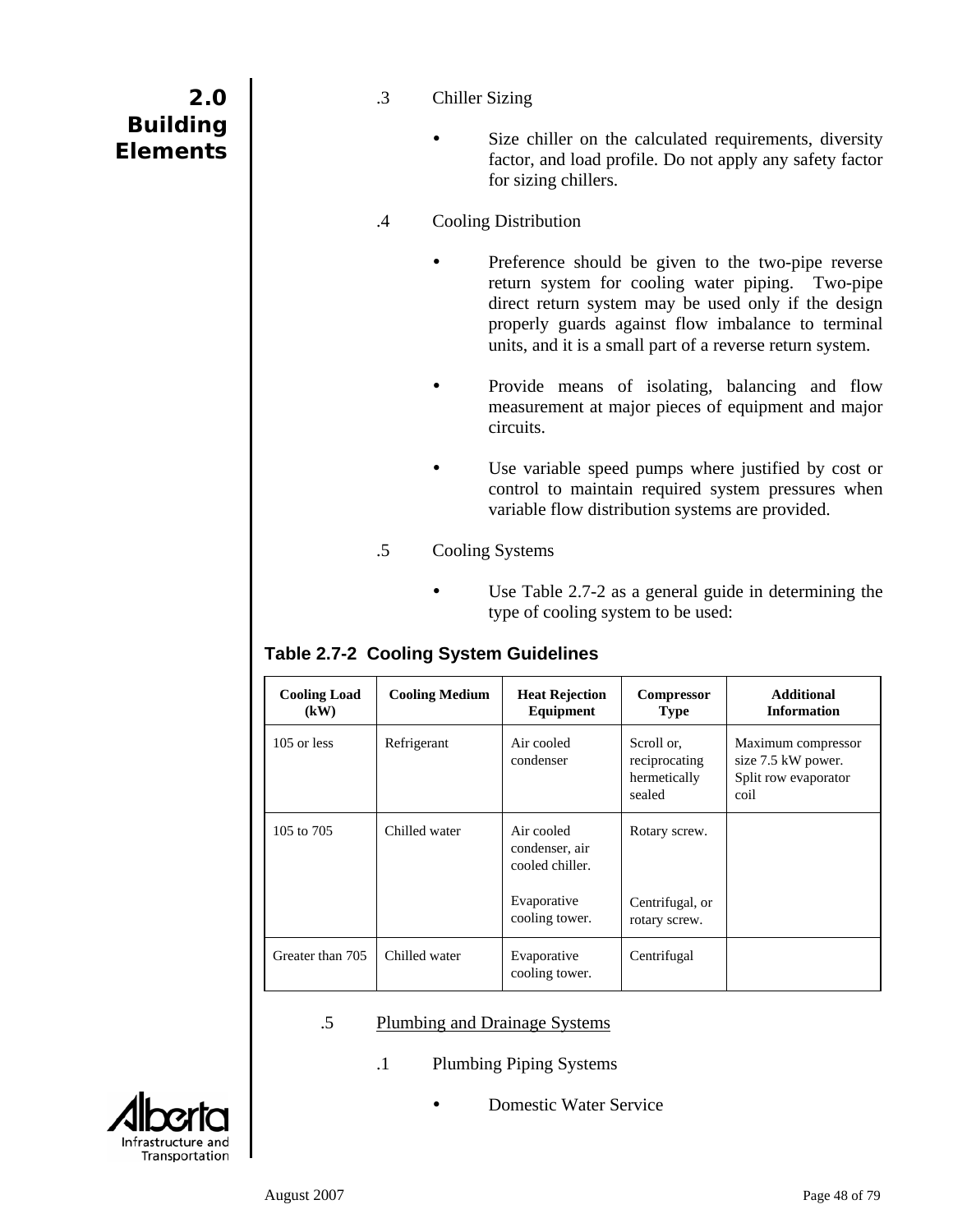- Provide domestic hot water recirculating piping complete with balancing valves where hot water supply piping exceeds 15 m. Branch piping from a fixture to a recirculated main shall not exceed 8 m.
- As a minimum provide duplex gas fired water heater installation.
- Provide non-freeze key operated hose bibbs every 30 m at the building perimeter.
- Do not exceed 2.0 m/s velocity for cold water piping and 1.2 m/s for hot water supply and recirculating piping.
- Provide backflow prevention to plumbing code requirements.
- Sanitary Sewer Piping System
	- Provide appropriate traps or interceptors for sinks in areas such as hair dressing, art room and CTS.
- Storm Drainage System
	- Avoid use of controlled flow roof drainage.
	- Provide minimum 100 mm roof drains.
	- Provide a minimum two roof drains per drainage area.
	- Direct flow that is discharged at grade so that it does not flow onto areas for pedestrian or vehicle traffic, where it could freeze and become a safety hazard, or onto areas where it could cause erosion damage.
	- Terminate roof drain exterior discharge outlet with an elbow at least 1.0 m above grade. Provide a thermostatically controlled immersion heater from the discharge back into the building to prevent freeze-up during the winter.

Laboratory Drainage System

Provide small laboratories or isolated laboratories with point-of-use dilution or neutralizing traps.

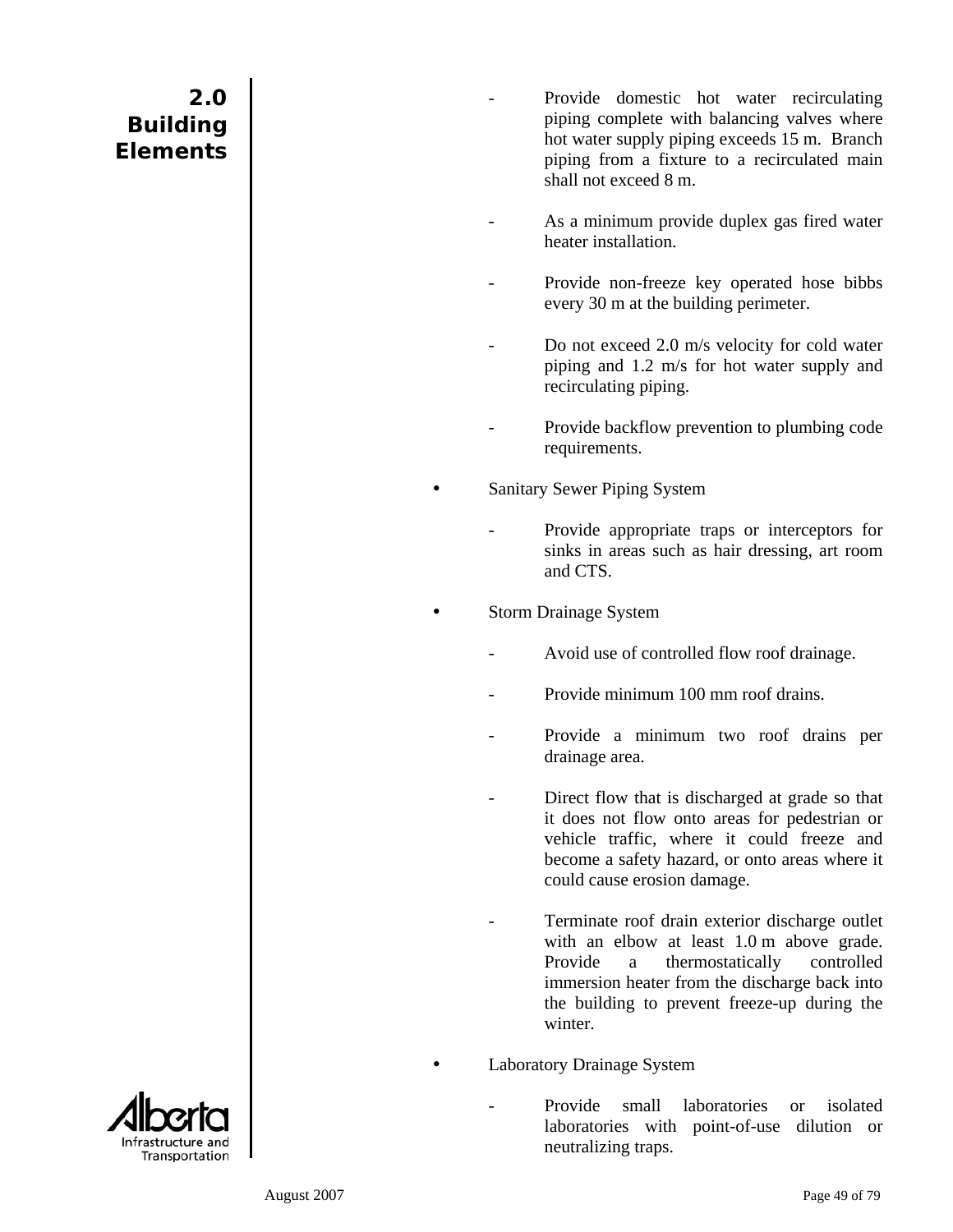| 2.0<br><b>Building</b><br><b>Elements</b> |    | $\cdot$ .2 | <b>Plumbing Fixtures</b>          | General<br>Consult<br>with<br>the<br>school<br>board<br>as<br>to<br>appropriate fixture and trim types. Consider<br>the following general approach:<br>Use floor mounted water closets.<br>flush<br>in<br>Use<br>valves<br>student<br>washrooms.<br>Use<br>metered<br>faucets<br>in<br>student<br>washrooms.<br>Use stainless steel sinks for student<br>washrooms and classroom sinks.<br>washrooms consider electronic<br>In<br>fixtures for hygienic<br>and<br>water<br>conservation reasons.<br>Provide refrigerated drinking fountains.<br>Provide a tempered water supply to shower<br>fixtures, student washrooms and emergency |
|-------------------------------------------|----|------------|-----------------------------------|----------------------------------------------------------------------------------------------------------------------------------------------------------------------------------------------------------------------------------------------------------------------------------------------------------------------------------------------------------------------------------------------------------------------------------------------------------------------------------------------------------------------------------------------------------------------------------------------------------------------------------------|
|                                           |    |            |                                   | eyewash.                                                                                                                                                                                                                                                                                                                                                                                                                                                                                                                                                                                                                               |
|                                           | .6 | $\cdot$    | <b>Fire Protection</b><br>General |                                                                                                                                                                                                                                                                                                                                                                                                                                                                                                                                                                                                                                        |
|                                           |    |            |                                   | Design fire and life safety systems in accordance with<br>the requirements of the Alberta Building Code.<br>Generally, to avoid having partially sprinklered<br>schools, when a sprinkler system is to be installed it<br>should be installed throughout the school. Coordinate<br>requirements with the local fire authority.                                                                                                                                                                                                                                                                                                         |
|                                           |    | $\cdot$ .2 | Sprinkler Systems                 |                                                                                                                                                                                                                                                                                                                                                                                                                                                                                                                                                                                                                                        |
|                                           |    |            |                                   | Design sprinkler systems in accordance with the<br>Alberta Building Code and requirements of NFPA 13.                                                                                                                                                                                                                                                                                                                                                                                                                                                                                                                                  |
|                                           |    |            |                                   | Ensure inspector's test point is piped to the exterior or<br>to drain.                                                                                                                                                                                                                                                                                                                                                                                                                                                                                                                                                                 |
|                                           |    | $\cdot$ 3  |                                   | Standpipe and Hose Systems                                                                                                                                                                                                                                                                                                                                                                                                                                                                                                                                                                                                             |
|                                           |    |            | 14.                               | Design standpipe and hose systems in accordance with<br>the Alberta Building Code and requirements of NFPA                                                                                                                                                                                                                                                                                                                                                                                                                                                                                                                             |
| <u>Fransportation</u>                     |    |            |                                   |                                                                                                                                                                                                                                                                                                                                                                                                                                                                                                                                                                                                                                        |

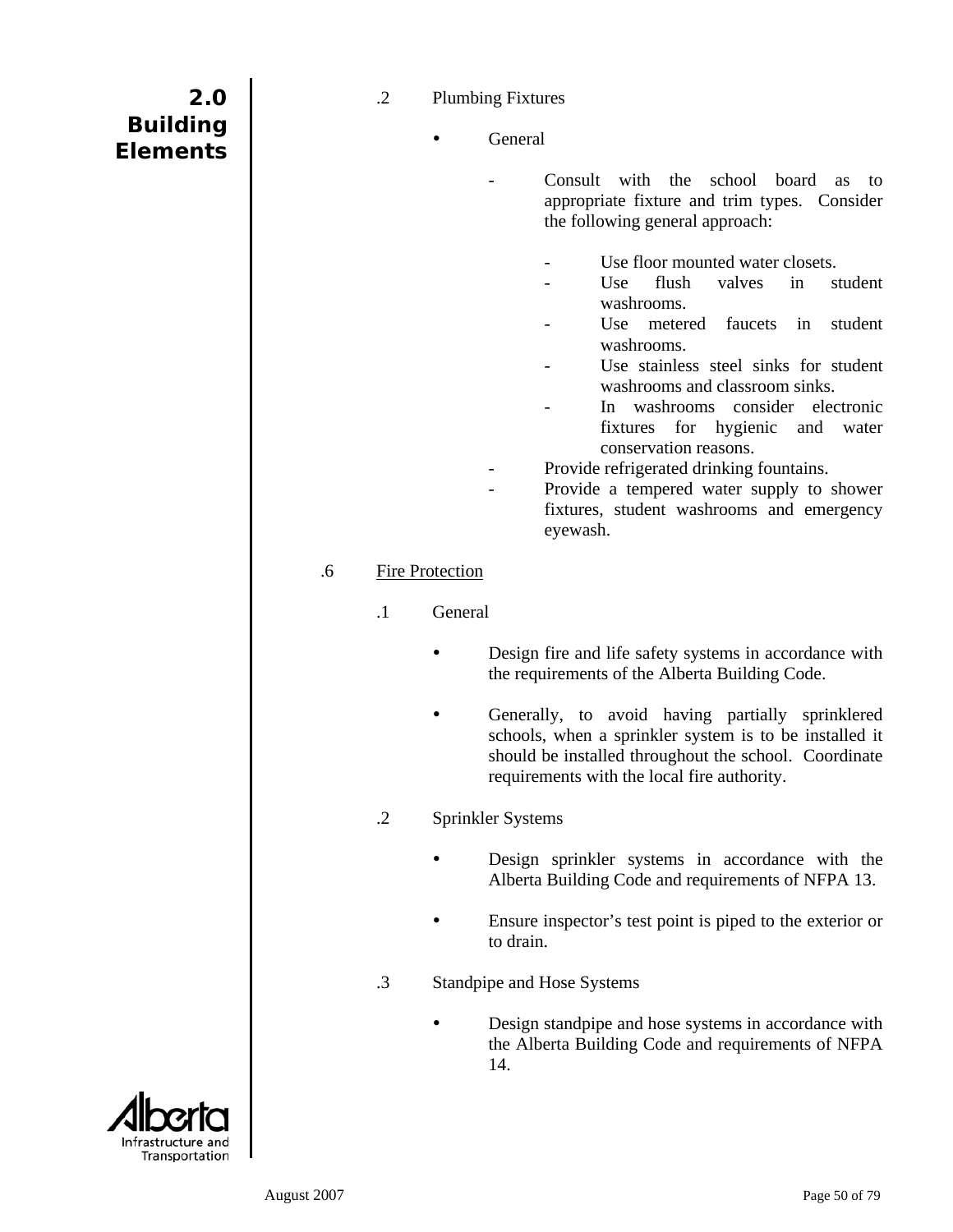| 2.0<br><b>Building</b><br><b>Elements</b> |    | $.4\,$  | 10.                     | Portable Fire Extinguishers<br>Provide portable fire extinguishers in accordance with<br>the Alberta Building Code and requirements of NFPA                                                                                                                                                                                   |
|-------------------------------------------|----|---------|-------------------------|-------------------------------------------------------------------------------------------------------------------------------------------------------------------------------------------------------------------------------------------------------------------------------------------------------------------------------|
|                                           | .7 |         |                         | <b>Noise and Vibration Control</b>                                                                                                                                                                                                                                                                                            |
|                                           |    | $\cdot$ | <b>Background Noise</b> |                                                                                                                                                                                                                                                                                                                               |
|                                           |    |         |                         | Refer to Table 2.7.-1, Mechanical System Design<br>Parameters for acceptable HVAC noise levels listed in<br>terms of RC.                                                                                                                                                                                                      |
|                                           |    | $\cdot$ | <b>HVAC</b> Noise       |                                                                                                                                                                                                                                                                                                                               |
|                                           |    |         |                         | Whenever possible, design the system layout so that<br>any medium velocity ducts and terminal boxes are in<br>non-instructional areas such as corridors.                                                                                                                                                                      |
|                                           |    |         |                         | Provide details describing acoustic treatment, duct<br>configuration and roof penetrations for any rooftop<br>installations.                                                                                                                                                                                                  |
|                                           |    |         |                         | Use masonry construction for large mechanical shaft<br>walls that are common to occupied areas.                                                                                                                                                                                                                               |
|                                           |    |         |                         | Locate silencers within mechanical rooms as close as<br>possible to the mechanical room wall. For walls that<br>are not fire-rated, a portion of the silencer should<br>penetrate the wall.                                                                                                                                   |
|                                           |    |         |                         | Use flexible connections between fans, plenums and<br>all related ductwork.                                                                                                                                                                                                                                                   |
|                                           |    |         |                         | Provide smooth airflow conditions near the fan units<br>to minimize air turbulence.<br>Large, rectangular<br>ductwork with medium and high air velocities can<br>create low frequency duct rumble.<br>Spiral-wound,<br>round duct is preferred for air velocities over 9 m/s or<br>where excessive turbulence is anticipated. |
|                                           |    |         |                         | Use non-continuous perimeter heat cabinets that<br>terminate at walls. Discontinue use of fins at all wall<br>junctions. Provide for a complete airtight seal where<br>the heating pipe passes through wall.                                                                                                                  |
|                                           |    |         |                         |                                                                                                                                                                                                                                                                                                                               |



I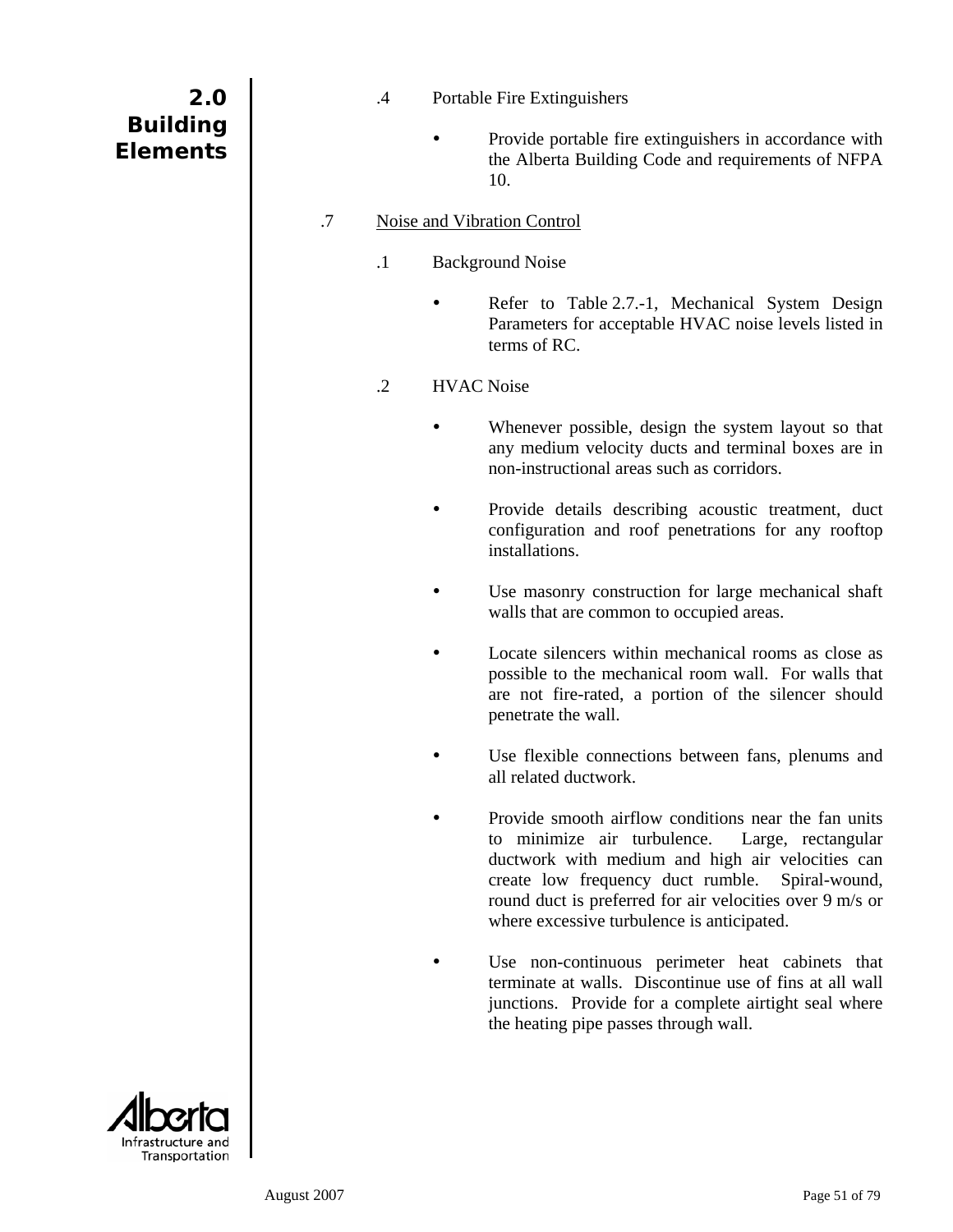Consider impact of mechanical noise on nearby residences. Silence or strategically locate outdoor mechanical equipment or intake/exhaust openings to meet local municipal noise by-law requirements. In the absence of a noise by-law, design systems to a maximum noise level of 50 dB(A) at the school property line.

Select terminal box on basis of both induct and radiated noise level. Manufacturer's VAV box noise data often assumes the equipment is located above a mineral fibre suspended ceiling and the use of acoustically lined duct. Ensure that design conditions correspond with these assumptions.

- Select the NC rating of diffusers/air outlets so that the combined sound from all outlets meets the design criterion. For a typical classroom, the rating for each diffuser/outlet should not exceed NC 20.
- Locate balancing damper at least  $2 \text{ m}$  away from diffuser.
- Provide at least 1.0 m of flexible acoustic duct at diffuser inlet for instructional spaces.
- Do not use unit ventilators in classrooms unless the equipment has certified noise data indicating that the background noise criteria can be achieved at a distance of 1 metre from the unit.
- Locate furnaces outside of classrooms or in suitable closet to achieve specified background noise criteria in Table 2.7-1. Provide silencing of supply and return air from furnaces. Utilize acoustically lined plenum ducting or transfer ducts as applicable.
- Locate mechanical room or main air handling equipment away from instructional spaces or other noise sensitive areas.
- Avoid locating duct shafts in classrooms.
- .3 Plumbing Noise
	- Use a resilient sleeve around supply pipes with oversize clamps fastened to structure, in areas where water flow noise may be a disturbance. Sleeves comprised of 12 mm thick closed-cell elastomeric pipe insulation or proprietary resilient pipe fasteners are acceptable. Do not use hard plastic sleeves.

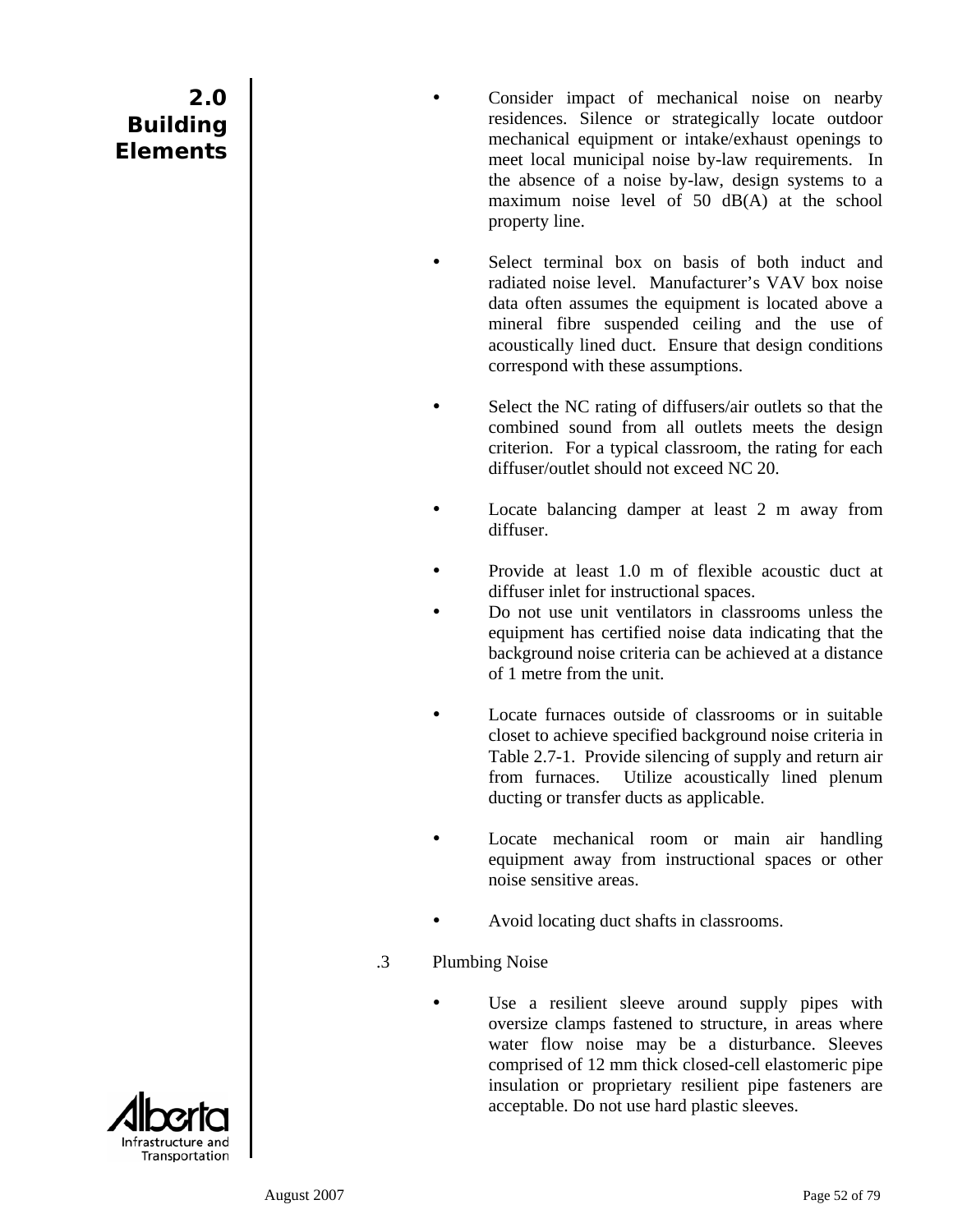- Ensure that pipes penetrating through drywall partitions are not rigidly connected. Provide a sleeve at the wall opening, leaving an air space around the pipe, and seal with a resilient caulking.
- Where double plumbing walls are used (e.g. washrooms), attach supply piping only to the fixture side of the wall structure.
- Consider the use of pressure reducing valves (PRV's) in the system to minimize plumbing noise for noise sensitive areas. Size PRV's to limit the pressure at fixtures to 375 kPa.
- Install water hammer arrester adjacent to any quick-acting solenoid valves.
- .4 Vibration Isolation
	- Use the current ASHRAE Applications Handbook as a general guide for selecting vibration isolators and concrete inertia bases.
	- Use flexible connectors on pumps requiring vibration isolation from related piping. Twin sphere neoprene rubber flex connectors are the preferred type.
		- Locate rooftop mechanical equipment on a stiff portion of a lightweight roof to eliminate resonance problems. Vibration problems can usually be avoided if the static deflection of the spring isolator is at least 15 times the structural deflection of the roof caused by equipment loading. Co-ordinate with structural consultant.
	- Locate emergency generators at grade level to avoid structural vibration problems.

#### .8 Controls

- .1 General Requirements
	- Use BACnet or LonWorks compliant distributed digital control (DDC) energy management control systems (EMCS) to:
		- control heating, ventilating and air conditioning systems.
		- execute control strategies to minimize energy consumption.
		- monitor and record mechanical systems' performance.

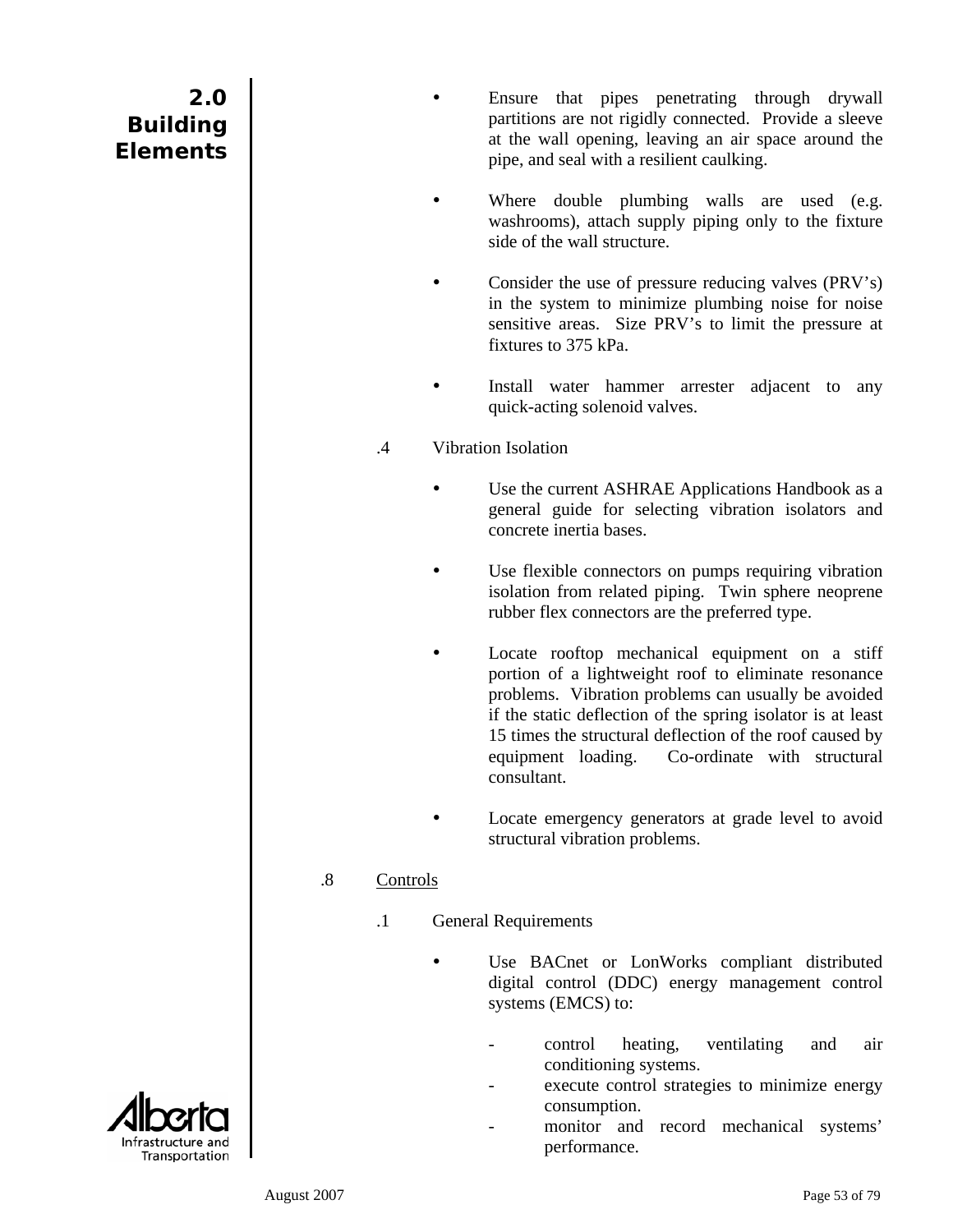- provide dial out of alarm signals.
- Approve commercially available field proven systems that will be installed, engineered and commissioned by trained and qualified personnel, employed by companies that can provide an acceptable level of after service.
- Provide systems with user friendly interface and control language that allows user reprogramming of the control sequences. Provide program and graphics editing software including all required manuals.
- Create dynamic graphics in the central control unit (CCU) for all mechanical systems.
- Use terminal equipment controllers (TEC's) in new construction or in retrofits where majority of terminal equipment will be upgraded.
- TEC's should not be used for control of major equipment, i.e. boilers, air handling units, etc.
- Provide for offsite support access by including a modem or serial device server for telephone or internet connectivity.

#### .2 EMCS Design Objectives

- Develop a plan early in the project to define the requirements for:
	- contract documentation,
	- vendor acceptance,
	- product approval,
	- system field inspection,
	- customized control software, and
	- commissioning the EMCS.

#### .3 EMCS Operating Objectives

- Use custom control sequences and application programs to conserve energy by:
	- controlling primary energy consuming equipment.
	- deciding optimum start and stop times for equipment and systems that do not operate 24 hours a day.
	- resetting air and heating water supply temperatures using feed back from occupied space demand.



**2.0**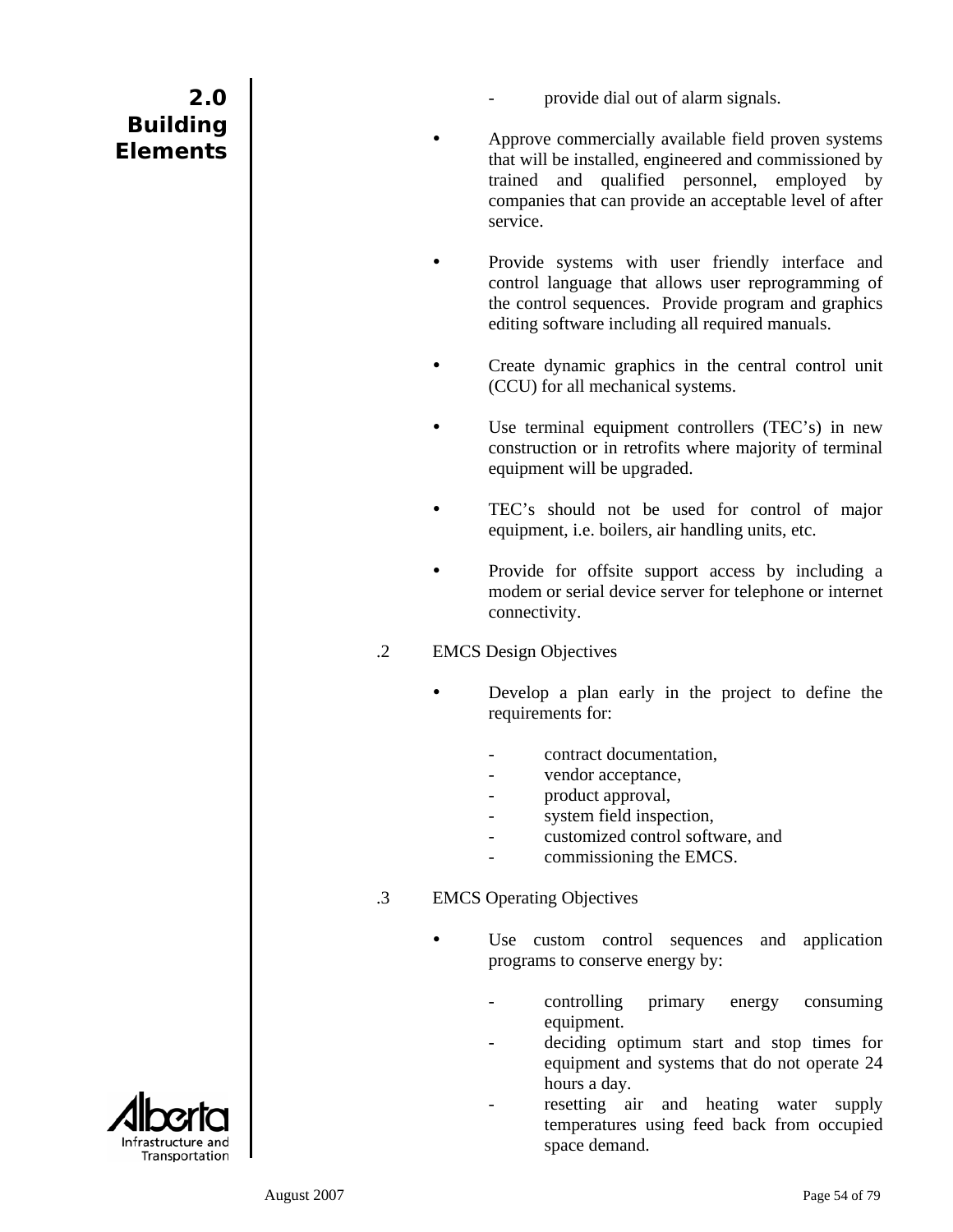- resetting humidity from outside air temperature.
- using air systems to preheat, precool or purge to achieve the objective space temperature at the start of occupancy.
- control car plugs.
- Use custom control sequences and application programs to provide stable control by resetting heating water supply temperature using feedback from occupied space demand and outside air temperature.
- .4 Field Devices
	- Specify electrically powered actuators to drive all valves, dampers and other control devices, except that central equipment actuators may be pneumatically powered in extensions or renovations to existing facilities where pneumatic power of adequate capacity is available.
	- Ensure that control valves are selected with flow characteristics to match the application. Size so as to maintain reasonably linear control characteristics.
	- Consider the use of  $1/3$  and  $2/3$  sized control valves for coils with large load variations.
	- Match the damper type, face area, power of actuator, and method of rod and damper linkage to give a linear volume control characteristic.
- .5 Contract Documents
	- Provide detailed requirements for:
		- O&M Manuals.
		- Operator training.
		- Central and Portable Control Stations.
		- Remote and Terminal Control Units including control language.
		- Field Devices, Conduit and Wiring.
		- Identification of Points, Devices and Wiring.
		- System Start-up and Testing including point verification and calibration.
		- Provide schematics for each mechanical system showing specified control points.
			- Provide point sheets listing all points to be installed. Group points on a per system basis. Refer to Alberta Infrastructure Standard for Logical Point Mnemonics when selecting point names.

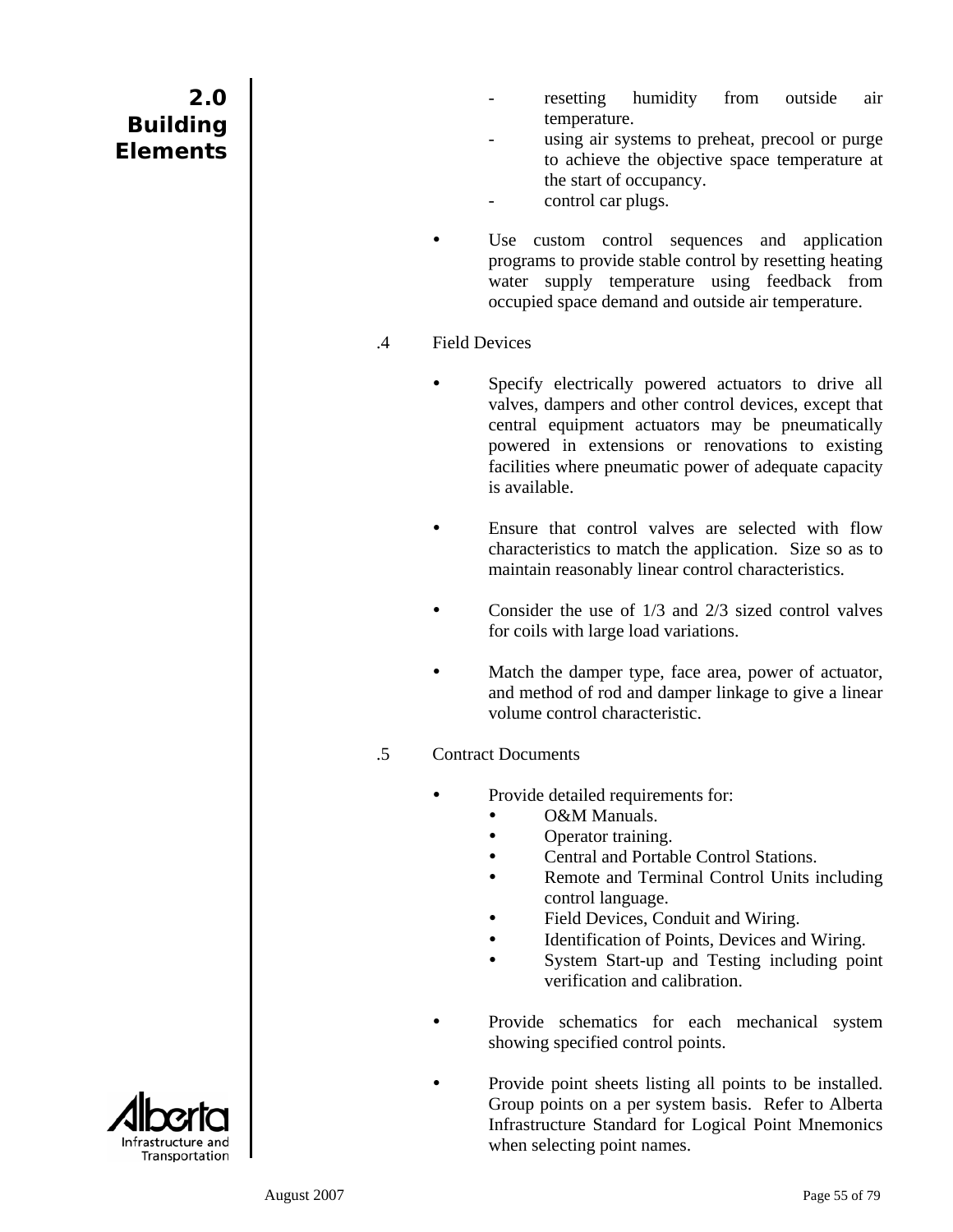| 2.0<br><b>Building</b><br><b>Elements</b> |    |            | Provide detailed control sequences identifying the use<br>or purpose of every specified control point.                                                                                                                                                                                                       |
|-------------------------------------------|----|------------|--------------------------------------------------------------------------------------------------------------------------------------------------------------------------------------------------------------------------------------------------------------------------------------------------------------|
|                                           |    |            | Infrastructure<br>the<br>Alberta<br>Use<br><b>Basic</b><br>Master<br>Specification sections 15910, 15911, 15912, 15913,<br>15914, 15916, 15917, 15941, 15942, 15956 as a basis<br>for documents. If desired, updated DRAFT versions<br>may be obtained from Technical Services Division,<br>Manager, EMCS.   |
|                                           |    | .6         | Start-up, Testing and Point Verification                                                                                                                                                                                                                                                                     |
|                                           |    |            | Ensure the controls contractor verifies every physical<br>point and submits check sheets showing all calibration<br>values as well as actuator spans for pneumatic<br>actuators.                                                                                                                             |
|                                           |    |            | Ensure contractor submits trend data showing that all<br>control loops have been tuned.                                                                                                                                                                                                                      |
|                                           |    |            | Witness all start-up tests and perform Minister's point<br>verifications as outlined under 15956.                                                                                                                                                                                                            |
|                                           | .9 |            | Commissioning                                                                                                                                                                                                                                                                                                |
|                                           |    | $\cdot$    | Determine the commissioning requirements for each project<br>based on complexity, size, cost, location, occupancy, unique<br>client requirements, and consistent with the risks associated<br>with system performance. Prepare and review commissioning<br>plan with the school board.                       |
|                                           |    | $\cdot$ .2 | Verify the installation and test the performance of each major<br>component and system, individually and collectively, to<br>ensure the facility is complete, and functioning efficiently<br>according to the design objectives and requirements.                                                            |
|                                           |    | $\cdot$ 3  | Provide documentation of verification and performance tests.                                                                                                                                                                                                                                                 |
|                                           |    | $\cdot$ 4  | Train building operators to operate and maintain systems,<br>through formal seminars and demonstrations of equipment and<br>systems.                                                                                                                                                                         |
|                                           |    | $.5\,$     | If required by client/consultant agreement, provide appropriate<br>operation and maintenance manuals for use by the building<br>Include, on a system-by-system basis, design<br>operators.<br>information,<br>operation<br>criteria,<br>procedures,<br>system<br>maintenance requirements and shop drawings. |
| Intrastructure and<br>Transportation      |    |            |                                                                                                                                                                                                                                                                                                              |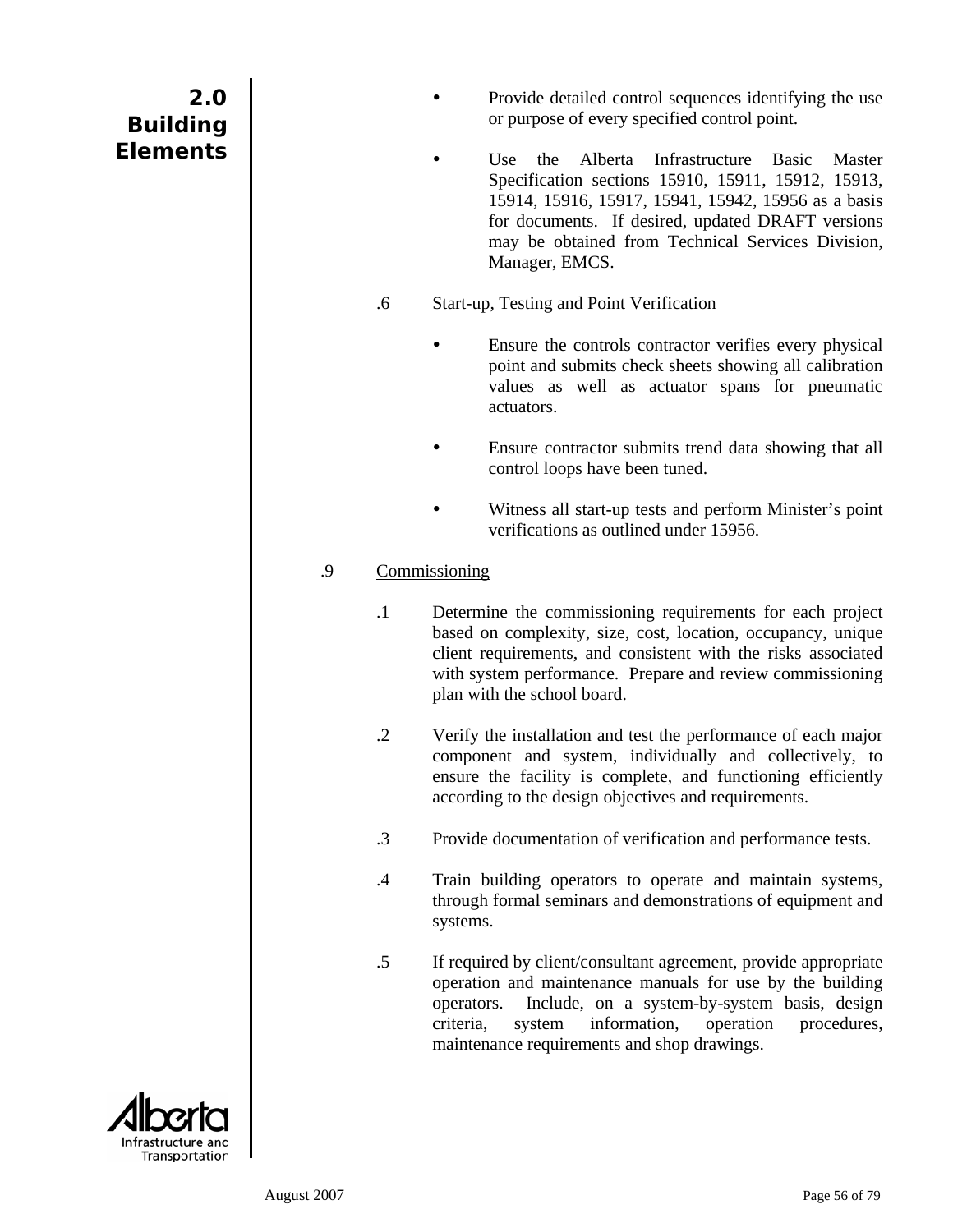| 2.0                                | 2.8 | <b>Electrical</b> |                |                                                                                                                                                                                                                                                                                                                                                                                                                                                                               |
|------------------------------------|-----|-------------------|----------------|-------------------------------------------------------------------------------------------------------------------------------------------------------------------------------------------------------------------------------------------------------------------------------------------------------------------------------------------------------------------------------------------------------------------------------------------------------------------------------|
| <b>Building</b><br><b>Elements</b> |     | $\cdot$           | <b>General</b> |                                                                                                                                                                                                                                                                                                                                                                                                                                                                               |
|                                    |     |                   | $\cdot$ 1      | Design to meet or exceed the following latest published<br>standards:                                                                                                                                                                                                                                                                                                                                                                                                         |
|                                    |     |                   |                | Canadian Standards Association and Underwriters<br>Laboratories of Canada<br>Illuminating Engineering Society of North America<br>Institute of Electrical and Electronics Engineers<br>Alberta Building Code<br><b>Canadian Electrical Code</b><br>Model National Energy Code of Canada for Buildings<br><b>Local Regulations</b><br>٠<br>APEGGA GUIDELINE entitled Required Detail<br>Content in Electrical Drawings and Specifications for<br><b>Construction or Tender</b> |
|                                    |     |                   | $\cdot$ .2     | Provide a comprehensive single line diagram of the power<br>distribution system as part of the contract documents complete<br>with the following:                                                                                                                                                                                                                                                                                                                             |
|                                    |     |                   |                | Configuration, type, voltage, current ratings of all<br>switchgear, transformers, panelboards and motor<br>control centres (MCC's).<br>Type, frame size, trip size, interrupting rating of all<br>overcurrent protective devices.                                                                                                                                                                                                                                             |
|                                    |     |                   |                | Available fault current at all switchgear, switchboards,<br>panelboards and MCC's.<br>Type, size and current ratings of services and feeders.<br>Connected load and anticipated demand load at all<br>switchgear, switchboards, panelboards and MCC's.                                                                                                                                                                                                                        |
|                                    |     |                   | $\cdot$ 3      | Provide copies of "as-built" single line diagrams as part of the<br>Operating and Maintenance Manuals.                                                                                                                                                                                                                                                                                                                                                                        |
|                                    |     |                   | $.4\,$         | Provide copies of "as-built" single line diagrams framed and<br>hung in each major electrical room with the equipment in the<br>room highlighted.                                                                                                                                                                                                                                                                                                                             |
|                                    |     |                   | .5             | <b>Equipment Rooms</b>                                                                                                                                                                                                                                                                                                                                                                                                                                                        |
|                                    |     |                   |                | Locate main electrical distribution equipment in a<br>The room to be large enough to<br>separate room.<br>accommodate electrical equipment and have space to<br>accommodate future needs.<br>The room to be<br>adequately ventilated and illuminated and located as<br>close as practical to major electrical loads. Provide<br>floor mounted equipment with a housekeeping pad<br>except for roll-out style switchgear.                                                      |

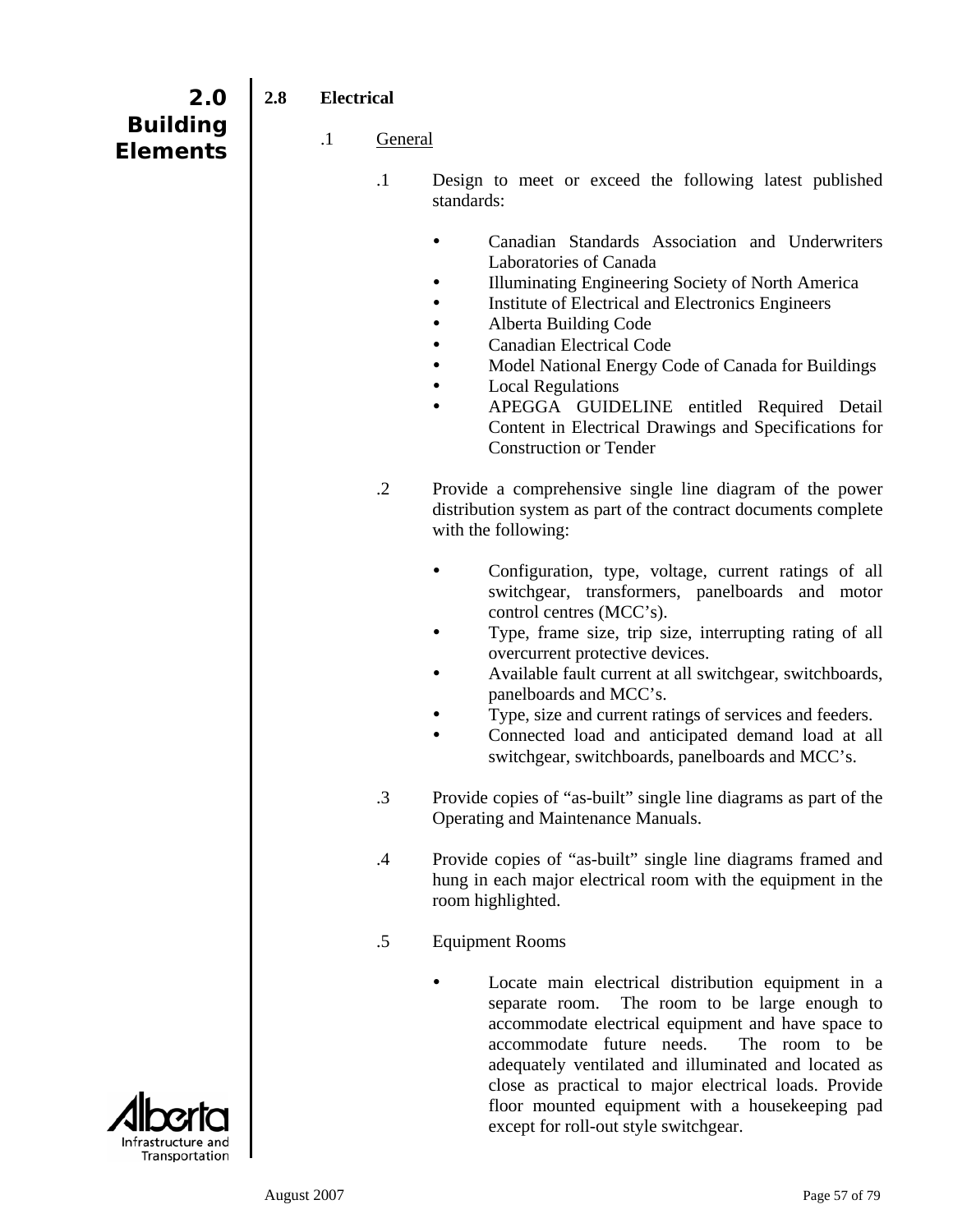- Indicate space for electrical rooms and closets on final block schematic submission.
- Panelboards and system cabinets should be located in electrical rooms or equipment closets rather than in public corridor walls. Avoid locating in storage rooms.
- Locate equipment rooms away from acoustically or electromagnetically-sensitive areas.
- Provide clear access to equipment rooms at floor level.

#### .2 Services and Power Distribution

- .1 Electrical Service
	- Consult with the School Board and the Utility to evaluate service options and rate structures and determine construction contributions, if required.
	- Size main services and service transformers according to connected load or estimated load, whichever is greater. Add an allowance of 20% for future loads.
	- Calculate connected load using demand factors as dictated by the type of load.
	- Calculate estimated loads based on basic power loads plus additional loads anticipated for heavy power usage areas.
	- Calculate basic power load due to lighting, general power, convenience loads and basic mechanical equipment, as follows:
		- Buildings Over  $1,000 \text{ m}^2$   $40 \text{ VA/m}^2$
		- Buildings Under  $1,000 \text{ m}^2$  50 VA/m<sup>2</sup>
		- Where the Building is to be Air Conditioned Add:  $10 \text{ VA/m}^2$ .

Heavy power usage areas include kitchens, workshops, laboratories, computer labs and areas with large numbers of electrical equipment connections or receptacles. For these areas, calculate additional loads as follows:

- Each Heavy Usage Area:  $100 \text{ VA/m}^2$ , or,
- Connected load at 100% demand, plus
- Other loads such as snow melting, block heater outlets, welders and electric heating.
- Calculate additional connected load at 100% demand with a seasonal and workflow diversity factor applied.

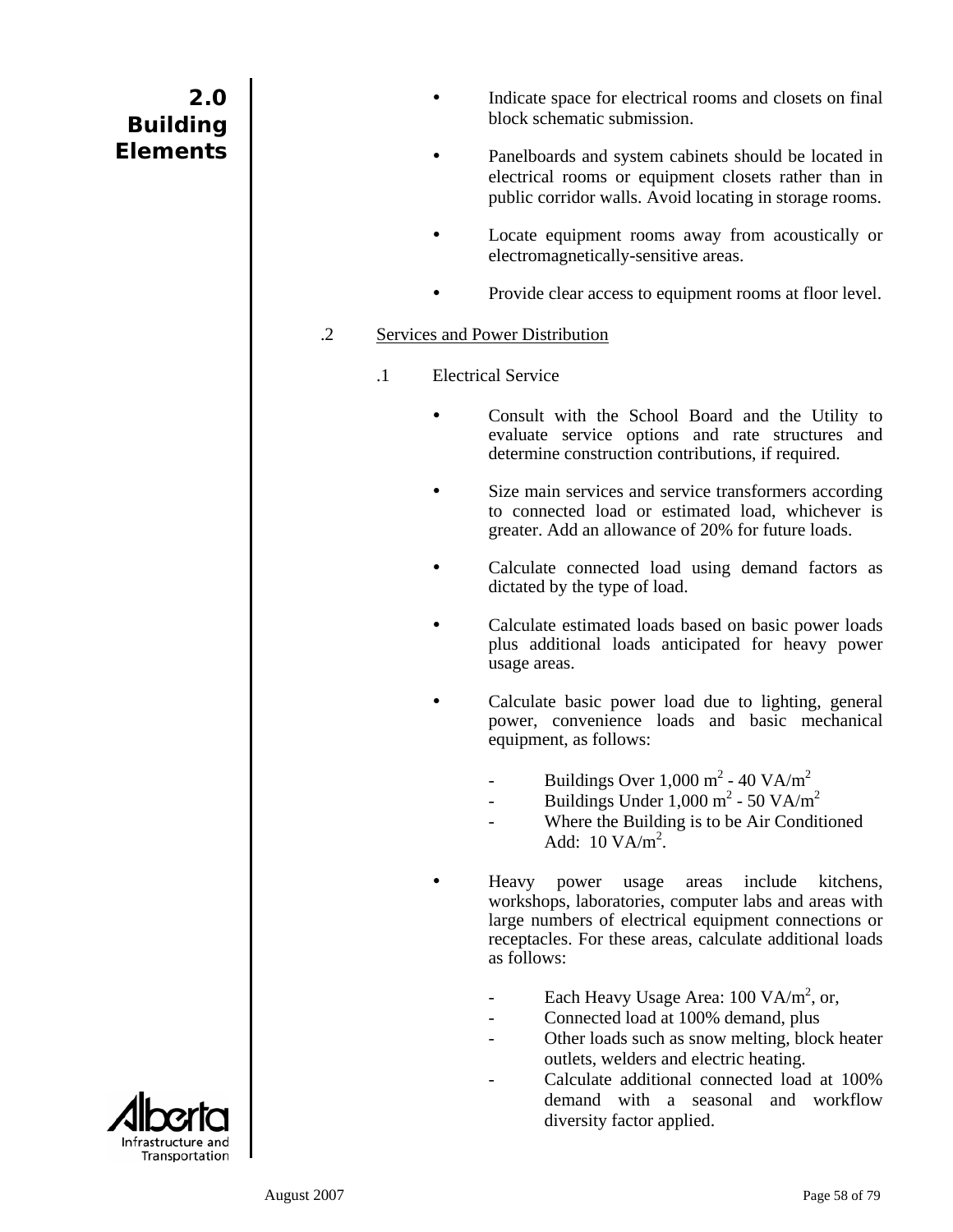| 2.0<br><b>Building</b><br><b>Elements</b> |            | Power, telephone and cable television services shall<br>unless impractical be routed underground from the<br>Utility connection point to the consumers service<br>equipment.                                                                                                                                                                                                |
|-------------------------------------------|------------|-----------------------------------------------------------------------------------------------------------------------------------------------------------------------------------------------------------------------------------------------------------------------------------------------------------------------------------------------------------------------------|
|                                           |            | Select service voltage according to the majority of<br>load requirements, 120/208 volt or 347/600 volt, three-<br>phase, 4 wire.                                                                                                                                                                                                                                            |
|                                           | $\cdot$ .2 | Power Distribution System Protection and Control                                                                                                                                                                                                                                                                                                                            |
|                                           |            | Ensure adequate fault duty ratings of all switchgear,<br>panels, MCC's and overcurrent devices, verified by<br>fault calculations.                                                                                                                                                                                                                                          |
|                                           |            | Ensure coordination of overcurrent and ground fault<br>devices:                                                                                                                                                                                                                                                                                                             |
|                                           |            | Conduct preliminary coordination analysis<br>complete with consolidated time-current<br>characteristic curves and single line diagram<br>showing utility fault level and protection, main<br>incoming and feeder devices.<br>Provide final coordination analysis documents<br>before completion of construction to ensure<br>proper functional coordination of all devices. |
|                                           |            | Provide all services 1,000 A and over, and feeders<br>sized 600 A and over, with ground fault protection.<br>Coordinate ground fault protection of exterior circuits<br>with main distribution detection to prevent a branch<br>circuit fault knocking out the entire system.                                                                                               |
|                                           |            | Do not provide single phasing or under voltage<br>protection on main service device. If necessary,<br>provide single phase protection for individual motors<br>or group of motors.                                                                                                                                                                                          |
|                                           | $\cdot$ 3  | Switchgear, Switchboards and Panelboards                                                                                                                                                                                                                                                                                                                                    |
|                                           |            | Use molded case circuit breakers for all circuit<br>protective devices except as follows:                                                                                                                                                                                                                                                                                   |
| Intrastructure and                        |            | Use industrial duty, drawout type air circuit<br>breakers for services over 800 A.<br>Use solid state trip molded case breakers<br>complete with trip mode indication for<br>services sized 400 to 800 A.<br>Use high rupturing capacity fuses where fault<br>duties of equipment require a limitation of the<br>available fault current.                                   |

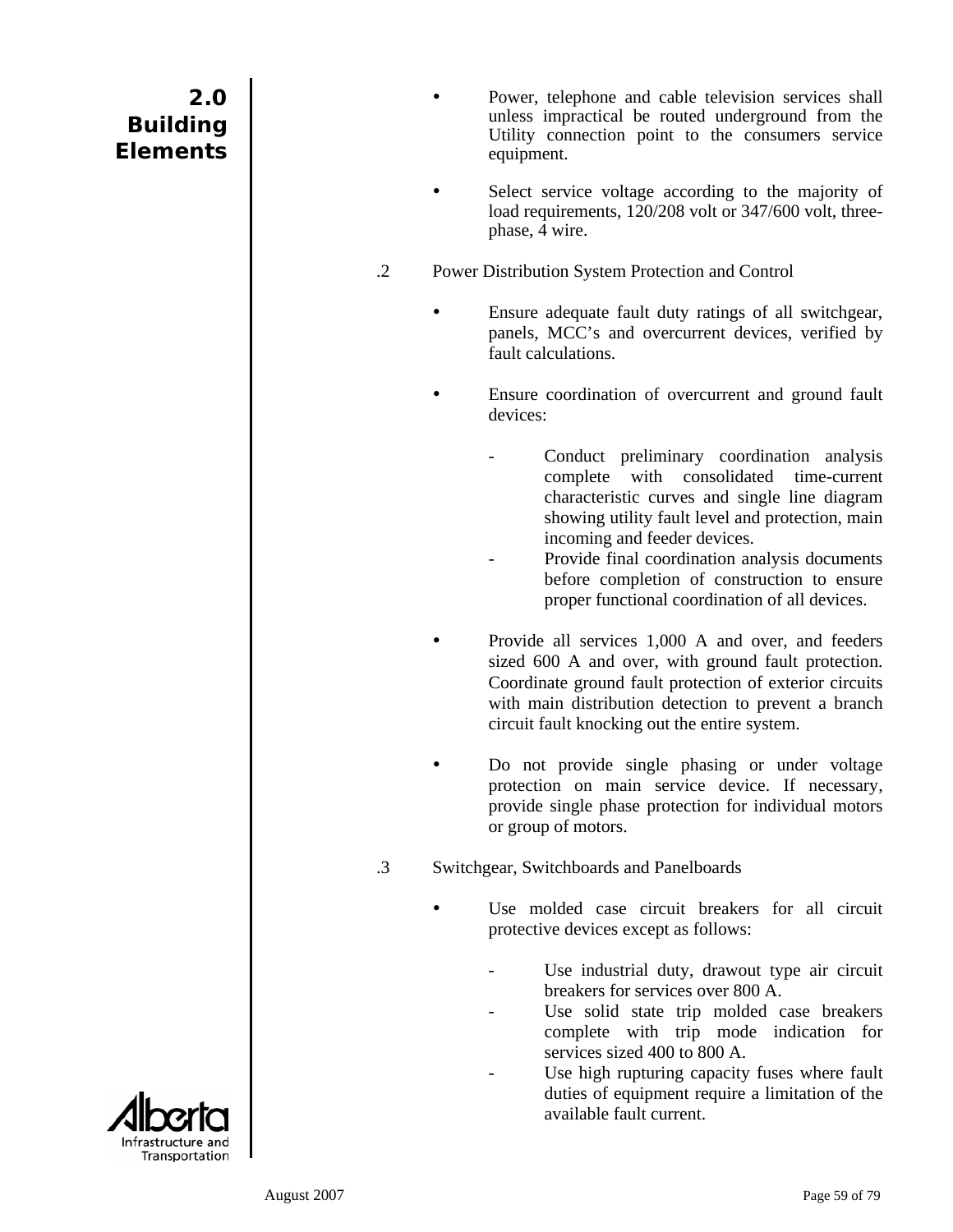| 2.0<br><b>Building</b> |                 |              |           | Aluminum bussing<br>copper for bussing                                                                     |
|------------------------|-----------------|--------------|-----------|------------------------------------------------------------------------------------------------------------|
| <b>Elements</b>        |                 |              |           | Provide micropro<br>device for services                                                                    |
|                        |                 |              |           | Meter to c<br>voltage (lin<br>currents, k<br>kWd and k                                                     |
|                        |                 |              |           | Meter to b<br>pad and RS                                                                                   |
|                        |                 |              |           | Meter to ha                                                                                                |
|                        |                 |              |           | Output an<br>building a<br>recording,                                                                      |
|                        |                 |              |           | Size instru<br>initial desi                                                                                |
|                        |                 |              |           | of rating.                                                                                                 |
|                        |                 |              |           | Provide PT                                                                                                 |
|                        |                 |              |           | Meter to h<br>port.                                                                                        |
|                        |                 |              |           | Do not use feed-thi                                                                                        |
|                        |                 |              | starters. | Provide lifting e<br>drawout air circuit                                                                   |
|                        |                 |              |           | Provide for all sw<br>1.5 m frontal clear<br>for draw out equi<br>Provide all freesta<br>of 1.0 m back and |
|                        | $.4\phantom{0}$ | Transformers |           |                                                                                                            |
|                        |                 |              | Location: |                                                                                                            |
|                        |                 |              |           | Main Buil<br>with pads a                                                                                   |
|                        |                 |              |           | Indoor Tra<br>removal by                                                                                   |
|                        |                 |              |           | Coordinate<br>Mechanica                                                                                    |
|                        |                 |              | Size:     |                                                                                                            |
|                        |                 |              |           | Such that<br>60% of rati                                                                                   |
| Infrastructure and     |                 |              |           | limit<br>To<br>secondary                                                                                   |
| Transportation         |                 |              |           |                                                                                                            |

 $\mathbf{I}$ 

g is not recommended. Use solid sized 600 A and over.

cessor-based, digital AC metering over 500 kVA with:

- display true RMS values for phase ne to line and line to neutral), phase cVA, kVAR, kW, PF, Hz, MWhr, .VAd.
- e field programmable via front key S232 and RS485 port.
- ave two programmable dry contacts.
- d interface software for tie to utomation system. Capability for load shed and alarm set points.
- ument transformers such that the ign full load is approximately 60%
- I and CT test blocks for each meter.
- ave RS232 and RS485 data output
- rough panelboards.
- equipment for all industrial type t breakers and stacked high voltage
- itchgear and MCC's a minimum of rance, in addition to space required ipment in full disconnect position. ending switchgear with a minimum side clearance.
	- lding Transformers: locate outside and screens where required.
	- unsformers Over 45 kVA: allow for  $\gamma$  wheel-mounted equipment.
	- transformer heat removal with  $d$ .
	- average demand loading is at least ing.
	- fault current available on the side.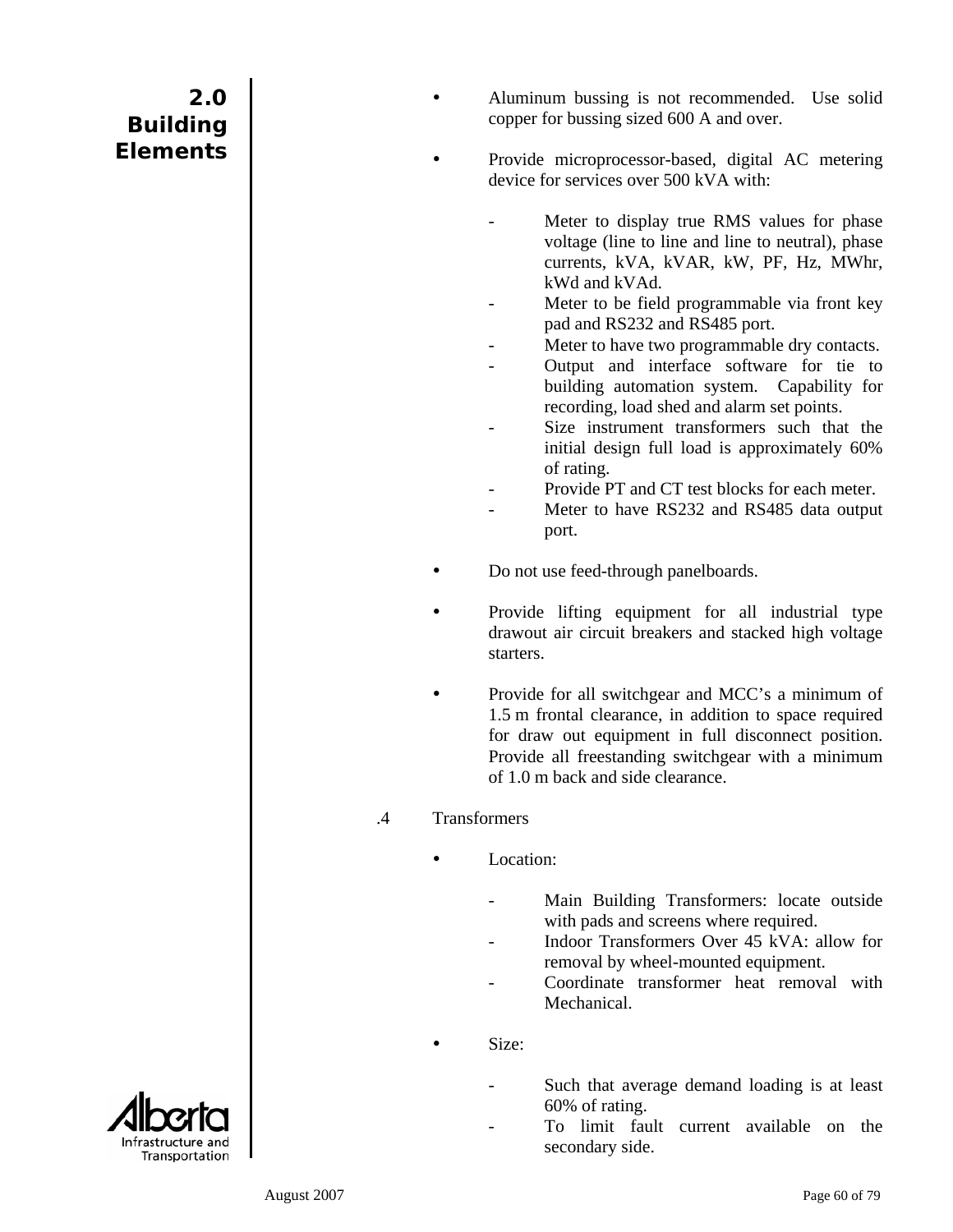Maximum 1,000 kVA per transformer.

Secondary voltage (listed in order of preference):

- 347/600 V, three phase, four wire.
- 120/208 V, three phase, four wire.
- 120/240 V, single phase, three wire.
- Select low temperature rise transformers using high temperature insulating materials to achieve long life and low losses (e.g., Class 220°C, 150°C temperature rise over a 40°C ambient).
- Provide three-phase transformers with delta-wye connection and accessible voltage taps.
- Rate transformers to accommodate the harmonic currents and voltages present for the loads being supplied. Transformers may be K factor rated or may of the phase shifting type designed to mitigate harmonics.
- Use flexible conduit for final connection to transformer. Use liquid tight flexible conduit in wet areas.
- Make provisions for fan cooling on dry type transformers in excess of 750 kVA. Size transformers for calculated capacity without fan-cooling.
- Acoustical Considerations:
	- Do not locate transformers within instructional spaces or in ceiling spaces above classrooms.
	- For transformers located on or suspended from upper floors, use the following table as a guide for specifying vibration isolators.

| Size (kVA) | <b>Isolator Type</b>      | <b>Static</b><br><b>Deflection</b> |
|------------|---------------------------|------------------------------------|
| Under 50   | neoprene isolator         | $10 \text{ mm}$                    |
| $50 - 250$ | spring isolator or hanger | $19 \text{ mm}$                    |
| Over 250   | spring isolator or hanger | $25 \text{ mm}$                    |

- Provide flexible conduit to make the connection to the transformer.
- .5 Feeders
	- Size feeders for a maximum 2% voltage drop from main distribution to branch circuit panelboard under rated full load.

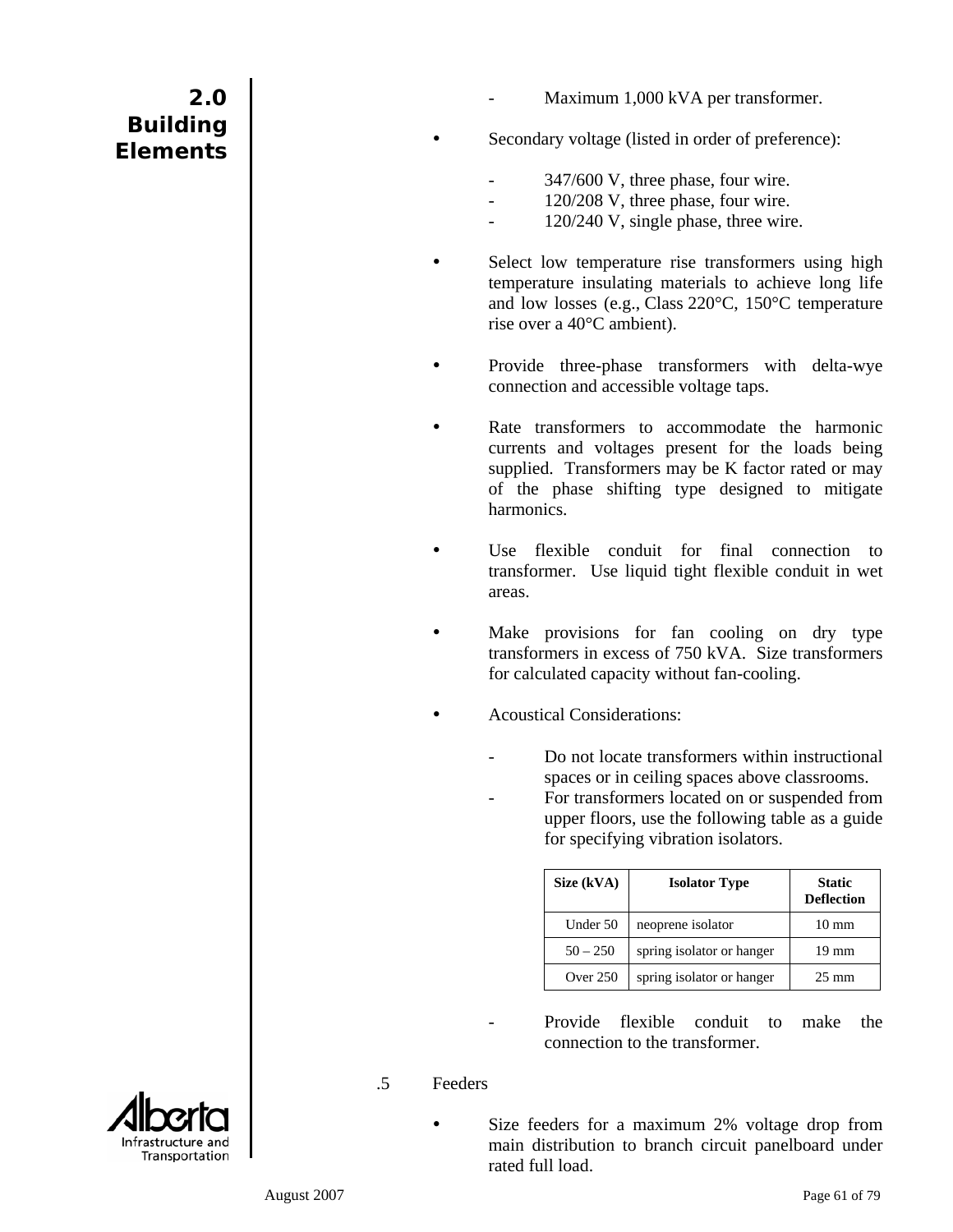| 2.0             |  |
|-----------------|--|
| <b>Building</b> |  |
| <b>Elements</b> |  |

- Generally, use copper conductors for feeders. Panel, MCC and distribution board feeders larger than #6 may be aluminum alloy.
- Provide a 100% rated neutral and bonding conductor with all feeders.
- .6 Power Factor
	- Correct power factor to 95% where normal loading yields power factor below 90%.
	- Provide power factor corrections to individual motors 10 kW and larger or groups of motors totalling 50 kW or larger.
	- Locate capacitors close to motor load, usually downstream of starters.
	- Where switchable capacitor banks are used, take the following precautions:
		- First in, first out switching.
		- Provide time delay between switch steps.
		- Prevent overcorrecting and cycling.
		- Conduct harmonic analysis and, where necessary, provide harmonic detuning.
- .7 Harmonic Distortion and Noise
	- Identify non-linear loads including: pulse mode power supplies (typically found in personal computers, photocopiers, fax machines, etc.), UPS, rectifiers, variable frequency drives and electronic ballasts. Determine the effects of these loads on the power distribution system.
		- Provide harmonic filtration, either integral with the equipment or separately, to limit total harmonic distortion from each piece of equipment to less than 15%. Limit the harmonic distortions to comply with current edition of IEEE 519.
	- Provide transient protection and harmonic filtering in power supply to Data and Communication systems and computer labs.
	- Provide transformer isolation between large harmonic generating loads and the balance of the distribution system.

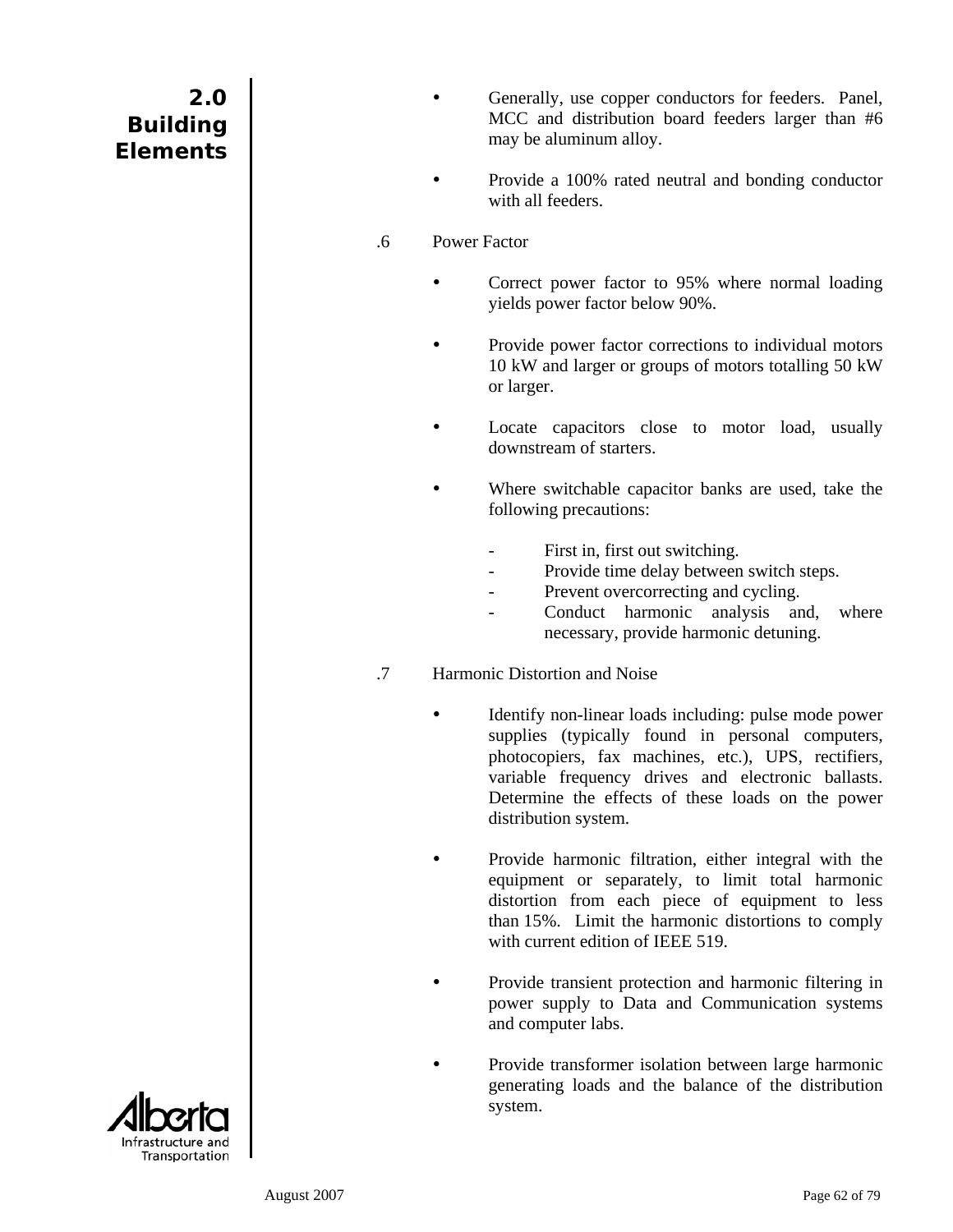| 2.0<br><b>Building</b><br><b>Elements</b> |           | $\cdot$ 8 |                       | Use separate neutrals or increase size of neutral of<br>branch circuits where necessary.<br><b>Transient Voltage Suppression</b>                                                                                                                                                                                                                                                                                                                                        |
|-------------------------------------------|-----------|-----------|-----------------------|-------------------------------------------------------------------------------------------------------------------------------------------------------------------------------------------------------------------------------------------------------------------------------------------------------------------------------------------------------------------------------------------------------------------------------------------------------------------------|
|                                           |           |           |                       | Provide transient voltage surge suppression (TVSS)<br>integral with the distribution equipment. Coordinate<br>suppression with anticipated energy levels and<br>sensitive loads.                                                                                                                                                                                                                                                                                        |
|                                           |           |           |                       | Provide surge suppression in the following manners:                                                                                                                                                                                                                                                                                                                                                                                                                     |
|                                           |           |           |                       | Install surge suppression on utility incoming<br>mains.<br>For areas containing a large group of<br>electrically sensitive loads, provide surge<br>protection on panelboards serving the area.<br>Provide<br>individual<br>pieces<br>of<br>sensitive<br>equipment, not otherwise protected, with local<br>surge suppression module (computer power<br>bar or wall plug-in style).<br>Coordinate surge suppression devices within<br>the same power distribution system. |
|                                           | $\cdot$ 3 |           | <b>Motor Control</b>  |                                                                                                                                                                                                                                                                                                                                                                                                                                                                         |
|                                           |           | $\cdot$ 1 | General               |                                                                                                                                                                                                                                                                                                                                                                                                                                                                         |
|                                           |           |           |                       | Where there is a three phase service, provide motors<br>larger than 0.37 kW as three phase units and motors<br>0.37 kW and smaller as single phase, 115 V units.                                                                                                                                                                                                                                                                                                        |
|                                           |           | $\cdot$ 2 | <b>Motor Starters</b> |                                                                                                                                                                                                                                                                                                                                                                                                                                                                         |
|                                           |           |           |                       | Provide modular grouped assembly motor control<br>centres for three-phase motor starters. These motor<br>control centres include:                                                                                                                                                                                                                                                                                                                                       |
|                                           |           |           |                       | Standardized central wiring extended<br>to<br>terminal strips in control terminal section.<br>Copper bussing.<br>Combination magnetic starters, minimum size<br>1.<br>10-15% spare spaces.<br>Adjustable time delay relays for start-up on<br>motors 5 kW and larger where this feature is<br>not available through building automation<br>system.<br>Individual control transformers in each starter<br>cell.<br>Auxiliary contacts for interlocking controls.         |
| Transportation                            |           |           |                       |                                                                                                                                                                                                                                                                                                                                                                                                                                                                         |

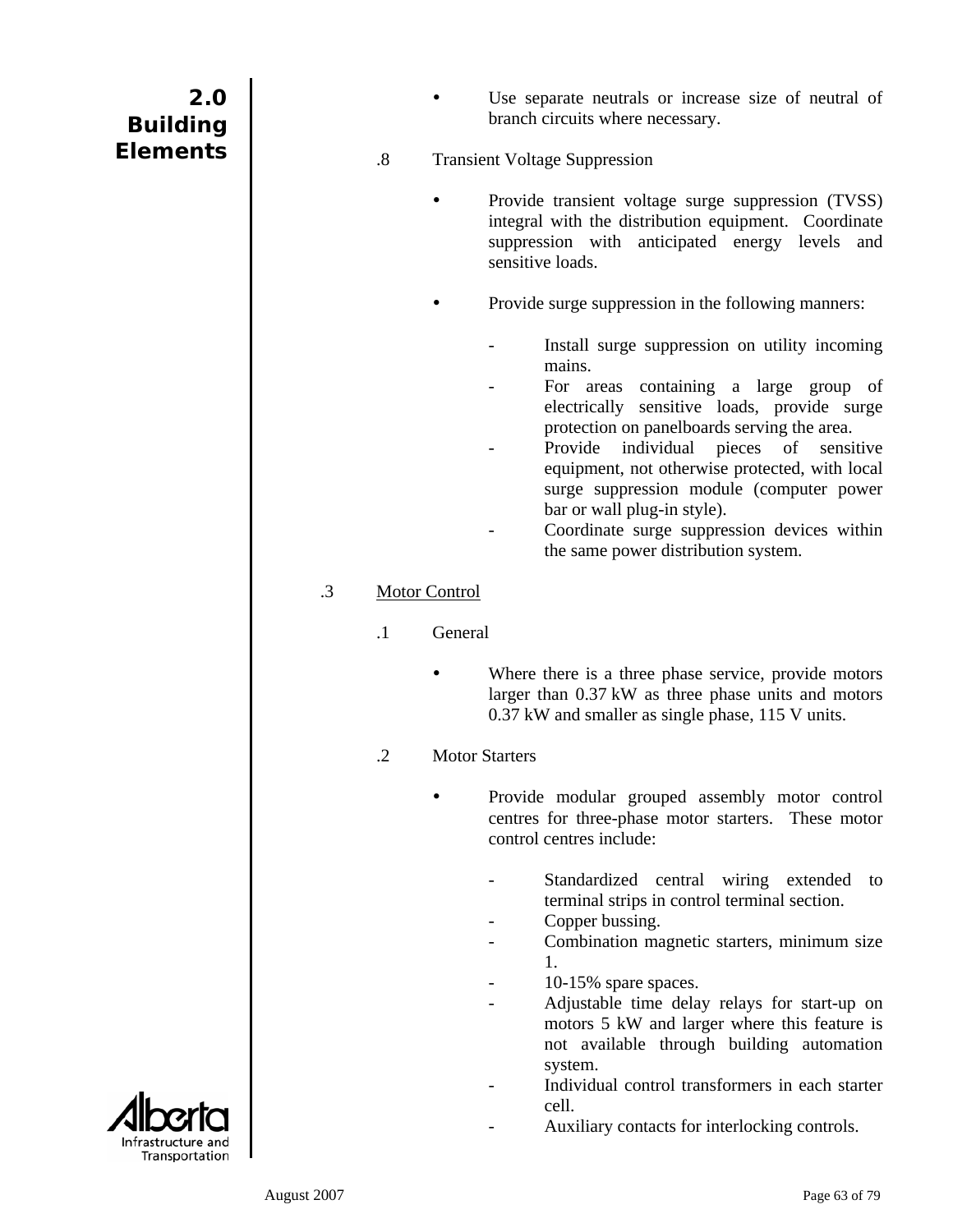| 2.0             |
|-----------------|
| <b>Building</b> |
| <b>Elements</b> |

- Provide manual motor protection switches for all nonthermally protected single phase motors.
- Provide control relays in MCC control terminal section for automated control of single phase motors where required.
- Coordinate motor sequential starting with building automation or controls.
- .3 Motor Protection and Control
	- Do not use fuses for individual motor overcurrent protection.
	- Provide three-phase motor starters with three overload protection elements complete with auxiliary contacts for interlocks.
	- Provide single phase protection for all three phase motors either by relaying, differential overloads or Building Automation shutdown.
	- Provide time delay on speed change for 2 speed starters.
	- Provide space on backpan for Building Automation current sensors.

#### .4 Variable Frequency Drives

- Provide drives complete with harmonic distortion line filters which limit total harmonic current distortion to less than IEEE 519 standard requirements where the drive terminals are the point of common coupling, but in no case more than 15%.
- Use pulse width modulated technology drives.
- Select drives with proven maintenance capabilities.
- Coordinate motor selection with mechanical to ensure inverter duty motors are provided.
- Locate drives within 7 meters of load.
- .4 Emergency Power System
	- .1 General
		- Batteries for Standby Applications
			- Make standby battery provisions for:

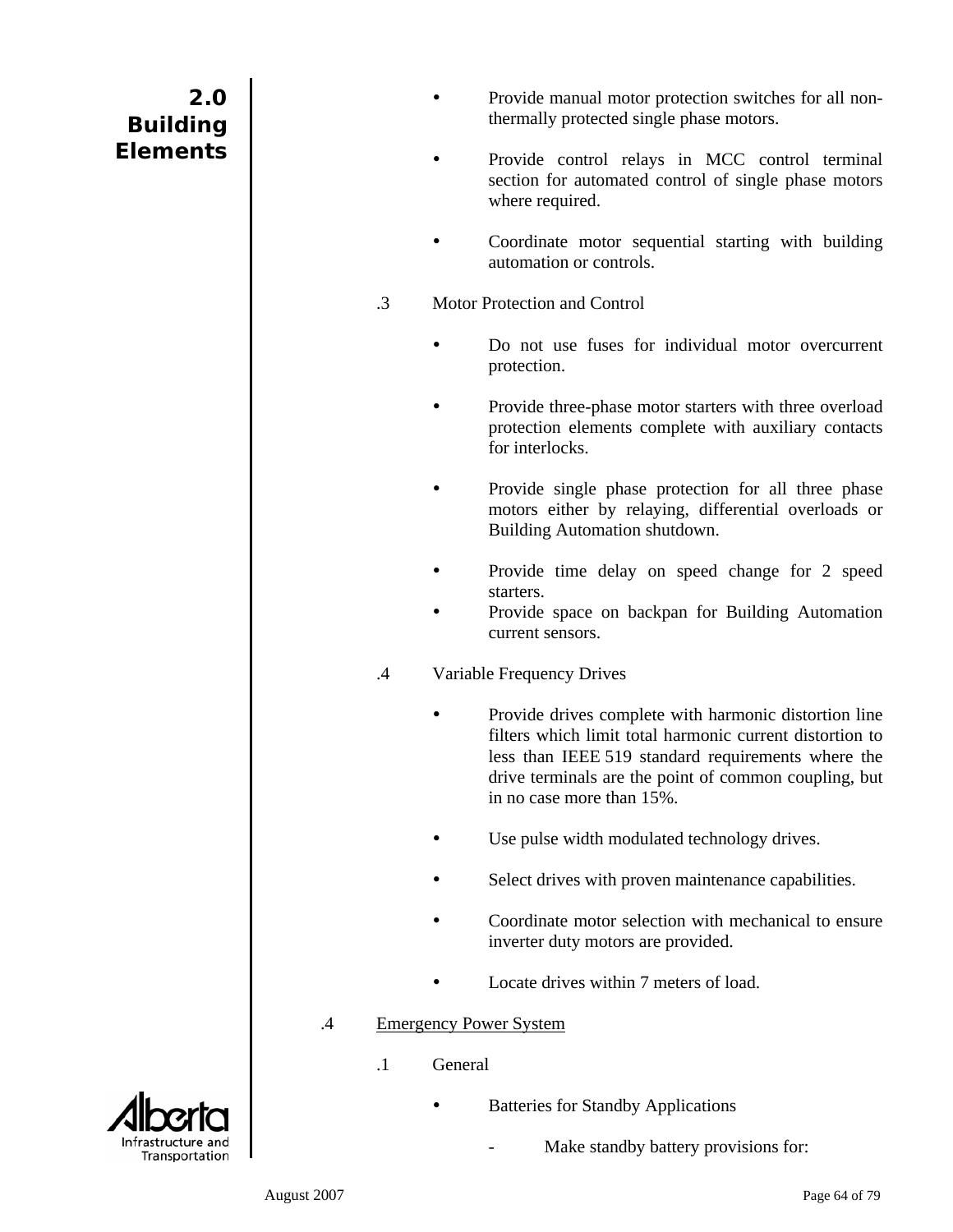- Fire alarm system.
- Communication systems.
- Switchgear station power supply, if applicable.
- Engine-generator start-up.
- Systems or equipment which require uninterrupted service.
- Emergency lights and exit signs (where generator is not provided).
- Gas shut off solenoid valves.
- Maintain battery operating ambient temperature above 20°C.
- Provide battery chargers with bulkcharge, overcharge protection and float-charge features.

Uninterruptible Power System (UPS)

- UPS should be provided for Building Automation System and central computer file servers.
- Minimize battery requirements for UPS by feeding unit from emergency power system where applicable. Size UPS batteries for maximum 20 minute outage except in special cases.
- Provide heavy duty lead-acid, maintenance-free, valve gated sealed batteries.
- .2 Emergency Generator
	- Generally, emergency generators are not required in school facilities, however, where freeze protection or other essential motor loads are present or where the facility is also used as a disaster recovery centre, an emergency generator may be provided.
		- Where emergency generator is provided the following requirements apply:
			- Provide independent, self-contained emergency power generation in accordance with CAN/CSA C282 Standard, Emergency Electrical Power Supply for Buildings.
			- Comply with CAN/ULC-S524, Standard for the Installation of Fire Alarm Systems (3.2.2), with respect to emergency generation.

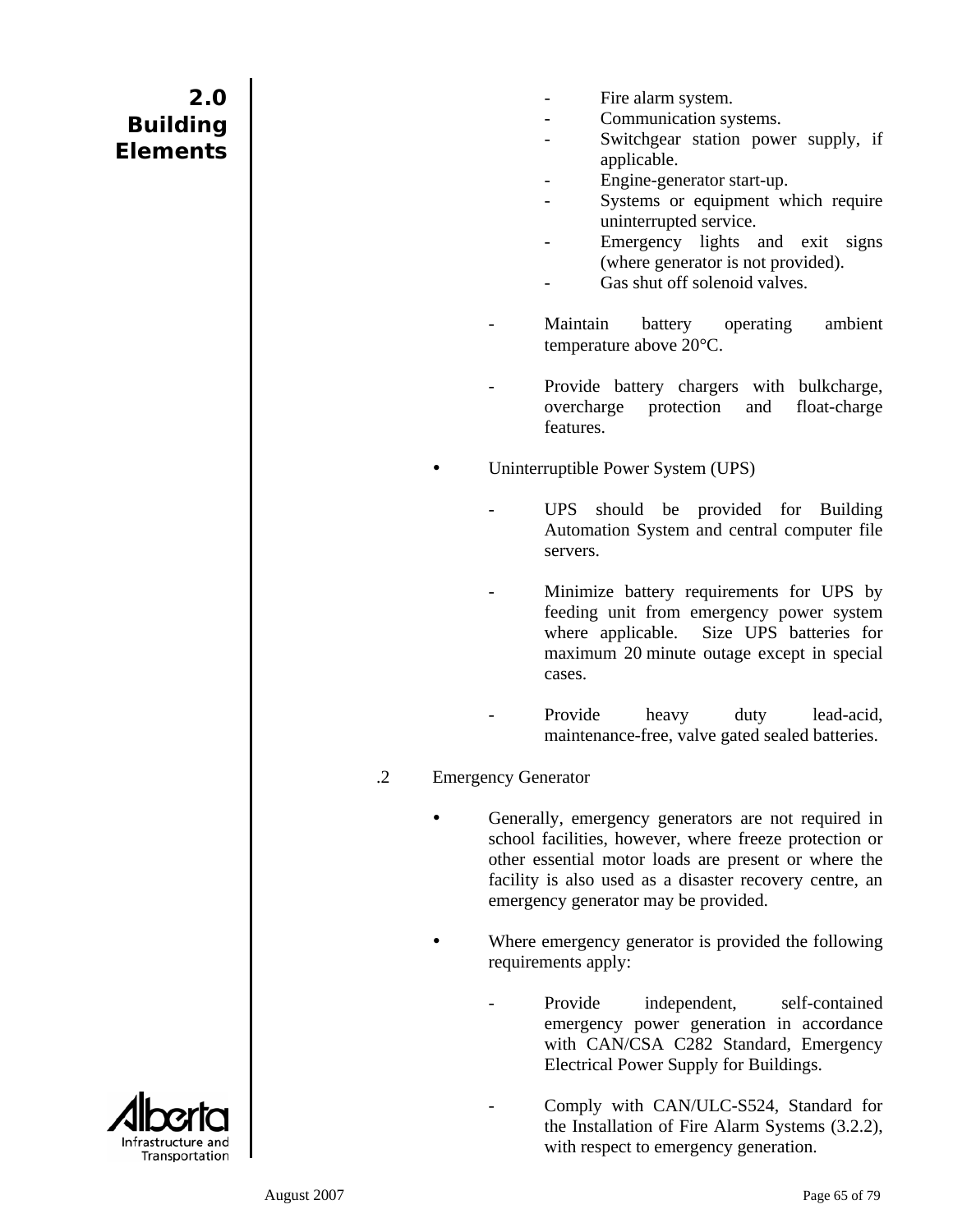- Criteria for generator installation:
	- Dedicated indoor, climate-controlled, fire-rated room. Locate generator room away from noise-sensitive areas and preferably at grade level. Do not locate room below grade or where access for the removal of equipment is impeded.
	- Exclude unrelated electrical and mechanical equipment from generator room.
	- Provide vibration isolation for generator control panel or remote mount from generator set skid.
	- Locate transfer equipment and main emergency distribution in close proximity to (but not within) emergency generator room.
	- Where feasible, provide wired glass view between switchgear and generator room.
		- Make provisions for connection to load bank to facilitate annual full load testing; size only for additional required load.

#### **Generator Sizing**

- Size emergency generator for minimum 50% demand loading during regular testing.
- Size generator for peak demand loads plus 20% spare for identified expansion, if applicable.

#### **Transfer Equipment**

- Provide automatic transfer switch
- Provide time delay or in-phase monitoring in transfer scheme to prevent motor damage upon transfer to utility power.

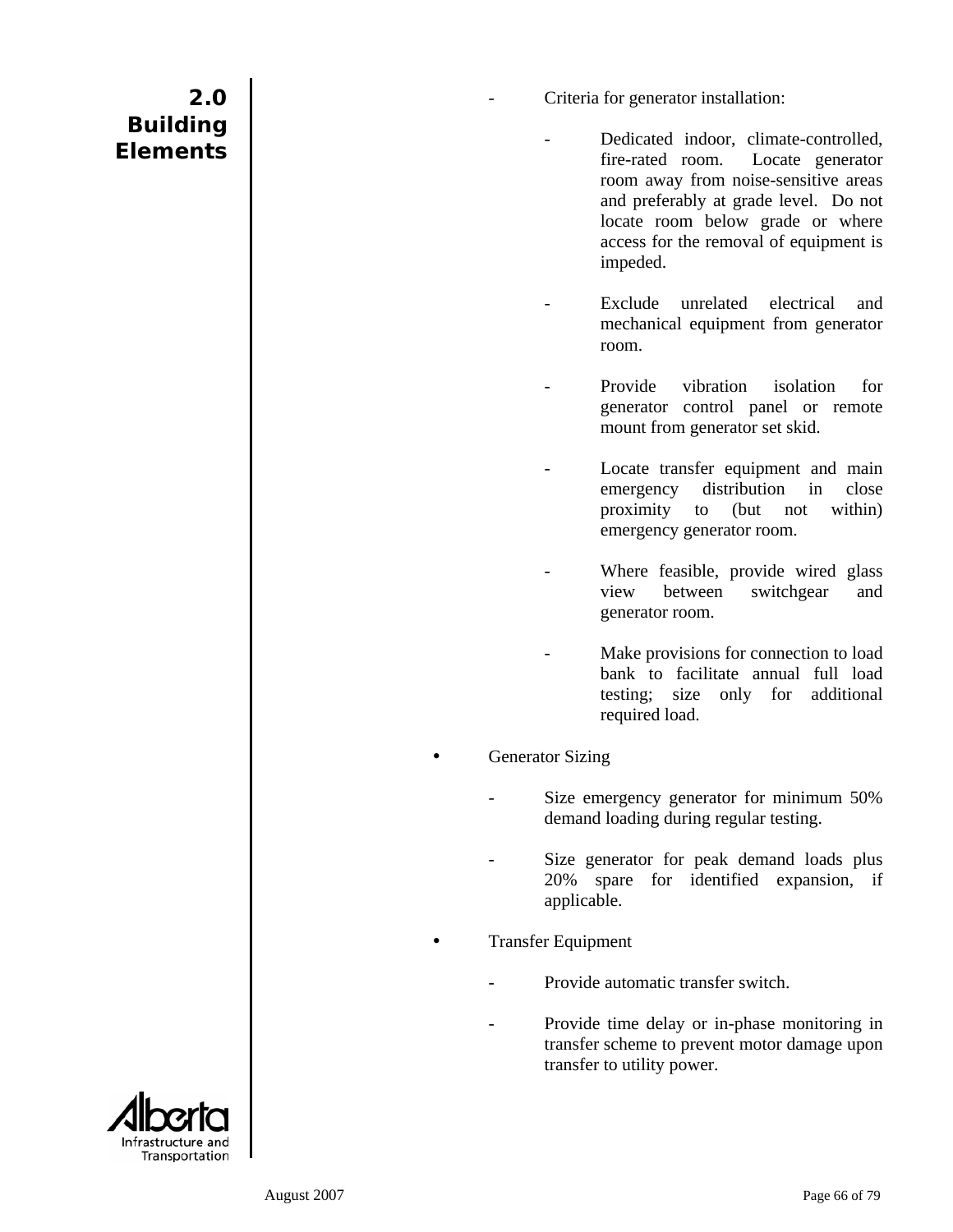Provide time delay between start-up of each motor over 5 kW on emergency power after transfer to emergency generator, starting largest motor first.

#### .5 Lighting

- .1 General
	- Design to maximize the energy efficiency of lighting systems. Design in accordance with the Model National Energy Code of Canada for Buildings 1997.
	- Design to minimize direct and reflected glare and maximize contrast.
	- Design lighting system to facilitate and minimize required maintenance through choice of:
		- Long-life lamps  $(10,000 20,000$  hour lamp life)
		- Lamps and luminaires to minimize different types.
		- Easy to maintain luminaires.
		- Accessible luminaire components.
		- Optical systems designed for the application, e.g., compact fluorescent luminaires with optical system specifically for the lamp used as opposed to an incandescent luminaire retrofit.
		- Luminaires that have parts such as lenses, ballast's and lamps readily available.
		- Provide a design report which includes a schedule describing each typical area, luminaire, lighting source, load  $(W/m^2)$  and design lighting levels. Upon project completion add field measured levels to the report.

#### .2 Recommended Lighting Levels

- Design to the latest IES standards. Specifically refer to IES RP 3 – Guide for Educational Facilities Lighting. Use the following criteria to determine minimum average maintained values within spaces:
	- Visual Task: medium contrast or small size.
	- Occupants Ages: under 40 years of age.
	- Reflectance's: room surfaces and task backgrounds – 30 to 70%
	- Speed at which the task is being performed: varies

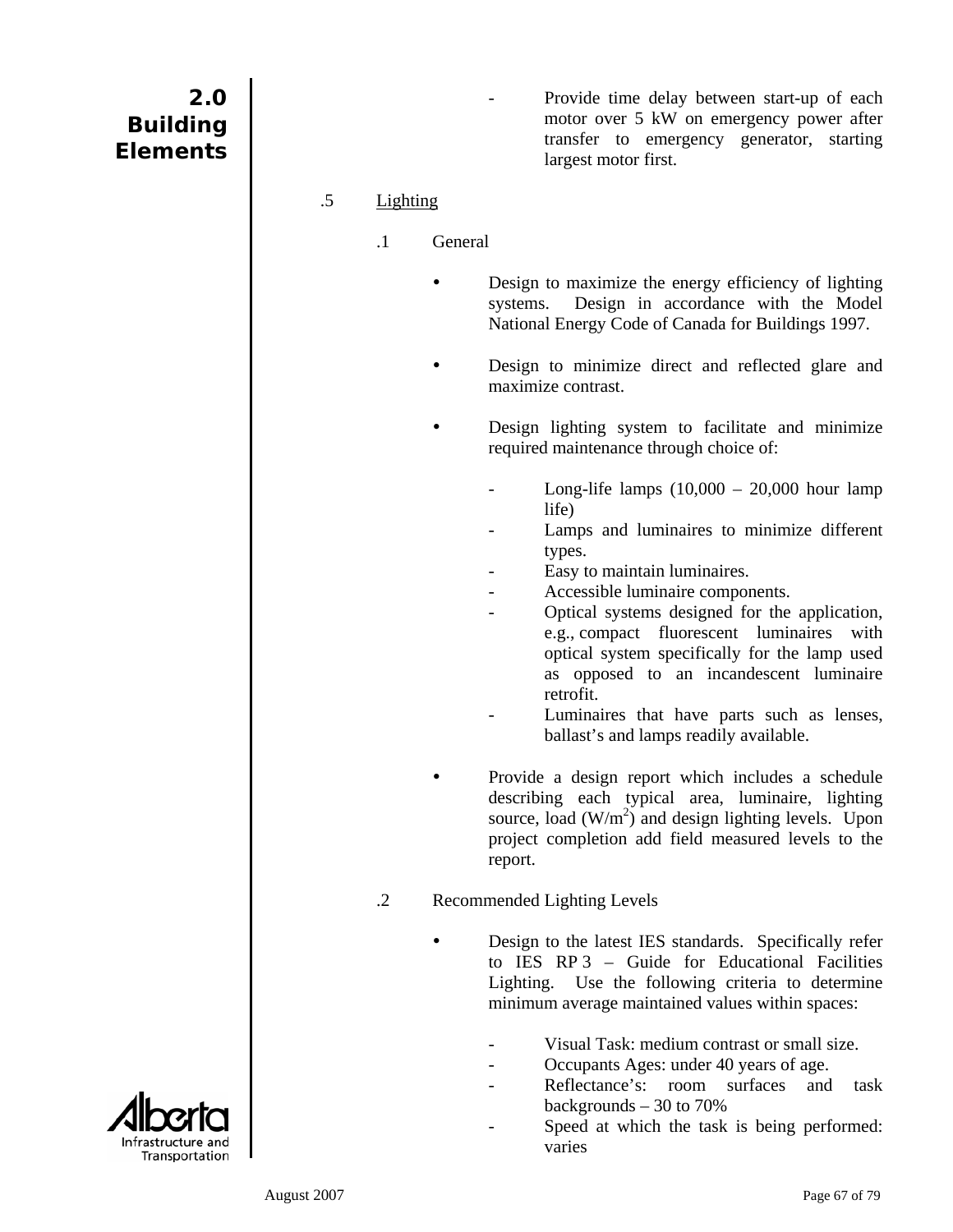| 2.0             |  |
|-----------------|--|
| <b>Building</b> |  |
| <b>Elements</b> |  |

- The importance of accuracy when performing the task: varies
- .3 Uniformity
	- All areas in a space need not be to minimum average maintained values if functions permit. Lighting levels may be non-uniform. For example, circulation areas in an office may be of a lower level than recommended for the work surface.
- .4 Luminaires
	- Direct/indirect systems are preferred for classroom and office lighting where ceiling height and finishes permit. Reduction of up to 20% from IES recommended illuminance values are permitted where these systems are used. These systems should have at least 50% direct component.
	- Only use the task-ambient approach in office spaces where work surface and task orientations are predetermined.
	- It is not necessary to design for worst case work surface and task orientations in general office space.
	- Provide intermediate supports on diffusers larger than  $1,220 \times 610$  mm.
	- Use diffuser with minimum 3.3 mm thickness in metal frame for flat lens larger than  $1,220 \times 305$  mm.
	- Only use acrylic, polycarbonate or glass as a material for diffusers.
- .5 Lighting Sources
	- Limit use of HID sources to indirect lighting systems and high mounting heights. Do not use HID lighting in classrooms.
	- Generally, use 1,220 mm (imperial) fluorescent, F32T8 lamps. Do not use "U" lamps.
	- Use fluorescent lamps with same colour temperature and colour rendering index throughout all areas.
	- Use compact fluorescent luminaires where the 1,220 mm linear fluorescent source is not aesthetically acceptable.

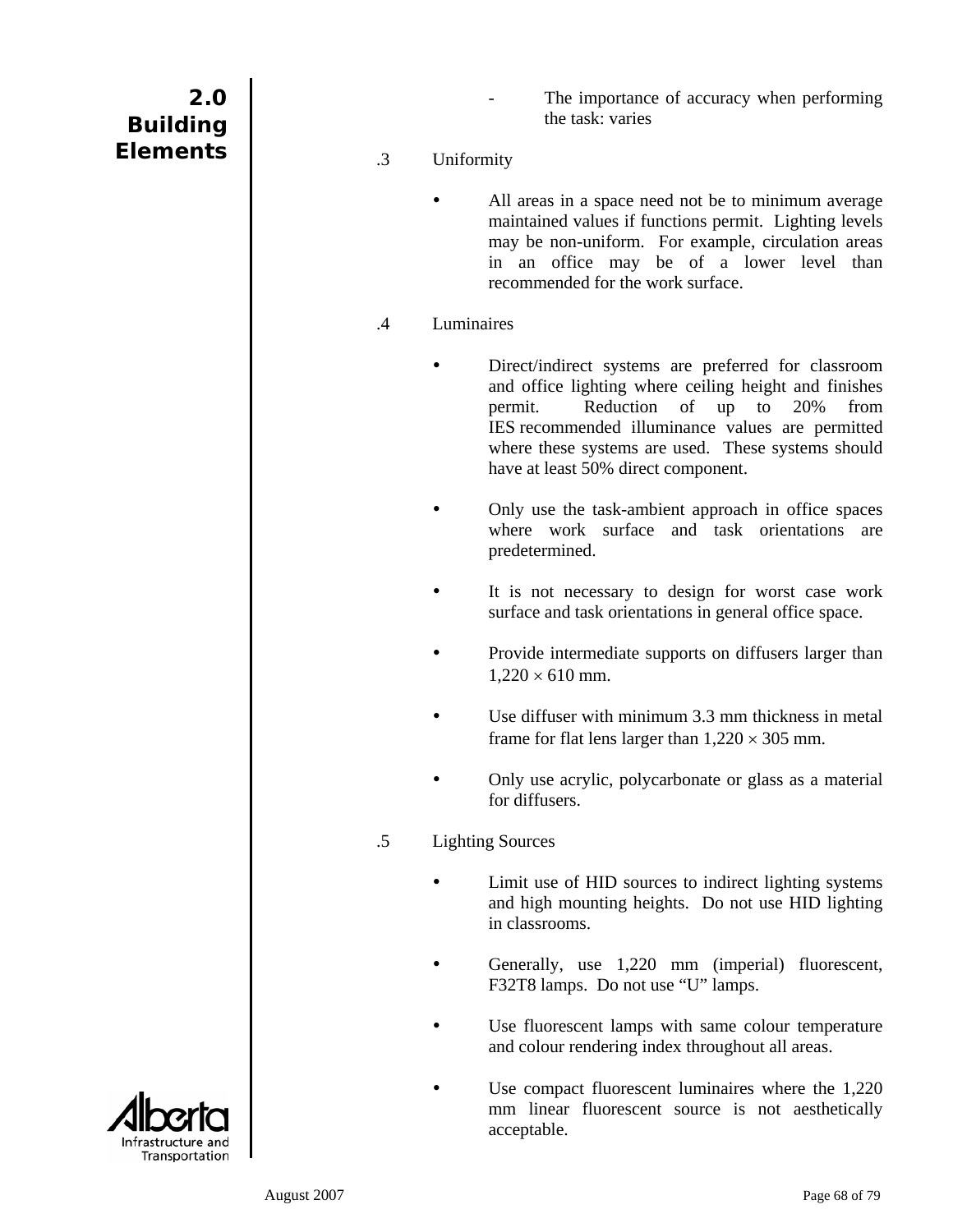| 2.0             |  |
|-----------------|--|
| <b>Building</b> |  |
| <b>Elements</b> |  |

Use incandescent sources only in the following applications:

- Where dimming control is required.
- For accent or display functions.
- For areas that require the color and effect of incandescent light sources (drama class, stage, etc.).
- Use high pressure sodium for exterior lighting unless economics dictate otherwise.
- .6 Ballasts
	- Use energy efficient, instant or rapid start, electronic fluorescent ballasts.
	- Select electronic ballasts with total current harmonic distortion below 12%.
	- Use high power factor ballasts (including compact fluorescent) with a minimum power factor of 0.95 or better.
	- Use ballasts (including compact fluorescent) with a minimum ballast factor of 0.85 or better.
	- Use potted or encapsulated HID and compact fluorescent lamp ballasts for noise reduction.
- .7 Daylighting
	- Use daylighting wherever feasible and provide detailed information in design development report.
	- Provide an outline of how daylighting is to be integrated into the facility, how automatic control is achieved and how glare is controlled.

#### .8 Lighting Controls

- Provide each room or area (classroom, library, gymnasium, etc.) with control of the lighting.
	- Dimming control:
		- For incandescent, provide adequately-rated dimming units with harmonic and radio frequency interference filters and suitable for quartz halogen lamps.
		- Do not dim HID or fluorescent sources.

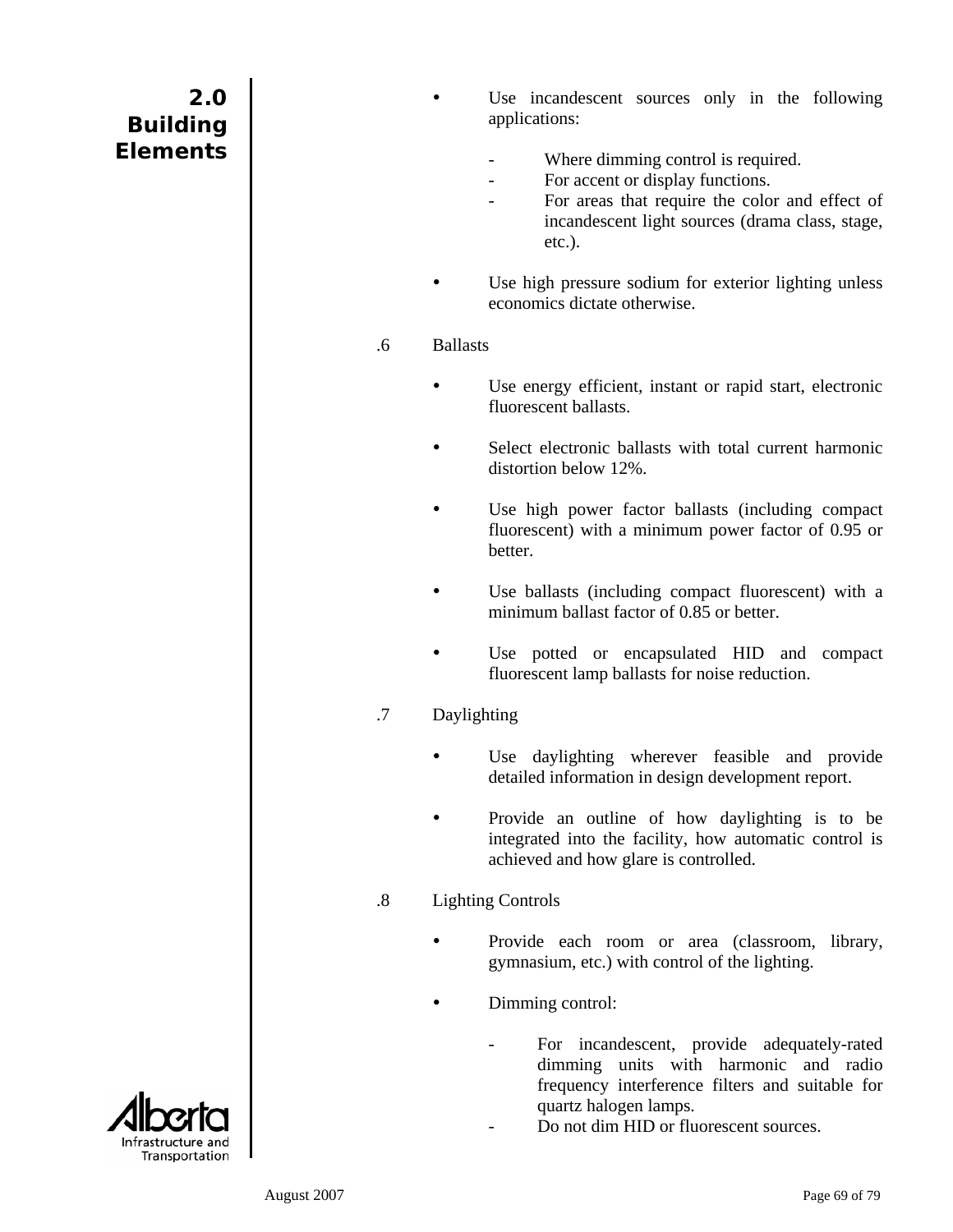- Provide local controls in individual rooms where lighting is not required on a continuous basis. Use motion sensor controlled lighting only where economics are favourable.
- In rooms where audio/visual presentations are likely, provide a second level of lighting through switching a small number of luminaries separately from the main lighting. Do not use center lamp switching of three lamps luminaries.
- Limit use of low voltage switching to 347 volt distribution and in large areas that require central control or multiple switching (hallways, corridors and gymnasium). Where it is justified, however, a low voltage switching system may be considered for energy management.
- Do not use breaker switching.
- .9 Exterior Lighting
	- Minimize exterior lighting. Avoid generalized exterior security lighting. Restrict exterior lighting to pedestrian and vehicle access routes.
	- Select luminaire types and placement to minimize vandalism and to prevent offensive light spill onto neighboring properties. Use full cutoff luminaries for all parking, roadway and area lighting.
	- Employ ultraviolet stable polycarbonate or tempered glass lenses.
	- Use of motion sensor control quartz floods is recommend for 24-hour security lighting.
- .10 Emergency Lighting
	- Use emergency lighting sources that restrike immediately upon energization.
	- Provide self-contained emergency lighting battery packs in major electrical rooms and generator room. Battery packs to have a minimum of one hour capacity for the connected load.
- .11 Exit Luminaries
	- Use high brightness LED type exit lights.

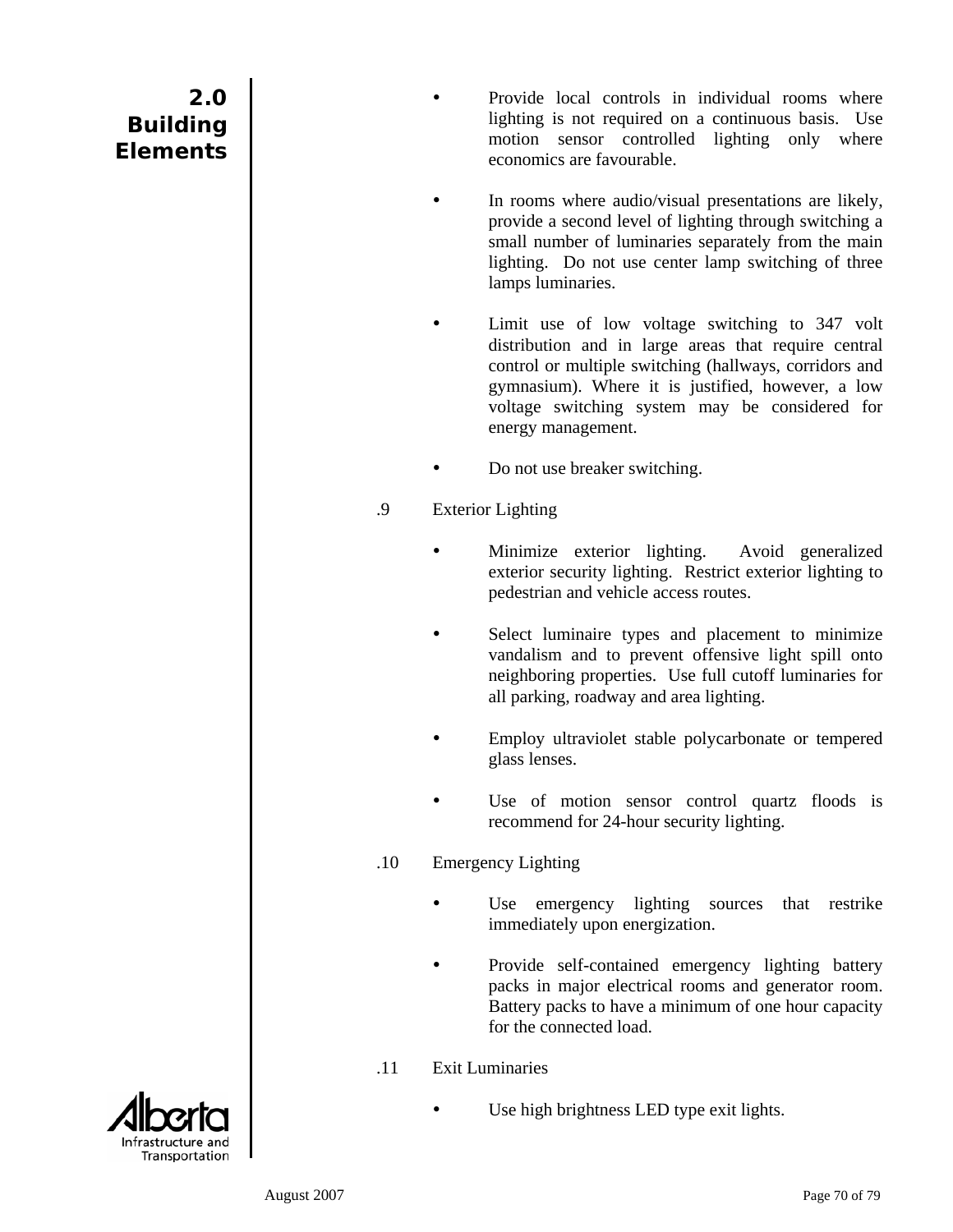| 2.0             |
|-----------------|
| <b>Building</b> |
| <b>Elements</b> |
|                 |

- .6 Wiring Materials and Methods
	- .1 General
		- Provide separate circuits for coffee makers, refrigerators and microwave ovens.
		- Provide a comprehensive colour coding and identification system for all electrical systems.

#### .2 Conductors

- Use copper conductors with RW90 X-link or THNN insulation.
- Avoid the use of non-metallic sheathed cables, except for buildings entirely of combustible construction.
- Use AC-90 cable only in short lengths for final connections to luminaries and similar equipment and for wiring between outlets in stud walls.
- Size branch circuit conductors to avoid excessive voltage drops. Indicate conductor sizing in construction documents.
- .3 Conduit and Raceways
	- Provide underground service entrance in duct bank with steel reinforced concrete encased PVC or FRE duct. Provide transition at foundation wall, manholes etc., with rigid steel conduit. Provide a minimum of one spare conduit in each duct bank.
	- Provide wiring in conduit throughout (except where NMD90 and AC90 cables are used).
	- Provide sufficient length of flexible drop to luminaries to enable unit relocation 2 m in any direction. Drops are to occur from junction box on structure to each luminaire.
	- Record exact routing of conduit runs in floor slabs. Do not loop through to down stream outlets.
	- Where conduit is used in ceiling plenums, use FT4 low flame spread rated PVC conduit.
	- Install multiple conduit runs on racks. Provide 25% spare capacity on rack for future additions.

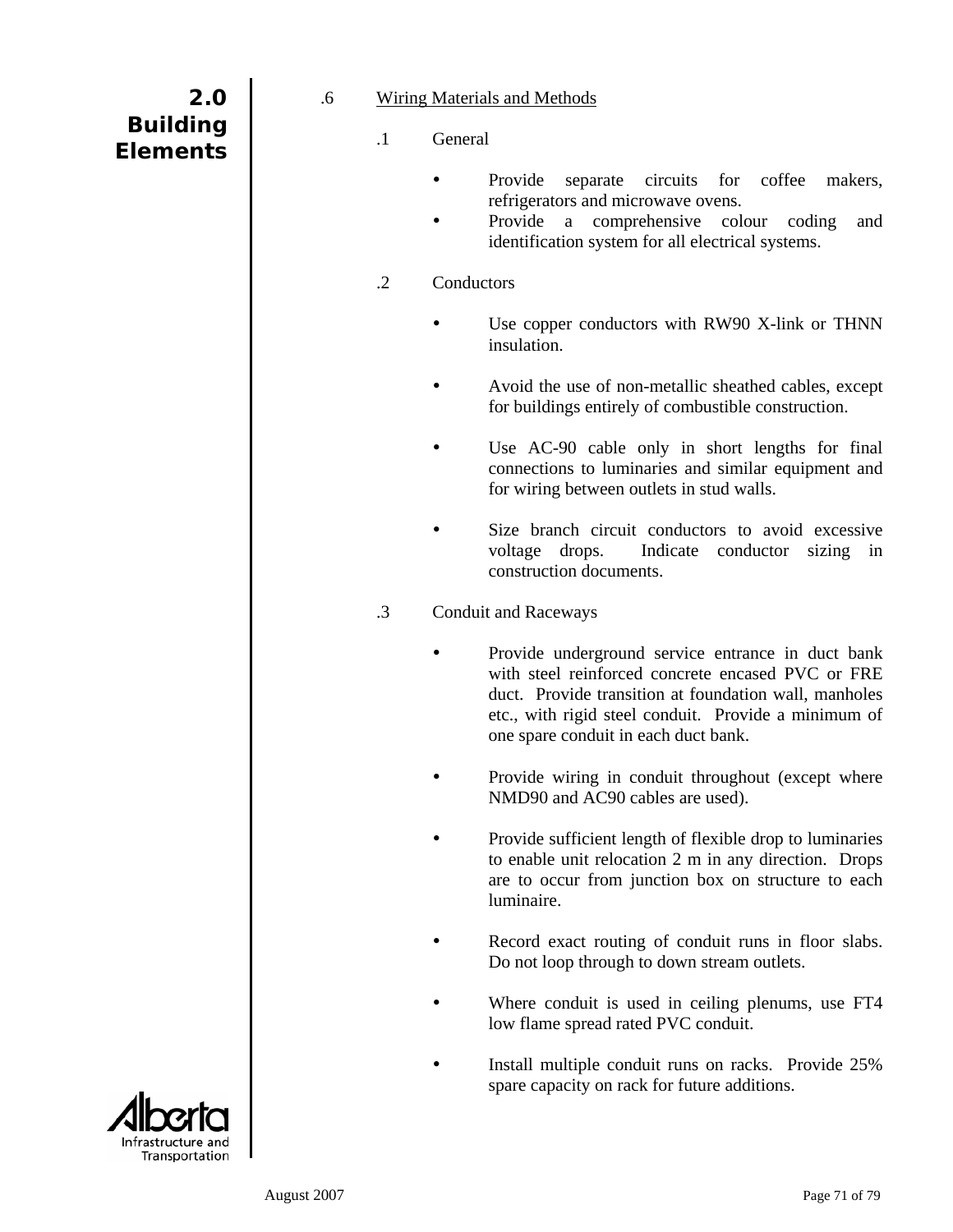- Provide ventilated cable tray for low tension systems, Class C1, ladder type. Tray to consist of open top cable tray with minimum dimensions of 450 mm wide  $\times$  100 mm deep, galvanized steel. Support cable tray from the building structure at 3 m on centre. Where cable tray passes through fire rated walls, provide total enclosed tray for a distance of 200 mm on each side of the wall.
- For low tension systems, only provide conduit for final drops in finished walls and where ceiling space is not accessible. Otherwise use open wiring methods.
- .4 Wiring Devices and Equipment
	- Use specification grade receptacles in all locations.
	- Identify all receptacles as to panel and circuit number on plastic engraved lamicoid tag, permanently affixed to wall directly above device cover plate; tag to be same width as cover plate.
- .5 Provisions for Computer Based Equipment
	- Determine the extent and severity of electrical service disturbances including voltage sags, surges, short term and long term transients and outages. Consult with the Utility to determine the likely incidence of these disturbances.
	- Identify electronic equipment and systems likely to be affected by these disturbances and the extent of protection necessary for normal operation.
		- Provide electrical protection and line power conditioning for affected equipment as follows:
			- Surge protectors  $-$  electronic or varistor surge arrestors for equipment affected by transients.
			- Isolation transformers electrostatically shielded transformers for equipment affected by transients and noise.
			- Regulated power supplies for equipment and systems affected by transients, noise, voltage sags and surges.
			- Electronic filters  $-$  for equipment affected by harmonics and noise.
			- Uninterruptible power supplies for equipment requiring continuity of service.

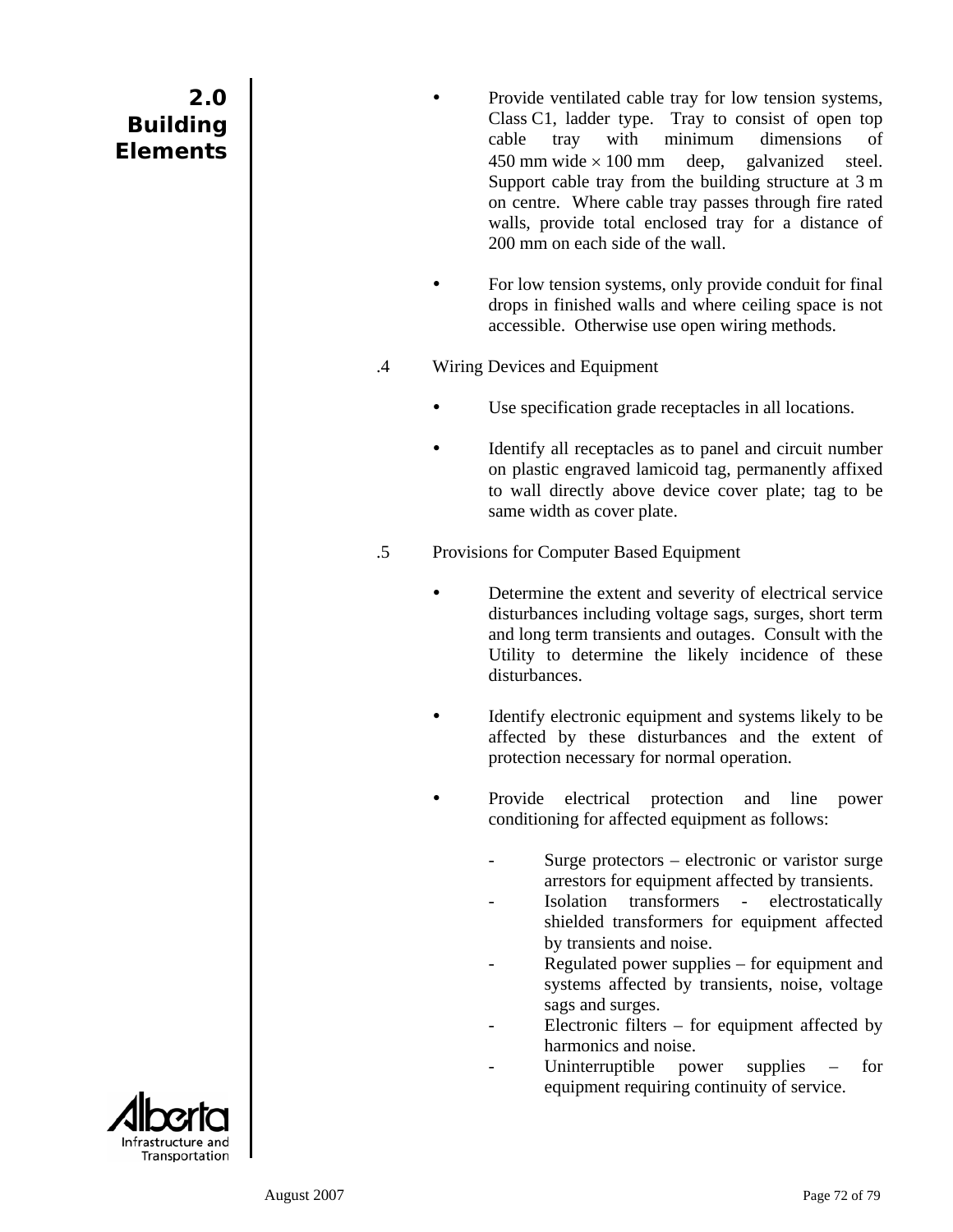**Computer Grade Circuits** 

- Provide computer grade circuits consisting of breakers, raceways, wire, outlets and receptacles designed to provide power to electronic equipment.
- Supply only electronic equipment with these circuits. Do not use these circuits to supply convenience receptacles or mechanical equipment.
- Generally supply only two outlets or piece of equipment per circuit. Review the options for circuiting with user.
- Do not use common neutrals.
- With sufficient circuits at one location to justify its installation, provide a separate panelboard fed by an electrostatically shielded transformer.
- .6 Block Heater Outlets
	- For more than 10 and up to 30 parking stalls:
		- Provide thermostatic controlled contactors designed to shut off all power to outlets when outside temperature is above -10°C.
		- Provide timer to cycle energized outlets on and off at a maximum 20 minute period.
		- More than 30 parking stalls:
			- Provide thermostatic controlled contactors designed to shut off all power to outlets when outside temperature is above -10°C.
			- Split the load into two groups. Alternately cycle each group on and off with a maximum 20 minute period.
	- Provide control of block heater outlets from mechanical Energy Management Control System (EMCS) where provided.
- .7 Provisions for Mechanical
	- Provide heat tracing for piping or connect immersion heater in accordance with Section 3, MECHANICAL.
	- Provide UPS for head end of Building Automation systems in consultation with School Board.

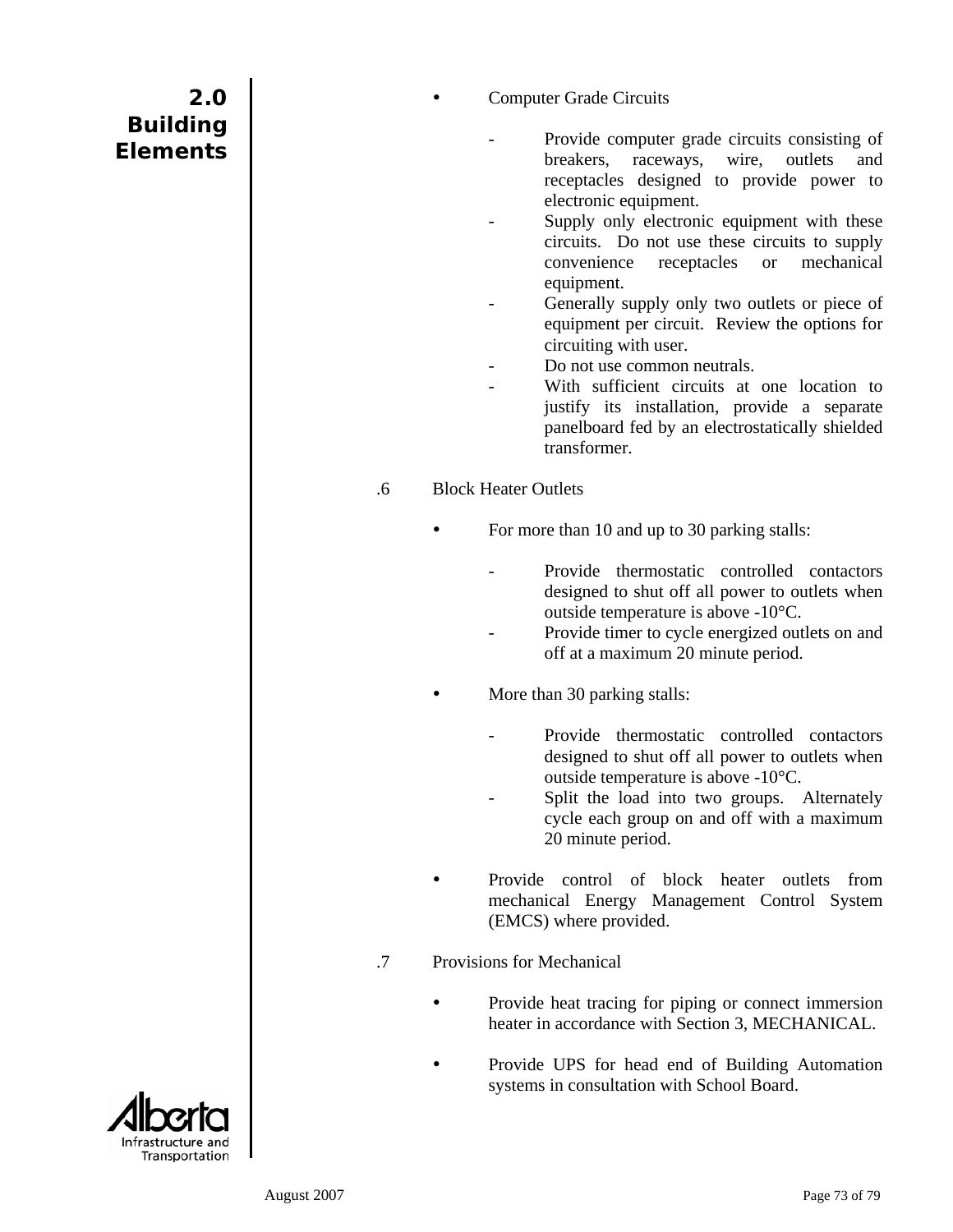| 2.0             |  |
|-----------------|--|
| <b>Building</b> |  |
| <b>Elements</b> |  |
|                 |  |

- .7 Fire Alarm System
	- .1 General
		- Design and install system to latest CAN/ULC-S524 Standard, Installation of Fire Alarm System.
		- Verify system to latest CAN/ULC-S537 Standard, Verification of Fire Alarm System.
		- Review design of fire alarm system with local authority.
		- Select system vendors with local support. Do not use proprietary equipment.
	- .2 System
		- Use programmable intelligent fully addressable technology except in rural locations where response by factory service personnel is difficult and expensive, or where system size does not warrant this technology, then the use of conventional hard wired system is encouraged.
		- Provide fire alarm as a stand alone system, independent of building control or security systems.
		- Coordinate fire alarm zoning with sprinkler system and illustrate zoning graphically.
		- Annunciate emergency generator  $-$  run and trouble modes where applicable.
		- Provide 10% spare fire alarm and detection zones unless the expansion requirements are identified.
		- Provide details of the coordinated smoke control plan in design report.
		- Provide fire rated wiring installation for system communications trunks where they are used. Wiring to individual zone or device will not require fire rating.
		- Provide magnetic door hold open devices on circulation doors where smoke or fire separations are required to alleviate need for door "stops" by facility staff.

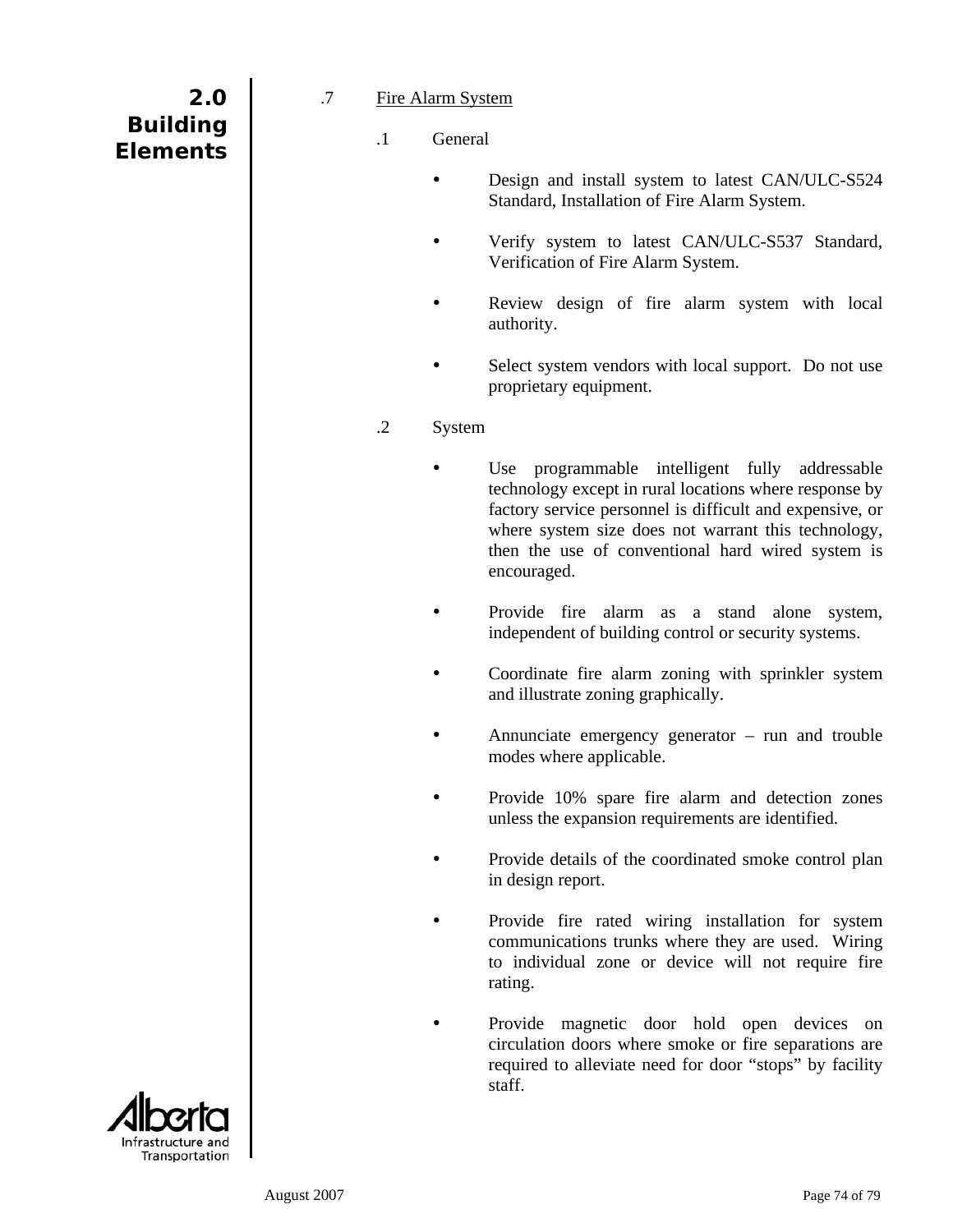| 2.0<br><b>Building</b><br><b>Elements</b> |                   |                         | Provide wiring diagram on inside of each fire alarm<br>panel door. Clearly identify wiring at all panels and<br>junction boxes identifying zones.<br>Co-ordinate duct detectors with mechanical to ensure<br>air velocities are compatible with detectors.                |
|-------------------------------------------|-------------------|-------------------------|---------------------------------------------------------------------------------------------------------------------------------------------------------------------------------------------------------------------------------------------------------------------------|
|                                           | $\boldsymbol{.8}$ | <b>Security Systems</b> |                                                                                                                                                                                                                                                                           |
|                                           |                   | $\cdot$ 1               | General                                                                                                                                                                                                                                                                   |
|                                           |                   |                         | Provide electronic security systems only as required to<br>enhance physical and dynamic security.<br>Primary<br>security is by physical security provisions in the<br>building design and the dynamic security brought<br>about through staff procedures and circulation. |
|                                           |                   |                         | Review security risks with administration<br>and<br>determine needs for each individual project.                                                                                                                                                                          |
|                                           |                   |                         | Provide emergency power supply to security systems<br>and battery backup where warranted.                                                                                                                                                                                 |
|                                           |                   | $\cdot$ .2              | <b>Security System Application</b>                                                                                                                                                                                                                                        |
|                                           |                   |                         | Provide security television coverage only as necessary<br>for:<br>Access control.<br>Monitoring of secure areas.                                                                                                                                                          |
|                                           |                   |                         | Provide security television system with point to point                                                                                                                                                                                                                    |
|                                           |                   |                         | service as opposed to video switching.                                                                                                                                                                                                                                    |
|                                           |                   |                         | Do not use security television pan/tilt/zoom cameras,<br>video motion detectors, nor time lapse recording<br>equipment.                                                                                                                                                   |
|                                           |                   |                         | Provide perimeter security to detect unauthorized exit<br>or entry. Perimeter door monitor system with internal<br>motion sensors is adequate in most applications.                                                                                                       |
|                                           | .9                |                         | Data and Communication Systems                                                                                                                                                                                                                                            |
|                                           |                   | $\cdot$                 | General                                                                                                                                                                                                                                                                   |
|                                           |                   |                         | Provide wiring terminal closets and equipment rooms<br>to accommodate data and communications systems in<br>accordance<br>with CAN/CSA T529, EIA/TIA 568<br>Standard.                                                                                                     |



I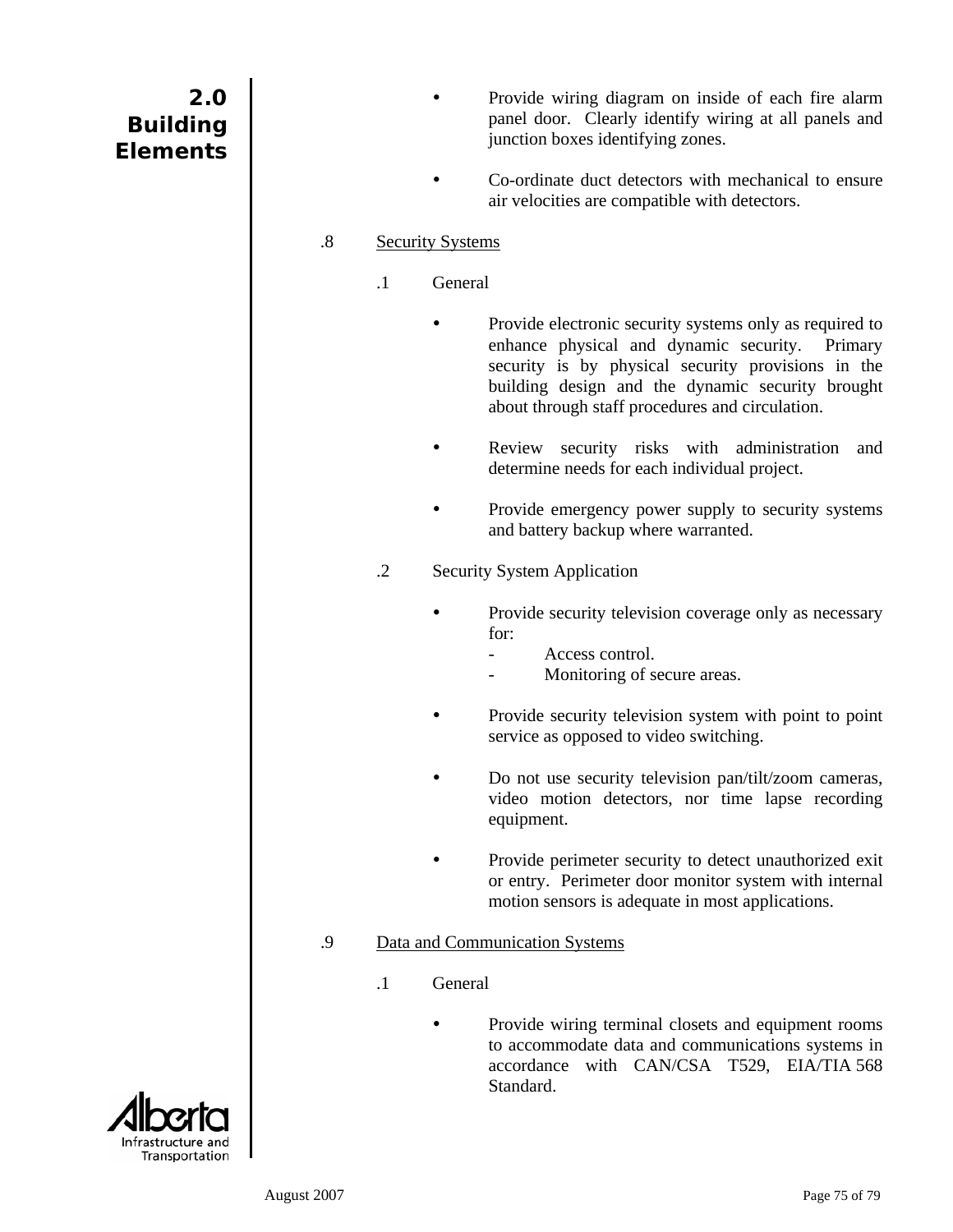#### .2 Data Cabling

- Provide data cabling required to meet the users needs as part of the building construction contract.
- Provide outlets and wiring or empty raceways to future workstations.
- Provide data raceways physically separated from power and other low voltage systems.
- Raceways are only required for group runs or runs in exposed locations or plaster ceiling and block walls.
- Provide wiring, patch panels and jacks for a complete Data Cable System to EIA/TIA Category 5e standards.
- Ensure final installation is tested for compliance. "Manufacturing certification is not necessary."
- .3 Telephone Cabling
	- Provide telephone system cables and outlets as part of the building construction contract.
- .4 Communication Systems
	- Provide public address and telephone systems to meet the needs of the facility.
	- Telephone System
		- The telephone system may be purchased through the construction contract or separately by the School Board.
		- A small digital PABX system may be used to provide both telephone and intercom services.
		- Intercom System
			- Provide building intercom requirements through telephone system with the exception of:
				- Point-to-point staff entry door intercom
				- Separately identified functions
			- Provide speakers and handsets in all applicable locations.

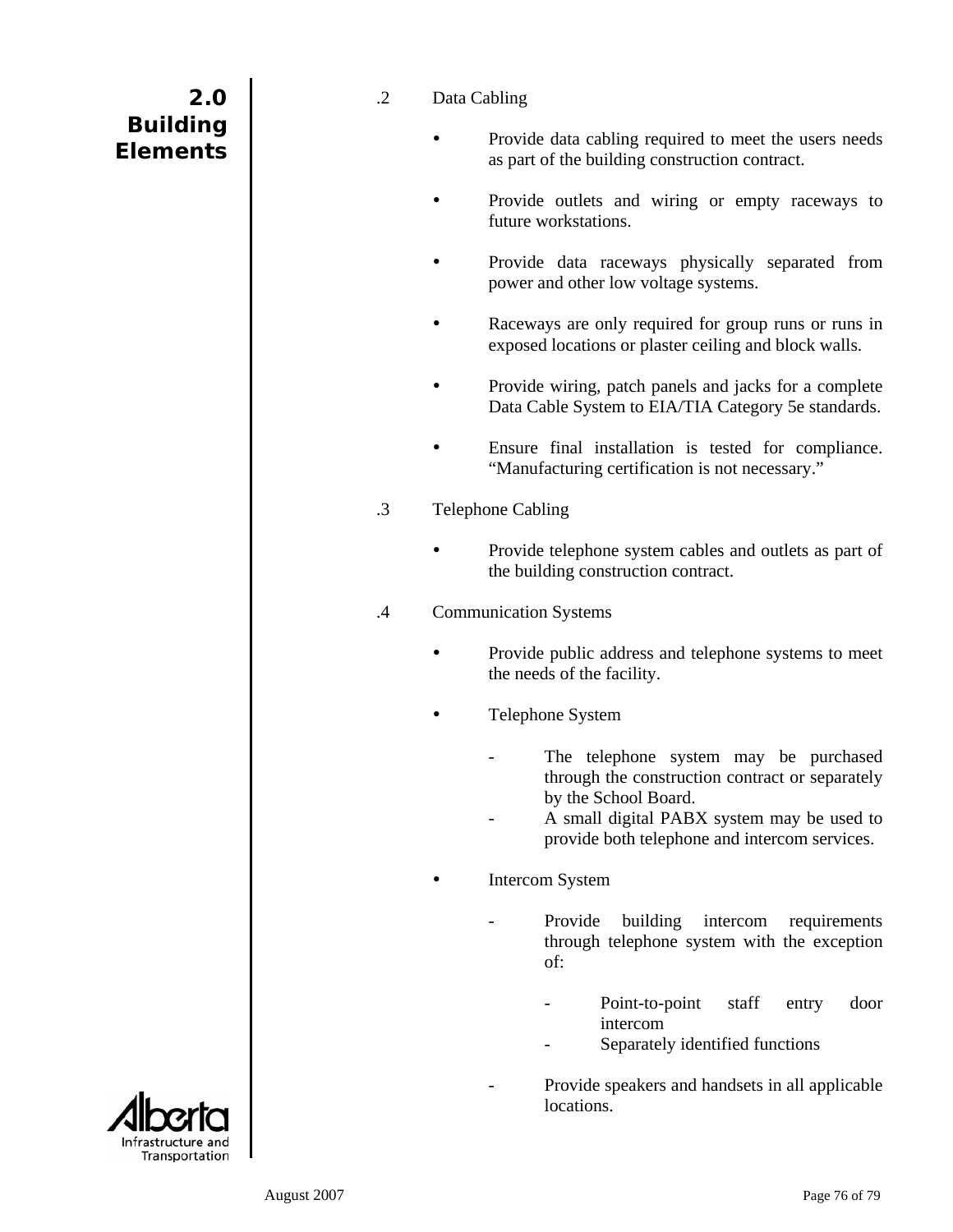| 2.0<br><b>Building</b><br><b>Elements</b> |     |                            | Provide zoning to suit facility function, i.e.,<br>separate zones in wings of school.<br>Provide gymnasium sound reinforcement system:<br>Provide a fixed sound system that is suitable<br>for highly intelligible speech reinforcement<br>and music.<br>Select loudspeaker directivity and mounting<br>locations to provide uniform sound coverage<br>of the floor area and minimize any spill over to<br>wall surfaces.<br>For systems that will be used for frequent<br>drama and musical productions, provide<br>25 mm conduit from the audio equipment<br>location on stage to a location near the center<br>of the back wall of the gymnasium. Provide<br>recessed junction boxes at both ends. This is<br>to provide a future tie-in for a portable mixer.<br>Provide hearing assist systems in areas as required:<br>Specify high sub-carrier frequency system (2.3)<br>2.8 MHz) to avoid interference from<br>electronic light ballasts. |
|-------------------------------------------|-----|----------------------------|---------------------------------------------------------------------------------------------------------------------------------------------------------------------------------------------------------------------------------------------------------------------------------------------------------------------------------------------------------------------------------------------------------------------------------------------------------------------------------------------------------------------------------------------------------------------------------------------------------------------------------------------------------------------------------------------------------------------------------------------------------------------------------------------------------------------------------------------------------------------------------------------------------------------------------------------------|
|                                           |     | $.5\,$                     | <b>Cable Television System</b><br>Design cable television distribution system for signal<br>strength 6 dB mV to 14 dB mV at each outlet.<br>Connect utility cable television service to cable<br>television distribution system. If cable television is not<br>available at present ensure that it can be connected<br>when service is available.<br>Provide outlets in each classroom and in areas such as<br>lounges, auditoriums, etc.<br>Do not specify Media Retrieval Systems.                                                                                                                                                                                                                                                                                                                                                                                                                                                              |
|                                           | .10 | Miscellaneous<br>$\cdot$ 1 | <b>Lightning Protection</b><br>Provide lightning arrestors on all services supplied<br>from an overhead line.<br>As a guideline, provide lightning protection as<br>the<br>Risk Assessment<br>determined<br>by<br>Guide<br>CAN/CSA-B72-M87 but generally for the following:                                                                                                                                                                                                                                                                                                                                                                                                                                                                                                                                                                                                                                                                       |

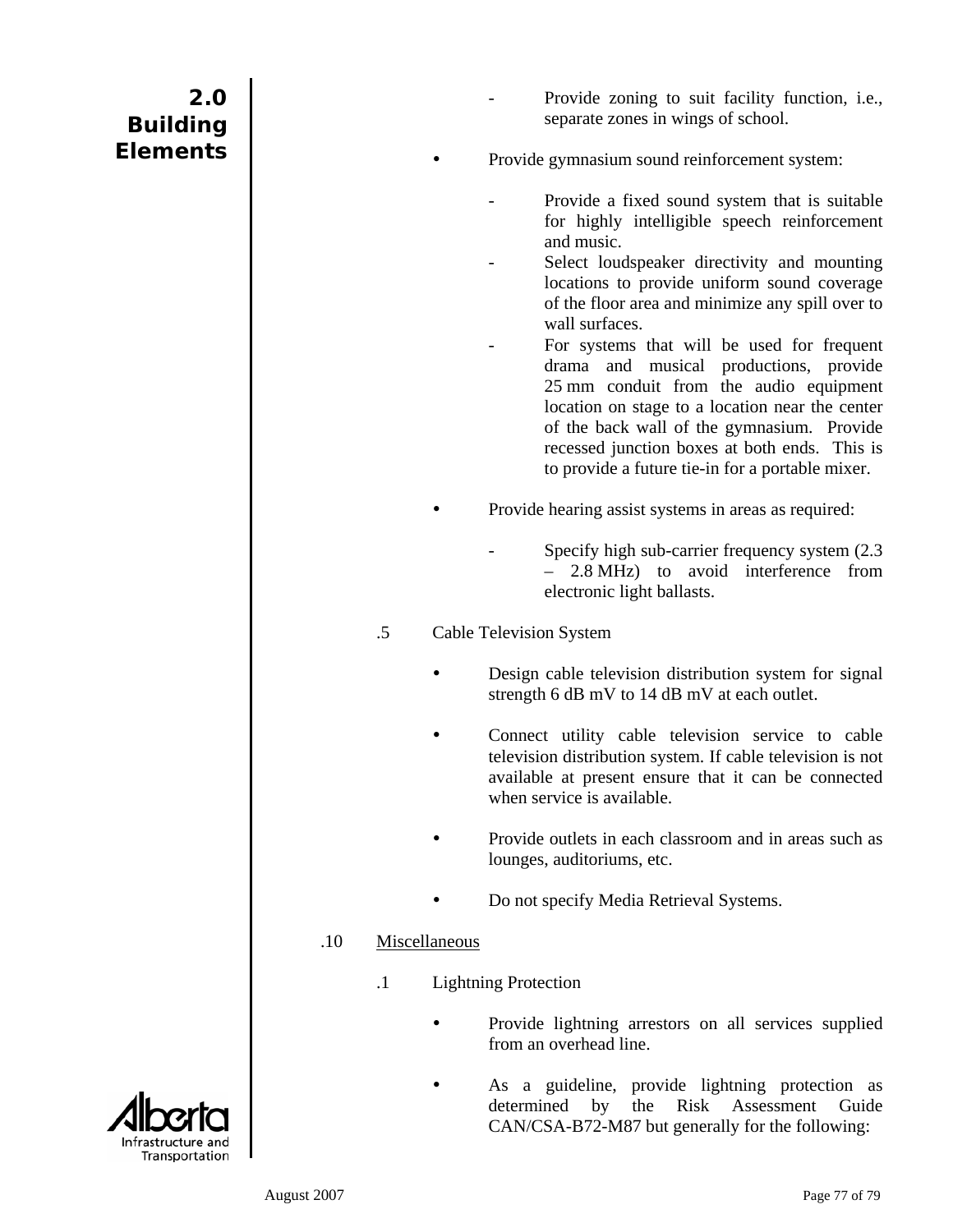- Structures in urban areas which are taller than adjacent structures within a 500 m radius.
- Structures in rural areas which are taller than adjacent structures or trees within a 100 m radius.
- Do not provide protection for adequately grounded metal buildings.
- .2 Envelope Penetrations
	- Ensure adequate treatment for all envelope penetrations such as generator exhaust piping, lightning down conductors and points and service masts. Refer to Building Envelope Section for specific requirements.
- .3 System Demonstration and Commissioning
	- General
		- All electrical systems to be included in the commissioning process.
		- A commissioning program will be carried out involving the Consultants, Contractors, Testing Agencies and School Boards.
		- Perform tests in accordance with:
			- Applicable CSA, IEEE, IPCEA, EEMAC, NEMA and ASTM Standards.
			- Requirements of authorities having jurisdiction.
			- Manufacturer's published instructions.
			- Contract documents.
		- Prior to testing, ensure all electrical equipment is cleaned and free of dust.
		- After testing, protect equipment subject to dust from construction activities.
		- School Board or School Board Testing Agent may witness all or any portion of testing and starting procedures performed by the Contractor.
		- The Contractor shall be present for all tests specified.